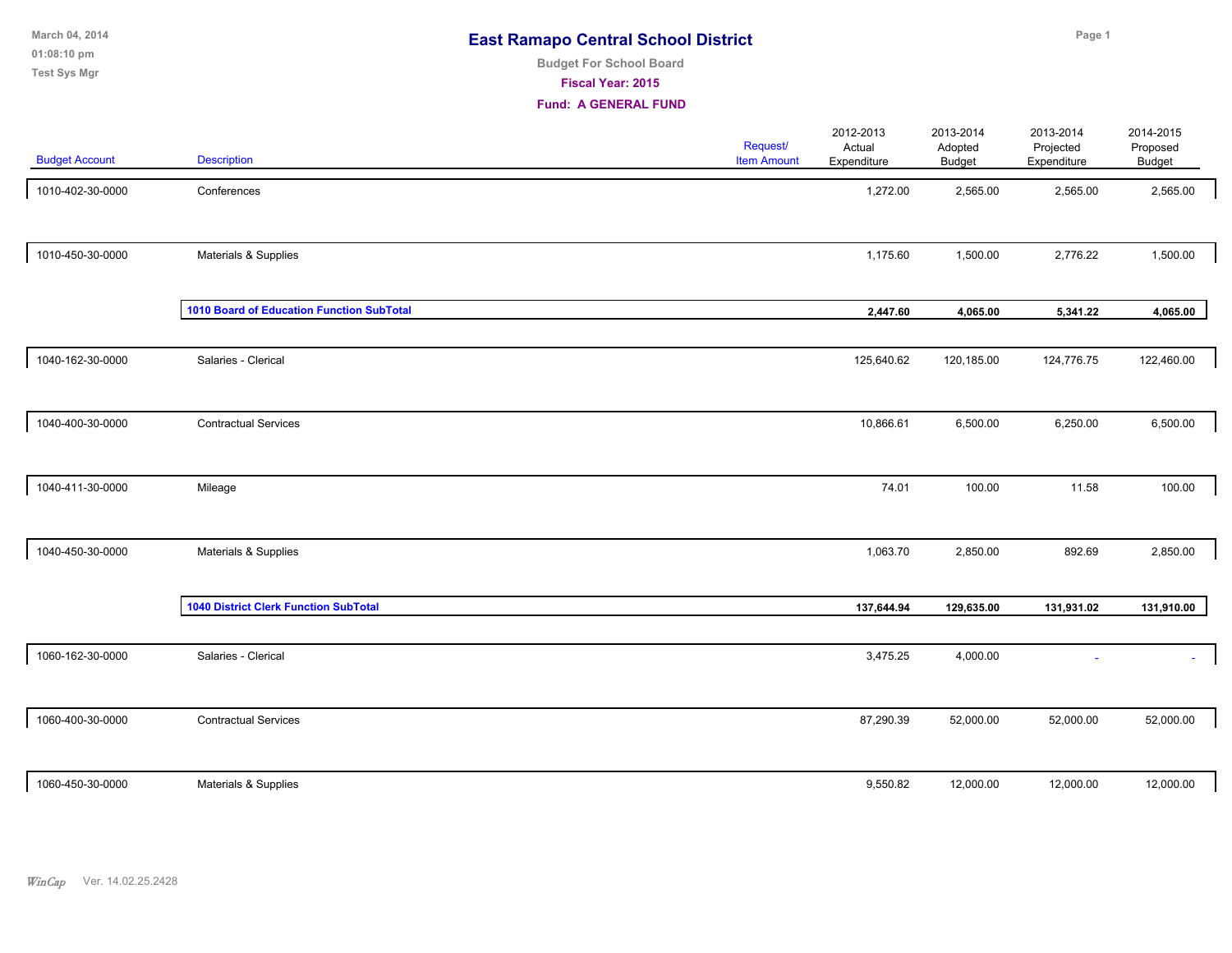| March 04, 2014<br>01:08:10 pm<br><b>Test Sys Mgr</b> |                                                   | <b>East Ramapo Central School District</b><br><b>Budget For School Board</b><br>Fiscal Year: 2015<br><b>Fund: A GENERAL FUND</b> |                                       |                                    | Page 2                         |                                       |                                        |  |
|------------------------------------------------------|---------------------------------------------------|----------------------------------------------------------------------------------------------------------------------------------|---------------------------------------|------------------------------------|--------------------------------|---------------------------------------|----------------------------------------|--|
| <b>Budget Account</b>                                | <b>Description</b>                                |                                                                                                                                  | <b>Request/</b><br><b>Item Amount</b> | 2012-2013<br>Actual<br>Expenditure | 2013-2014<br>Adopted<br>Budget | 2013-2014<br>Projected<br>Expenditure | 2014-2015<br>Proposed<br><b>Budget</b> |  |
|                                                      | <b>1060 District Meeting Function SubTotal</b>    |                                                                                                                                  |                                       | 100,316.46                         | 68,000.00                      | 64,000.00                             | 64,000.00                              |  |
| 1240-150-30-0000                                     | Salaries - Instructional                          |                                                                                                                                  |                                       | 345, 143.63                        | 242,000.00                     | 258,822.98                            | 242,000.00                             |  |
| 1240-162-30-0000                                     | Salaries - Clerical                               |                                                                                                                                  |                                       | 143,826.57                         | 143,206.00                     | 145,215.00                            | 146,059.00                             |  |
| 1240-400-30-0000                                     | <b>Contractual Services</b>                       |                                                                                                                                  |                                       | 72,173.55                          | 2,000.00                       | 2,000.00                              | 2,000.00                               |  |
| 1240-411-30-0000                                     | Mileage                                           |                                                                                                                                  |                                       | 1,355.31                           | 1,650.00                       | 1,291.58                              | 1,650.00                               |  |
| 1240-450-30-0000                                     | Materials & Supplies                              |                                                                                                                                  |                                       | 1,818.61                           | 1,000.00                       | 704.63                                | 1,000.00                               |  |
|                                                      | 1240 Chief School Administrator Function SubTotal |                                                                                                                                  |                                       | 564,317.67                         | 389,856.00                     | 408,034.19                            | 392,709.00                             |  |
| 1310-150-30-0000                                     | Salaries - Instructional                          |                                                                                                                                  |                                       | 100,816.66                         | 115,000.00                     | 105,083.28                            | 130,000.00                             |  |
| 1310-162-30-0000                                     | Salaries - Clerical                               |                                                                                                                                  |                                       | 113,879.03                         | 109,537.00                     | 112,106.66                            | 112,122.00                             |  |
| 1310-400-30-0000                                     | <b>Contractual Services</b>                       |                                                                                                                                  |                                       | 129,117.75                         | 188,824.00                     | 177,694.00                            | 188,824.00                             |  |
| 1310-411-30-0000                                     | Mileage                                           |                                                                                                                                  |                                       | 15.92                              | 300.00                         | $\sim$                                | 300.00                                 |  |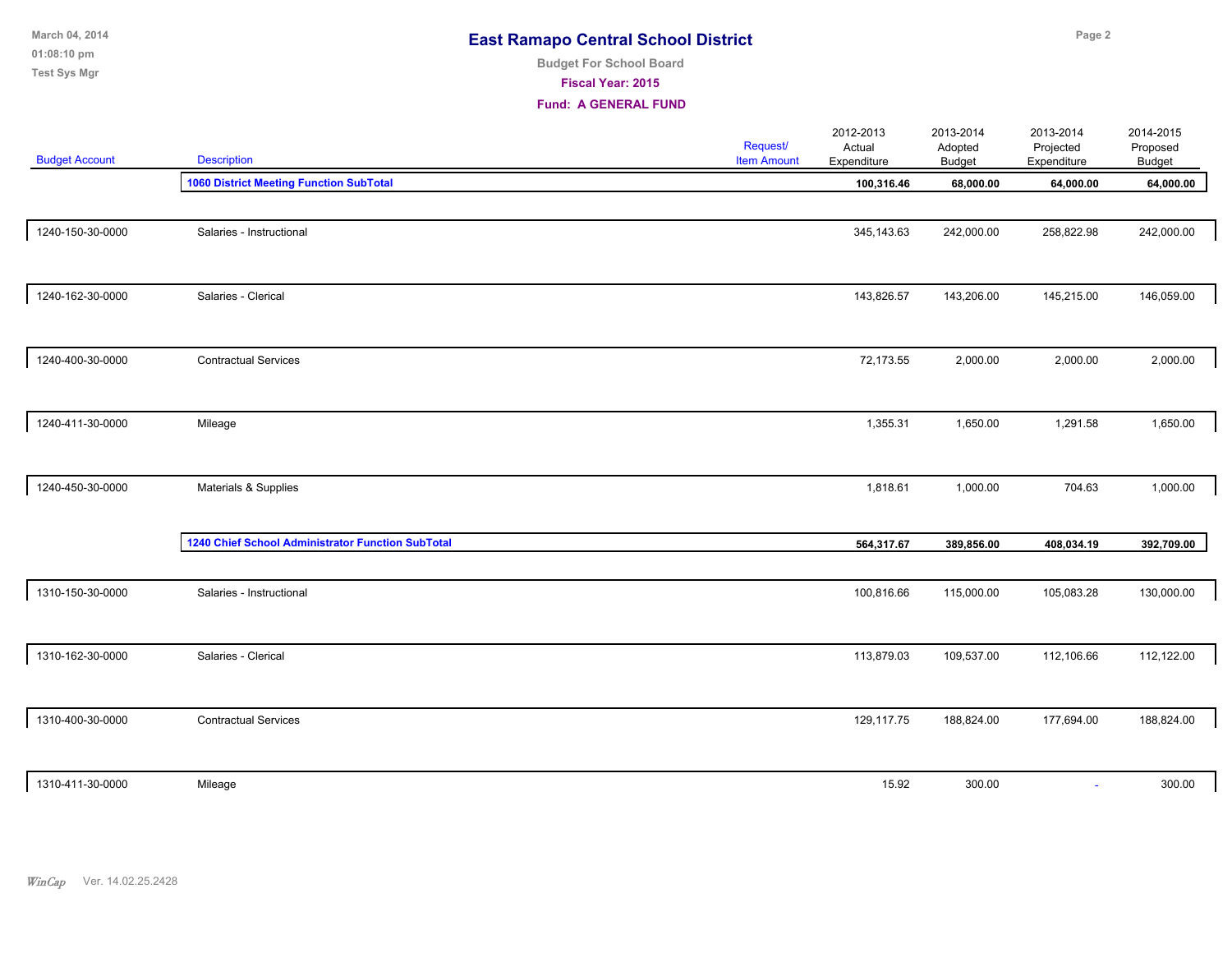**01:08:10 pm March 04, 2014 Test Sys Mgr**

# **Budget For School Board**

**Fiscal Year: 2015**

| <b>Budget Account</b> | Description                                    | Request/<br><b>Item Amount</b> | 2012-2013<br>Actual<br>Expenditure | 2013-2014<br>Adopted<br><b>Budget</b> | 2013-2014<br>Projected<br>Expenditure | 2014-2015<br>Proposed<br><b>Budget</b> |  |
|-----------------------|------------------------------------------------|--------------------------------|------------------------------------|---------------------------------------|---------------------------------------|----------------------------------------|--|
| 1310-450-30-0000      | Materials & Supplies                           |                                | 442.46                             | 2,500.00                              | 1,122.99                              | 2,500.00                               |  |
| 1310-490-30-0000      | <b>BOCES Services</b>                          |                                | 17,128.50                          | 12,000.00                             | 12,000.00                             | 12,360.00                              |  |
|                       | 1310 Business Administration Function SubTotal |                                | 361,400.32                         | 428,161.00                            | 408,006.93                            | 446,106.00                             |  |
| 1315-150-30-0000      | <b>Instructional Salaries</b>                  |                                | 11,790.13                          |                                       |                                       | $\sim$                                 |  |
| 1315-162-30-0000      | Non-Instr Salary-Clerical                      |                                | 519,961.37                         | 525,398.17                            | 502,251.76                            | 529,843.00                             |  |
| 1315-400-30-0000      | <b>Contractual Services</b>                    |                                | 37,079.46                          | 30,620.00                             | 30,502.15                             | 30,620.00                              |  |
| 1315-411-30-0000      | Mileage                                        |                                | 101.73                             | 400.00                                | 314.06                                | 400.00                                 |  |
| 1315-450-30-0000      | Materials and Supplies                         |                                | 5,963.72                           | 14,315.63                             | 13,697.95                             | 14,316.00                              |  |
|                       | <b>1315 Accounting Function SubTotal</b>       |                                | 574,896.41                         | 570,733.80                            | 546,765.92                            | 575,179.00                             |  |
| 1320-400-30-0000      | <b>Contractual Services</b>                    |                                | 82,344.80                          | 92,030.00                             | 92,030.00                             | 92,030.00                              |  |
|                       | <b>1320 Auditing Function SubTotal</b>         |                                | 82,344.80                          | 92,030.00                             | 92,030.00                             | 92,030.00                              |  |
| 1325-162-30-0000      | Non-Instr Salary - Cleric                      |                                | 33,765.67                          | 33,766.00                             | 33,765.67                             | 33,766.00                              |  |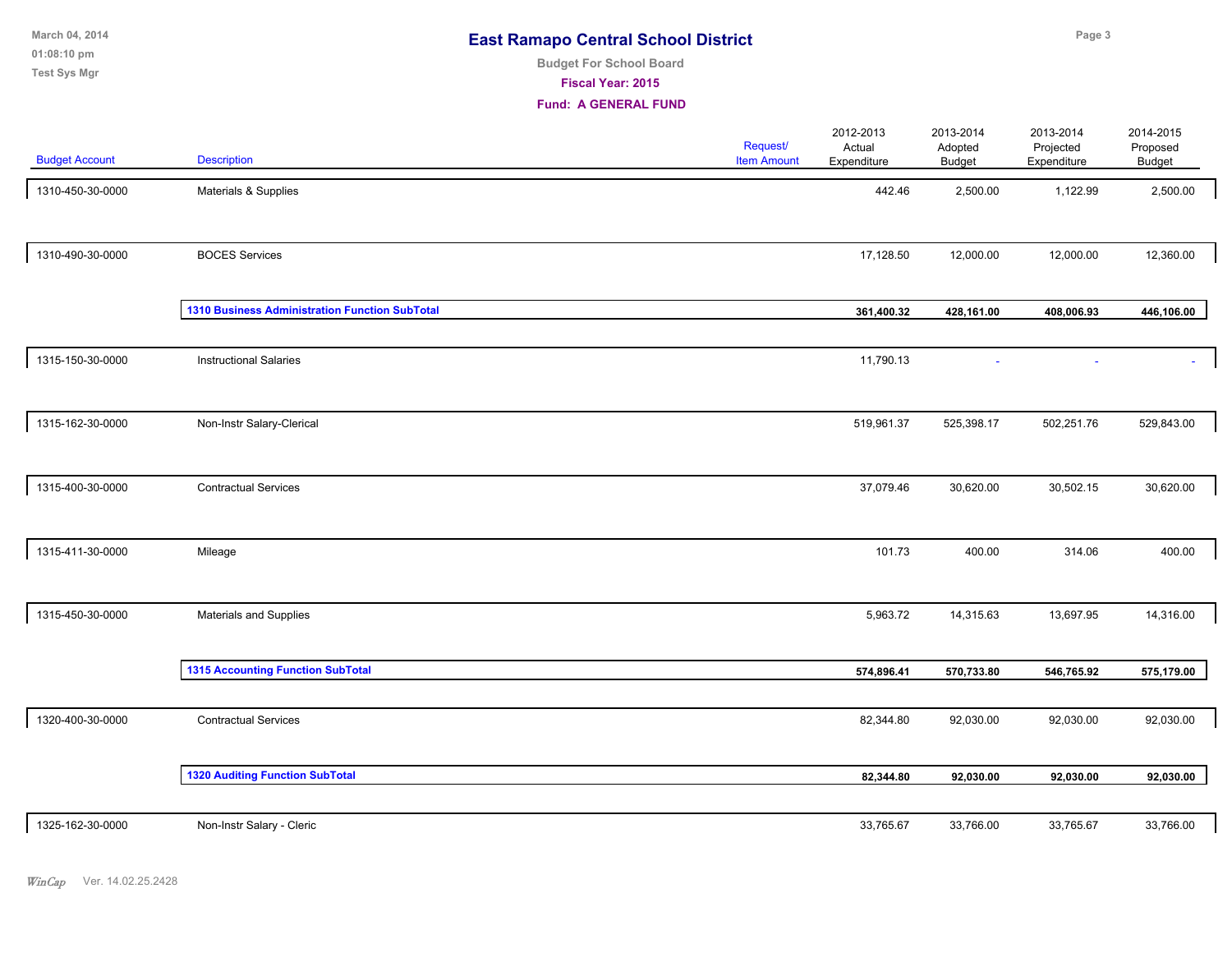| March 04, 2014<br>01:08:10 pm<br><b>Test Sys Mgr</b> |                                          | <b>East Ramapo Central School District</b><br><b>Budget For School Board</b><br><b>Fiscal Year: 2015</b><br><b>Fund: A GENERAL FUND</b> |                                |                                    |                                       | Page 4                                |                                        |  |
|------------------------------------------------------|------------------------------------------|-----------------------------------------------------------------------------------------------------------------------------------------|--------------------------------|------------------------------------|---------------------------------------|---------------------------------------|----------------------------------------|--|
| <b>Budget Account</b>                                | <b>Description</b>                       |                                                                                                                                         | Request/<br><b>Item Amount</b> | 2012-2013<br>Actual<br>Expenditure | 2013-2014<br>Adopted<br><b>Budget</b> | 2013-2014<br>Projected<br>Expenditure | 2014-2015<br>Proposed<br><b>Budget</b> |  |
| 1325-400-30-0000                                     | <b>Contractual Services</b>              |                                                                                                                                         |                                | 21,089.76                          | 12,000.00                             | 6,000.00                              | 12,000.00                              |  |
|                                                      | <b>1325 Treasurer Function SubTotal</b>  |                                                                                                                                         |                                | 54,855.43                          | 45,766.00                             | 39,765.67                             | 45,766.00                              |  |
| 1345-162-30-0000                                     | Clerical Salaries - Purch                |                                                                                                                                         |                                | 205,519.57                         | 160,618.83                            | 166,181.13                            | 157,634.00                             |  |
| 1345-400-30-0000                                     | <b>Contractual Services</b>              |                                                                                                                                         |                                | 5,013.31                           | 12,950.00                             | 12,650.00                             | 12,950.00                              |  |
| 1345-407-30-0000                                     | Repair Furniture & Equipt                |                                                                                                                                         |                                | $\sim$                             | 300.00                                | 300.00                                | 300.00                                 |  |
| 1345-411-30-0000                                     | Mileage                                  |                                                                                                                                         |                                | 99.11                              | 400.00                                | 336.73                                | 400.00                                 |  |
| 1345-450-30-0000                                     | Materials and Supplies                   |                                                                                                                                         |                                | 1,238.87                           | 3,825.00                              | 3,713.58                              | 3,825.00                               |  |
|                                                      | <b>1345 Purchasing Function SubTotal</b> |                                                                                                                                         |                                | 211,870.86                         | 178,093.83                            | 183,181.44                            | 175,109.00                             |  |
| 1420-400-30-0000                                     | <b>Contractual Services</b>              |                                                                                                                                         |                                | 2,625,197.98                       | 2,016,782.16                          | 2,016,782.00                          | 2,000,000.00                           |  |
| 1420-400-30-BOND                                     | <b>Bond Counsel</b>                      |                                                                                                                                         |                                | 29,623.96                          | 30,000.00                             | 30,000.00                             | 30,000.00                              |  |
| 1420-400-30-MAIN                                     | <b>Main Attorney</b>                     |                                                                                                                                         |                                | 486,435.85                         | 600,000.00                            | 600,000.00                            | 600,000.00                             |  |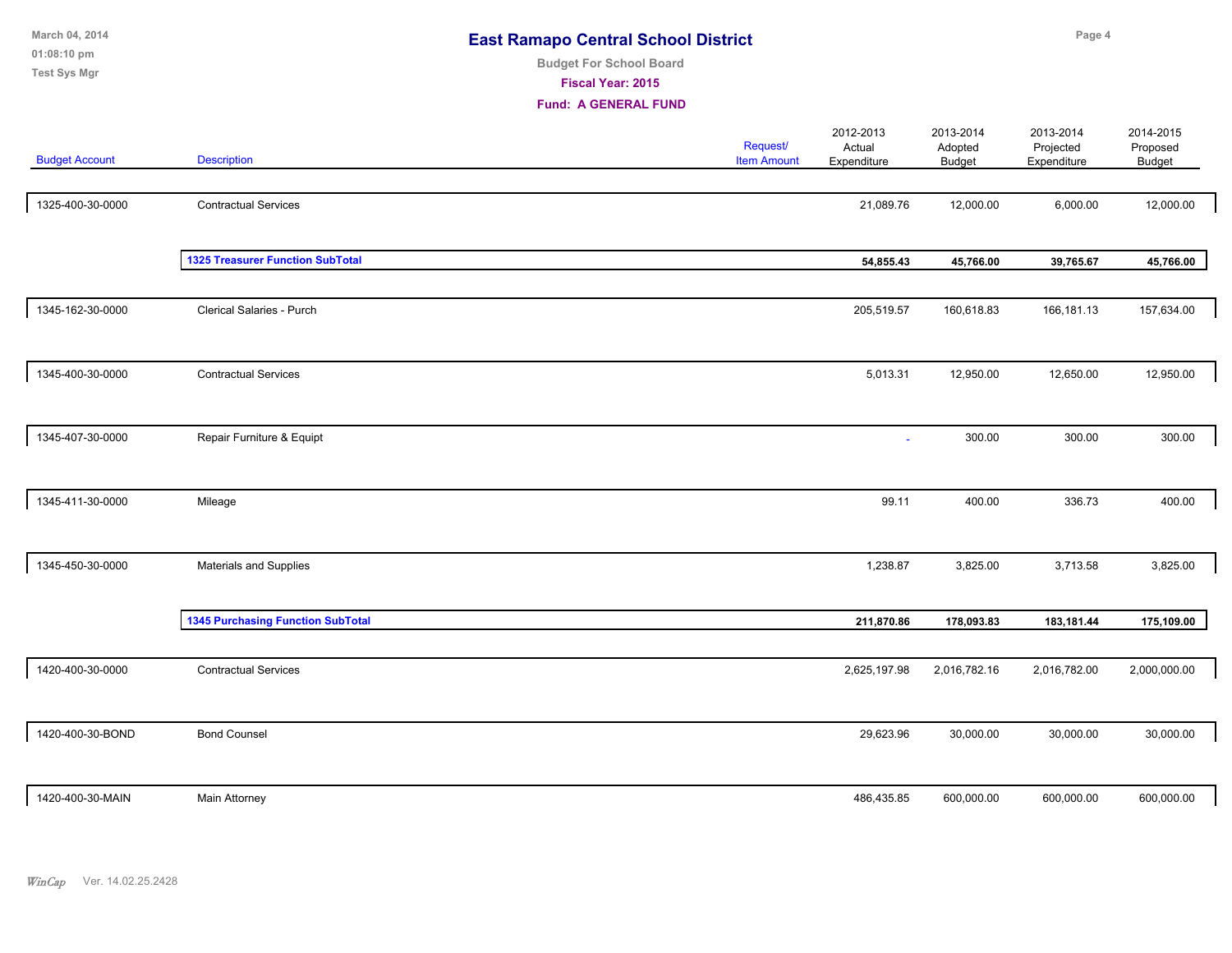| March 04, 2014<br>01:08:10 pm<br><b>Test Sys Mgr</b> |                                     | <b>East Ramapo Central School District</b><br><b>Budget For School Board</b><br>Fiscal Year: 2015<br><b>Fund: A GENERAL FUND</b> |                                |                                    |                                       | Page 5                                |                                        |  |
|------------------------------------------------------|-------------------------------------|----------------------------------------------------------------------------------------------------------------------------------|--------------------------------|------------------------------------|---------------------------------------|---------------------------------------|----------------------------------------|--|
| <b>Budget Account</b>                                | <b>Description</b>                  |                                                                                                                                  | Request/<br><b>Item Amount</b> | 2012-2013<br>Actual<br>Expenditure | 2013-2014<br>Adopted<br><b>Budget</b> | 2013-2014<br>Projected<br>Expenditure | 2014-2015<br>Proposed<br><b>Budget</b> |  |
| 1420-400-30-SETL                                     | Settlement Attorney                 |                                                                                                                                  |                                | 14,700.00                          | 30,000.00                             |                                       | 30,000.00                              |  |
|                                                      | <b>1420 Legal Function SubTotal</b> |                                                                                                                                  |                                | 3,155,957.79                       | 2,676,782.16                          | 2,646,782.00                          | 2,660,000.00                           |  |
| 1430-150-30-0000                                     | <b>Instructional Salaries</b>       |                                                                                                                                  |                                | 98,413.46                          | 75,000.00                             | 75,715.99                             | 76,088.00                              |  |
| 1430-161-30-0000                                     | Salaries - Supervisor               |                                                                                                                                  |                                | 87,781.15                          | 81,534.00                             | 82,715.00                             | 82,715.00                              |  |
| 1430-162-30-0000                                     | Salaries - Clerical                 |                                                                                                                                  |                                | 319,349.24                         | 272,434.00                            | 328,523.31                            | 327,072.00                             |  |
| 1430-400-30-0000                                     | <b>Contractual Services</b>         |                                                                                                                                  |                                | 6,965.25                           | 5,000.00                              | 200.00                                | 5,000.00                               |  |
| 1430-407-30-0000                                     | Repair Furniture & Equipt           |                                                                                                                                  |                                |                                    | 1,000.00                              | $\sim$                                | 1,000.00                               |  |
| 1430-411-30-0000                                     | Mileage                             |                                                                                                                                  |                                | 73.66                              | 400.00                                | 78.52                                 | 400.00                                 |  |
| 1430-444-30-0000                                     | <b>Arbitration Services</b>         |                                                                                                                                  |                                | 1,150.00                           | 12,000.00                             | 3,945.50                              | 12,000.00                              |  |
| 1430-450-30-0000                                     | Materials and Supplies              |                                                                                                                                  |                                | 4,706.93                           | 2,500.00                              | 2,002.78                              | 2,500.00                               |  |
| 1430-490-30-0000                                     | <b>BOCES Services</b>               |                                                                                                                                  |                                | 38,923.65                          | 50,406.00                             | 50,406.00                             | 51,919.00                              |  |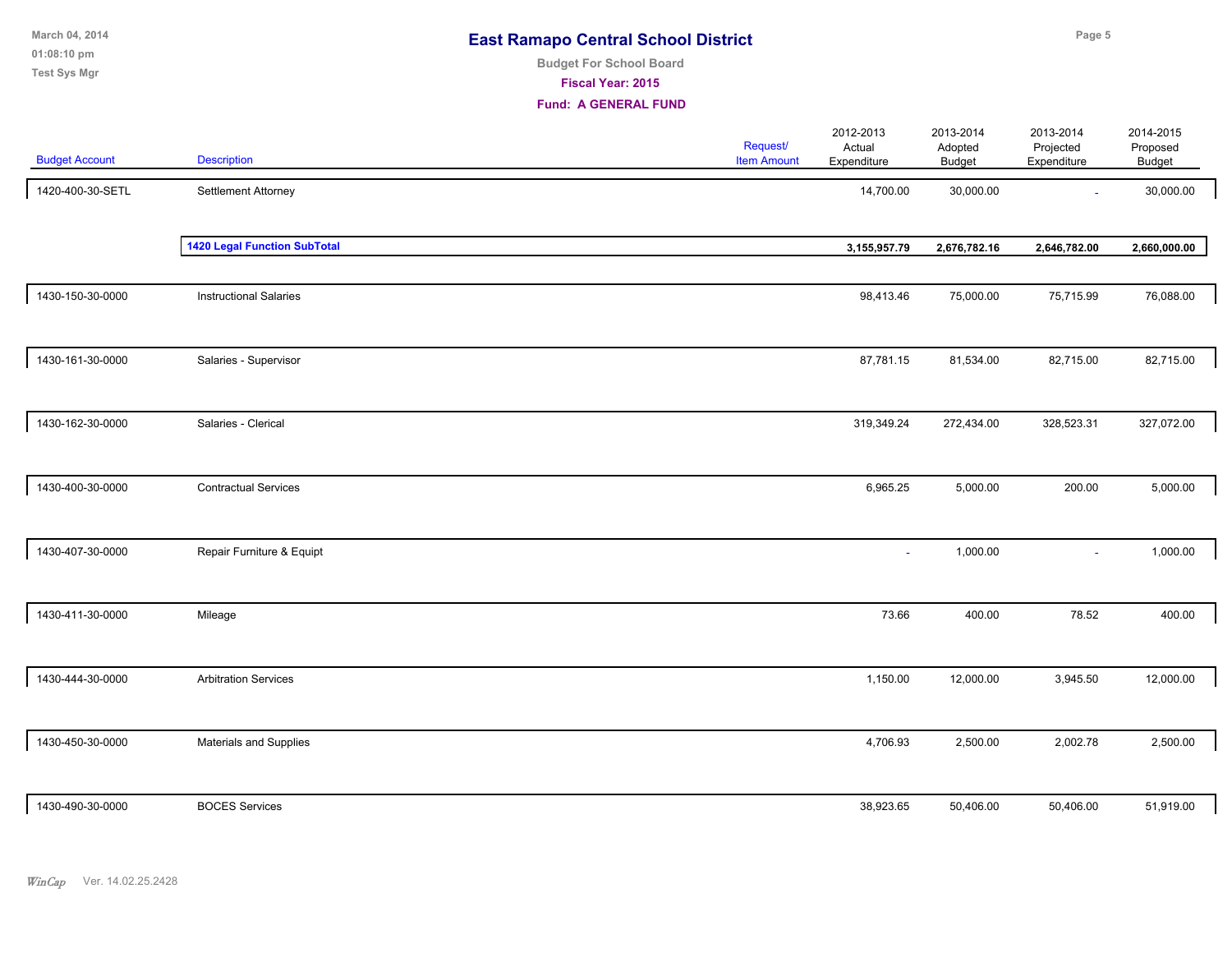| March 04, 2014<br>01:08:10 pm<br><b>Test Sys Mgr</b> |                                                    | <b>East Ramapo Central School District</b><br><b>Budget For School Board</b><br>Fiscal Year: 2015<br><b>Fund: A GENERAL FUND</b> |                                |                                    | Page 6                                |                                       |                                        |  |  |
|------------------------------------------------------|----------------------------------------------------|----------------------------------------------------------------------------------------------------------------------------------|--------------------------------|------------------------------------|---------------------------------------|---------------------------------------|----------------------------------------|--|--|
| <b>Budget Account</b>                                | <b>Description</b>                                 |                                                                                                                                  | Request/<br><b>Item Amount</b> | 2012-2013<br>Actual<br>Expenditure | 2013-2014<br>Adopted<br><b>Budget</b> | 2013-2014<br>Projected<br>Expenditure | 2014-2015<br>Proposed<br><b>Budget</b> |  |  |
|                                                      | <b>1430 Personnel Function SubTotal</b>            |                                                                                                                                  |                                | 557,363.34                         | 500,274.00                            | 543,587.10                            | 558,694.00                             |  |  |
| 1480-400-30-0000                                     | <b>Contractual Services</b>                        |                                                                                                                                  |                                | 9,372.00                           | 10,200.00                             | 3,889.00                              | 10,200.00                              |  |  |
|                                                      | 1480 Public Information Services Function SubTotal |                                                                                                                                  |                                | 9,372.00                           | 10,200.00                             | 3,889.00                              | 10,200.00                              |  |  |
| 1620-161-60-0000                                     | Salaries - Supervisors                             |                                                                                                                                  |                                |                                    | ÷,                                    | 33,703.74                             | 56,335.00                              |  |  |
| 1620-164-01-0000                                     | Salaries - Custodians                              |                                                                                                                                  |                                | 421,894.51                         | 471,610.00                            | 471,428.70                            | 443,165.00                             |  |  |
| 1620-164-02-0000                                     | Salaries - Custodians                              |                                                                                                                                  |                                | 428,713.31                         | 405,793.00                            | 460,865.53                            | 470,400.00                             |  |  |
| 1620-164-03-0000                                     | Salaries - Custodians                              |                                                                                                                                  |                                | 354,212.59                         | 333,845.00                            | 399,537.96                            | 411,075.00                             |  |  |
| 1620-164-05-0000                                     | Salaries - Custodians                              |                                                                                                                                  |                                | 417,181.85                         | 389,897.00                            | 389,679.18                            | 408,014.00                             |  |  |
| 1620-164-10-0000                                     | Salaries - Custodians                              |                                                                                                                                  |                                | 142,732.25                         | 130,148.00                            | 78,291.08                             | 96,935.00                              |  |  |
| 1620-164-11-0000                                     | Salaries - Custodians                              |                                                                                                                                  |                                | 112,693.53                         | 121,457.00                            | 134,216.95                            | 154,827.00                             |  |  |
| 1620-164-12-0000                                     | Salaries - Custodians                              |                                                                                                                                  |                                | 96,368.48                          | 87,613.00                             | 101,094.11                            | 101,470.00                             |  |  |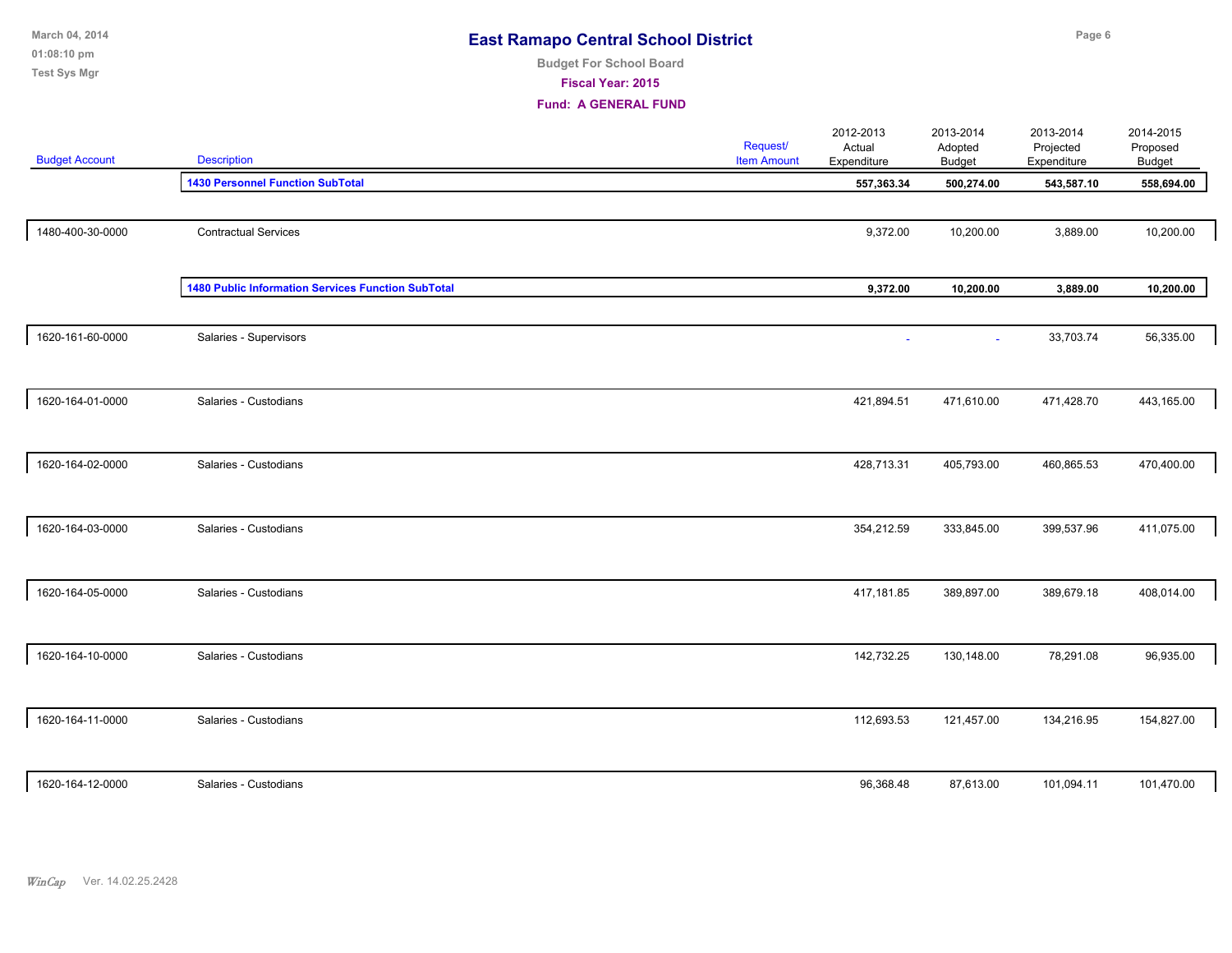**01:08:10 pm March 04, 2014 Test Sys Mgr**

# **Budget For School Board**

**Fiscal Year: 2015**

| <b>Budget Account</b> | Description               | <b>Request/</b><br><b>Item Amount</b> | 2012-2013<br>Actual<br>Expenditure | 2013-2014<br>Adopted<br><b>Budget</b> | 2013-2014<br>Projected<br>Expenditure | 2014-2015<br>Proposed<br>Budget |
|-----------------------|---------------------------|---------------------------------------|------------------------------------|---------------------------------------|---------------------------------------|---------------------------------|
| 1620-164-13-0000      | Salaries - Custodians     |                                       | 400,357.09                         | 305,613.00                            | 413,634.39                            | 414,444.00                      |
| 1620-164-16-0000      | Salaries - Custodians     |                                       | 87,132.02                          | 123,938.00                            | 152,671.73                            | 157,750.00                      |
| 1620-164-19-0000      | Salaries - Custodians     |                                       | 117,716.48                         | 115,158.00                            | 142,442.51                            | 148,246.00                      |
| 1620-164-20-0000      | Salaries - Custodians     |                                       | 150,982.21                         | 124,514.00                            | 149,973.05                            | 152,873.00                      |
| 1620-164-21-0000      | Salaries - Custodians     |                                       | 134,603.67                         | 122,003.00                            | 119,546.72                            | 151,101.00                      |
| 1620-164-24-0000      | Salaries - Custodians     |                                       | 93,796.27                          | 83,557.00                             | 114,615.93                            | 141,799.00                      |
| 1620-164-30-0000      | Salaries - Custodians     |                                       | 122,451.09                         | 90,500.00                             | 103,248.52                            | 106,602.00                      |
| 1620-164-60-0000      | Non Instr Sal - Custodial |                                       | 293,528.43                         | 456,155.00                            | 207,231.35                            | 152,800.00                      |
| 1620-165-60-0000      | Salaries - Custodian Subs |                                       | 146,716.13                         | 91,000.00                             | 90,000.00                             | ÷.                              |
| 1620-166-01-ALRM      | Sals - Cust.Overtime/ALRM |                                       | 4,460.98                           | 2,769.00                              | 2,986.90                              | 2,800.00                        |
| 1620-166-01-BLDG      | Sals - Cust.Overtime/BLDG |                                       | 1,858.03                           | $\omega$                              | 1,067.23                              | ÷.                              |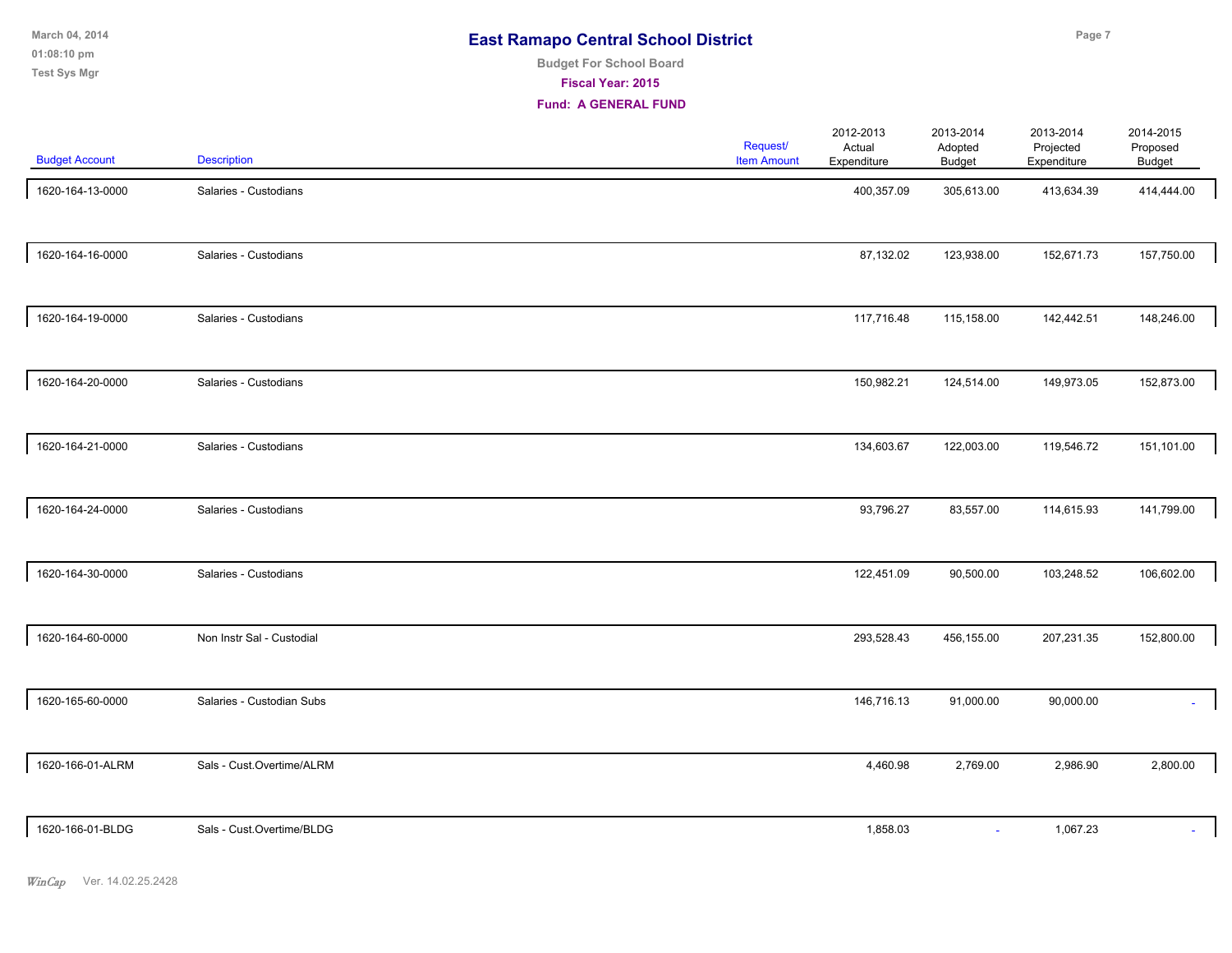| March 04, 2014<br>01:08:10 pm<br><b>Test Sys Mgr</b> |                           | <b>East Ramapo Central School District</b><br><b>Budget For School Board</b><br>Fiscal Year: 2015<br><b>Fund: A GENERAL FUND</b> |                                |                                    | Page 8                                |                                       |                                 |  |
|------------------------------------------------------|---------------------------|----------------------------------------------------------------------------------------------------------------------------------|--------------------------------|------------------------------------|---------------------------------------|---------------------------------------|---------------------------------|--|
| <b>Budget Account</b>                                | <b>Description</b>        |                                                                                                                                  | Request/<br><b>Item Amount</b> | 2012-2013<br>Actual<br>Expenditure | 2013-2014<br>Adopted<br><b>Budget</b> | 2013-2014<br>Projected<br>Expenditure | 2014-2015<br>Proposed<br>Budget |  |
| 1620-166-01-ERSD                                     | Sals - Cust.Overtime/ERSD |                                                                                                                                  |                                | 9,291.40                           |                                       | 2,550.94                              |                                 |  |
| 1620-166-01-FEMA                                     | Sals - Custodian OverFEMA |                                                                                                                                  |                                | 2,011.14                           | ä                                     |                                       |                                 |  |
| 1620-166-01-PRMT                                     | Sals - Cust.Overtime/PRMT |                                                                                                                                  |                                | 12,286.88                          | 8,189.00                              | 14,097.78                             | 14,000.00                       |  |
| 1620-166-01-SNOW                                     | Sals - Cust.Overtime/SNOW |                                                                                                                                  |                                | 2,397.16                           | ÷.                                    | 2,581.01                              |                                 |  |
| 1620-166-01-SPRT                                     | Sals - Cust.Overtime/SPRT |                                                                                                                                  |                                | 2,902.64                           |                                       | 260.64                                |                                 |  |
| 1620-166-02-ALRM                                     | Sals - Cust.Overtime/ALRM |                                                                                                                                  |                                | 1,627.79                           | 1,376.00                              | 433.96                                | 1,376.00                        |  |
| 1620-166-02-BLDG                                     | Sals - Cust.Overtime/BLDG |                                                                                                                                  |                                | 1,997.61                           | $\blacksquare$                        | 1,905.88                              |                                 |  |
| 1620-166-02-ERSD                                     | Sals - Cust.Overtime/ERSD |                                                                                                                                  |                                | 6,341.89                           | 5,000.00                              | 3,157.92                              | 5,000.00                        |  |
| 1620-166-02-FEMA                                     | Sals - Custodian OverFEMA |                                                                                                                                  |                                | 2,811.95                           |                                       |                                       |                                 |  |
| 1620-166-02-PRMT                                     | Sals - Cust.Overtime/PRMT |                                                                                                                                  |                                | 13,833.13                          | 7,622.00                              | 3,417.54                              | 7,622.00                        |  |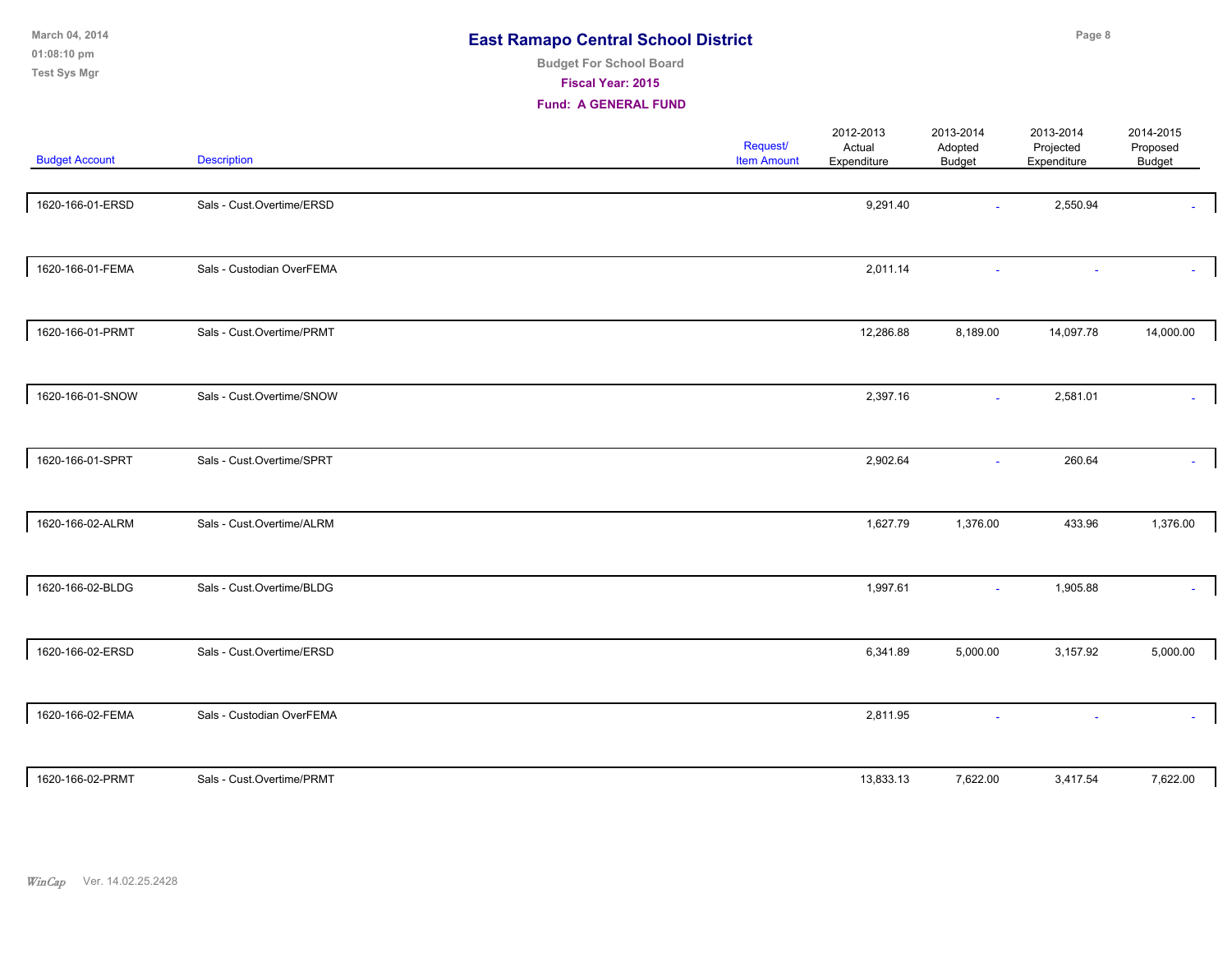**01:08:10 pm March 04, 2014 Test Sys Mgr**

# **Budget For School Board**

**Fiscal Year: 2015**

| <b>Budget Account</b> | <b>Description</b>        | <b>Request/</b><br><b>Item Amount</b> | 2012-2013<br>Actual<br>Expenditure | 2013-2014<br>Adopted<br>Budget | 2013-2014<br>Projected<br>Expenditure | 2014-2015<br>Proposed<br>Budget |
|-----------------------|---------------------------|---------------------------------------|------------------------------------|--------------------------------|---------------------------------------|---------------------------------|
| 1620-166-02-SNOW      | Sals - Cust.Overtime/SNOW |                                       | 1,463.41                           | $\mathbf{r}$                   | 1,152.50                              |                                 |
| 1620-166-02-SPRT      | Sals - Cust.Overtime/SPRT |                                       | 561.31                             |                                |                                       |                                 |
| 1620-166-03-ALRM      | Sals - Cust.Overtime/ALRM |                                       | 98.78                              | 99.00                          | $\sim$                                | 99.00                           |
| 1620-166-03-BLDG      | Sals - Cust.Overtime/BLDG |                                       | 2,499.52                           | $\sim$                         | 1,117.03                              |                                 |
| 1620-166-03-ERSD      | Sals - Cust.Overtime/ERSD |                                       | 989.00                             | ÷.                             | 1,380.60                              |                                 |
| 1620-166-03-FEMA      | Sals - Custodian OverFEMA |                                       | 1,697.59                           |                                |                                       |                                 |
| 1620-166-03-PRMT      | Sals - Cust.Overtime/PRMT |                                       | 18,577.03                          | 8,007.00                       | 14,128.38                             | 14,000.00                       |
| 1620-166-03-SNOW      | Sals - Cust.Overtime/SNOW |                                       | 1,382.38                           | $\sim$                         | 703.24                                |                                 |
| 1620-166-05-ALRM      | Sals - Cust.Overtime/ALRM |                                       | 125.46                             | 126.00                         | 88.44                                 | 126.00                          |
| 1620-166-05-BLDG      | Sals - Cust.Overtime/BLDG |                                       | 2,413.32                           | $\sim$                         | 1,738.32                              |                                 |
| 1620-166-05-ERSD      | Sals - Cust.Overtime/ERSD |                                       | 577.68                             | $\omega$                       | 1,573.12                              |                                 |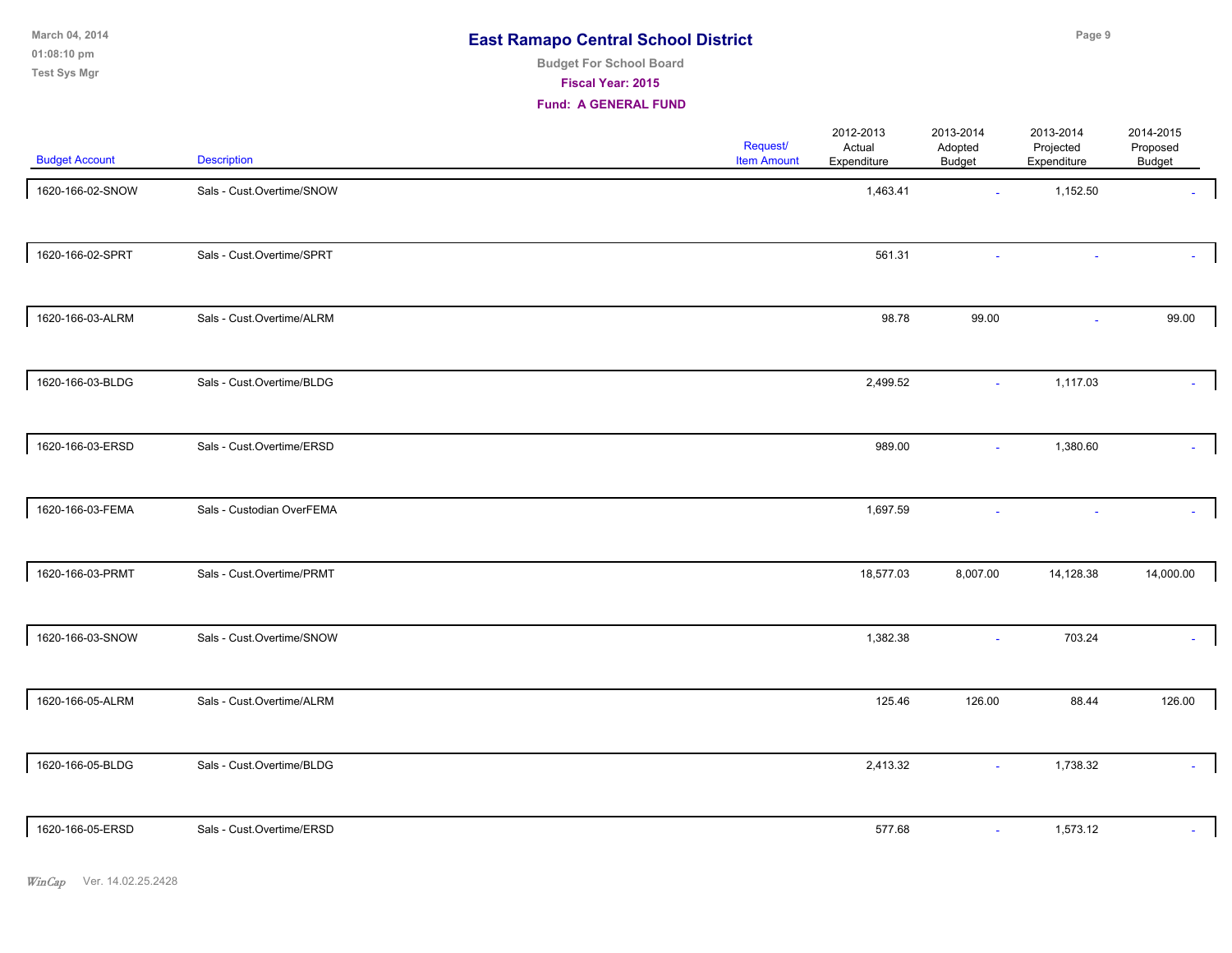| March 04, 2014<br>01:08:10 pm<br><b>Test Sys Mgr</b> |                           | <b>East Ramapo Central School District</b><br><b>Budget For School Board</b><br>Fiscal Year: 2015<br><b>Fund: A GENERAL FUND</b> |                                |                                    | Page 10                               |                                       |                                 |  |
|------------------------------------------------------|---------------------------|----------------------------------------------------------------------------------------------------------------------------------|--------------------------------|------------------------------------|---------------------------------------|---------------------------------------|---------------------------------|--|
| <b>Budget Account</b>                                | <b>Description</b>        |                                                                                                                                  | Request/<br><b>Item Amount</b> | 2012-2013<br>Actual<br>Expenditure | 2013-2014<br>Adopted<br><b>Budget</b> | 2013-2014<br>Projected<br>Expenditure | 2014-2015<br>Proposed<br>Budget |  |
| 1620-166-05-FEMA                                     | Sals - Custodian OverFEMA |                                                                                                                                  |                                | 930.75                             |                                       |                                       |                                 |  |
| 1620-166-05-PRMT                                     | Sals - Cust.Overtime/PRMT |                                                                                                                                  |                                | 10,081.02                          | 5,560.00                              | 4,887.87                              | 5,560.00                        |  |
| 1620-166-05-SNOW                                     | Sals - Cust.Overtime/SNOW |                                                                                                                                  |                                | 660.50                             | ä,                                    | 598.47                                |                                 |  |
| 1620-166-10-ALRM                                     | Sals - Cust.Overtime/ALRM |                                                                                                                                  |                                | 202.32                             | 68.00                                 | 244.23                                | 68.00                           |  |
| 1620-166-10-BLDG                                     | Sals - Cust.Overtime/BLDG |                                                                                                                                  |                                | 3,925.47                           | $\sim$                                | 2,381.93                              |                                 |  |
| 1620-166-10-ERSD                                     | Sals - Cust.Overtime/ERSD |                                                                                                                                  |                                | 402.42                             | ä,                                    | 668.73                                |                                 |  |
| 1620-166-10-FEMA                                     | Sals - Custodian OverFEMA |                                                                                                                                  |                                | 1,400.86                           |                                       |                                       |                                 |  |
| 1620-166-10-PRMT                                     | Sals - Cust.Overtime/PRMT |                                                                                                                                  |                                | 152.16                             | 153.00                                | ÷.                                    | 153.00                          |  |
| 1620-166-10-SNOW                                     | Sals - Cust.Overtime/SNOW |                                                                                                                                  |                                | 1,417.53                           | ä,                                    | 452.61                                |                                 |  |
| 1620-166-11-ALRM                                     | Sals - Cust.Overtime/ALRM |                                                                                                                                  |                                | 65.91                              | $\sim$                                | 190.35                                |                                 |  |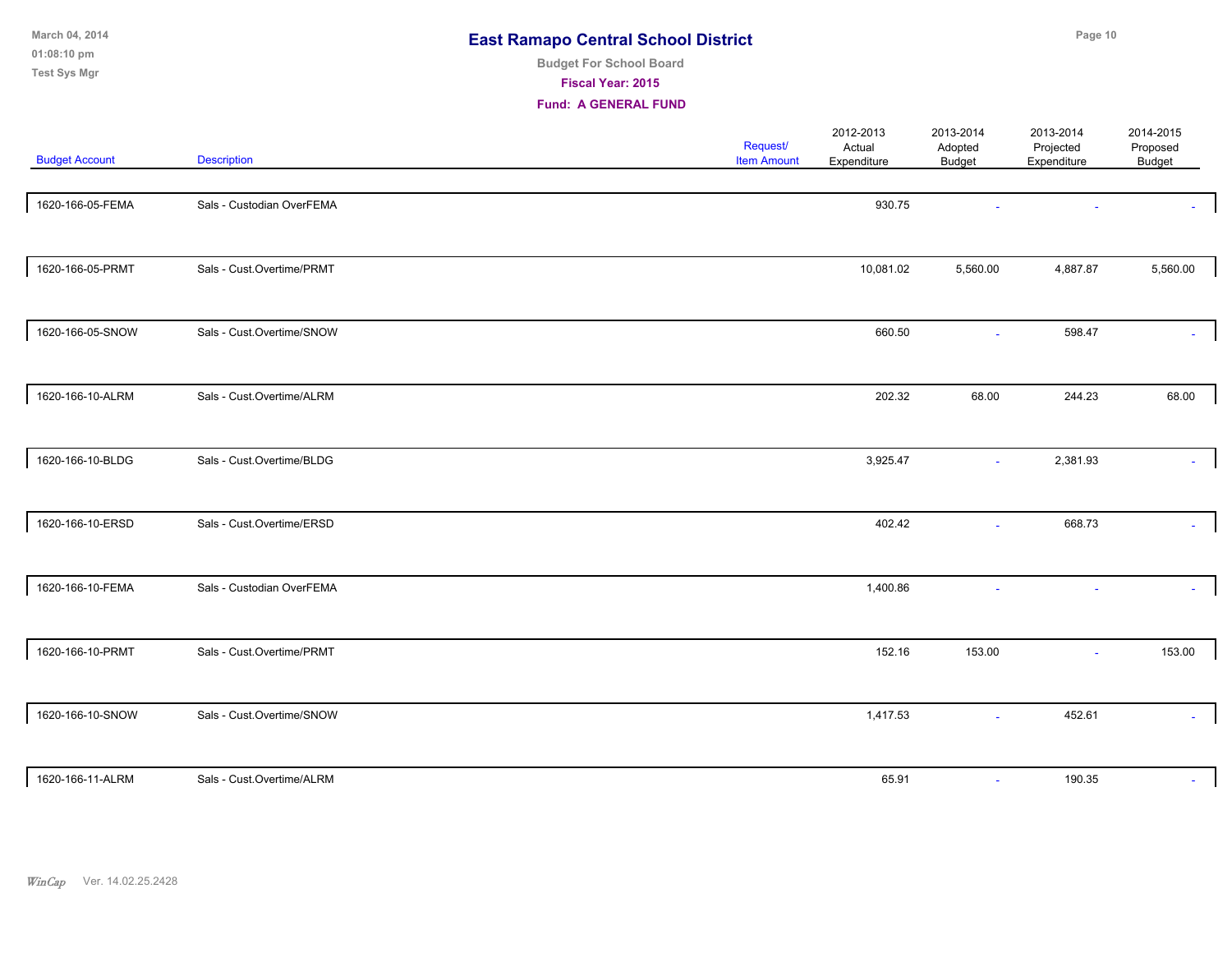**01:08:10 pm March 04, 2014 Test Sys Mgr**

# **Budget For School Board**

**Fiscal Year: 2015**

| <b>Budget Account</b> | <b>Description</b>         | <b>Request/</b><br><b>Item Amount</b> | 2012-2013<br>Actual<br>Expenditure | 2013-2014<br>Adopted<br>Budget | 2013-2014<br>Projected<br>Expenditure | 2014-2015<br>Proposed<br>Budget |
|-----------------------|----------------------------|---------------------------------------|------------------------------------|--------------------------------|---------------------------------------|---------------------------------|
| 1620-166-11-BLDG      | Sals - Cust.Overtime/BLDG  |                                       | 3,670.33                           | $\mathbf{r}$                   | 2,479.01                              |                                 |
| 1620-166-11-ERSD      | Sals - Cust.Overtime/ERSD  |                                       | 336.55                             | $\sim$                         | 116.11                                |                                 |
| 1620-166-11-FEMA      | Sals - Custodian OverFEMA  |                                       | 949.57                             |                                |                                       |                                 |
| 1620-166-11-PRMT      | Sals - Cust.Overtime/PRMT  |                                       | 510.69                             | 276.00                         | 224.91                                | 276.00                          |
| 1620-166-11-SNOW      | Sals - Cust.Overtime/SNOW  |                                       | 515.38                             | ÷.                             | 289.69                                |                                 |
| 1620-166-12-ALRM      | Sals - Cust.Overtime/ALRM  |                                       | $\mathcal{L}_{\mathcal{A}}$        | $\mathbf{r}$                   | 103.55                                |                                 |
| 1620-166-12-BLDG      | Sals - Cust, Overtime/BLDG |                                       | 6,315.38                           | 4,000.00                       | 2,319.41                              | 4,000.00                        |
| 1620-166-12-ERSD      | Sals - Cust.Overtime/ERSD  |                                       | 1,431.54                           | $\sim$                         | 193.67                                |                                 |
| 1620-166-12-FEMA      | Sals - Custodian OverFEMA  |                                       | 961.32                             |                                |                                       |                                 |
| 1620-166-12-PRMT      | Sals - Cust.Overtime/PRMT  |                                       | 80.87                              | 81.00                          |                                       |                                 |
| 1620-166-12-SNOW      | Sals - Cust.Overtime/SNOW  |                                       | 398.67                             | $\sim$                         | 355.19                                |                                 |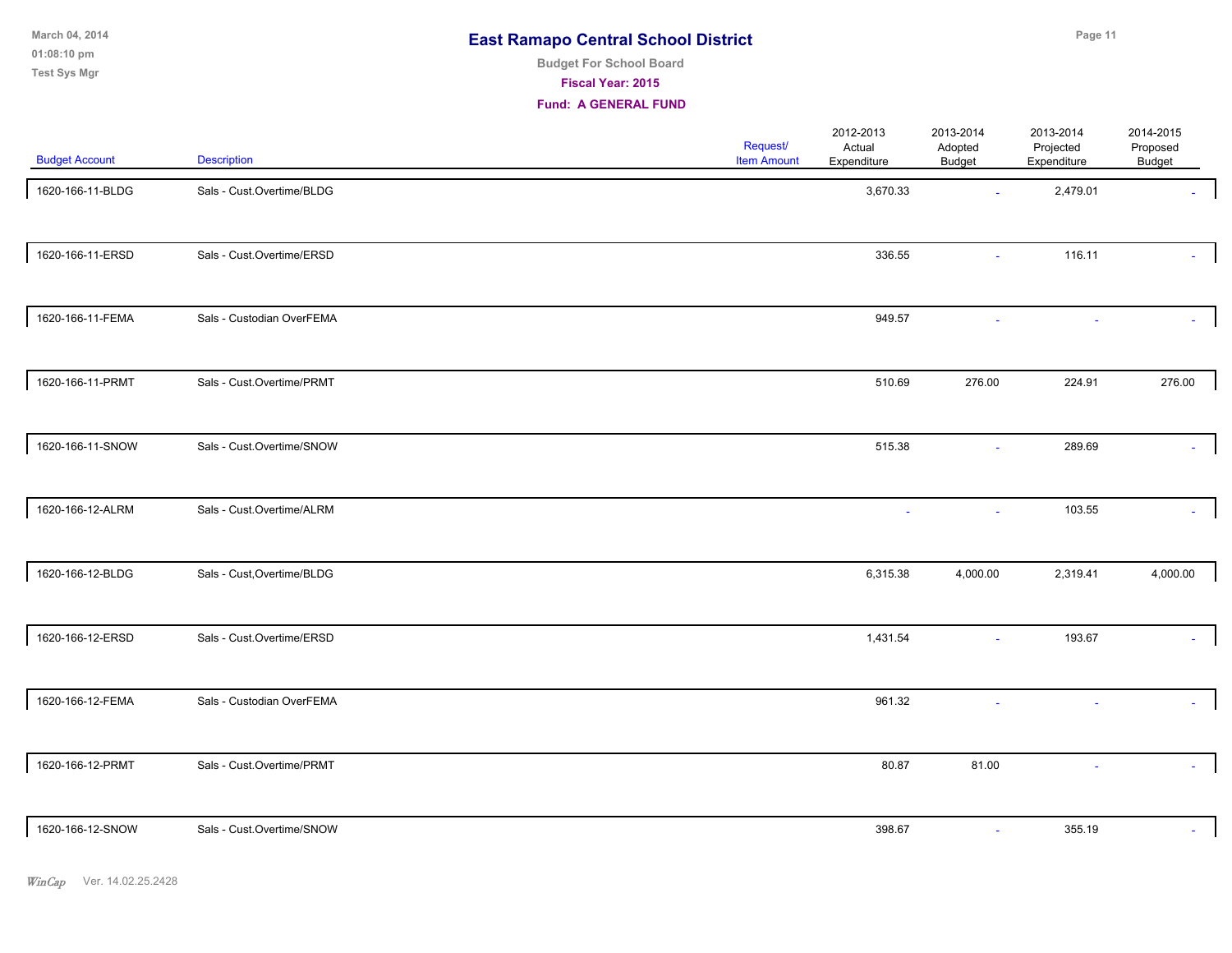| March 04, 2014<br>01:08:10 pm<br><b>Test Sys Mgr</b> |                           | <b>East Ramapo Central School District</b><br><b>Budget For School Board</b><br>Fiscal Year: 2015<br><b>Fund: A GENERAL FUND</b> |                                |                                    |                                | Page 12                               |                                 |  |  |
|------------------------------------------------------|---------------------------|----------------------------------------------------------------------------------------------------------------------------------|--------------------------------|------------------------------------|--------------------------------|---------------------------------------|---------------------------------|--|--|
| <b>Budget Account</b>                                | <b>Description</b>        |                                                                                                                                  | Request/<br><b>Item Amount</b> | 2012-2013<br>Actual<br>Expenditure | 2013-2014<br>Adopted<br>Budget | 2013-2014<br>Projected<br>Expenditure | 2014-2015<br>Proposed<br>Budget |  |  |
| 1620-166-13-ALRM                                     | Sals - Cust.Overtime/ALRM |                                                                                                                                  |                                | 1,208.05                           | 509.00                         | 223.74                                | 509.00                          |  |  |
| 1620-166-13-BLDG                                     | Sals - Cust.Overtime/BLDG |                                                                                                                                  |                                | 2,685.83                           |                                | 1,118.55                              |                                 |  |  |
| 1620-166-13-ERSD                                     | Sals - Cust.Overtime/ERSD |                                                                                                                                  |                                | 759.46                             | $\sim$                         | 191.26                                |                                 |  |  |
| 1620-166-13-FEMA                                     | Sals - Custodian OverFEMA |                                                                                                                                  |                                | 2,184.67                           |                                |                                       |                                 |  |  |
| 1620-166-13-PRMT                                     | Sals - Cust.Overtime/PRMT |                                                                                                                                  |                                | 16,354.86                          | 7,576.00                       | 10,659.04                             | 7,576.00                        |  |  |
| 1620-166-13-SNOW                                     | Sals - Cust.Overtime/SNOW |                                                                                                                                  |                                | 2,615.80                           | 2,000.00                       | 1,483.17                              | 2,000.00                        |  |  |
| 1620-166-13-SPRT                                     | Custodian Overtime        |                                                                                                                                  |                                | 408.92                             |                                |                                       |                                 |  |  |
| 1620-166-16-ALRM                                     | Sals - Cust.Overtime/ALRM |                                                                                                                                  |                                | 1,537.83                           | 952.00                         | 628.89                                | 952.00                          |  |  |

| 1620-166-16-BLDG | Sals - Cust.Overtime/BLDG | 3,502.60 | 2,106.21 |  |
|------------------|---------------------------|----------|----------|--|
| 1620-166-16-ERSD | Sals - Cust.Overtime/ERSD | 156.18   | 201.80   |  |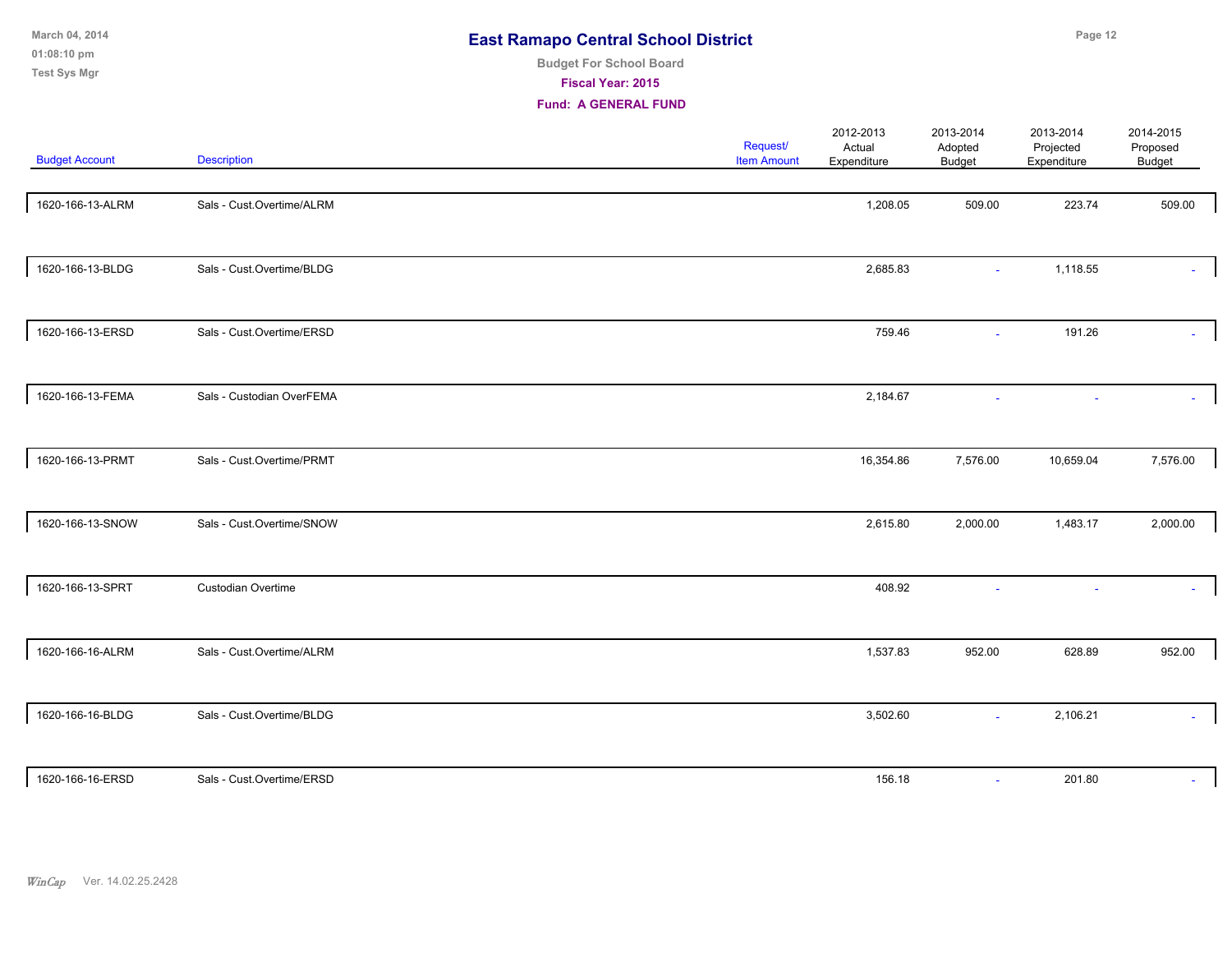**01:08:10 pm March 04, 2014 Test Sys Mgr**

# **Budget For School Board**

**Fiscal Year: 2015**

| <b>Budget Account</b> | <b>Description</b>        | Request/<br><b>Item Amount</b> | 2012-2013<br>Actual<br>Expenditure | 2013-2014<br>Adopted<br>Budget | 2013-2014<br>Projected<br>Expenditure | 2014-2015<br>Proposed<br>Budget |
|-----------------------|---------------------------|--------------------------------|------------------------------------|--------------------------------|---------------------------------------|---------------------------------|
| 1620-166-16-FEMA      | Sals - Custodian OverFEMA |                                | 581.46                             |                                |                                       |                                 |
| 1620-166-16-SNOW      | Sals - Cust.Overtime/SNOW |                                | 607.89                             |                                | 496.11                                |                                 |
| 1620-166-19-ALRM      | Sals - Cust.Overtime/ALRM |                                | 1,649.68                           | 1,392.00                       | 274.16                                | 1,392.00                        |
| 1620-166-19-BLDG      | Sals - Cust.Overtime/BLDG |                                | 4,388.60                           | $\omega$                       | 2,761.23                              |                                 |
| 1620-166-19-ERSD      | Sals - Cust.Overtime/ERSD |                                | 121.25                             |                                |                                       |                                 |
| 1620-166-19-FEMA      | Sals - Custodian OverFEMA |                                | 717.26                             |                                |                                       |                                 |
| 1620-166-19-SNOW      | Sals - Cust.Overtime/SNOW |                                | 533.63                             | $\sim$                         | 280.69                                |                                 |
| 1620-166-20-ALRM      | Sals - Cust.Overtime/ALRM |                                | 60.99                              |                                | 220.10                                |                                 |
| 1620-166-20-BLDG      | Sals - Cust.Overtime/BLDG |                                | 3,460.44                           | $\sim$                         | 2,450.14                              |                                 |
| 1620-166-20-ERSD      | Sals - Cust.Overtime/ERSD |                                | 661.80                             | ٠                              | 68.79                                 | $\sim$                          |
| 1620-166-20-FEMA      | Sals - Custodian OverFEMA |                                | 1,048.84                           | ÷,                             | $\sim$                                |                                 |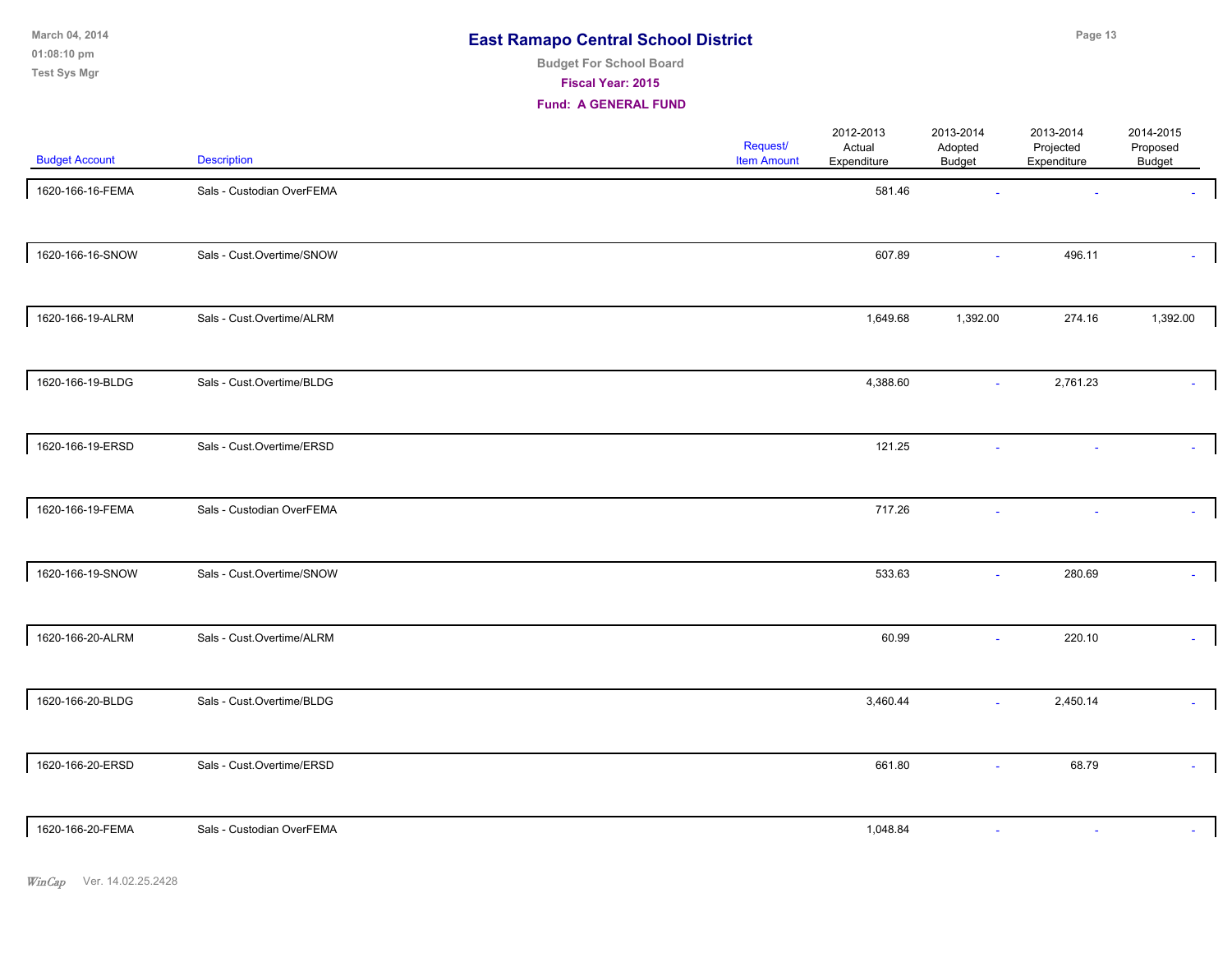| March 04, 2014<br>01:08:10 pm<br><b>Test Sys Mgr</b> |                           | <b>East Ramapo Central School District</b><br><b>Budget For School Board</b><br><b>Fiscal Year: 2015</b><br><b>Fund: A GENERAL FUND</b> |                                |                                    |                                       | Page 14                               |                                 |
|------------------------------------------------------|---------------------------|-----------------------------------------------------------------------------------------------------------------------------------------|--------------------------------|------------------------------------|---------------------------------------|---------------------------------------|---------------------------------|
| <b>Budget Account</b>                                | <b>Description</b>        |                                                                                                                                         | Request/<br><b>Item Amount</b> | 2012-2013<br>Actual<br>Expenditure | 2013-2014<br>Adopted<br><b>Budget</b> | 2013-2014<br>Projected<br>Expenditure | 2014-2015<br>Proposed<br>Budget |
| 1620-166-20-PRMT                                     | Sals - Cust.Overtime/PRMT |                                                                                                                                         |                                | 2,021.84                           | 626.00                                | 499.28                                | 626.00                          |
| 1620-166-20-SNOW                                     | Sals - Cust.Overtime/SNOW |                                                                                                                                         |                                | 963.64                             |                                       | 827.75                                |                                 |
| 1620-166-21-ALRM                                     | Sals - Cust.Overtime/ALRM |                                                                                                                                         |                                | 298.33                             | 299.00                                |                                       | 299.00                          |
| 1620-166-21-BLDG                                     | Sals - Cust.Overtime/BLDG |                                                                                                                                         |                                | 2,935.53                           | $\sim$                                | 1,667.03                              |                                 |
| 1620-166-21-ERSD                                     | Sals - Cust.Overtime/ERSD |                                                                                                                                         |                                | 1,160.45                           | $\sim$                                | 582.91                                |                                 |
| 1620-166-21-FEMA                                     | Sals - Custodian OverFEMA |                                                                                                                                         |                                | 1,113.59                           |                                       |                                       |                                 |
| 1620-166-21-PRMT                                     | Sals - Cust.Overtime/PRMT |                                                                                                                                         |                                | 13,896.94                          | 6,682.00                              | 7,234.11                              | 6,682.00                        |

1620-166-21-SNOW Sals - Cust.Overtime/SNOW 1,096.94 594.43 - 594.43 1620-166-24-ALRM Sals - Cust.Overtime/ALRM 1,666.61 877.00 1,484.17 877.00 1620-166-24-BLDG Sals - Cust.Overtime/BLDG 2,321.22 4,574.32 4,574.32 2,321.22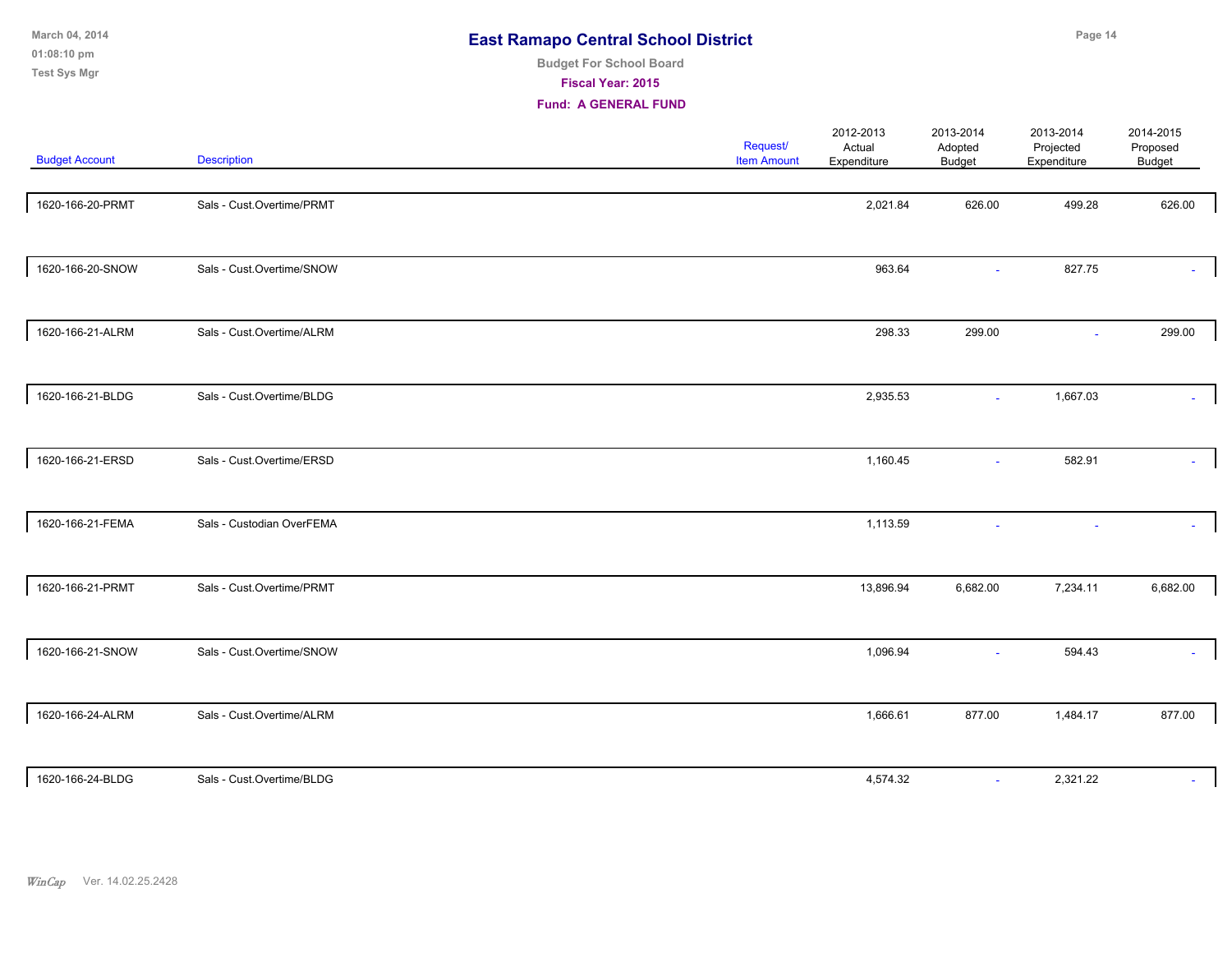**01:08:10 pm March 04, 2014 Test Sys Mgr**

# **Budget For School Board**

**Fiscal Year: 2015**

| <b>Budget Account</b> | <b>Description</b>        | <b>Request/</b><br><b>Item Amount</b> | 2012-2013<br>Actual<br>Expenditure | 2013-2014<br>Adopted<br>Budget | 2013-2014<br>Projected<br>Expenditure | 2014-2015<br>Proposed<br>Budget |
|-----------------------|---------------------------|---------------------------------------|------------------------------------|--------------------------------|---------------------------------------|---------------------------------|
| 1620-166-24-ERSD      | Sals - Cust.Overtime/ERSD |                                       | 704.71                             | ÷.                             | 483.21                                |                                 |
| 1620-166-24-FEMA      | Sals - Custodian OverFEMA |                                       | 815.78                             |                                |                                       |                                 |
| 1620-166-24-PRMT      | Sals - Cust.Overtime/PRMT |                                       | 2,792.10                           |                                |                                       |                                 |
| 1620-166-24-SNOW      | Sals - Cust.Overtime/SNOW |                                       | 1,223.50                           | $\mathbf{r}$                   | 308.18                                |                                 |
| 1620-166-30-ALRM      | Sals - Cust.Overtime/ALRM |                                       | 77.23                              | 78.00                          | $\sim$                                | 78.00                           |
| 1620-166-30-BLDG      | Sals - Cust.Overtime/BLDG |                                       | 1,322.07                           | $\sim$                         | 2,857.02                              |                                 |
| 1620-166-30-ERSD      | Sals - Cust.Overtime/ERSD |                                       | 178.20                             | $\blacksquare$                 | 981.46                                | ÷.                              |
| 1620-166-30-FEMA      | Sals - Custodian OverFEMA |                                       | 1,191.74                           | $\sim$                         |                                       |                                 |
| 1620-166-30-SNOW      | Sals - Cust.Overtime/SNOW |                                       | 98.67                              | ÷,                             | 211.31                                |                                 |
| 1620-166-60-ALRM      | Sals - Cust.Overtime/ALRM |                                       | 69.03                              | 70.00                          | 49.50                                 | 70.00                           |
| 1620-166-60-BLDG      | Sals - Cust.Overtime/BLDG |                                       | 11,362.91                          | 57,000.00                      | 7,051.95                              | 57,000.00                       |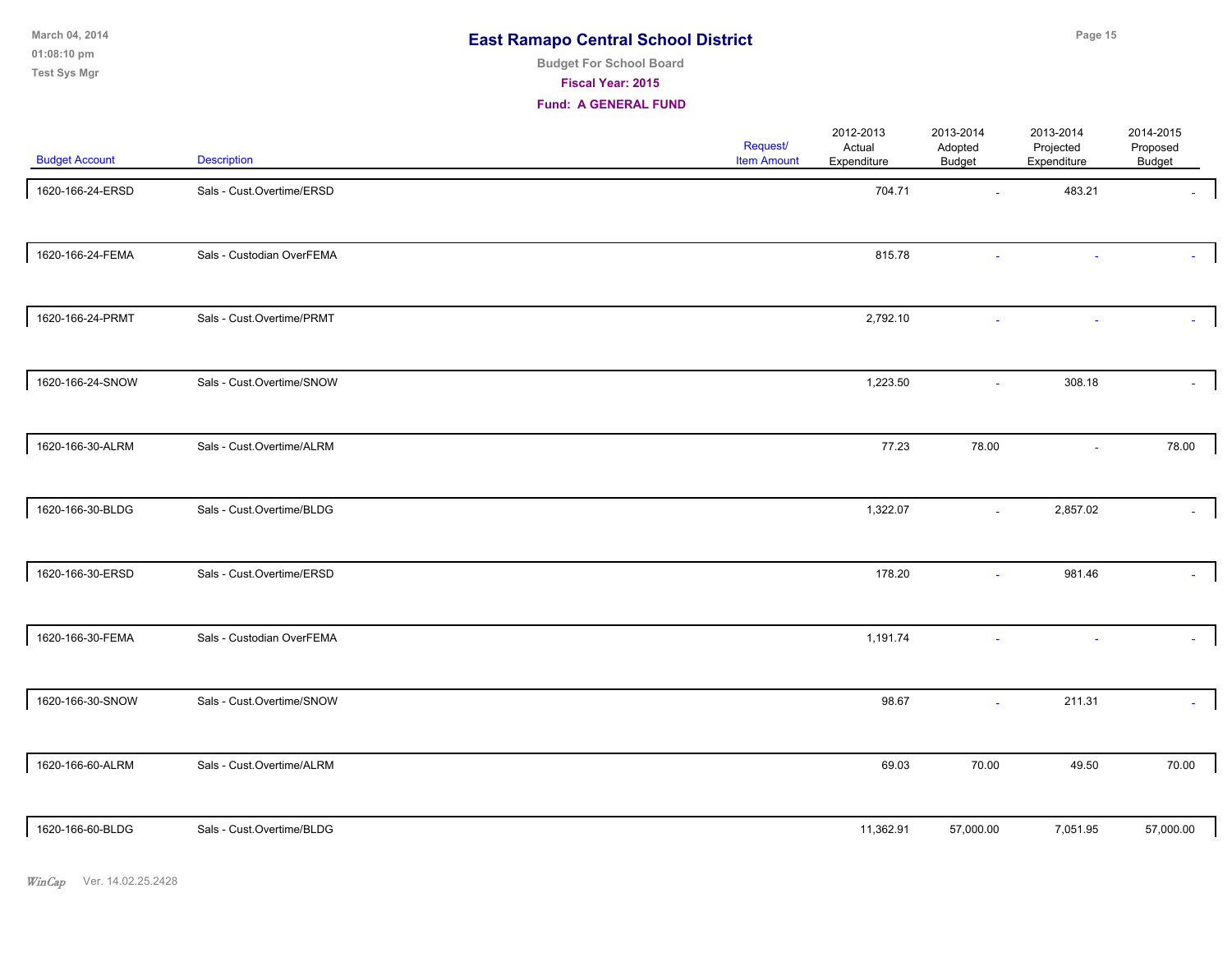| March 04, 2014<br>01:08:10 pm<br><b>Test Sys Mgr</b> |                             | <b>East Ramapo Central School District</b><br><b>Budget For School Board</b><br>Fiscal Year: 2015<br><b>Fund: A GENERAL FUND</b> |                                |                                    | Page 16                               |                                       |                                 |  |
|------------------------------------------------------|-----------------------------|----------------------------------------------------------------------------------------------------------------------------------|--------------------------------|------------------------------------|---------------------------------------|---------------------------------------|---------------------------------|--|
| <b>Budget Account</b>                                | <b>Description</b>          |                                                                                                                                  | Request/<br><b>Item Amount</b> | 2012-2013<br>Actual<br>Expenditure | 2013-2014<br>Adopted<br><b>Budget</b> | 2013-2014<br>Projected<br>Expenditure | 2014-2015<br>Proposed<br>Budget |  |
| 1620-166-60-ERSD                                     | Sals - Cust.Overtime/ERSD   |                                                                                                                                  |                                | 217.54                             | 13,800.00                             | 676.06                                | 13,800.00                       |  |
| 1620-166-60-FEMA                                     | Sals - Custodian OverFEMA   |                                                                                                                                  |                                | 908.08                             |                                       |                                       |                                 |  |
| 1620-166-60-PRMT                                     | Sals - Cust.Overtime/PRMT   |                                                                                                                                  |                                | ä,                                 | 27,000.00                             | ÷.                                    | 27,000.00                       |  |
| 1620-166-60-SNOW                                     | Sals - Cust.Overtime/SNOW   |                                                                                                                                  |                                | 1,077.79                           | 8,278.00                              | 1,160.79                              | 8,278.00                        |  |
| 1620-400-60-0000                                     | <b>Contractual Services</b> |                                                                                                                                  |                                | 201,202.42                         | 41,171.60                             | 39,983.43                             | 43,438.00                       |  |
| 1620-407-60-0000                                     | Repair Furniture & Equipt   |                                                                                                                                  |                                | 4,043.60                           | 10,000.00                             | 786.64                                | 10,000.00                       |  |
| 1620-411-60-0000                                     | Mileage                     |                                                                                                                                  |                                | 1,764.54                           | 8,000.00                              | 323.28                                | 8,000.00                        |  |
| 1620-412-60-0000                                     | <b>Natural Gas</b>          |                                                                                                                                  |                                | 748,040.15                         | 862,529.73                            | 862,335.27                            | 862,530.00                      |  |
| 1620-413-60-0000                                     | Fuel Oil                    |                                                                                                                                  |                                | 142,994.13                         | 79,000.00                             | 62,998.00                             | 85,000.00                       |  |
| 1620-414-60-0000                                     | Electricity                 |                                                                                                                                  |                                | 1,037,743.31                       | 1,000,000.00                          | 999,993.07                            | 1,000,000.00                    |  |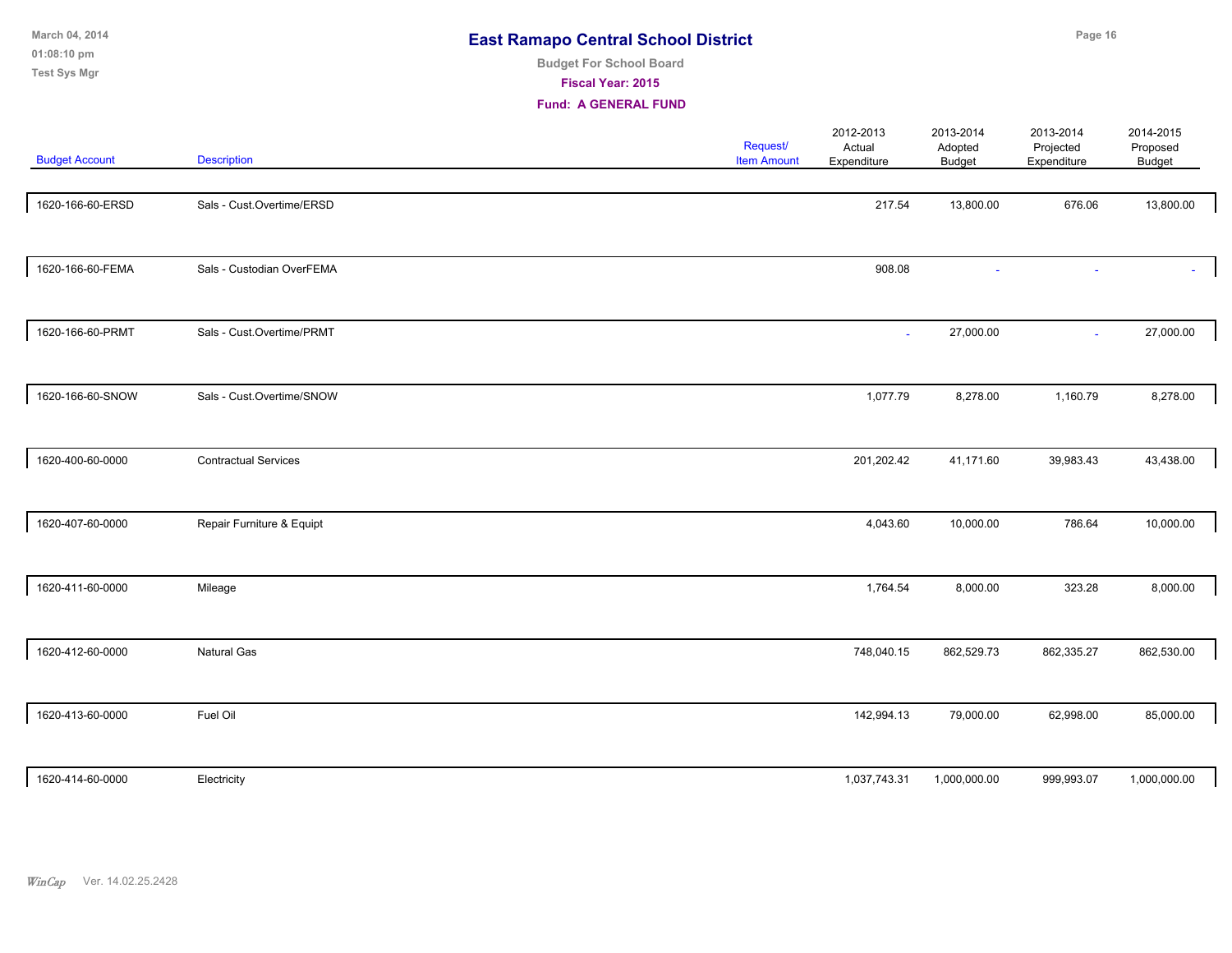|  | <b>East Ramapo Central School District</b> |  |
|--|--------------------------------------------|--|
|--|--------------------------------------------|--|

**01:08:10 pm March 04, 2014 Test Sys Mgr**

### **Budget For School Board**

**Fiscal Year: 2015**

| <b>Budget Account</b> | <b>Description</b>                               | Request/<br><b>Item Amount</b> | 2012-2013<br>Actual<br>Expenditure | 2013-2014<br>Adopted<br><b>Budget</b> | 2013-2014<br>Projected<br>Expenditure | 2014-2015<br>Proposed<br>Budget |  |
|-----------------------|--------------------------------------------------|--------------------------------|------------------------------------|---------------------------------------|---------------------------------------|---------------------------------|--|
| 1620-415-60-0000      | Water                                            |                                | 118,772.93                         | 95,000.00                             | 86,221.28                             | 95,000.00                       |  |
| 1620-416-60-0000      | Telephone Service                                |                                | 143,561.60                         | 170,000.00                            | 168,500.17                            | 170,000.00                      |  |
| 1620-422-60-0000      | Insurance                                        |                                | 205,880.39                         | 211,000.00                            | 210,786.75                            | 211,000.00                      |  |
| 1620-456-60-0000      | Custodial Mat. & Supplies                        |                                | 173,720.66                         | 233,911.85                            | 233,065.27                            | 233,912.00                      |  |
| 1620-490-60-0000      | <b>BOCES Services</b>                            |                                | 207,783.78                         | 111,905.00                            | 111,905.00                            | 115,263.00                      |  |
|                       | <b>1620 Operation of Plant Function SubTotal</b> |                                | 6,730,216.32                       | 6,445,784.18                          | 6,461,081.03                          | 6,584,198.00                    |  |
| 1621-161-60-0000      | Salaries - Supervisors                           |                                | 128,533.32                         | $\omega$                              | 33,703.74                             | 56,335.00                       |  |
| 1621-162-60-0000      | Salaries - Clerical                              |                                | 68,125.71                          | 69,381.00                             | 69,238.57                             | 70,394.00                       |  |
| 1621-167-60-0000      | Salaries - Maintenance                           |                                | 1,268,253.86                       | 1,008,330.00                          | 1,063,569.53                          | 1,063,888.00                    |  |
| 1621-169-60-0000      | Salaries - Maint Overtime                        |                                | 55,750.77                          | $\sim$                                | 30,077.37                             | 30,000.00                       |  |
| 1621-169-60-FEMA      | Salaries - Maint Overtime                        |                                | 4,454.31                           | $\sim$                                |                                       |                                 |  |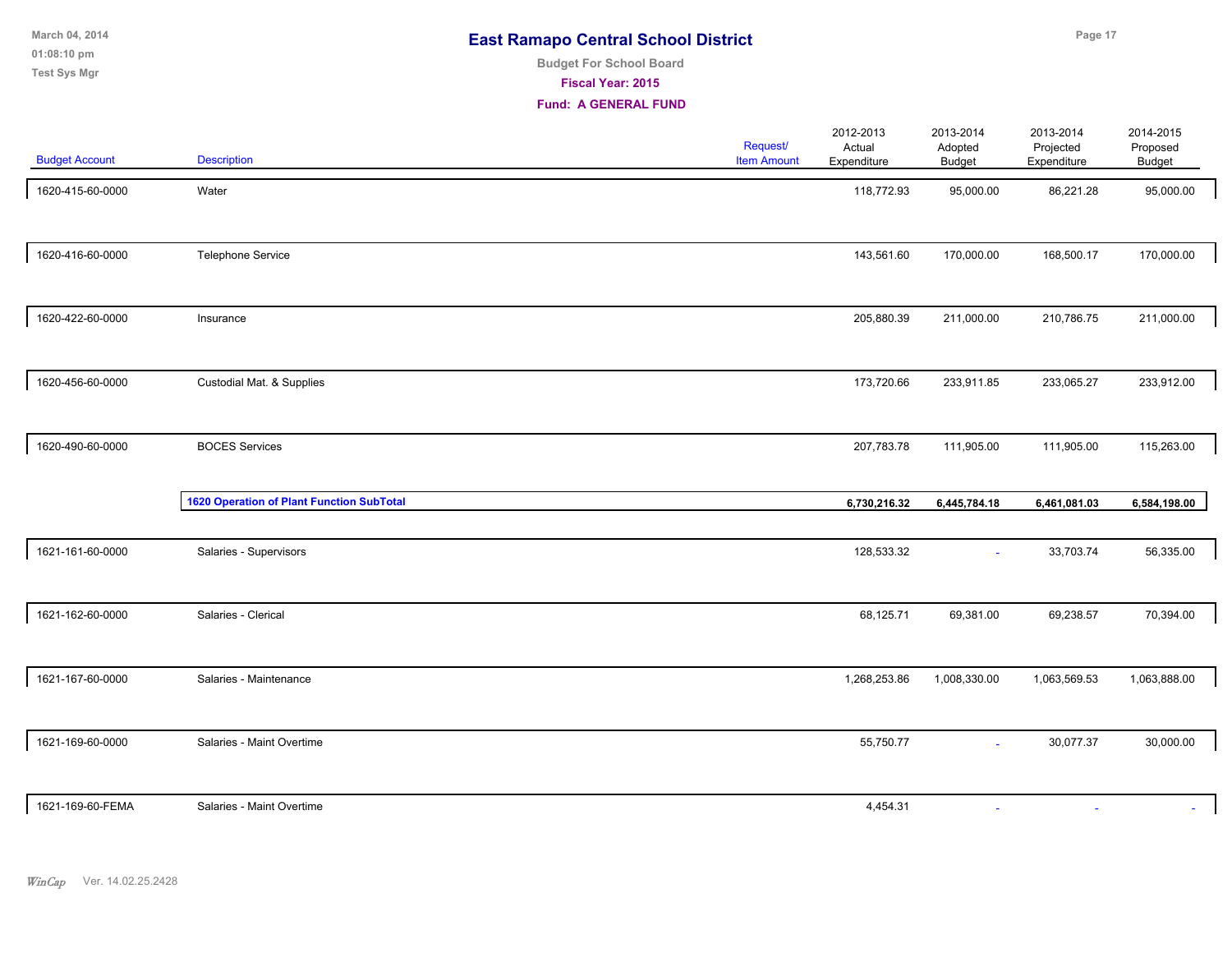**01:08:10 pm March 04, 2014 Test Sys Mgr**

# **Budget For School Board**

**Fiscal Year: 2015**

| <b>Budget Account</b> | <b>Description</b>               | Request/<br><b>Item Amount</b> | 2012-2013<br>Actual<br>Expenditure | 2013-2014<br>Adopted<br><b>Budget</b> | 2013-2014<br>Projected<br>Expenditure | 2014-2015<br>Proposed<br>Budget |  |
|-----------------------|----------------------------------|--------------------------------|------------------------------------|---------------------------------------|---------------------------------------|---------------------------------|--|
| 1621-200-60-0000      | Equipment                        |                                | 33,758.92                          | 20,000.00                             | $\sim$                                | 20,000.00                       |  |
| 1621-404-60-0000      | Minor Building Repairs           |                                | 161,824.13                         | 99,480.00                             | 55,451.82                             | 99,480.00                       |  |
| 1621-405-60-0026      | <b>Exterminator Service</b>      |                                | 44,139.24                          | 35,000.00                             | 27,753.03                             | 35,000.00                       |  |
| 1621-405-60-0027      | Door Repair Service              |                                | 1,445.00                           | 4,900.00                              | 3,500.00                              | 4,900.00                        |  |
| 1621-405-60-0028      | Fuel Tank Cleaning Servic        |                                | 23,782.91                          | 10,000.00                             | 547.50                                | 10,000.00                       |  |
| 1621-405-60-0029      | Garbage Service                  |                                | 118,032.86                         | 120,000.00                            | 100,269.60                            | 120,000.00                      |  |
| 1621-405-60-0031      | Communications/AV Serv           |                                | 20,351.25                          | 24,600.00                             | 14,500.00                             | 24,600.00                       |  |
| 1621-405-60-0033      | <b>Electrical Machinery Serv</b> |                                | 45,165.09                          | 45,100.00                             | 44,829.52                             | 45,100.00                       |  |
| 1621-405-60-0035      | Grounds, Tree Service            |                                | 11,950.00                          | 15,000.00                             | 14,540.00                             | 15,000.00                       |  |
| 1621-405-60-0036      | Boiler, H&V Service              |                                | 85,459.93                          | 75,000.00                             | 73,179.09                             | 75,000.00                       |  |
| 1621-405-60-0039      | Plumbing, Septic Service         |                                | 5,827.11                           | 15,000.00                             | 14,996.00                             | 15,000.00                       |  |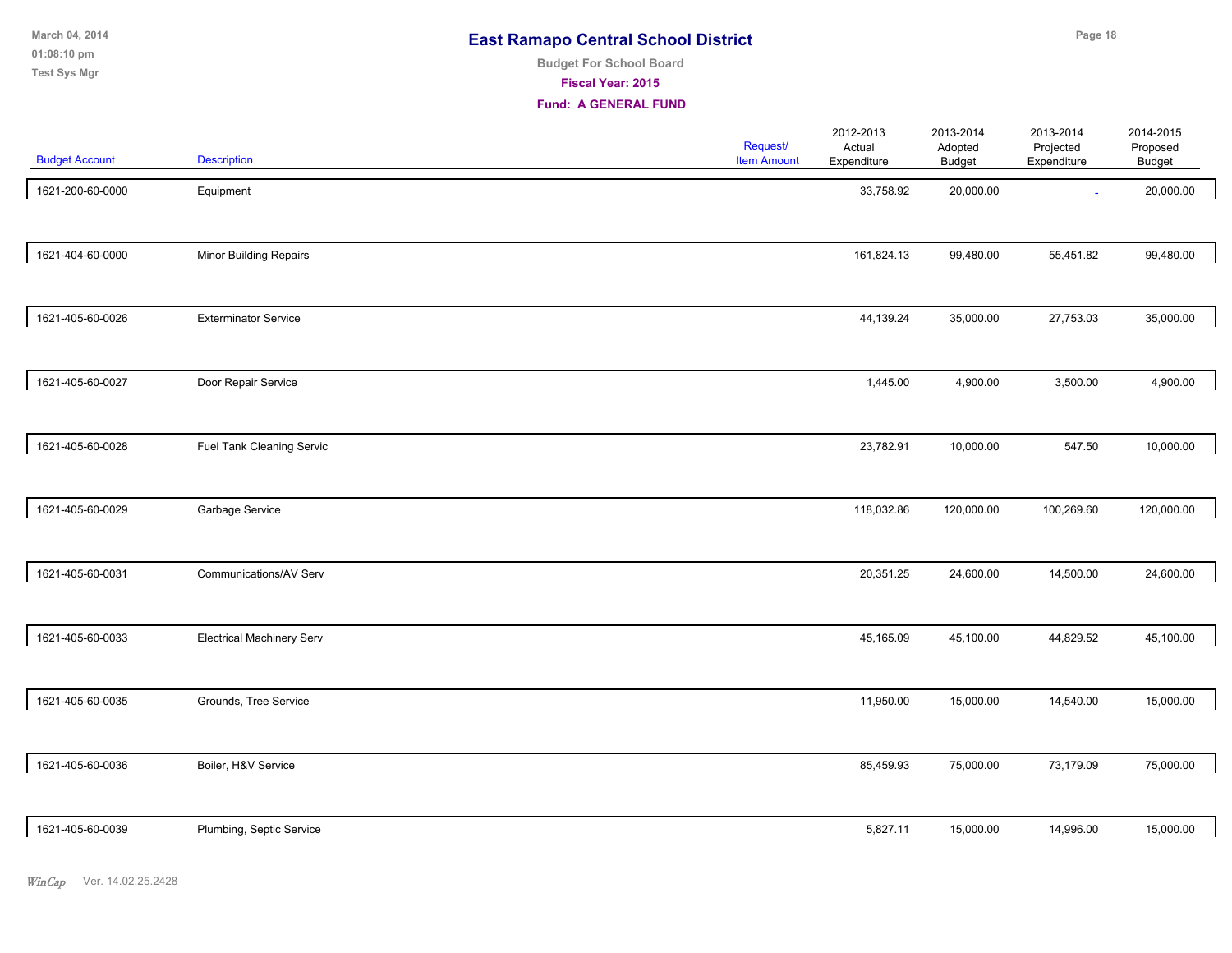| March 04, 2014<br>01:08:10 pm<br><b>Test Sys Mgr</b> |                              | <b>East Ramapo Central School District</b><br><b>Budget For School Board</b><br>Fiscal Year: 2015<br><b>Fund: A GENERAL FUND</b> |                                |                                    |                                       | Page 19                               |                                 |  |
|------------------------------------------------------|------------------------------|----------------------------------------------------------------------------------------------------------------------------------|--------------------------------|------------------------------------|---------------------------------------|---------------------------------------|---------------------------------|--|
| <b>Budget Account</b>                                | <b>Description</b>           |                                                                                                                                  | Request/<br><b>Item Amount</b> | 2012-2013<br>Actual<br>Expenditure | 2013-2014<br>Adopted<br><b>Budget</b> | 2013-2014<br>Projected<br>Expenditure | 2014-2015<br>Proposed<br>Budget |  |
| 1621-405-60-0040                                     | Alarms, Extinguishers        |                                                                                                                                  |                                | 35,851.96                          | 43,000.00                             | 29,950.20                             | 43,000.00                       |  |
| 1621-405-60-0043                                     | Glass Repair Service         |                                                                                                                                  |                                | 425.00                             | 2,500.00                              | 1,855.00                              | 2,500.00                        |  |
| 1621-405-60-0044                                     | Roof Repair Services         |                                                                                                                                  |                                | 11,812.80                          | 40,000.00                             | 18,443.32                             | 40,000.00                       |  |
| 1621-405-60-0045                                     | <b>Snow Removal Services</b> |                                                                                                                                  |                                | 25,780.00                          | 48,000.00                             | 48,000.00                             | 30,000.00                       |  |
| 1621-405-60-0047                                     | <b>Welding Services</b>      |                                                                                                                                  |                                | 475.00                             | 5,000.00                              | 5,000.00                              | 5,000.00                        |  |
| 1621-405-60-0049                                     | Engineering & Management     |                                                                                                                                  |                                | 73,651.50                          | 25,000.00                             | 25,000.00                             | 25,000.00                       |  |
| 1621-405-60-0051                                     | Gym & Stage Floor Refinis    |                                                                                                                                  |                                | 7,829.00                           |                                       |                                       |                                 |  |
| 1621-407-60-0000                                     | Repair Furniture & Equipt    |                                                                                                                                  |                                | 27,497.39                          | 56,264.59                             | 56,254.46                             | 56,265.00                       |  |
| 1621-457-60-0031                                     | Supplies - Communic. & AV    |                                                                                                                                  |                                | 154.26                             | 3,000.00                              | 2,500.00                              | 3,000.00                        |  |

1621-457-60-0032 Supplies - Carpentry 28,478.82 45,500.00 33,726.48 45,500.00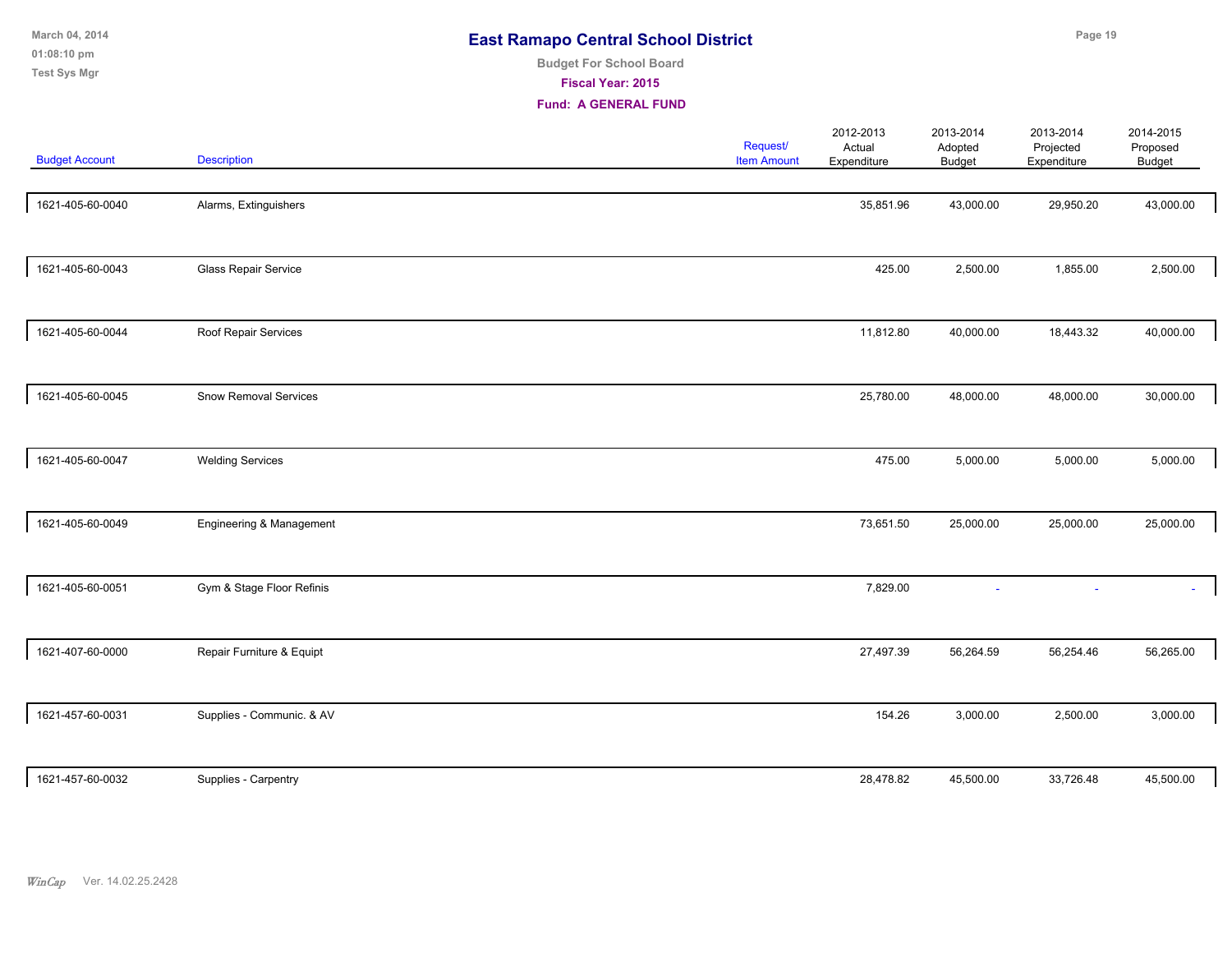**01:08:10 pm March 04, 2014 Test Sys Mgr**

# **Budget For School Board**

**Fiscal Year: 2015**

| <b>Budget Account</b> | <b>Description</b>                          | <b>Request/</b><br><b>Item Amount</b> | 2012-2013<br>Actual<br>Expenditure | 2013-2014<br>Adopted<br><b>Budget</b> | 2013-2014<br>Projected<br>Expenditure | 2014-2015<br>Proposed<br>Budget |  |
|-----------------------|---------------------------------------------|---------------------------------------|------------------------------------|---------------------------------------|---------------------------------------|---------------------------------|--|
| 1621-457-60-0033      | Supplies - Electrical                       |                                       | 24,946.84                          | 49,000.00                             | 33,224.86                             | 49,000.00                       |  |
| 1621-457-60-0035      | Supplies - Grounds                          |                                       | 110,750.18                         | 90,000.00                             | 89,967.60                             | 90,000.00                       |  |
| 1621-457-60-0036      | Supplies - H&V, Boiler                      |                                       | 25,435.62                          | 49,282.33                             | 42,839.69                             | 49,283.00                       |  |
| 1621-457-60-0037      | Supplies - Locks, Hardwar                   |                                       | 10,139.79                          | 20,000.00                             | 17,000.00                             | 20,000.00                       |  |
| 1621-457-60-0039      | Supplies - Plumbing                         |                                       | 39,454.01                          | 40,500.00                             | 40,080.83                             | 40,500.00                       |  |
| 1621-457-60-0040      | Supplies - Alarms, Fire                     |                                       | 1,960.73                           | 25,000.00                             | 19,810.50                             | 25,000.00                       |  |
| 1621-457-60-0050      | Office Supplies                             |                                       | 1,195.90                           | 2,000.00                              | 705.42                                | 2,000.00                        |  |
| 1621-457-60-0055      | Supplies - Miscellaneous                    |                                       | $-26.37$                           | $\sim$                                |                                       |                                 |  |
| 1621-459-60-0000      | <b>Automotive Supplies</b>                  |                                       | 19,232.32                          | 22,000.00                             | 8,535.28                              | 22,000.00                       |  |
|                       | 1621 Maintenance of Plant Function SubTotal |                                       | 2,521,899.16                       | 2,107,837.92                          | 2,019,049.41                          | 2,232,745.00                    |  |
| 1660-173-60-0000      | Salaries - Warehouse                        |                                       | 27,435.17                          | 27,829.00                             | 34,463.60                             | 29,116.00                       |  |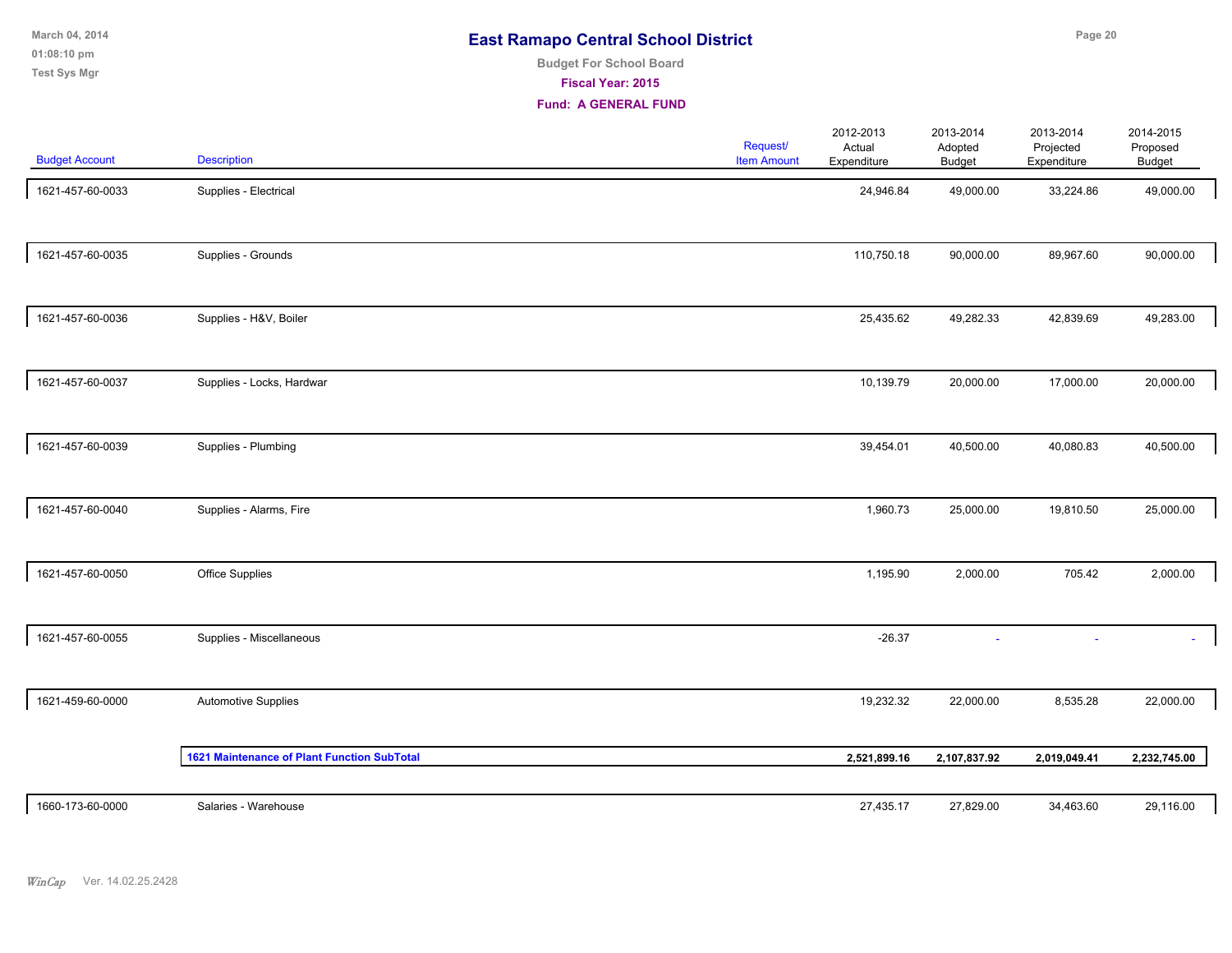| March 04, 2014        | <b>East Ramapo Central School District</b> | Page 21 |
|-----------------------|--------------------------------------------|---------|
| $01:08:10 \text{ pm}$ |                                            |         |
| Test Sys Mgr          | <b>Budget For School Board</b>             |         |
|                       |                                            |         |
|                       | <b>Fiscal Year: 2015</b>                   |         |
|                       | <b>Fund: A GENERAL FUND</b>                |         |

| <b>Budget Account</b> | <b>Description</b>                              | Request/<br><b>Item Amount</b> | 2012-2013<br>Actual<br>Expenditure | 2013-2014<br>Adopted<br><b>Budget</b> | 2013-2014<br>Projected<br>Expenditure | 2014-2015<br>Proposed<br>Budget |  |
|-----------------------|-------------------------------------------------|--------------------------------|------------------------------------|---------------------------------------|---------------------------------------|---------------------------------|--|
| 1660-407-56-0000      | Repair Furniture & Equipt                       |                                | $\omega$                           | 686.00                                | $\sim$                                | 686.00                          |  |
| 1660-450-56-0000      | Materials and Supplies                          |                                | ÷.                                 | 1,514.00                              | 1,624.30                              | 1,514.00                        |  |
| 1660-459-56-0000      | <b>Automotive Supplies</b>                      |                                | 161.57                             | 600.00                                | $\sim$                                | 600.00                          |  |
|                       | <b>1660 Central Storeroom Function SubTotal</b> |                                | 27,596.74                          | 30,629.00                             | 36,087.90                             | 31,916.00                       |  |
| 1670-162-60-0000      | Salaries - Clerical                             |                                | 60,188.00                          | 53,402.00                             | 53,450.00                             | 54,385.00                       |  |
| 1670-169-60-0000      | Maintenance Overtime                            |                                | 705.80                             | $\sim$                                | 2,092.80                              | $\mathbf{r}$                    |  |
| 1670-407-60-0000      | Repair Furniture & Equipt                       |                                | ٠                                  | 750.00                                | $\sim$                                | 750.00                          |  |
| 1670-408-30-0000      | Machine & Program Rental                        |                                | 14,284.98                          | 43,892.00                             | 24,664.13                             | 43,892.00                       |  |
| 1670-420-30-0000      | Postage                                         |                                | 121,208.93                         | 95,000.00                             | 105,000.00                            | 105,000.00                      |  |
| 1670-450-30-0000      | Materials & Supplies                            |                                | 3,878.00                           | 3,825.00                              | 2,670.00                              | 3,825.00                        |  |
| 1670-490-60-0000      | <b>BOCES Services - Docutech</b>                |                                | 212,529.64                         | 365,000.00                            | 365,000.00                            | 375,950.00                      |  |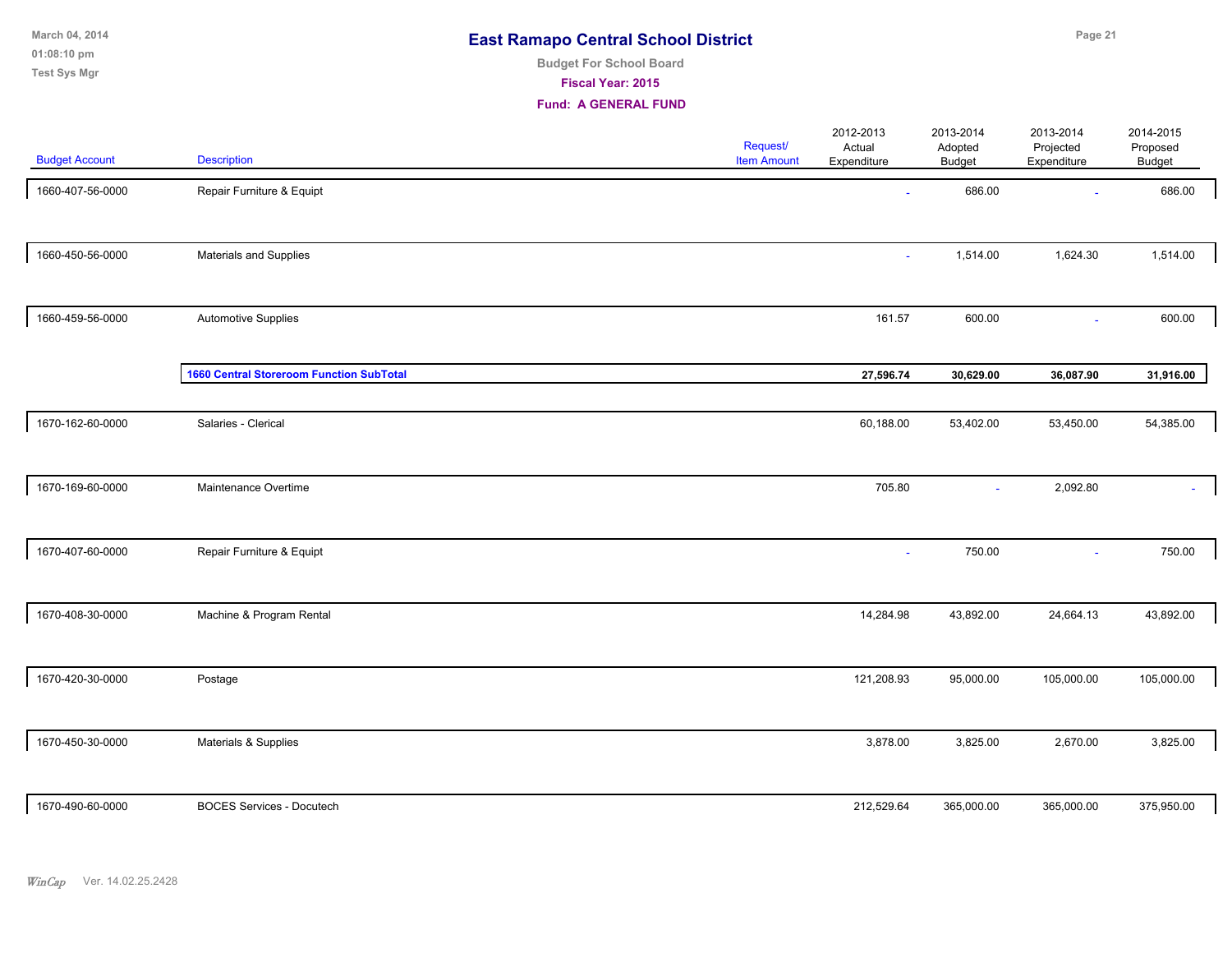| March 04, 2014<br>01:08:10 pm<br><b>Test Sys Mgr</b> | <b>East Ramapo Central School District</b><br><b>Budget For School Board</b><br>Fiscal Year: 2015<br><b>Fund: A GENERAL FUND</b> |  |                                       |                                    | Page 22                               |                                       |                                        |  |  |
|------------------------------------------------------|----------------------------------------------------------------------------------------------------------------------------------|--|---------------------------------------|------------------------------------|---------------------------------------|---------------------------------------|----------------------------------------|--|--|
| <b>Budget Account</b>                                | <b>Description</b>                                                                                                               |  | <b>Request/</b><br><b>Item Amount</b> | 2012-2013<br>Actual<br>Expenditure | 2013-2014<br>Adopted<br><b>Budget</b> | 2013-2014<br>Projected<br>Expenditure | 2014-2015<br>Proposed<br><b>Budget</b> |  |  |
|                                                      | 1670 Central Printing and Mailing Function SubTotal                                                                              |  |                                       | 412,795.35                         | 561,869.00                            | 552,876.93                            | 583,802.00                             |  |  |
| 1671-407-30-0000                                     | Repair Furniture & Equipt                                                                                                        |  |                                       | $\overline{\phantom{a}}$           | 1,000.00                              | 500.00                                | 1,000.00                               |  |  |
| 1671-408-30-0000                                     | Machine & Program Rental                                                                                                         |  |                                       | $\mathbf{r}$                       | 3,120.00                              | $\omega$                              | 3,120.00                               |  |  |
| 1671-450-30-0000                                     | Materials & Supplies                                                                                                             |  |                                       | 1,045.55                           | 2,200.00                              | 100.00                                | 2,200.00                               |  |  |
|                                                      | <b>1671 Central Office Services Function SubTotal</b>                                                                            |  |                                       | 1,045.55                           | 6,320.00                              | 600.00                                | 6,320.00                               |  |  |
| 1680-161-60-0000                                     | Salaries - Supervisory                                                                                                           |  |                                       | 256,832.00                         | 160,877.00                            | 251,555.00                            | 254,421.00                             |  |  |
| 1680-162-60-0000                                     | Salaries - Clerical                                                                                                              |  |                                       | 68,895.03                          | 18,756.00                             | 70,297.29                             | 70,394.00                              |  |  |
| 1680-200-60-0000                                     | Equipment & Other Capital                                                                                                        |  |                                       | $\sim$                             | 14,000.00                             | $\sim$                                | 14,000.00                              |  |  |
| 1680-400-60-0000                                     | <b>Contractual Services</b>                                                                                                      |  |                                       | 82,469.45                          | 82,000.00                             | 75,072.74                             | 82,000.00                              |  |  |
| 1680-411-60-0000                                     | Mileage                                                                                                                          |  |                                       | 1,091.37                           | 500.00                                | 688.88                                | 500.00                                 |  |  |
| 1680-450-60-0000                                     | Materials & Supplies                                                                                                             |  |                                       | 17,125.33                          | 18,000.00                             | 12,343.84                             | 18,000.00                              |  |  |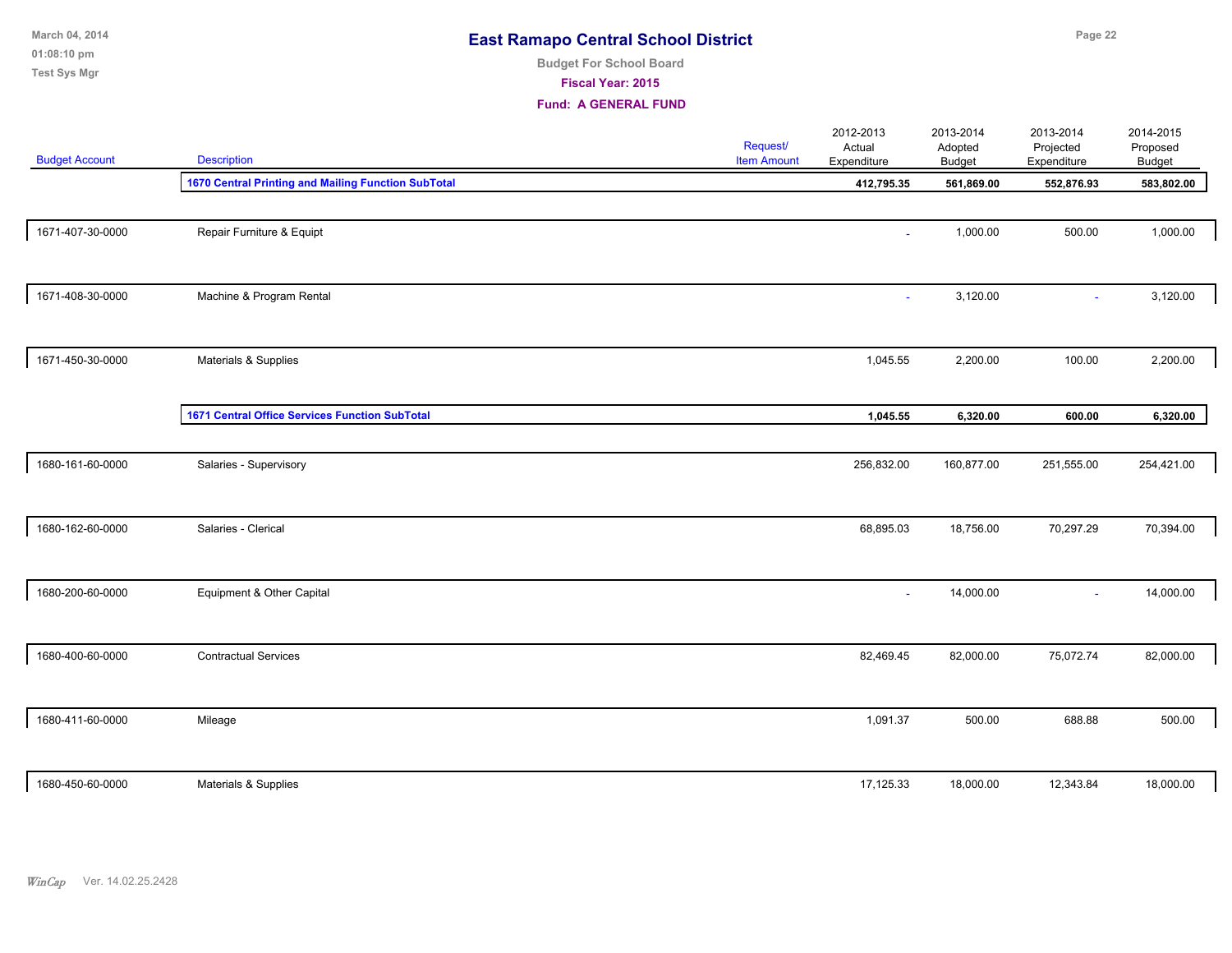| March 04, 2014<br>01:08:10 pm<br><b>Test Sys Mgr</b> |                                                        | <b>East Ramapo Central School District</b><br><b>Budget For School Board</b><br>Fiscal Year: 2015<br><b>Fund: A GENERAL FUND</b> |                                       |                                    |                                       | Page 23                               |                                 |  |
|------------------------------------------------------|--------------------------------------------------------|----------------------------------------------------------------------------------------------------------------------------------|---------------------------------------|------------------------------------|---------------------------------------|---------------------------------------|---------------------------------|--|
| <b>Budget Account</b>                                | <b>Description</b>                                     |                                                                                                                                  | <b>Request/</b><br><b>Item Amount</b> | 2012-2013<br>Actual<br>Expenditure | 2013-2014<br>Adopted<br><b>Budget</b> | 2013-2014<br>Projected<br>Expenditure | 2014-2015<br>Proposed<br>Budget |  |
| 1680-490-60-0000                                     | <b>BOCES Services</b>                                  |                                                                                                                                  |                                       | 28,952.92                          | 375,000.00                            | 375,000.00                            | 386,250.00                      |  |
|                                                      | 1680 Management Information Services Function SubTotal |                                                                                                                                  |                                       | 455,366.10                         | 669,133.00                            | 784,957.75                            | 825,565.00                      |  |
| 1910-422-60-0000                                     | Insurance                                              |                                                                                                                                  |                                       | 385,357.08                         | 404,408.00                            | 404,308.00                            | 404,408.00                      |  |
|                                                      | 1910 Unallocated Insurance Function SubTotal           |                                                                                                                                  |                                       | 385,357.08                         | 404,408.00                            | 404,308.00                            | 404,408.00                      |  |
| 1920-400-60-0000                                     | <b>Contractual Services</b>                            |                                                                                                                                  |                                       | 20,495.00                          | 22,935.00                             | 22,390.63                             | 22,935.00                       |  |
|                                                      | <b>1920 School Association Dues Function SubTotal</b>  |                                                                                                                                  |                                       | 20,495.00                          | 22,935.00                             | 22,390.63                             | 22,935.00                       |  |
| 1930-400-60-0000                                     | Judgments & Claims                                     |                                                                                                                                  |                                       | 298,422.02                         | 192,500.00                            | 113,695.61                            | 200,000.00                      |  |
|                                                      | <b>1930 Judgments and Claims Function SubTotal</b>     |                                                                                                                                  |                                       | 298,422.02                         | 192,500.00                            | 113,695.61                            | 200,000.00                      |  |
| 1950-400-60-0000                                     | <b>Contractual Services</b>                            |                                                                                                                                  |                                       | 230,621.34                         | 230,000.00                            | 227,007.31                            | 260,000.00                      |  |
|                                                      | 1950 Assessments on School Property Function SubTotal  |                                                                                                                                  |                                       | 230,621.34                         | 230,000.00                            | 227,007.31                            | 260,000.00                      |  |
| 1964-400-60-0000                                     | Property Tax Refunds                                   |                                                                                                                                  |                                       | 531,629.72                         | 50,000.00                             | 395,207.31                            | 750,000.00                      |  |
|                                                      | 1964 Refund on Real Property Taxes Function SubTotal   |                                                                                                                                  |                                       | 531,629.72                         | 50,000.00                             | 395,207.31                            | 750,000.00                      |  |
| 1981-490-60-0000                                     | <b>BOCES Services</b>                                  |                                                                                                                                  |                                       | 799,670.41                         | 819,588.00                            | 768,469.85                            | 844,176.00                      |  |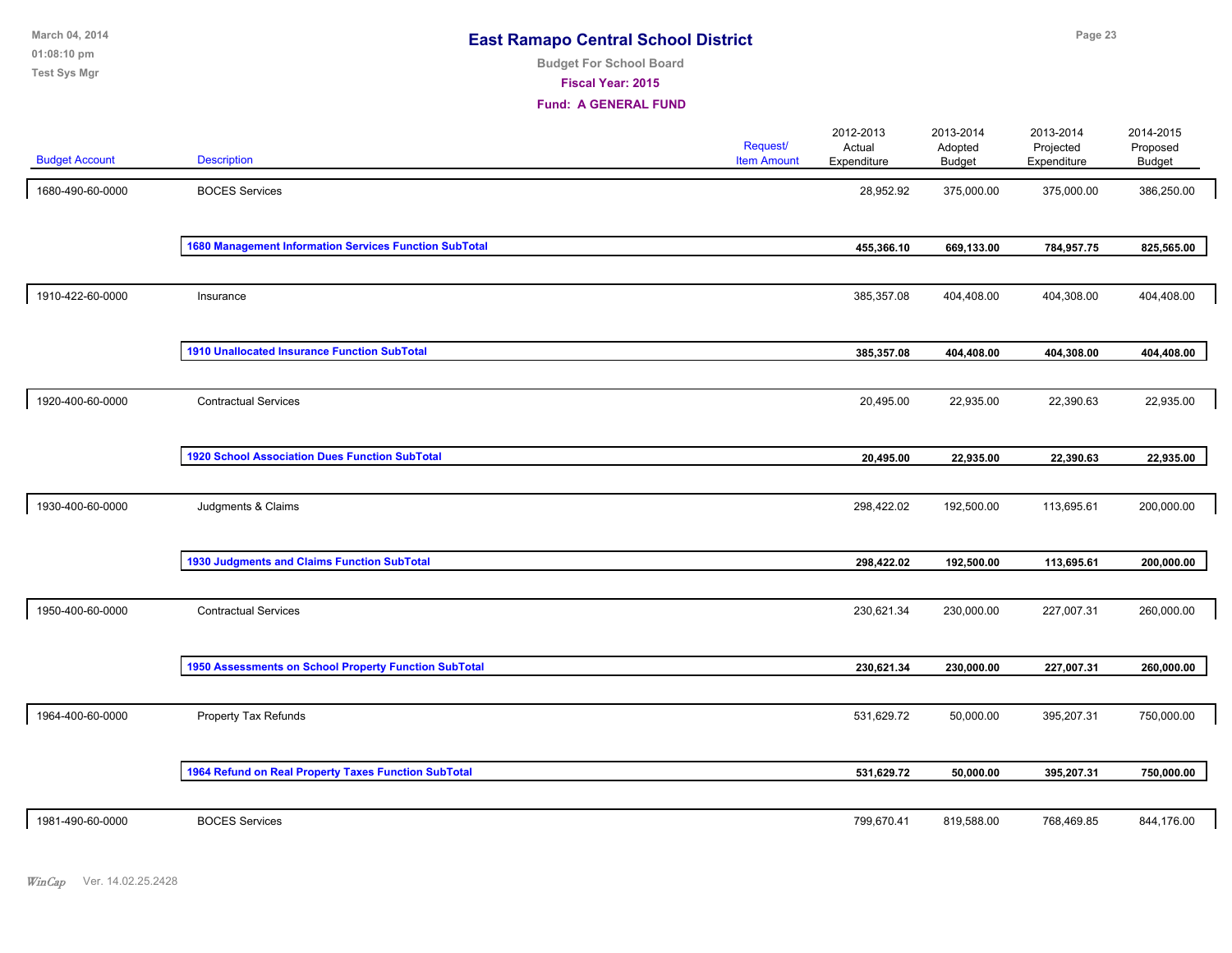| March 04, 2014<br>01:08:10 pm |                                                     | <b>East Ramapo Central School District</b><br><b>Budget For School Board</b> |                                       |                                    |                                       | Page 24                               |                                        |  |  |  |
|-------------------------------|-----------------------------------------------------|------------------------------------------------------------------------------|---------------------------------------|------------------------------------|---------------------------------------|---------------------------------------|----------------------------------------|--|--|--|
| Test Sys Mgr                  |                                                     | Fiscal Year: 2015<br><b>Fund: A GENERAL FUND</b>                             |                                       |                                    |                                       |                                       |                                        |  |  |  |
| <b>Budget Account</b>         | <b>Description</b>                                  |                                                                              | <b>Request/</b><br><b>Item Amount</b> | 2012-2013<br>Actual<br>Expenditure | 2013-2014<br>Adopted<br><b>Budget</b> | 2013-2014<br>Projected<br>Expenditure | 2014-2015<br>Proposed<br><b>Budget</b> |  |  |  |
|                               | 1981 BOCES - Administrative Costs Function SubTotal |                                                                              |                                       | 799,670.41                         | 819,588.00                            | 768,469.85                            | 844,176.00                             |  |  |  |
| 1983-490-60-0000              | <b>BOCES</b> Services                               |                                                                              |                                       | 232,105.00                         | 236,515.00                            | 236,515.00                            | 243,611.00                             |  |  |  |
|                               | 1983 BOCES - Capital Expense Function SubTotal      |                                                                              |                                       | 232,105.00                         | 236,515.00                            | 236,515.00                            | 243,611.00                             |  |  |  |
| 2010-150-60-0000              | <b>Instructional Salaries</b>                       |                                                                              |                                       | 214,733.44                         | 67,394.00                             | 159,514.19                            | 144,145.00                             |  |  |  |
| 2010-162-60-0000              | Salaries - Clerical                                 |                                                                              |                                       | 68,416.00                          | 69,381.00                             | 86,052.26                             | 40,000.00                              |  |  |  |
| 2010-400-60-0000              | <b>Contractual Services</b>                         |                                                                              |                                       |                                    | 2,780.73                              |                                       |                                        |  |  |  |
| 2010-411-60-0000              | Mileage                                             |                                                                              |                                       | 572.88                             | 500.00                                | 320.59                                | 500.00                                 |  |  |  |
| 2010-450-60-0000              | Materials and Supplies                              |                                                                              |                                       | 2,321.58                           | 4,632.75                              | 4,632.75                              | 4,633.00                               |  |  |  |
|                               | 2010 Curriculum Development Function SubTotal       |                                                                              |                                       | 286,043.90                         | 144,688.48                            | 250,519.79                            | 189,278.00                             |  |  |  |
| 2020-150-01-0000              | <b>Instructional Salaries</b>                       |                                                                              |                                       | 603,151.11                         | 572,305.00                            | 592,032.05                            | 589,305.00                             |  |  |  |
| 2020-150-02-0000              | <b>Instructional Salaries</b>                       |                                                                              |                                       | 616,559.68                         | 605,926.00                            | 579,291.83                            | 579,410.00                             |  |  |  |
| 2020-150-03-0000              | <b>Instructional Salaries</b>                       |                                                                              |                                       | 347,601.24                         | 320,564.00                            | 286,336.00                            | 320,564.00                             |  |  |  |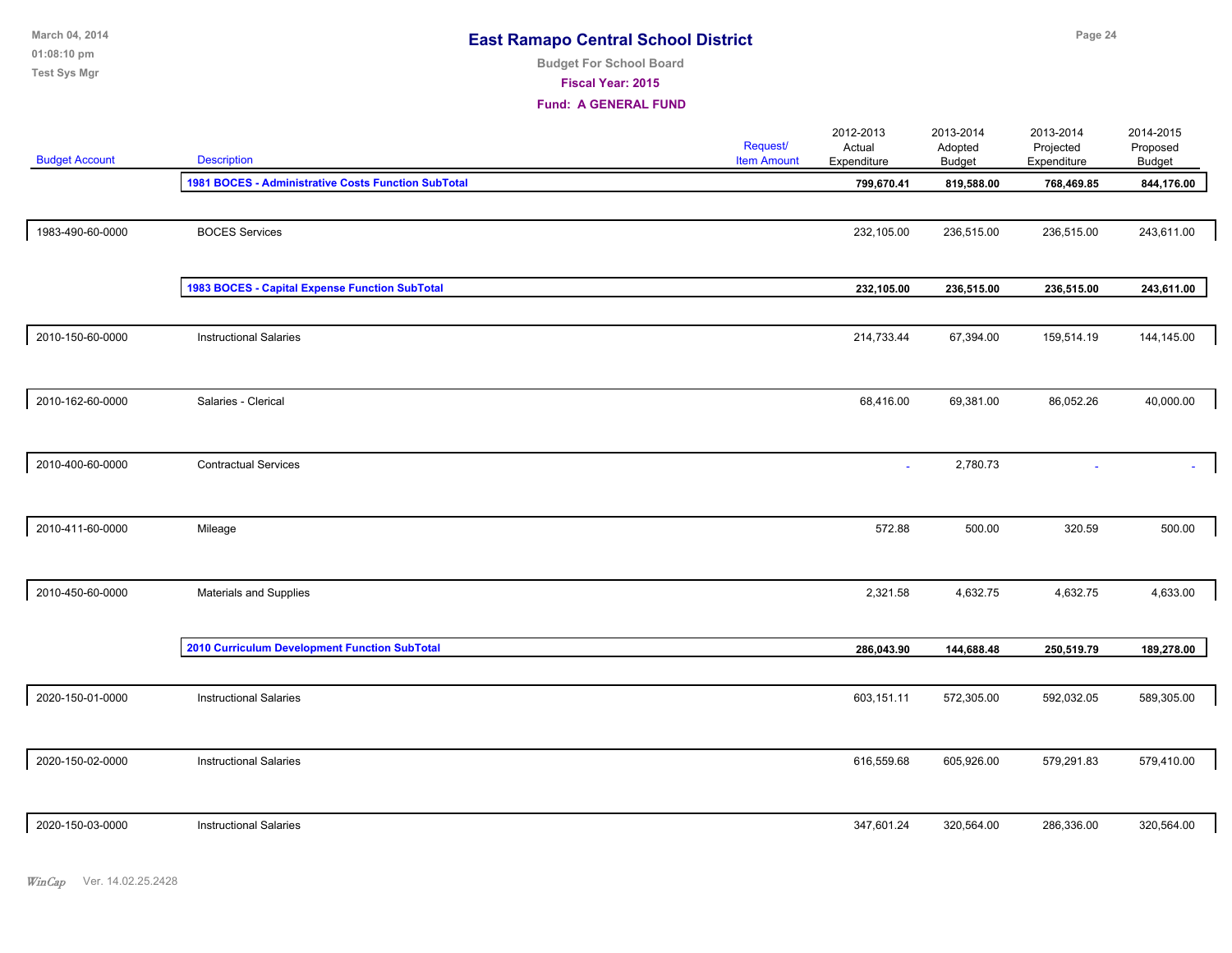| March 04, 2014<br>01:08:10 pm<br><b>Test Sys Mgr</b> |                               | <b>Budget For School Board</b><br>Fiscal Year: 2015<br><b>Fund: A GENERAL FUND</b> | <b>East Ramapo Central School District</b> |                                    |                                | Page 25                               |                                 |  |  |
|------------------------------------------------------|-------------------------------|------------------------------------------------------------------------------------|--------------------------------------------|------------------------------------|--------------------------------|---------------------------------------|---------------------------------|--|--|
| <b>Budget Account</b>                                | <b>Description</b>            |                                                                                    | Request/<br><b>Item Amount</b>             | 2012-2013<br>Actual<br>Expenditure | 2013-2014<br>Adopted<br>Budget | 2013-2014<br>Projected<br>Expenditure | 2014-2015<br>Proposed<br>Budget |  |  |
| 2020-150-05-0000                                     | <b>Instructional Salaries</b> |                                                                                    |                                            | 309,177.50                         | 299,119.00                     | 294,428.13                            | 299,119.00                      |  |  |
| 2020-150-10-0000                                     | <b>Instructional Salaries</b> |                                                                                    |                                            | 166,755.44                         | 168,784.00                     | 163,184.00                            | 168,784.00                      |  |  |
| 2020-150-11-0000                                     | <b>Instructional Salaries</b> |                                                                                    |                                            | 166,755.44                         | 166,784.00                     | 161,184.00                            | 166,784.00                      |  |  |
| 2020-150-12-0000                                     | <b>Instructional Salaries</b> |                                                                                    |                                            | 169,755.44                         | 148,500.00                     | 146,000.00                            | 143,000.00                      |  |  |
| 2020-150-13-0000                                     | <b>Instructional Salaries</b> |                                                                                    |                                            | 171,755.44                         | 171,784.00                     | 166,184.00                            | 171,784.00                      |  |  |
| 2020-150-14-0000                                     | <b>Instructional Salaries</b> |                                                                                    |                                            | 145,982.07                         | 150,000.00                     | 145,000.00                            | 150,000.00                      |  |  |
| 2020-150-16-0000                                     | <b>Instructional Salaries</b> |                                                                                    |                                            | 149,663.32                         | 161,091.00                     | 155,891.25                            | 161,091.00                      |  |  |
| 2020-150-19-0000                                     | <b>Instructional Salaries</b> |                                                                                    |                                            | 171,755.44                         | 171,784.00                     | 166,184.00                            | 171,784.00                      |  |  |
| 2020-150-20-0000                                     | <b>Instructional Salaries</b> |                                                                                    |                                            | 166,755.44                         | 166,784.00                     | 161,184.00                            | 166,784.00                      |  |  |
| 2020-150-21-0000                                     | <b>Instructional Salaries</b> |                                                                                    |                                            | 166,755.44                         | 166,784.00                     | 161,184.00                            | 166,784.00                      |  |  |

*WinCap* Ver. 14.02.25.2428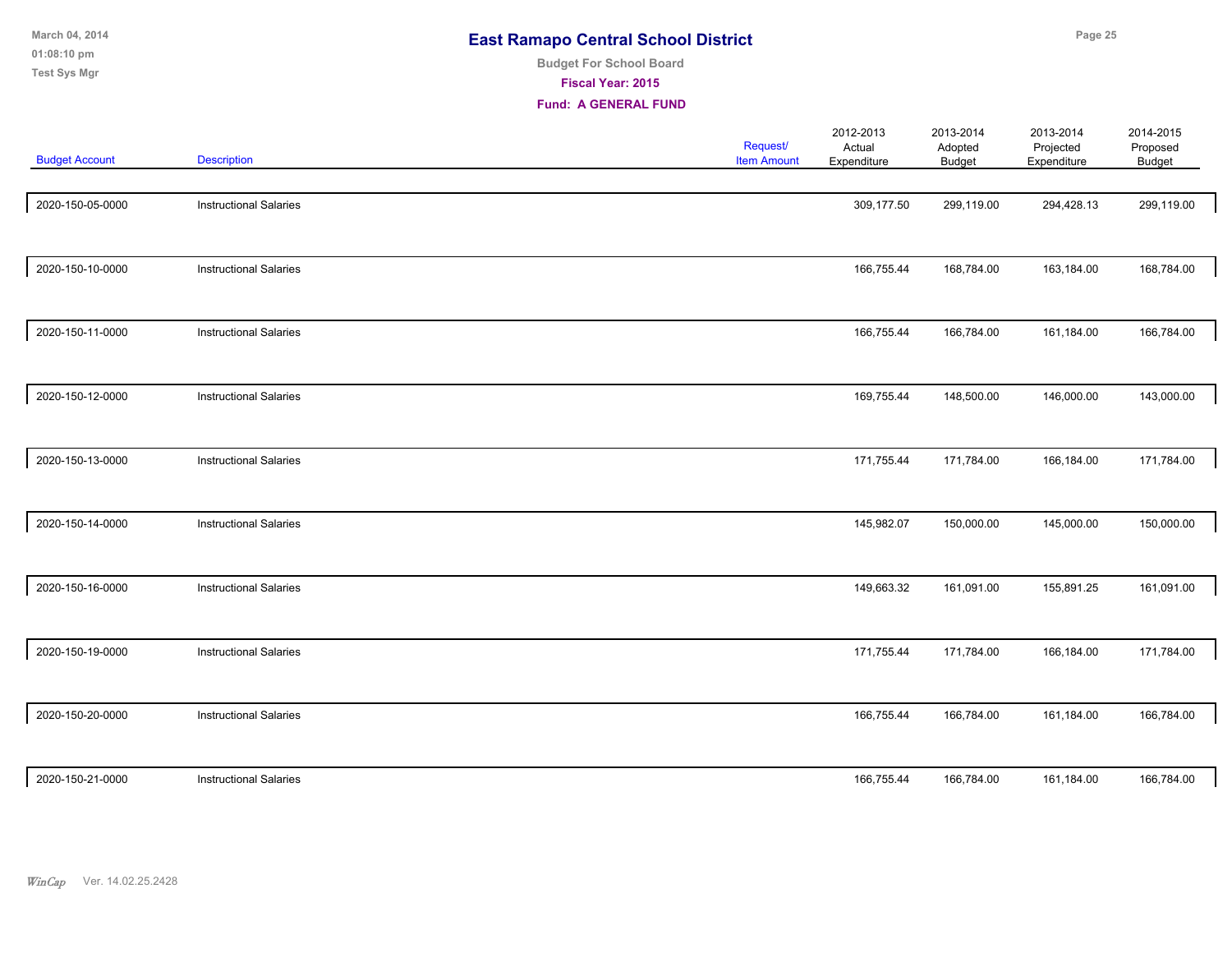| March 04, 2014<br>01:08:10 pm | <b>East Ramapo Central School District</b>          | Page 26 |
|-------------------------------|-----------------------------------------------------|---------|
| Test Sys Mgr                  | <b>Budget For School Board</b><br>Fiscal Year: 2015 |         |
|                               | <b>Fund: A GENERAL FUND</b>                         |         |

| <b>Budget Account</b> | Description                   | Request/<br><b>Item Amount</b> | 2012-2013<br>Actual<br>Expenditure | 2013-2014<br>Adopted<br><b>Budget</b> | 2013-2014<br>Projected<br>Expenditure | 2014-2015<br>Proposed<br>Budget |
|-----------------------|-------------------------------|--------------------------------|------------------------------------|---------------------------------------|---------------------------------------|---------------------------------|
| 2020-150-24-0000      | <b>Instructional Salaries</b> |                                | 163,163.60                         | 166,784.00                            | 143,000.00                            | 143,000.00                      |
| 2020-150-60-0000      | <b>Instructional Salaries</b> |                                |                                    | 55,000.00                             | $\omega$                              | 55,000.00                       |
| 2020-162-01-0000      | Salaries - Clerical           |                                | 337,309.59                         | 333,034.00                            | 294,402.41                            | 278,503.00                      |
| 2020-162-02-0000      | Salaries - Clerical           |                                | 273,231.54                         | 270,151.00                            | 270,529.25                            | 276,207.00                      |
| 2020-162-03-0000      | Salaries - Clerical           |                                | 100,187.62                         | 145,675.00                            | 101,702.00                            | 103,742.00                      |
| 2020-162-05-0000      | Salaries - Clerical           |                                | 181,004.28                         | 191,731.00                            | 161,098.40                            | 163,016.00                      |
| 2020-162-10-0000      | Salaries - Clerical           |                                | 62,691.06                          | 63,501.00                             | 65,963.60                             | 67,823.00                       |
| 2020-162-11-0000      | Salaries - Clerical           |                                | 41,890.57                          | 58,533.00                             | 61,071.69                             | 59,699.00                       |
| 2020-162-12-0000      | Salaries - Clerical           |                                | 93,833.94                          | 82,303.00                             | 89,224.20                             | 83,508.00                       |
| 2020-162-13-0000      | Salaries - Clerical           |                                | 69,014.34                          | 67,337.00                             | 67,134.71                             | 66,371.00                       |
| 2020-162-14-0000      | Salaries - Clerical           |                                | 24,335.23                          | 24,149.00                             | 28,823.31                             | 24,501.00                       |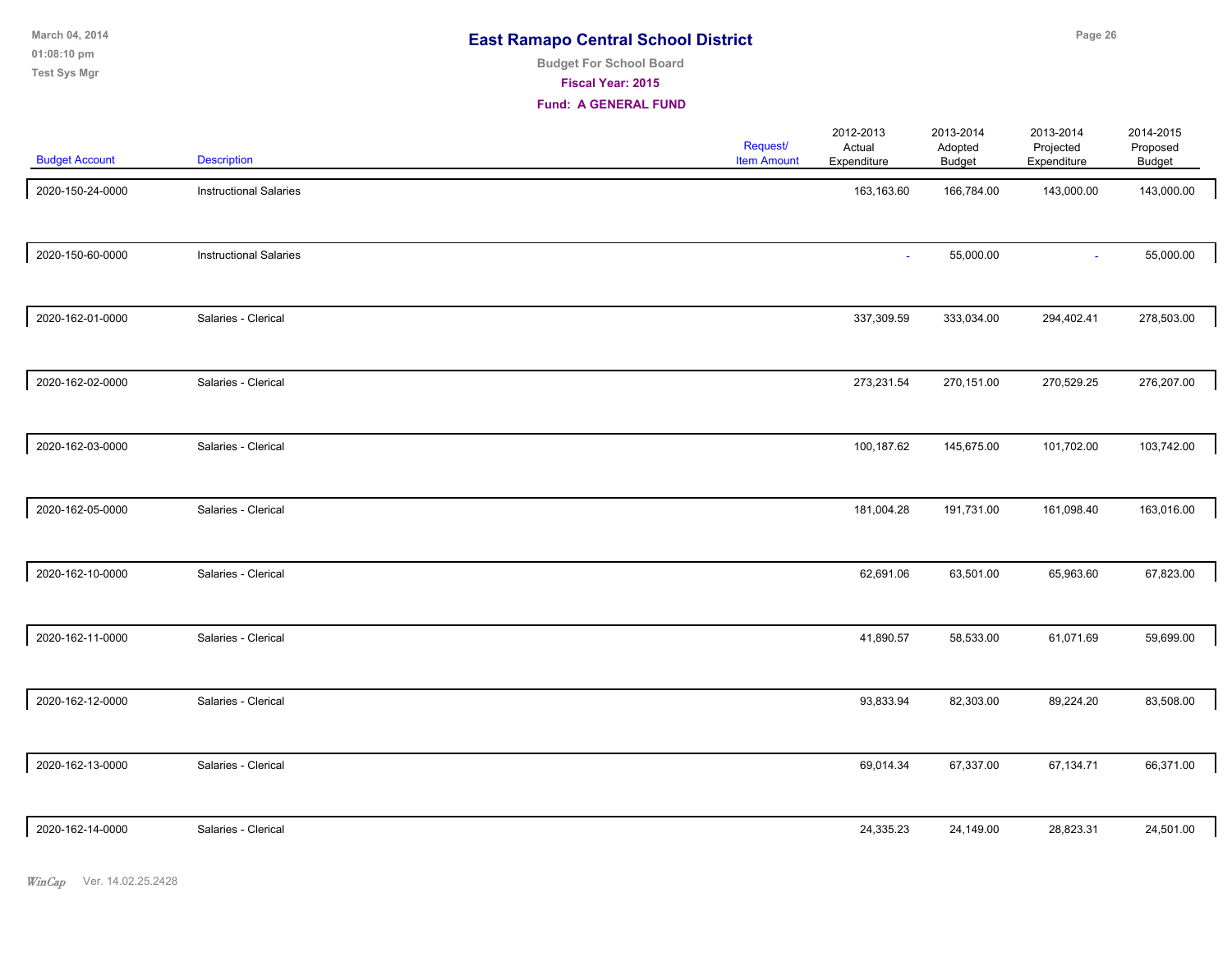| March 04, 2014<br>01:08:10 pm<br><b>Test Sys Mgr</b> |                           | <b>Budget For School Board</b><br>Fiscal Year: 2015<br><b>Fund: A GENERAL FUND</b> | <b>East Ramapo Central School District</b> |                                    |                                | Page 27                               |                                 |  |  |
|------------------------------------------------------|---------------------------|------------------------------------------------------------------------------------|--------------------------------------------|------------------------------------|--------------------------------|---------------------------------------|---------------------------------|--|--|
| <b>Budget Account</b>                                | <b>Description</b>        |                                                                                    | Request/<br><b>Item Amount</b>             | 2012-2013<br>Actual<br>Expenditure | 2013-2014<br>Adopted<br>Budget | 2013-2014<br>Projected<br>Expenditure | 2014-2015<br>Proposed<br>Budget |  |  |
| 2020-162-16-0000                                     | Salaries - Clerical       |                                                                                    |                                            | 39,296.03                          | 52,383.00                      | 61,272.93                             | 61,508.00                       |  |  |
| 2020-162-19-0000                                     | Salaries - Clerical       |                                                                                    |                                            | 67,894.65                          | 67,410.00                      | 60,891.32                             | 61,219.00                       |  |  |
| 2020-162-20-0000                                     | Salaries - Clerical       |                                                                                    |                                            | 70,565.76                          | 71,157.00                      | 75,068.15                             | 73,663.00                       |  |  |
| 2020-162-21-0000                                     | Salaries - Clerical       |                                                                                    |                                            | 67,761.67                          | 62,345.00                      | 92,436.30                             | 93,385.00                       |  |  |
| 2020-162-24-0000                                     | Salaries - Clerical       |                                                                                    |                                            | 62,912.78                          | 58,961.00                      | 68,182.74                             | 66,371.00                       |  |  |
| 2020-162-60-0000                                     | Salaries - Clerical       |                                                                                    |                                            | ä,                                 | 46,000.00                      |                                       |                                 |  |  |
| 2020-175-60-0000                                     | Salaries - Clerical       |                                                                                    |                                            | 92,582.11                          | 55,000.00                      | 59,112.92                             | 55,000.00                       |  |  |
| 2020-407-01-0000                                     | Repair Furniture & Equipt |                                                                                    |                                            | $\sim$                             | 500.00                         | 500.00                                | 500.00                          |  |  |
| 2020-407-03-0000                                     | Repair Furniture & Equipt |                                                                                    |                                            |                                    | 500.00                         | ÷.                                    | 500.00                          |  |  |
|                                                      |                           |                                                                                    |                                            |                                    |                                |                                       |                                 |  |  |

2020-407-16-0000 Repair Furniture & Equipt - 500.00 - 500.00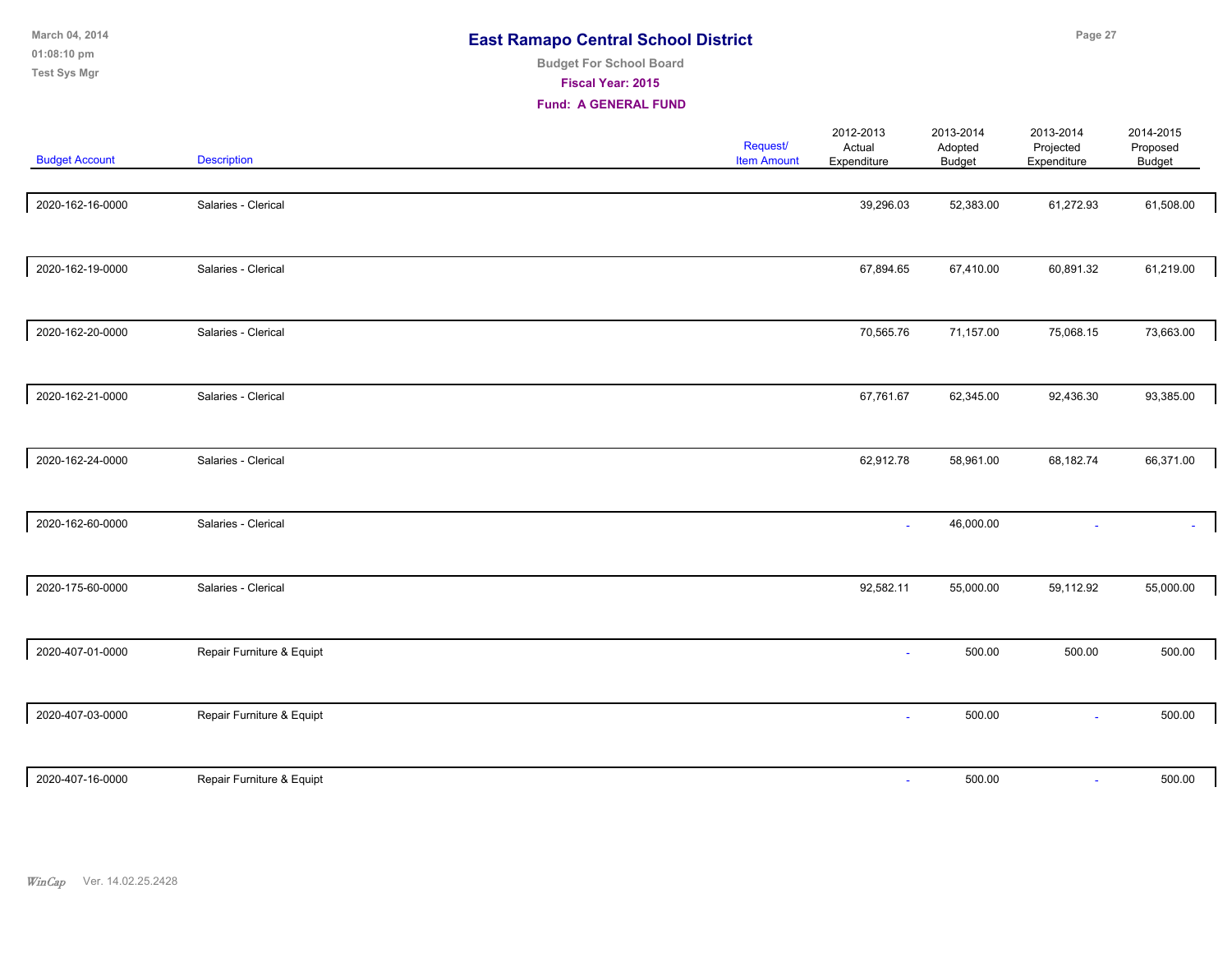| 2020-407-60-0000 | REPAIR FURNITURE AND EQUI | $\sim$    | 500.00    | $\sim$    | 500.00    |
|------------------|---------------------------|-----------|-----------|-----------|-----------|
| 2020-408-60-0000 | Machine & Program Rental  | 52,657.33 | 78,500.00 | 68,502.50 | 78,500.00 |
| 2020-411-01-0000 | Mileage                   | $\sim$    | 100.00    | $\sim$    | 100.00    |
| 2020-411-02-0000 | Mileage                   | $\sim$    | 100.00    | $\sim$    | 100.00    |
| 2020-411-03-0000 | Mileage                   |           | 100.00    | $\sim$    | 100.00    |
| 2020-411-05-0000 | Mileage                   | 210.33    | 100.00    | $\sim$    | 100.00    |
| 2020-411-90-0000 | Mileage                   | $\sim$    | 200.00    | $\sim$    | 200.00    |
| 2020-450-01-0000 | Materials and Supplies    | 929.12    | 16.17     | 14.34     | 17.00     |
| 2020-450-02-0000 | Materials and Supplies    | 700.00    | 1,000.00  | 445.25    | 1,000.00  |
| 2020-450-03-0000 | Materials and Supplies    | 288.95    | 500.00    | 49.00     | 500.00    |
| 2020-450-05-0000 | Materials and Supplies    | 165.50    | 708.00    | 99.15     | 708.00    |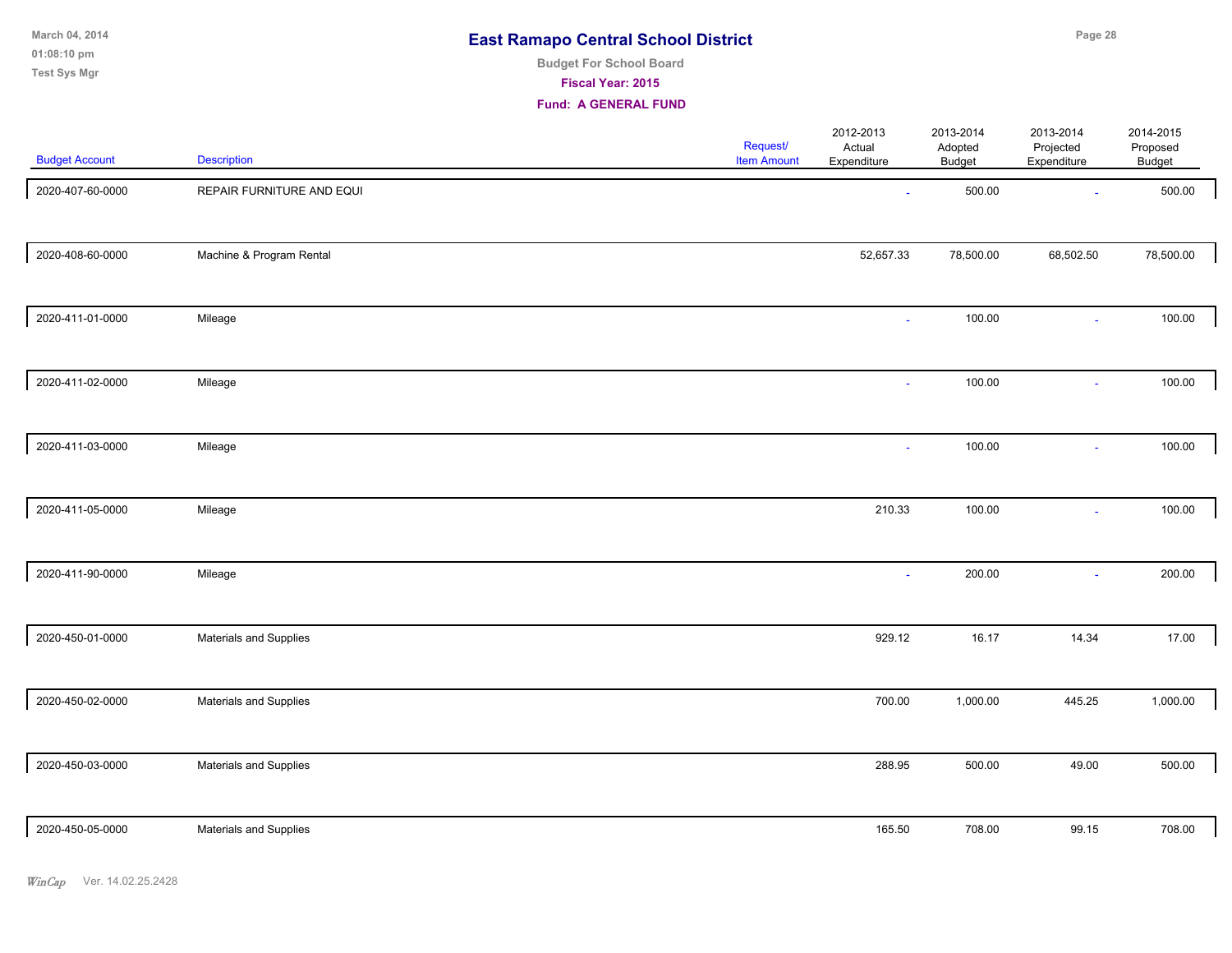| March 04, 2014<br>01:08:10 pm<br><b>Test Sys Mgr</b> |                                                     | <b>East Ramapo Central School District</b><br><b>Budget For School Board</b><br>Fiscal Year: 2015<br><b>Fund: A GENERAL FUND</b> |                                |                                    | Page 29                        |                                       |                                 |  |  |
|------------------------------------------------------|-----------------------------------------------------|----------------------------------------------------------------------------------------------------------------------------------|--------------------------------|------------------------------------|--------------------------------|---------------------------------------|---------------------------------|--|--|
| <b>Budget Account</b>                                | <b>Description</b>                                  |                                                                                                                                  | Request/<br><b>Item Amount</b> | 2012-2013<br>Actual<br>Expenditure | 2013-2014<br>Adopted<br>Budget | 2013-2014<br>Projected<br>Expenditure | 2014-2015<br>Proposed<br>Budget |  |  |
| 2020-450-10-0000                                     | Materials and Supplies                              |                                                                                                                                  |                                | 73.94                              | 100.00                         | ٠                                     | 100.00                          |  |  |
| 2020-450-11-0000                                     | Materials and Supplies                              |                                                                                                                                  |                                | 88.00                              | 100.00                         | 67.20                                 | 100.00                          |  |  |
| 2020-450-12-0000                                     | Materials and Supplies                              |                                                                                                                                  |                                | 89.00                              | 100.00                         | 89.00                                 | 100.00                          |  |  |
| 2020-450-13-0000                                     | Materials and Supplies                              |                                                                                                                                  |                                |                                    | 100.00                         | 97.69                                 | 100.00                          |  |  |
| 2020-450-16-0000                                     | Materials and Supplies                              |                                                                                                                                  |                                | 53.98                              | 100.00                         | 47.45                                 | 100.00                          |  |  |
| 2020-450-20-0000                                     | Materials and Supplies                              |                                                                                                                                  |                                | $\sim$                             | 57.19                          | $\sim$                                | 58.00                           |  |  |
| 2020-450-24-0000                                     | Materials and Supplies                              |                                                                                                                                  |                                | 97.67                              | 100.00                         | 49.00                                 | 100.00                          |  |  |
|                                                      | 2020 Supervision - Regular School Function SubTotal |                                                                                                                                  |                                | 5,155,451.59                       | 5,225,644.36                   | 4,947,957.77                          | 5,071,692.00                    |  |  |
| 2021-150-60-0000                                     | <b>Instructional Salaries</b>                       |                                                                                                                                  |                                | 356,089.61                         | 340,550.00                     | 274,345.41                            | 385,313.00                      |  |  |

| 2021-150-89-0000 | <b>Instructional Salaries</b> | 8,274.10  | 11,338.00 | 8,537.60 | 8,816.00 |
|------------------|-------------------------------|-----------|-----------|----------|----------|
| 2021-162-89-0000 | Non-Instr Salary - Cleric     | 33,173.37 | 28,978.00 | 54.74    |          |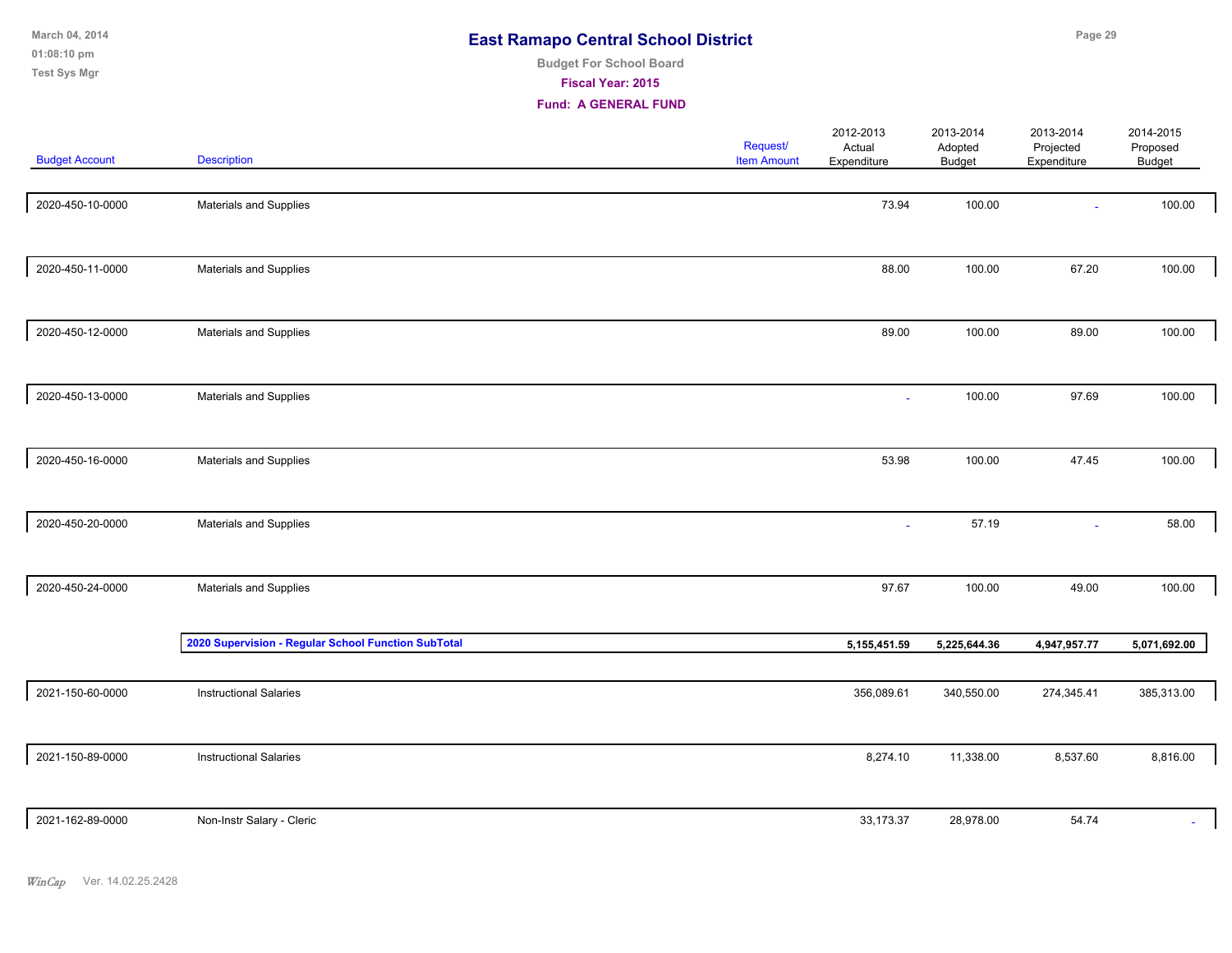**01:08:10 pm March 04, 2014 Test Sys Mgr**

# **Budget For School Board**

**Fiscal Year: 2015**

| <b>Budget Account</b> | Description                 | Request/<br><b>Item Amount</b> | 2012-2013<br>Actual<br>Expenditure | 2013-2014<br>Adopted<br><b>Budget</b> | 2013-2014<br>Projected<br>Expenditure | 2014-2015<br>Proposed<br>Budget |  |
|-----------------------|-----------------------------|--------------------------------|------------------------------------|---------------------------------------|---------------------------------------|---------------------------------|--|
| 2021-162-90-0000      | Non-Instr Salary - Cleric   |                                | 64,812.98                          | 38,447.00                             | 28,682.99                             |                                 |  |
| 2021-162-91-0000      | Non-Instr Salary - Cleric   |                                | 81,076.68                          | 70,006.00                             | 26,155.40                             |                                 |  |
| 2021-162-93-0000      | Non-Instr Salary - Cleric   |                                | 56,601.40                          | 85,635.00                             | 10,334.40                             | 10,998.00                       |  |
| 2021-162-98-0000      | Non-Instr Salary - Cleric   |                                | 55,862.00                          | 28,978.00                             | 37,291.64                             | 29,675.00                       |  |
| 2021-400-89-0000      | <b>Contractual Services</b> |                                |                                    | 1,000.00                              | $\sim$                                | 1,000.00                        |  |
| 2021-400-90-0000      | <b>Contractual Services</b> |                                | 13,503.50                          | 10,000.00                             | 1,641.00                              | 10,000.00                       |  |
| 2021-400-91-0000      | <b>Contractual Services</b> |                                | 1,648.00                           | 500.00                                | 500.00                                | 500.00                          |  |
| 2021-407-89-0000      | Repair Furniture & Equipt   |                                |                                    | 500.00                                | in 1                                  | 500.00                          |  |
| 2021-407-98-0000      | Repair Furn & Equipment     |                                | $\sim$                             | 500.00                                | $\sim$                                | 500.00                          |  |
| 2021-411-89-0000      | Mileage                     |                                | $\sim$                             | 75.00                                 | $\sim$                                | 75.00                           |  |
| 2021-411-90-0000      | Mileage                     |                                | $\sim$                             | 55.00                                 | $\omega$                              | 55.00                           |  |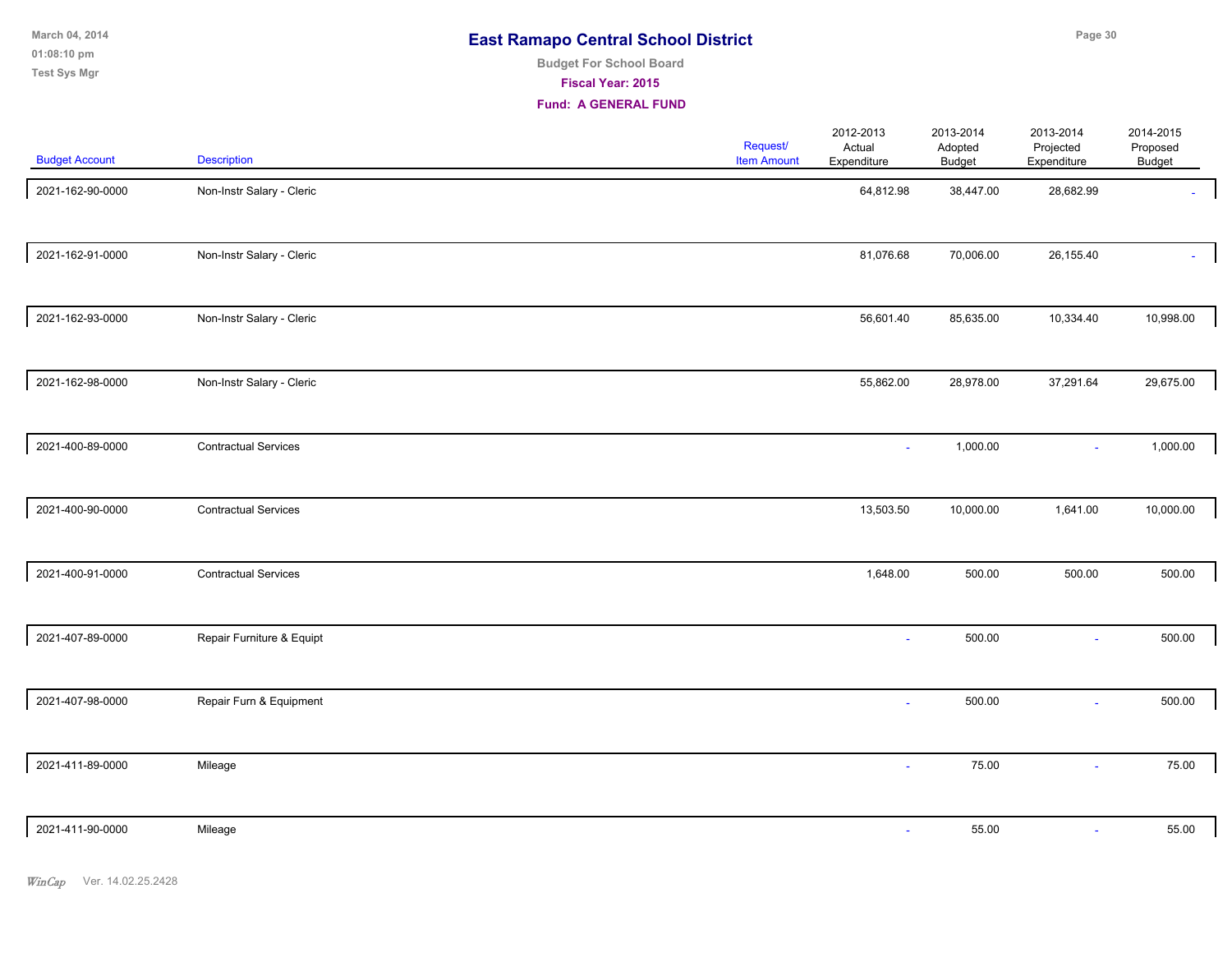| March 04, 2014<br>01:08:10 pm<br>Test Sys Mgr |                                                    | <b>East Ramapo Central School District</b><br><b>Budget For School Board</b><br>Fiscal Year: 2015<br><b>Fund: A GENERAL FUND</b> |                                |                                    |                                | Page 31                                                 |                                 |
|-----------------------------------------------|----------------------------------------------------|----------------------------------------------------------------------------------------------------------------------------------|--------------------------------|------------------------------------|--------------------------------|---------------------------------------------------------|---------------------------------|
| <b>Budget Account</b>                         | <b>Description</b>                                 |                                                                                                                                  | Request/<br><b>Item Amount</b> | 2012-2013<br>Actual<br>Expenditure | 2013-2014<br>Adopted<br>Budget | 2013-2014<br>Projected<br>Expenditure                   | 2014-2015<br>Proposed<br>Budget |
| 2021-411-91-0000                              | Mileage                                            |                                                                                                                                  |                                | 185.28                             | 185.00                         | 127.70                                                  | 185.00                          |
| 2021-450-89-0000                              | Materials and Supplies                             |                                                                                                                                  |                                | 770.98                             | 914.00                         | 476.48                                                  | 914.00                          |
| 2021-450-90-0000                              | Materials and Supplies                             |                                                                                                                                  |                                | 153.60                             | 1,000.00                       | $\omega$                                                | 1,000.00                        |
| 2021-450-91-0000                              | Materials and Supplies                             |                                                                                                                                  |                                | 66.84                              | 500.00                         | 500.00                                                  | 500.00                          |
| 2021-450-93-0000                              | Materials and Supplies                             |                                                                                                                                  |                                | $\sim$                             | 5,000.00                       | 1,660.25                                                | 5,000.00                        |
| 2021-450-98-0000                              | Materials and Supplies                             |                                                                                                                                  |                                | 374.30                             | 1,275.98                       | 339.22<br>390,646.83<br>21.76<br>ä,<br>479.05<br>$\sim$ | 1,276.00                        |
|                                               | 2021 Supervision - District-Wide Function SubTotal |                                                                                                                                  |                                | 672,592.64                         | 625,436.98                     |                                                         | 456,307.00                      |
| 2060-150-90-0000                              | <b>Instructional Salaries</b>                      |                                                                                                                                  |                                | 3,456.00                           |                                |                                                         |                                 |
| 2060-400-30-0000                              | <b>Contractual Services</b>                        |                                                                                                                                  |                                | 1,030.00                           |                                |                                                         |                                 |
| 2060-400-60-0000                              | <b>Contractual Services</b>                        |                                                                                                                                  |                                | $\sim$                             |                                |                                                         | $\sim$                          |

|  | 0-400-82-0000<br>206'<br>. | <b>Contractual Services</b> |  | ,000.00<br>the contract of the contract of the | $-$ - $\sim$<br>576.00<br>- - - - - | ,000.00 |
|--|----------------------------|-----------------------------|--|------------------------------------------------|-------------------------------------|---------|
|--|----------------------------|-----------------------------|--|------------------------------------------------|-------------------------------------|---------|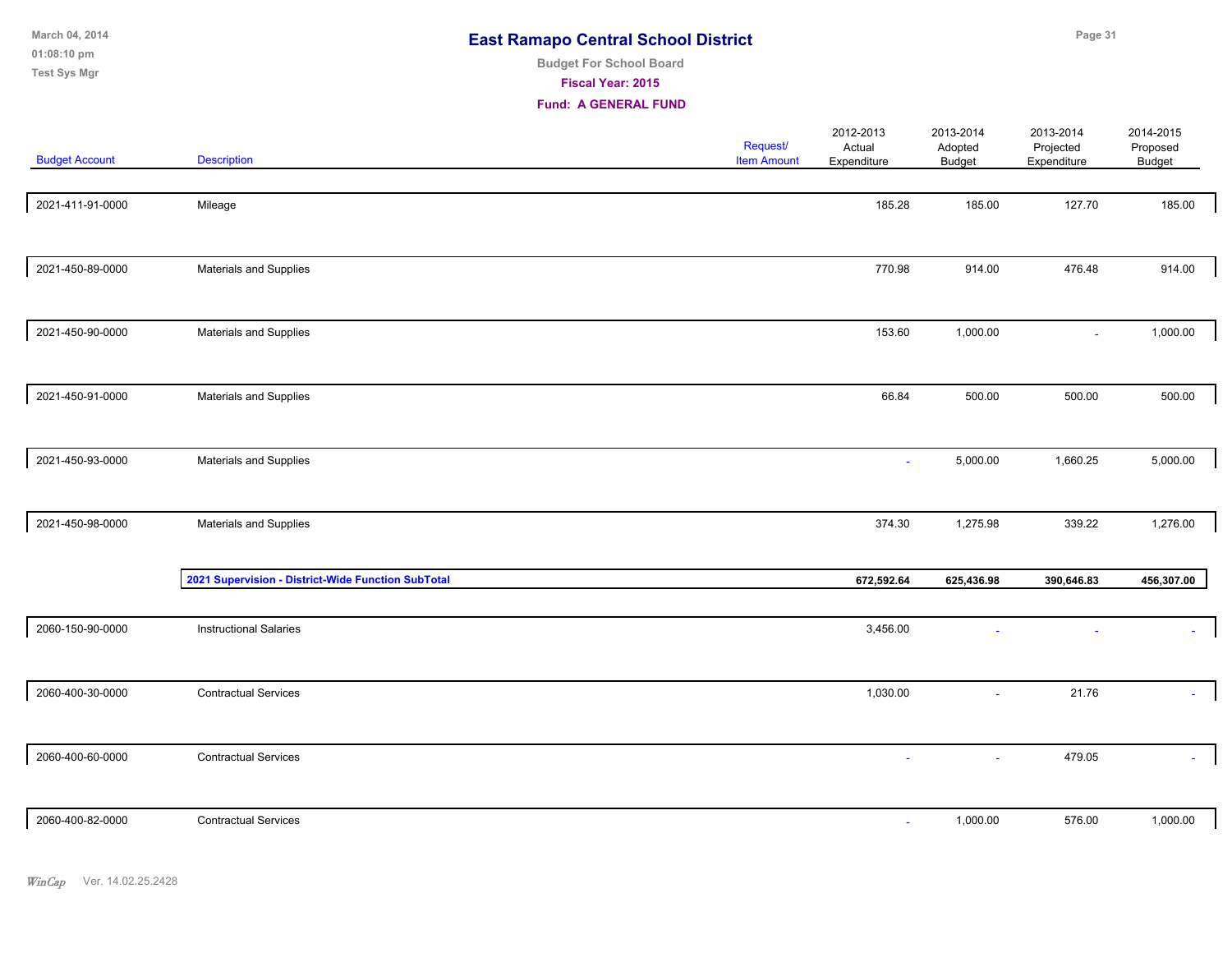**01:08:10 pm March 04, 2014 Test Sys Mgr**

# **Budget For School Board**

**Fiscal Year: 2015**

| <b>Budget Account</b> | <b>Description</b>                                     | Request/<br><b>Item Amount</b> | 2012-2013<br>Actual<br>Expenditure | 2013-2014<br>Adopted<br>Budget | 2013-2014<br>Projected<br>Expenditure | 2014-2015<br>Proposed<br>Budget |
|-----------------------|--------------------------------------------------------|--------------------------------|------------------------------------|--------------------------------|---------------------------------------|---------------------------------|
| 2060-400-90-0000      | <b>Contractual Services</b>                            |                                | 1,512.96                           | 1,000.00                       | 185.00                                | 1,000.00                        |
| 2060-400-91-0000      | <b>Contractual Services</b>                            |                                | 100.00                             | 1,400.00                       | $\sim$                                | 1,400.00                        |
| 2060-400-93-0000      | <b>Contractual Services</b>                            |                                | $\blacksquare$                     | 1,000.00                       | $\sim$                                | 1,000.00                        |
| 2060-442-82-0000      | <b>Consultant Services</b>                             |                                | $\sim$                             | 500.00                         | $\sim$                                | 500.00                          |
| 2060-442-91-0000      | <b>Consultant Services</b>                             |                                | $\sim$                             | 500.00                         | $\sim$                                | 500.00                          |
| 2060-450-82-0000      | Materials and Supplies                                 |                                | $\sim$                             | 735.00                         | 682.41                                | 735.00                          |
| 2060-450-90-0000      | <b>Materials and Supplies</b>                          |                                | $\sim$                             | 1,000.00                       | $\sim$                                | 1,000.00                        |
| 2060-450-91-0000      | Materials and Supplies                                 |                                | $\sim$                             | 1,449.93                       | 599.93                                | 1,450.00                        |
|                       | 2060 Research, Planning & Evaluation Function SubTotal |                                | 6,098.96                           | 8,584.93                       | 2,544.15                              | 8,585.00                        |
| 2070-150-90-0000      | <b>Instructional Salaries</b>                          |                                | 100.00                             |                                |                                       |                                 |
| 2070-400-90-0000      | <b>Contractual Services</b>                            |                                | 325.00                             | 1,000.00                       | $\sim$                                | 1,000.00                        |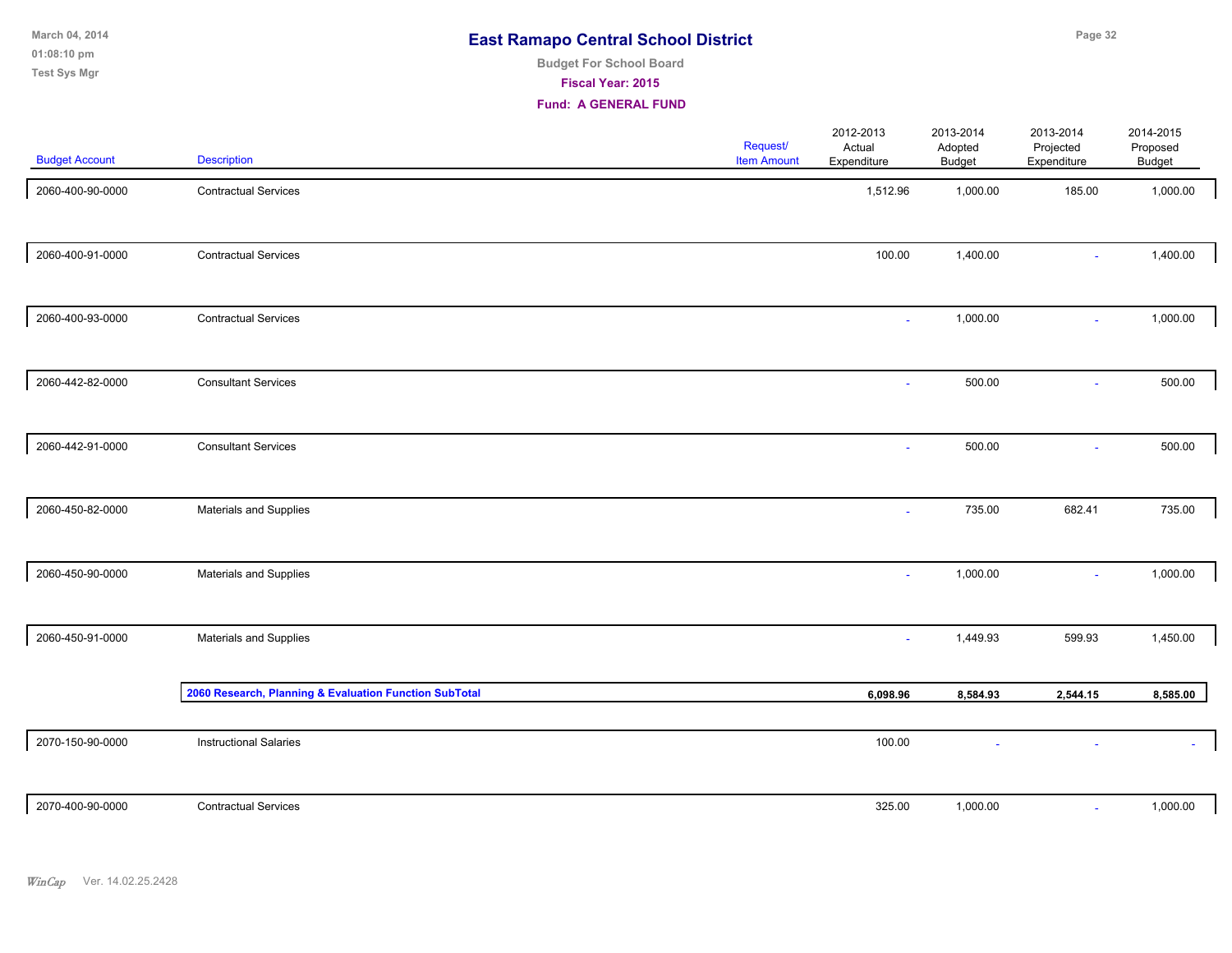| March 04, 2014 | <b>East Ramapo Central School District</b> |
|----------------|--------------------------------------------|
| $01:08:10$ pm  |                                            |
| __ _ _ _       | <b>Budget For School Board</b>             |

**Fiscal Year: 2015**

**Fund: A GENERAL FUND**

| <b>Budget Account</b> | <b>Description</b>          | Request/<br><b>Item Amount</b> | 2012-2013<br>Actual<br>Expenditure | 2013-2014<br>Adopted<br><b>Budget</b> | 2013-2014<br>Projected<br>Expenditure | 2014-2015<br>Proposed<br>Budget |  |
|-----------------------|-----------------------------|--------------------------------|------------------------------------|---------------------------------------|---------------------------------------|---------------------------------|--|
| 2070-400-91-0000      | <b>Contractual Services</b> |                                | $\sim$                             | 1,000.00                              | $\sim$                                | 1,000.00                        |  |
| 2070-442-90-0000      | <b>Consultant Services</b>  |                                | ä,                                 | 500.00                                | $\sim$                                | 500.00                          |  |
| 2070-450-10-0000      | Materials & Supplies        |                                | 195.02                             | 200.00                                | $\sim$                                | 200.00                          |  |
| 2070-450-12-0000      | Materials & Supplies        |                                | 154.17                             | 200.00                                | $\sim$                                | 200.00                          |  |
| 2070-450-13-0000      | Materials & Supplies        |                                | 59.22                              | 200.00                                | 198.69                                | 200.00                          |  |
| 2070-450-19-0000      | Materials & Supplies        |                                | 89.00                              | 200.00                                | 198.76                                | 200.00                          |  |
| 2070-450-20-0000      | Materials & Supplies        |                                | $\mathbf{r}$                       | 200.00                                | $\sim$                                | 200.00                          |  |
| 2070-450-21-0000      | Materials & Supplies        |                                | ÷                                  | 200.00                                | 200.00                                | 200.00                          |  |
| 2070-450-23-0000      | Materials & Supplies        |                                | $\blacksquare$                     | 200.00                                | $\sim$                                | 200.00                          |  |
| 2070-450-24-0000      | Materials & Supplies        |                                | $\sim$                             | 100.00                                | $\sim$                                | 100.00                          |  |
| 2070-450-82-0000      | Materials & Supplies        |                                | $\sim$                             | 200.00                                | 127.66                                | 200.00                          |  |

**Test Sys Mgr**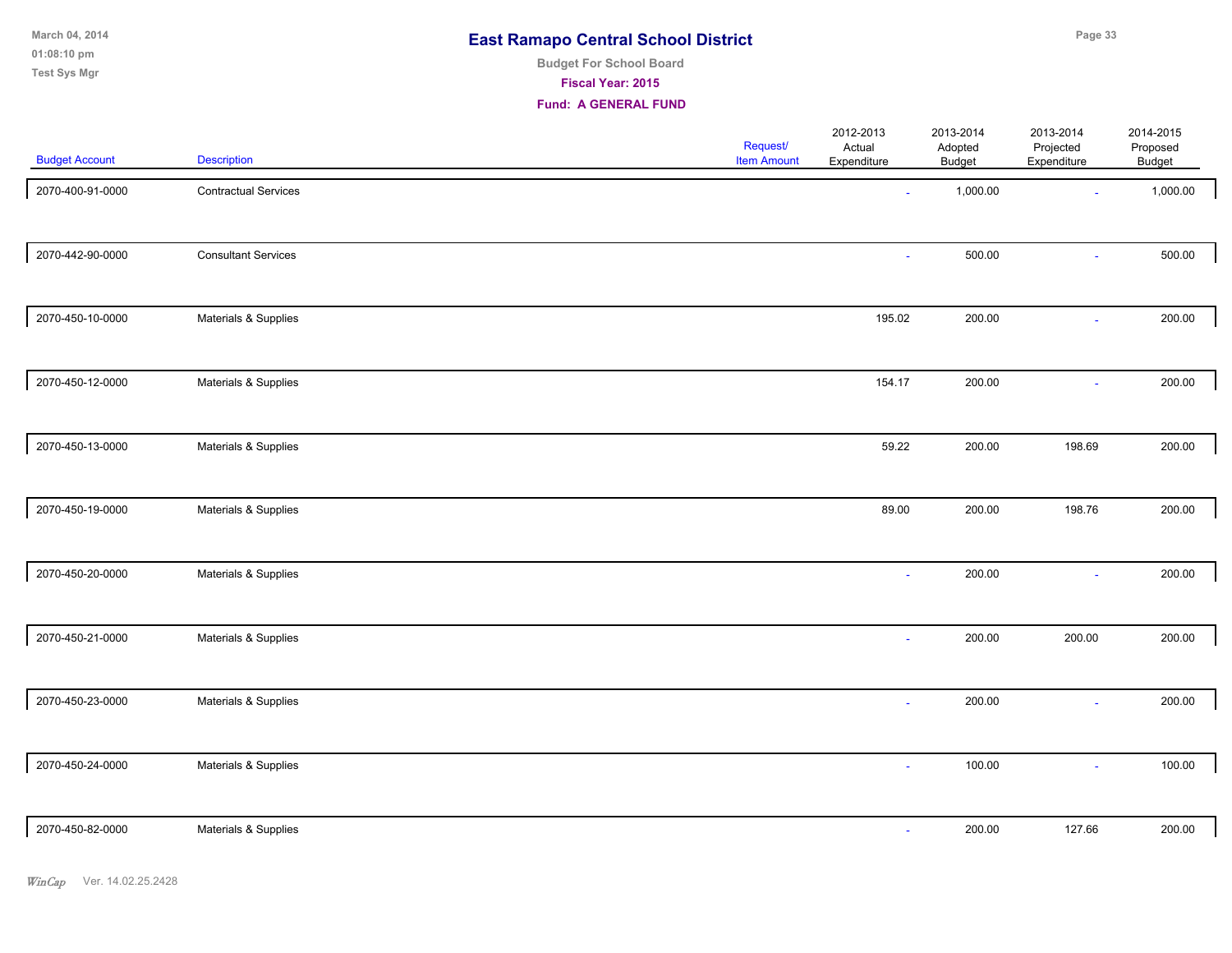| March 04, 2014<br>01:08:10 pm<br>Test Sys Mgr | <b>East Ramapo Central School District</b>                | Page 34                     |                                       |                                    |                                       |                                       |                                        |  |
|-----------------------------------------------|-----------------------------------------------------------|-----------------------------|---------------------------------------|------------------------------------|---------------------------------------|---------------------------------------|----------------------------------------|--|
| <b>Budget Account</b>                         | <b>Description</b>                                        | <b>Fund: A GENERAL FUND</b> | <b>Request/</b><br><b>Item Amount</b> | 2012-2013<br>Actual<br>Expenditure | 2013-2014<br>Adopted<br><b>Budget</b> | 2013-2014<br>Projected<br>Expenditure | 2014-2015<br>Proposed<br><b>Budget</b> |  |
| 2070-450-90-0000                              | Materials and Supplies                                    |                             |                                       |                                    | 200.00                                |                                       | 200.00                                 |  |
| 2070-490-60-0000                              | <b>BOCES Services</b>                                     |                             |                                       | 69,076.35                          | 30,000.00                             | 29,000.00                             | 30,900.00                              |  |
|                                               | 2070 Inservice Training and Instruction Function SubTotal |                             |                                       | 69,998.76                          | 34,400.00                             | 29,725.11                             | 35,300.00                              |  |
| 2110-110-14-0000                              | Kindergarten Teachers                                     |                             |                                       | 1,873,616.09                       | 1,895,524.00                          | 1,605,439.00                          | 1,641,951.00                           |  |
| 2110-120-10-0000                              | <b>Elementary Teachers</b>                                |                             |                                       | 2,003,775.17                       | 1,859,224.00                          | 2,027,468.60                          | 2,090,978.00                           |  |
| 2110-120-11-0000                              | <b>Elementary Teachers</b>                                |                             |                                       | 1,964,223.02                       | 1,748,466.00                          | 1,748,465.90                          | 1,781,492.00                           |  |
| 2110-120-12-0000                              | <b>Elementary Teachers</b>                                |                             |                                       | 2,142,283.69                       | 2,060,184.00                          | 2,015,514.40                          | 2,055,513.00                           |  |
| 2110-120-13-0000                              | <b>Elementary Teachers</b>                                |                             |                                       | 1,429,671.10                       | 1,166,590.00                          | 1,166,589.04                          | 1,203,489.00                           |  |
| 2110-120-14-0000                              | <b>Elementary Teachers</b>                                |                             |                                       | 4,687.22                           |                                       |                                       |                                        |  |
| 2110-120-16-0000                              | <b>Elementary Teachers</b>                                |                             |                                       | 2,090,313.98                       | 2,097,010.00                          | 2,236,101.39                          | 2,298,633.00                           |  |
| 2110-120-19-0000                              | <b>Elementary Teachers</b>                                |                             |                                       | 1,905,613.00                       | 1,915,840.00                          | 1,741,130.40                          | 1,787,018.00                           |  |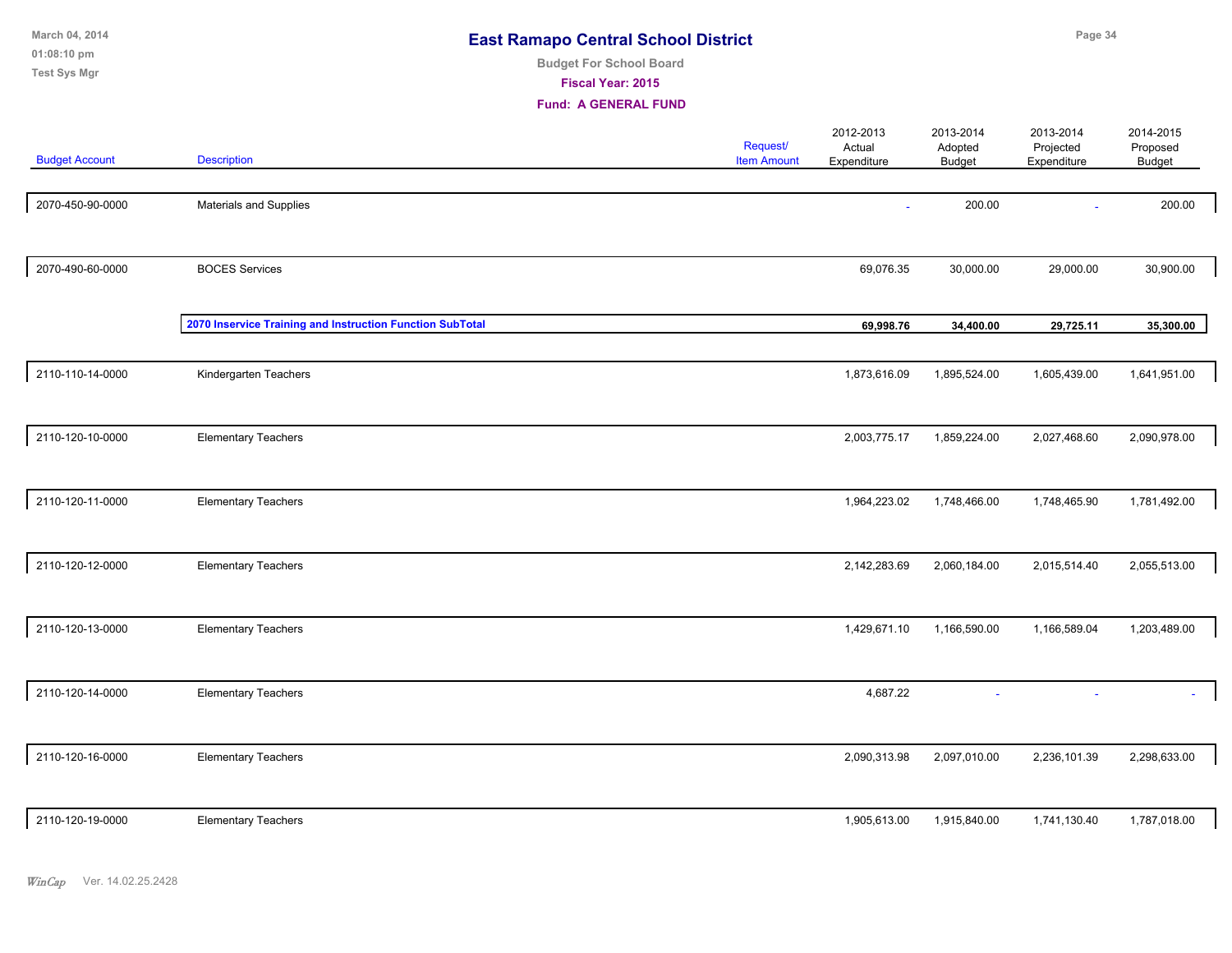| March 04, 2014        | <b>East Ramapo Central School District</b> |                | Page 35        |                |                                   |  |
|-----------------------|--------------------------------------------|----------------|----------------|----------------|-----------------------------------|--|
| $01:08:10 \text{ pm}$ | <b>Budget For School Board</b>             |                |                |                |                                   |  |
| <b>Test Sys Mgr</b>   | <b>Fiscal Year: 2015</b>                   |                |                |                |                                   |  |
|                       | <b>Fund: A GENERAL FUND</b>                |                |                |                |                                   |  |
|                       | 1.11                                       | 2012-2013<br>. | 2013-2014<br>. | 2013-2014<br>. | 2014-2015<br>$\sim$ $\sim$ $\sim$ |  |

| <b>Budget Account</b> | <b>Description</b>          | Request/<br><b>Item Amount</b> | Actual<br>Expenditure | Adopted<br><b>Budget</b> | Projected<br>Expenditure | Proposed<br>Budget |
|-----------------------|-----------------------------|--------------------------------|-----------------------|--------------------------|--------------------------|--------------------|
| 2110-120-20-0000      | <b>Elementary Teachers</b>  |                                | 1,685,253.51          | 1,680,026.00             | 1,572,844.99             | 1,609,971.00       |
| 2110-120-21-0000      | <b>Elementary Teachers</b>  |                                | 1,532,662.00          | 1,427,225.00             | 1,427,224.20             | 1,464,451.00       |
| 2110-120-24-0000      | <b>Elementary Teachers</b>  |                                | 1,535,697.53          | 1,503,823.00             | 1,519,122.46             | 1,681,475.00       |
| 2110-120-82-0000      | <b>Elementary Teachers</b>  |                                | 15,771.00             | 126,230.00               |                          |                    |
| 2110-131-03-0000      | Middle School Teachers      |                                | 3,354,543.21          | 2,991,222.00             | 3,137,440.06             | 3,205,708.00       |
| 2110-131-05-0000      | Middle School Teachers      |                                | 4,062,171.20          | 3,578,179.00             | 3,590,873.56             | 3,706,144.00       |
| 2110-132-01-0000      | <b>High School Teachers</b> |                                | 6,890,092.60          | 6,777,038.00             | 6,863,989.65             | 6,991,607.00       |
| 2110-132-02-0000      | High School Teachers        |                                | 8,557,146.68          | 7,866,077.00             | 8,171,459.23             | 8,367,189.00       |
| 2110-133-60-0000      | <b>Teaching Assistants</b>  |                                | 78,535.68             | 126,897.00               | 82,003.00                | 84,460.00          |
| 2110-149-60-0000      | Substitute Teachers         |                                | 1,138,056.07          | 936,592.00               | 486,337.79               | 950,000.00         |
| 2110-152-60-0000      | Salaries, Home Instructio   |                                | 174,086.25            | 165,000.00               | 94,605.75                | 168,000.00         |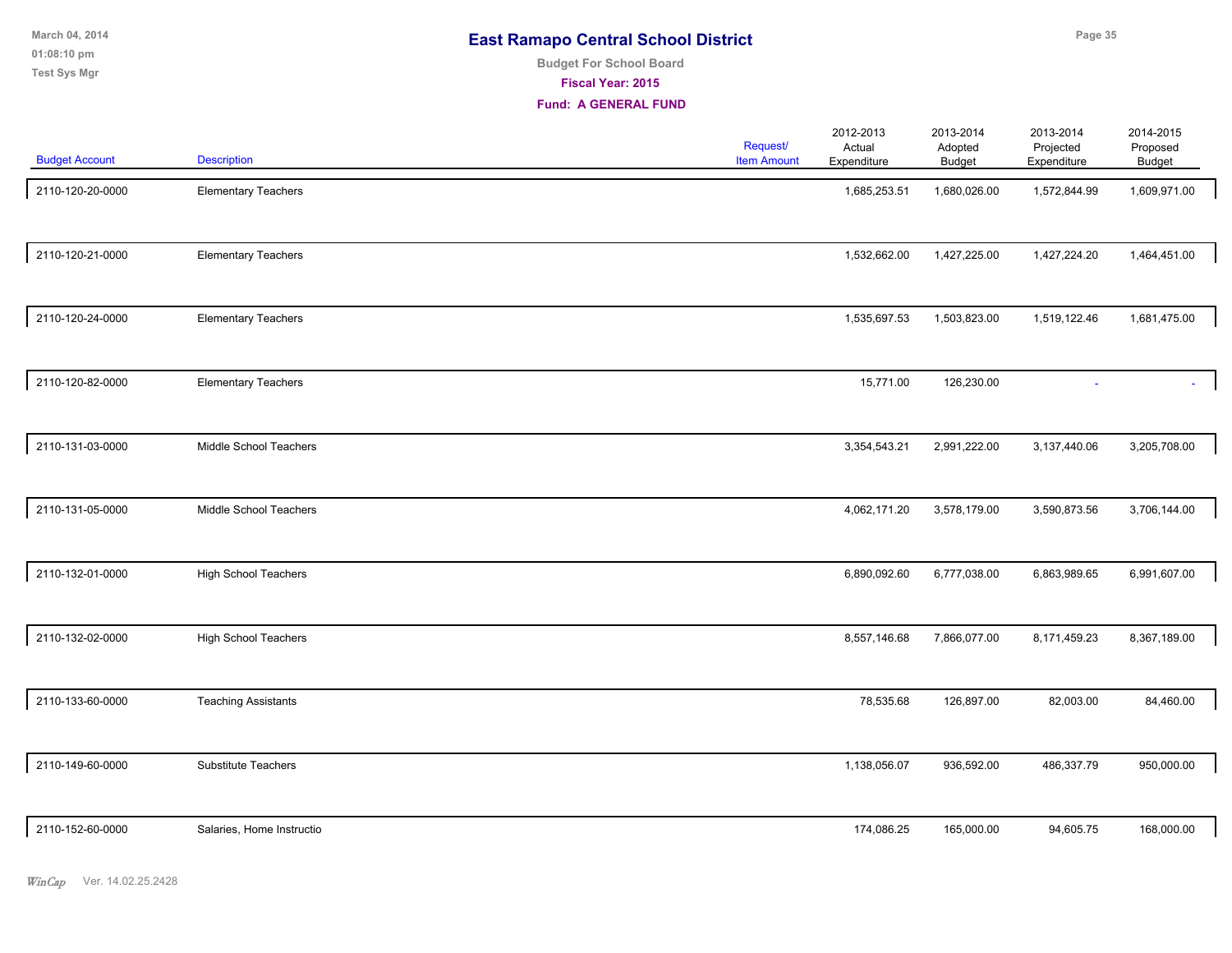| March 04, 2014<br>01:08:10 pm<br><b>Test Sys Mgr</b> |                          | <b>East Ramapo Central School District</b><br><b>Budget For School Board</b><br>Fiscal Year: 2015<br><b>Fund: A GENERAL FUND</b> |                                |                                    |                                | Page 36                               |                                        |  |
|------------------------------------------------------|--------------------------|----------------------------------------------------------------------------------------------------------------------------------|--------------------------------|------------------------------------|--------------------------------|---------------------------------------|----------------------------------------|--|
| <b>Budget Account</b>                                | Description              |                                                                                                                                  | Request/<br><b>Item Amount</b> | 2012-2013<br>Actual<br>Expenditure | 2013-2014<br>Adopted<br>Budget | 2013-2014<br>Projected<br>Expenditure | 2014-2015<br>Proposed<br><b>Budget</b> |  |
| 2110-163-01-0000                                     | Salaries- Security Guard |                                                                                                                                  |                                | 329,483.13                         | 232,431.00                     | 309,139.30                            | 366,220.00                             |  |
| 2110-163-01-ERSD                                     | Salaries- Security Guard |                                                                                                                                  |                                | 16,216.44                          |                                | 7,326.98                              |                                        |  |
| 2110-163-01-ROVR                                     | Salaries- Security Guard |                                                                                                                                  |                                | 8,771.65                           |                                | 3,972.32                              |                                        |  |
| 2110-163-02-0000                                     | Salaries- Security Guard |                                                                                                                                  |                                | 441,419.02                         | 374,060.00                     | 392,893.65                            | 405,783.00                             |  |
| 2110-163-02-ERSD                                     | Salaries- Security Guard |                                                                                                                                  |                                | 14,953.83                          |                                | 5,439.16                              |                                        |  |
| 2110-163-02-ROVR                                     | Salaries- Security Guard |                                                                                                                                  |                                | 17,097.11                          | $\sim$                         | 1,409.79                              |                                        |  |
| 2110-163-03-0000                                     | Salaries- Security Guard |                                                                                                                                  |                                | 260,542.37                         | 207,225.00                     | 221,532.82                            | 226,407.00                             |  |
| 2110-163-03-ERSD                                     | Salaries- Security Guard |                                                                                                                                  |                                | 2,521.98                           |                                | 125.06                                |                                        |  |
| 2110-163-03-ROVR                                     | Salaries- Security Guard |                                                                                                                                  |                                | 2,480.94                           |                                |                                       |                                        |  |

particle 184,565.51 148,070.00 179,027.70 Salaries- Security Guard 185,932.00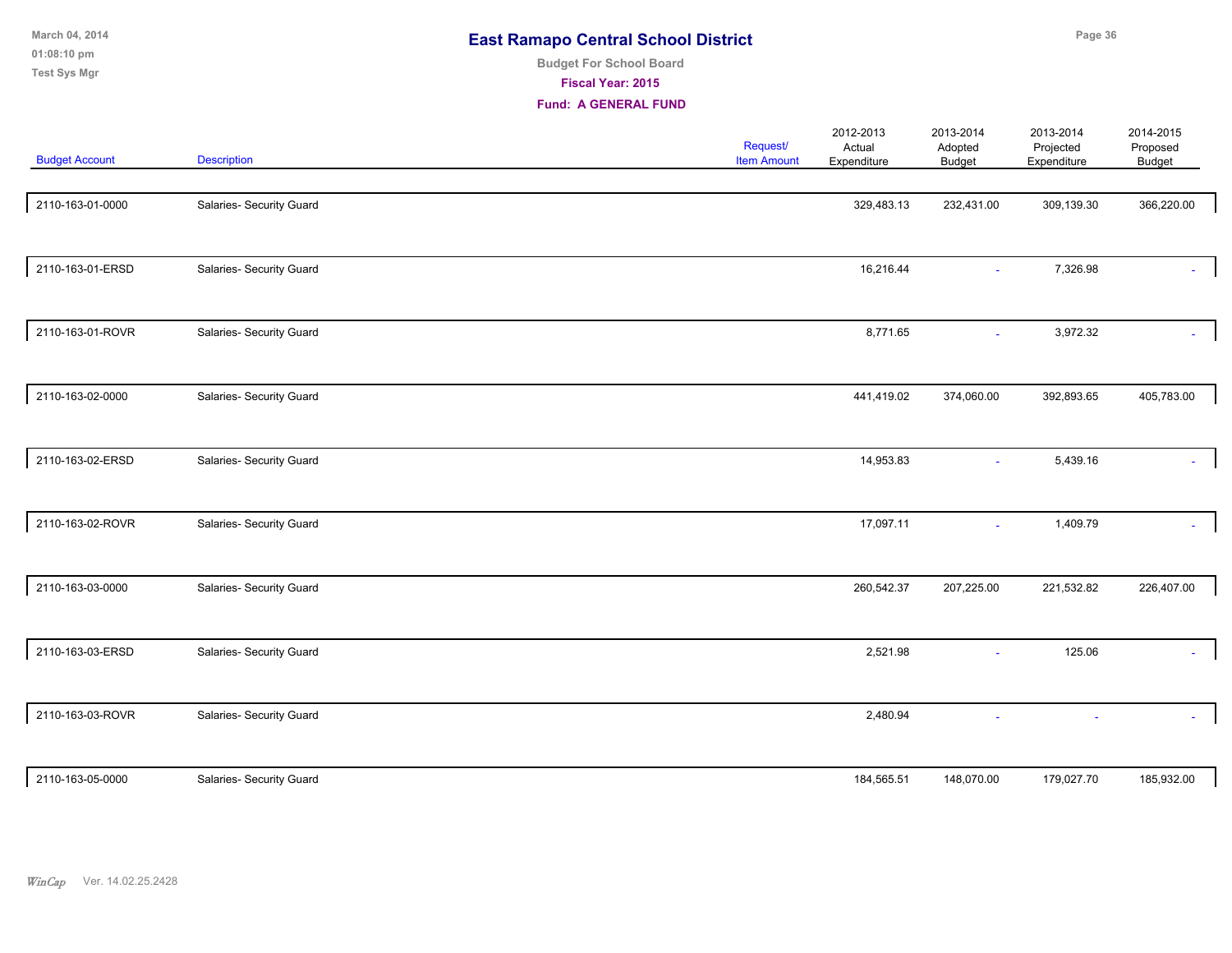**01:08:10 pm March 04, 2014 Test Sys Mgr**

# **Budget For School Board**

**Fiscal Year: 2015**

| <b>Budget Account</b> | <b>Description</b>          | Request/<br><b>Item Amount</b> | 2012-2013<br>Actual<br>Expenditure | 2013-2014<br>Adopted<br>Budget | 2013-2014<br>Projected<br>Expenditure | 2014-2015<br>Proposed<br>Budget |  |
|-----------------------|-----------------------------|--------------------------------|------------------------------------|--------------------------------|---------------------------------------|---------------------------------|--|
| 2110-163-05-ERSD      | Salaries- Security Guard    |                                | 517.96                             |                                |                                       |                                 |  |
| 2110-163-05-ROVR      | Salaries- Security Guard    |                                | 164.57                             |                                |                                       |                                 |  |
| 2110-163-60-0000      | Salaries- Security Guard    |                                | 155,293.51                         | 83,240.00                      | 128,383.92                            | 82,554.00                       |  |
| 2110-179-60-0000      | Non-Instr Sal - Aides       |                                | 308,166.67                         | 350,000.00                     | 393,163.76                            | 368,930.00                      |  |
| 2110-400-60-0000      | <b>Contractual Services</b> |                                | $-366.00$                          |                                |                                       |                                 |  |
| 2110-400-90-0000      | <b>Contractual Services</b> |                                | 210.00                             | 1,010.00                       | 710.00                                | 1,010.00                        |  |
| 2110-400-91-0000      | <b>Contractual Services</b> |                                | 14,559.00                          | 5,500.00                       | 4,992.00                              | 5,500.00                        |  |
| 2110-405-01-0000      | Dist-Wide Contracted Serv   |                                | 3,798.00                           | 3,553.00                       | 3,553.00                              | 3,553.00                        |  |
| 2110-405-02-0000      | Dist-Wide Contracted Serv   |                                | 4,626.00                           | 4,635.00                       | 4,626.00                              | 4,635.00                        |  |
| 2110-405-03-0000      | Dist-Wide Contracted Serv   |                                | 2,569.00                           | 5,000.00                       | $\sim$                                | 5,000.00                        |  |
| 2110-405-05-0000      | Dist-Wide Contracted Serv   |                                | 2,437.50                           | 1,635.46                       | 1,635.46                              | 1,636.00                        |  |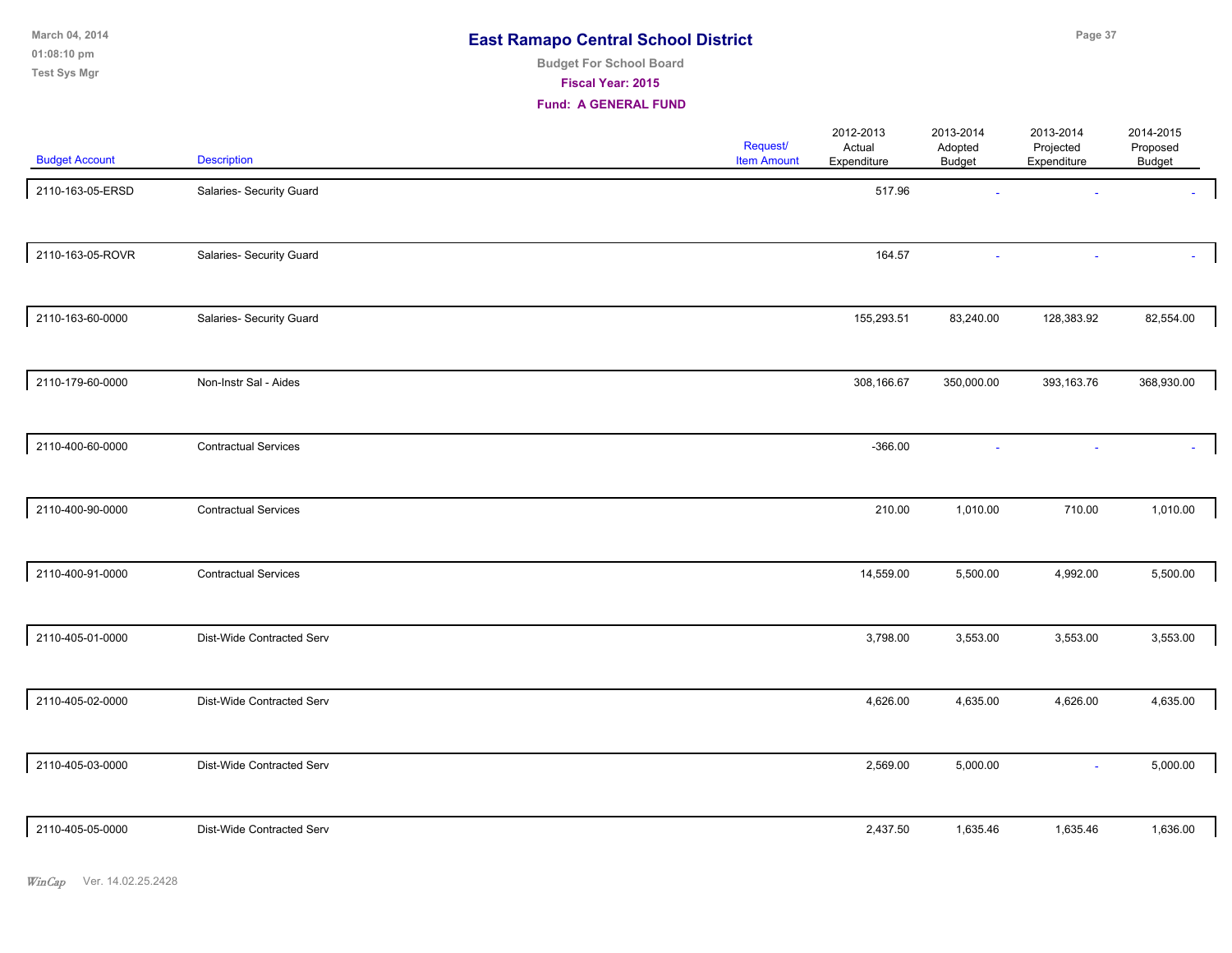| March 04, 2014<br>01:08:10 pm<br><b>Test Sys Mgr</b> |                            | <b>East Ramapo Central School District</b><br><b>Budget For School Board</b><br>Fiscal Year: 2015<br><b>Fund: A GENERAL FUND</b> |                                |                                    |                                       | Page 38                               |                                 |
|------------------------------------------------------|----------------------------|----------------------------------------------------------------------------------------------------------------------------------|--------------------------------|------------------------------------|---------------------------------------|---------------------------------------|---------------------------------|
| <b>Budget Account</b>                                | <b>Description</b>         |                                                                                                                                  | Request/<br><b>Item Amount</b> | 2012-2013<br>Actual<br>Expenditure | 2013-2014<br>Adopted<br><b>Budget</b> | 2013-2014<br>Projected<br>Expenditure | 2014-2015<br>Proposed<br>Budget |
| 2110-407-01-0000                                     | Repair Furniture & Equipt  |                                                                                                                                  |                                | 131.00                             |                                       |                                       |                                 |
| 2110-407-03-0000                                     | Repair Furniture & Equipt  |                                                                                                                                  |                                | 1,733.50                           | 500.00                                | $\sim$                                | 500.00                          |
| 2110-407-05-0000                                     | Repair Furniture & Equipt  |                                                                                                                                  |                                | 198.00                             | 500.00                                | 500.00                                | 500.00                          |
| 2110-407-90-0000                                     | Repair Furniture & Equipt  |                                                                                                                                  |                                | 500.00                             | 1,000.00                              | 1,000.00                              | 1,000.00                        |
| 2110-407-95-0000                                     | Repair Furniture & Equipt  |                                                                                                                                  |                                | 6,941.93                           | 10,000.00                             | 1,900.00                              | 10,000.00                       |
| 2110-407-96-0000                                     | Repair Furniture & Equipt  |                                                                                                                                  |                                | 9,912.61                           | 10,000.00                             | 10,000.00                             | 10,000.00                       |
| 2110-408-60-0000                                     | Machine & Program Rental   |                                                                                                                                  |                                | 85,897.55                          | 119,000.00                            | 117,389.43                            | 119,000.00                      |
| 2110-409-01-0000                                     | <b>Graduation Expenses</b> |                                                                                                                                  |                                | 5,177.53                           | 8,650.00                              | 5,000.58                              | 8,650.00                        |
| 2110-409-02-0000                                     | <b>Graduation Expenses</b> |                                                                                                                                  |                                | 4,778.60                           | 14,053.44                             | 13,703.44                             | 14,054.00                       |
| 2110-409-03-0000                                     | <b>Graduation Expenses</b> |                                                                                                                                  |                                | 1,536.91                           | 1,600.00                              |                                       | 1,600.00                        |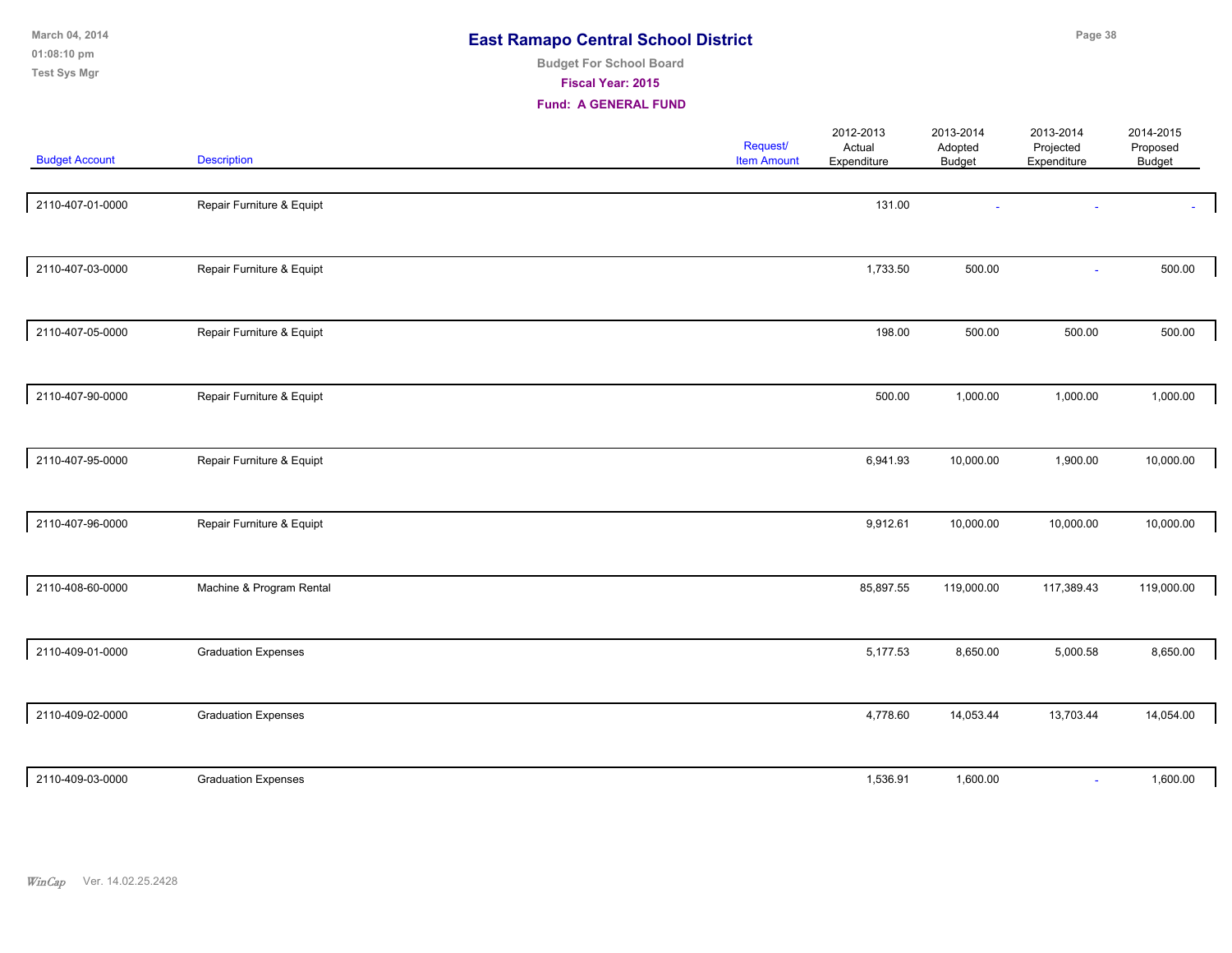**01:08:10 pm March 04, 2014 Test Sys Mgr**

# **Budget For School Board**

**Fiscal Year: 2015**

| <b>Budget Account</b> | <b>Description</b>         | Request/<br><b>Item Amount</b> | 2012-2013<br>Actual<br>Expenditure | 2013-2014<br>Adopted<br><b>Budget</b> | 2013-2014<br>Projected<br>Expenditure | 2014-2015<br>Proposed<br>Budget |
|-----------------------|----------------------------|--------------------------------|------------------------------------|---------------------------------------|---------------------------------------|---------------------------------|
| 2110-409-05-0000      | <b>Graduation Expenses</b> |                                | 2,104.72                           | 2,771.54                              | 2,332.41                              | 2,772.00                        |
| 2110-409-90-0000      | <b>Graduation Expenses</b> |                                | 2,420.08                           | 4,700.00                              | 1,200.00                              | 4,700.00                        |
| 2110-411-90-0000      | Mileage                    |                                | 8,538.34                           | 3,700.00                              | 2,545.89                              | 3,700.00                        |
| 2110-411-91-0000      | Mileage                    |                                | 985.37                             | 150.00                                | 102.27                                | 150.00                          |
| 2110-449-60-0000      | Tuition - Other Districts  |                                | 458,318.78                         | 708,592.83                            | 708,592.00                            | 708,593.00                      |
| 2110-450-01-0000      | Materials and Supplies     |                                | 50,081.52                          | 33,350.32                             | 32,386.78                             | 33,351.00                       |
| 2110-450-02-0000      | Materials and Supplies     |                                | 50,556.49                          | 34,972.72                             | 33,893.23                             | 34,973.00                       |
| 2110-450-03-0000      | Materials and Supplies     |                                | 19,788.89                          | 18,870.52                             | 15,175.34                             | 18,871.00                       |
| 2110-450-05-0000      | Materials and Supplies     |                                | 20,488.96                          | 16,515.24                             | 16,339.92                             | 16,516.00                       |
| 2110-450-10-0000      | Materials and Supplies     |                                | 9,213.19                           | 8,347.53                              | 7,782.43                              | 8,348.00                        |
| 2110-450-11-0000      | Materials and Supplies     |                                | 9,497.17                           | 8,670.39                              | 8,596.79                              | 8,671.00                        |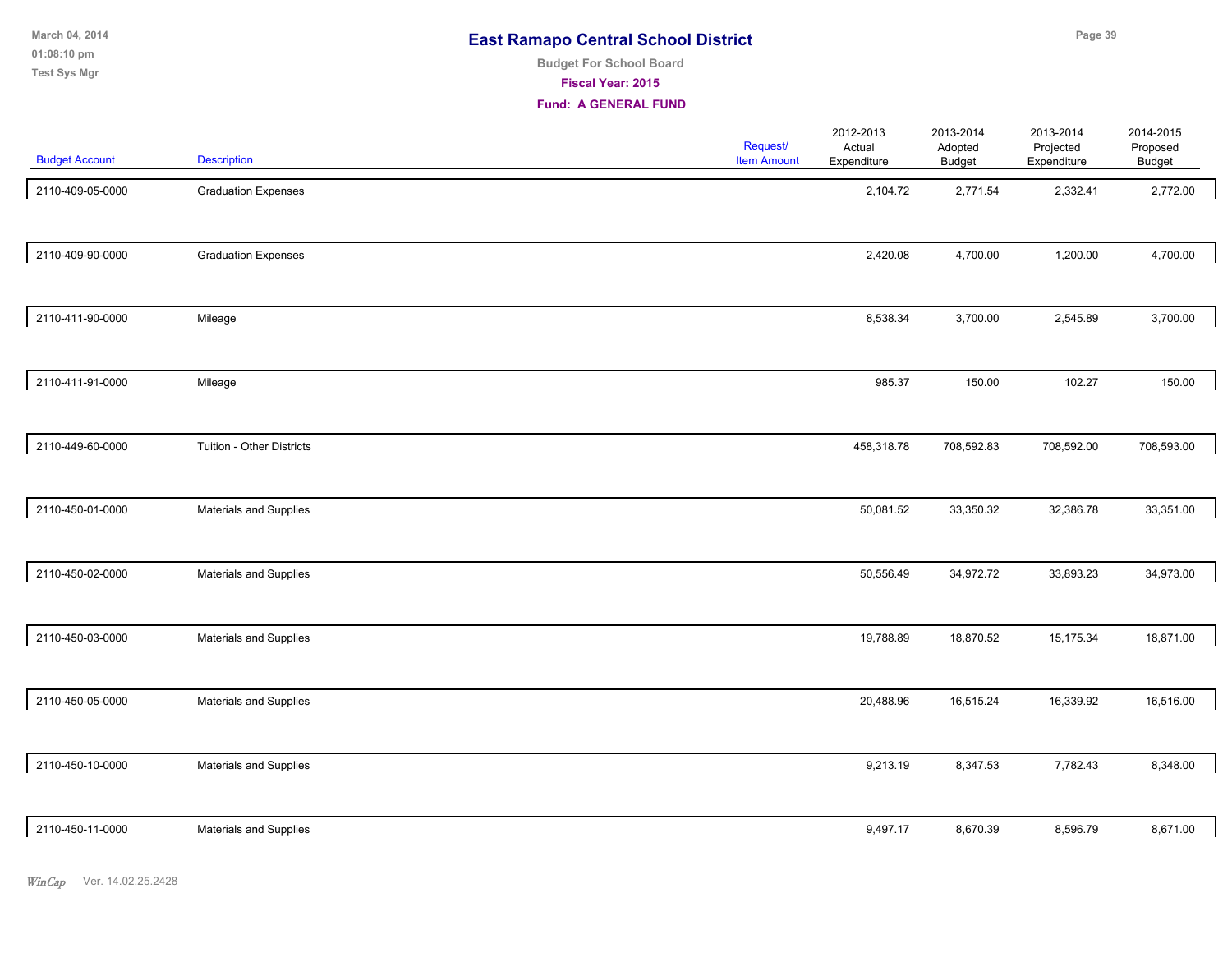| March 04, 2014<br>01:08:10 pm<br><b>Test Sys Mgr</b> |                               | <b>East Ramapo Central School District</b><br><b>Budget For School Board</b><br>Fiscal Year: 2015<br><b>Fund: A GENERAL FUND</b> |                                |                                    |                                       | Page 40                               |                                        |
|------------------------------------------------------|-------------------------------|----------------------------------------------------------------------------------------------------------------------------------|--------------------------------|------------------------------------|---------------------------------------|---------------------------------------|----------------------------------------|
| <b>Budget Account</b>                                | <b>Description</b>            |                                                                                                                                  | Request/<br><b>Item Amount</b> | 2012-2013<br>Actual<br>Expenditure | 2013-2014<br>Adopted<br><b>Budget</b> | 2013-2014<br>Projected<br>Expenditure | 2014-2015<br>Proposed<br><b>Budget</b> |
| 2110-450-12-0000                                     | Materials and Supplies        |                                                                                                                                  |                                | 9,188.57                           | 8,031.02                              | 7,969.04                              | 8,032.00                               |
| 2110-450-13-0000                                     | Materials and Supplies        |                                                                                                                                  |                                | 6,182.96                           | 5,223.33                              | 5,218.02                              | 5,224.00                               |
| 2110-450-14-0000                                     | Materials and Supplies        |                                                                                                                                  |                                | 24,014.25                          | 24,810.00                             | 9,188.21                              | 24,810.00                              |
| 2110-450-16-0000                                     | Materials and Supplies        |                                                                                                                                  |                                | 10,094.41                          | 10,247.72                             | 8,650.91                              | 10,248.00                              |
| 2110-450-19-0000                                     | Materials and Supplies        |                                                                                                                                  |                                | 9,266.98                           | 7,277.08                              | 6,248.53                              | 7,278.00                               |
| 2110-450-20-0000                                     | Materials and Supplies        |                                                                                                                                  |                                | 8,437.66                           | 7,014.20                              | 7,011.73                              | 7,015.00                               |
| 2110-450-21-0000                                     | <b>Materials and Supplies</b> |                                                                                                                                  |                                | 7,541.91                           | 6,066.24                              | 5,873.25                              | 6,067.00                               |

| 2110-450-24-0000 | <b>Materials and Supplies</b> | 5,870.78     | 5,063.90 | 4,477.61    | 5,064.00 |
|------------------|-------------------------------|--------------|----------|-------------|----------|
| 2110-450-56-0000 | <b>Warehouse Supplies</b>     | $-32,033.73$ | $\sim$   | $-1,024.87$ |          |
|                  |                               |              |          |             |          |
| 2110-450-87-0000 | <b>Materials and Supplies</b> | 7,682.61     | 8,500.00 |             | 8,500.00 |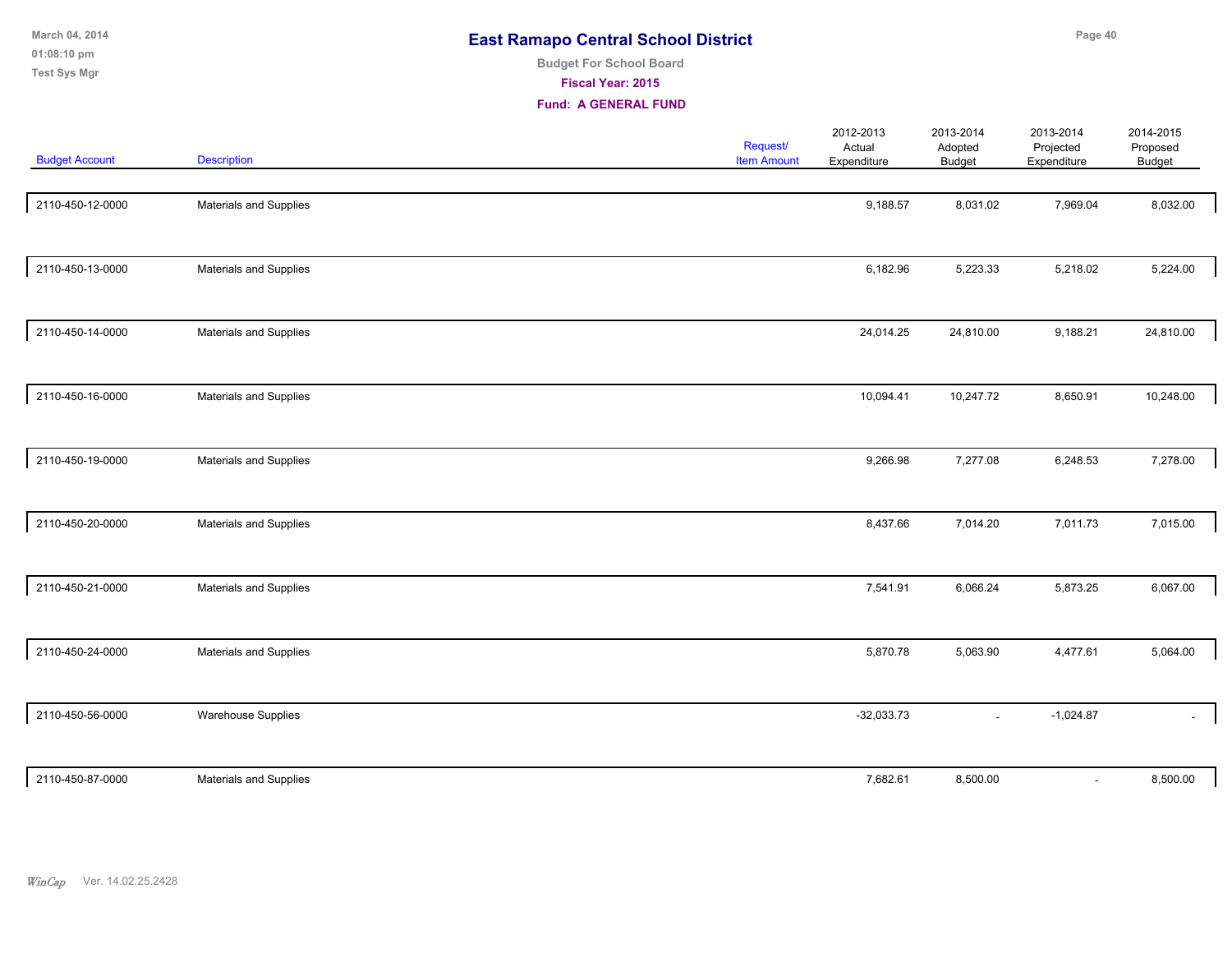**01:08:10 pm March 04, 2014 Test Sys Mgr**

# **Budget For School Board**

**Fiscal Year: 2015**

| <b>Budget Account</b> | Description                    | Request/<br><b>Item Amount</b> | 2012-2013<br>Actual<br>Expenditure | 2013-2014<br>Adopted<br><b>Budget</b> | 2013-2014<br>Projected<br>Expenditure | 2014-2015<br>Proposed<br>Budget |
|-----------------------|--------------------------------|--------------------------------|------------------------------------|---------------------------------------|---------------------------------------|---------------------------------|
| 2110-450-90-0000      | Materials and Supplies         |                                | 5,457.04                           | 7,449.92                              | 822.57                                | 7,450.00                        |
| 2110-450-91-0000      | Materials and Supplies         |                                | 51.20                              | 50.00                                 | 40.20                                 | 50.00                           |
| 2110-450-95-0000      | Materials & Supplies           |                                | 7,287.95                           | 10,000.00                             | $\sim$                                | 10,000.00                       |
| 2110-450-96-0000      | Materials & Supplies           |                                | 629.97                             | 10,000.00                             | 1,479.00                              | 10,000.00                       |
| 2110-456-90-0000      | <b>Security Supplies</b>       |                                | 56.00                              | 3,000.00                              | 2,718.00                              | 3,000.00                        |
| 2110-473-60-0000      | Payment Charter School         |                                | 33,109.98                          | 34,000.00                             | 33,110.00                             |                                 |
| 2110-480-01-0000      | <b>Textbooks and Workbooks</b> |                                | 71,067.66                          | 6,867.93                              | 1,084.39                              | ÷.                              |
| 2110-480-02-0000      | Textbooks and Workbooks        |                                | 63,733.89                          | 7,833.30                              | 7,802.53                              |                                 |
| 2110-480-03-0000      | <b>Textbooks and Workbooks</b> |                                | 29,758.83                          | 2,000.00                              | 2,000.00                              | ÷.                              |
| 2110-480-05-0000      | <b>Textbooks and Workbooks</b> |                                | 38,298.72                          | 2,000.00                              | 500.00                                | $\sim 100$                      |
| 2110-480-10-0000      | Textbooks & Workbooks          |                                | 16,863.00                          |                                       |                                       |                                 |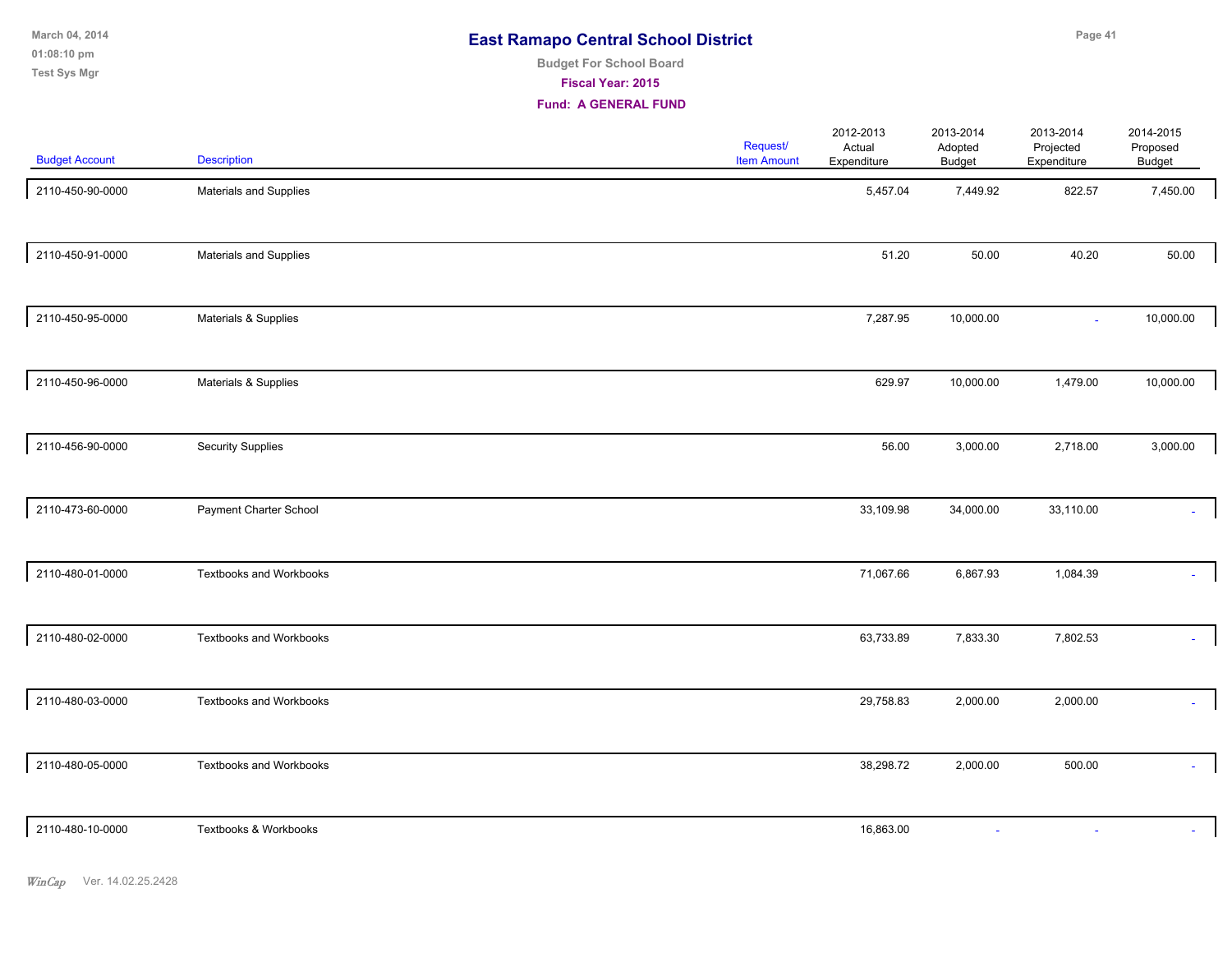| March 04, 2014<br>01:08:10 pm<br><b>Test Sys Mgr</b> |                                | <b>East Ramapo Central School District</b><br><b>Budget For School Board</b><br>Fiscal Year: 2015<br><b>Fund: A GENERAL FUND</b> |                                       |                                    |                                       | Page 42                               |                                        |  |
|------------------------------------------------------|--------------------------------|----------------------------------------------------------------------------------------------------------------------------------|---------------------------------------|------------------------------------|---------------------------------------|---------------------------------------|----------------------------------------|--|
| <b>Budget Account</b>                                | <b>Description</b>             |                                                                                                                                  | <b>Request/</b><br><b>Item Amount</b> | 2012-2013<br>Actual<br>Expenditure | 2013-2014<br>Adopted<br><b>Budget</b> | 2013-2014<br>Projected<br>Expenditure | 2014-2015<br>Proposed<br><b>Budget</b> |  |
| 2110-480-11-0000                                     | Textbooks & Workbooks          |                                                                                                                                  |                                       | 13,867.43                          |                                       |                                       |                                        |  |
| 2110-480-12-0000                                     | Textbooks & Workbooks          |                                                                                                                                  |                                       | 8,010.33                           |                                       | ÷,                                    |                                        |  |
| 2110-480-13-0000                                     | Textbooks & Workbooks          |                                                                                                                                  |                                       | 118.46                             | 4,143.75                              | 4,143.75                              | $\omega$                               |  |
| 2110-480-14-0000                                     | Textbooks & Workbooks          |                                                                                                                                  |                                       | 31,693.58                          |                                       |                                       |                                        |  |
| 2110-480-16-0000                                     | Textbooks & Workbooks          |                                                                                                                                  |                                       | 16,880.63                          |                                       | ٠                                     |                                        |  |
| 2110-480-19-0000                                     | Textbooks & Workbooks          |                                                                                                                                  |                                       | 12,411.90                          |                                       | ٠                                     |                                        |  |
| 2110-480-20-0000                                     | Textbooks & Workbooks          |                                                                                                                                  |                                       | 11,233.43                          |                                       | $\sim$                                |                                        |  |
| 2110-480-21-0000                                     | Textbooks & Workbooks          |                                                                                                                                  |                                       | 10,130.82                          |                                       |                                       |                                        |  |
| 2110-480-24-0000                                     | Textbooks & Workbooks          |                                                                                                                                  |                                       | 5,108.21                           |                                       |                                       |                                        |  |
| 2110-480-46-0000                                     | <b>Textbooks and Workbooks</b> |                                                                                                                                  |                                       | 1,149,849.97                       | 1,334,585.00                          | 1,325,770.42                          | 1,191,212.00                           |  |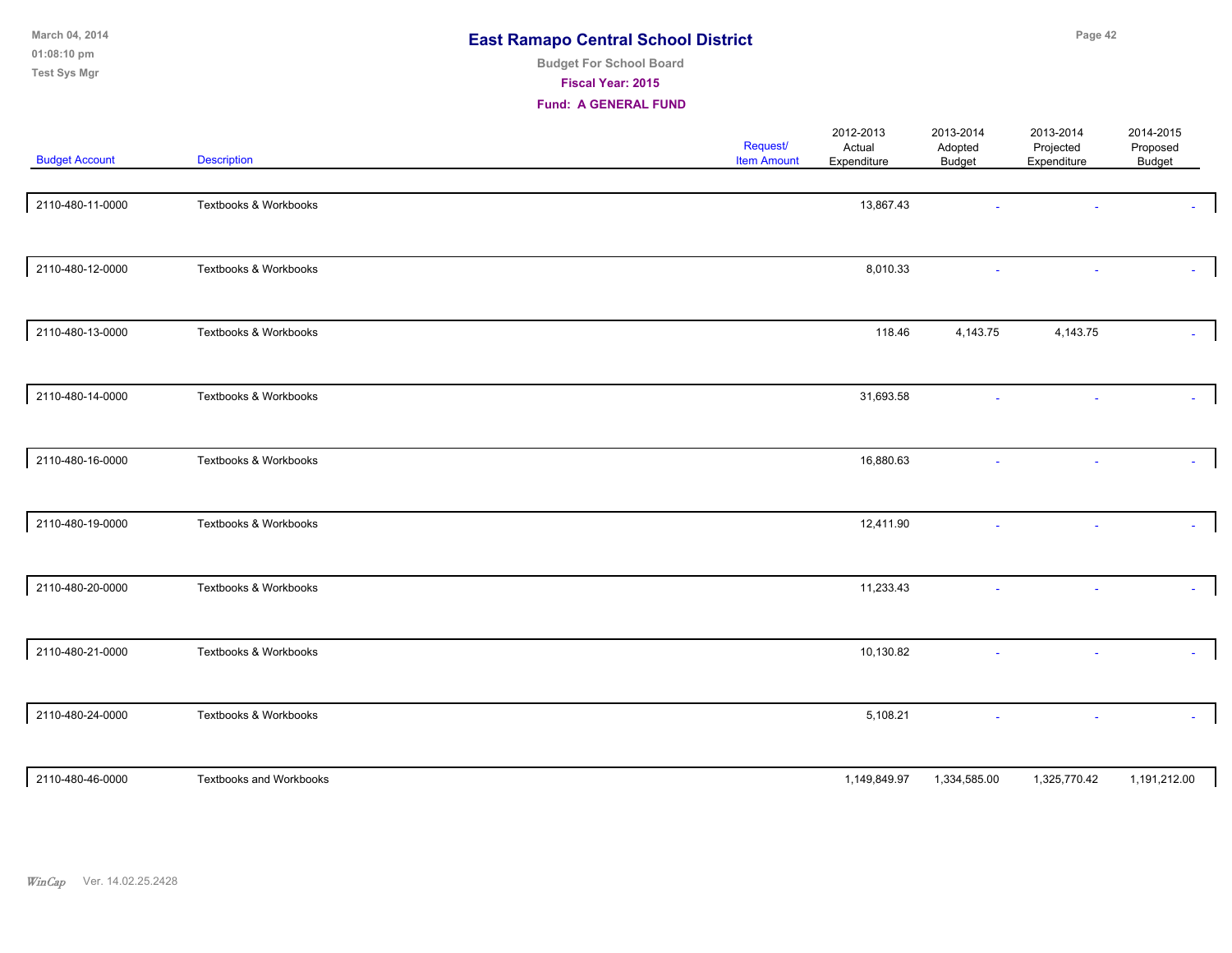# **Budget For School Board**

**Fiscal Year: 2015**

| <b>Budget Account</b> | <b>Description</b>                               | Request/<br><b>Item Amount</b> | 2012-2013<br>Actual<br>Expenditure | 2013-2014<br>Adopted<br><b>Budget</b> | 2013-2014<br>Projected<br>Expenditure | 2014-2015<br>Proposed<br>Budget |  |
|-----------------------|--------------------------------------------------|--------------------------------|------------------------------------|---------------------------------------|---------------------------------------|---------------------------------|--|
| 2110-480-90-0000      | <b>Textbooks and Workbooks</b>                   |                                | $-5.84$                            | 201,195.77                            | 201,195.71                            | 218,074.00                      |  |
| 2110-480-91-0000      | Textbooks & Workbooks                            |                                | 194,902.90                         | 168,300.00                            | 166,113.18                            | 164,512.00                      |  |
| 2110-480-93-0000      | Textbooks & Workbooks                            |                                | 158,636.20                         | 120,800.00                            | 17,691.56                             | 122,325.00                      |  |
| 2110-490-60-0000      | <b>BOCES</b> Services                            |                                | 1,572,192.20                       | 627,000.00                            | 627,000.00                            | 645,810.00                      |  |
|                       | 2110 Teaching - Regular School Function SubTotal |                                | 48,464,619.19                      | 44,964,910.15                         | 44,568,064.59                         | 46,205,859.00                   |  |
| 2270-111-14-0000      | Kindergarten TeachersFull                        |                                | 220,096.60                         | 301,127.00                            | 301,127.00                            | 310,721.00                      |  |
| 2270-120-10-0000      | <b>Elementary Teachers</b>                       |                                | 272,046.60                         | 280,682.00                            | 239,293.90                            | 251,659.00                      |  |
| 2270-120-11-0000      | <b>Elementary Teachers</b>                       |                                | 320,560.40                         | 328,001.00                            | 303,592.00                            | 318,158.00                      |  |
| 2270-120-12-0000      | <b>Elementary Teachers</b>                       |                                | 124,110.66                         | 129,461.00                            | 132,312.00                            | 138,291.00                      |  |
| 2270-120-13-0000      | <b>Elementary Teachers</b>                       |                                | 58,687.02                          | 62,560.00                             | 62,735.00                             | 66,191.00                       |  |
| 2270-120-16-0000      | <b>Elementary Teachers</b>                       |                                | 294,606.95                         | 306,292.00                            | 309,668.00                            | 319,347.00                      |  |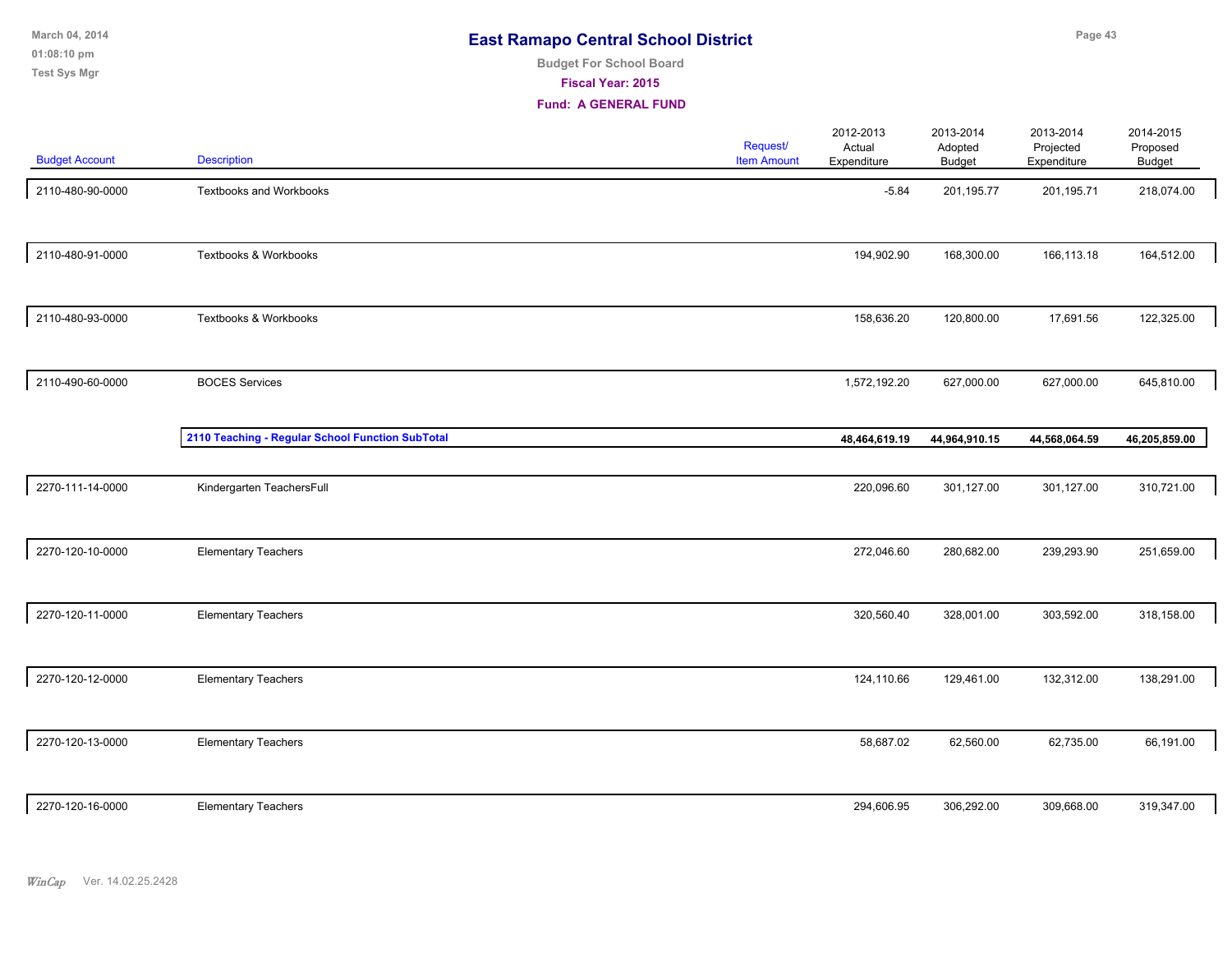**01:08:10 pm March 04, 2014 Test Sys Mgr**

# **Budget For School Board**

**Fiscal Year: 2015**

| <b>Budget Account</b> | <b>Description</b>                               | Request/<br><b>Item Amount</b> | 2012-2013<br>Actual<br>Expenditure | 2013-2014<br>Adopted<br><b>Budget</b> | 2013-2014<br>Projected<br>Expenditure | 2014-2015<br>Proposed<br><b>Budget</b> |  |
|-----------------------|--------------------------------------------------|--------------------------------|------------------------------------|---------------------------------------|---------------------------------------|----------------------------------------|--|
| 2270-120-19-0000      | <b>Elementary Teachers</b>                       |                                | 137,708.76                         | 145,662.00                            | 184,656.00                            | 193,227.00                             |  |
| 2270-120-20-0000      | <b>Elementary Teachers</b>                       |                                | 193,597.00                         | 199,374.00                            | 128,095.00                            | 133,888.00                             |  |
| 2270-120-21-0000      | <b>Elementary Teachers</b>                       |                                | 194,039.00                         | 197,861.00                            | 159,353.75                            | 162,231.00                             |  |
| 2270-120-24-0000      | <b>Elementary Teachers</b>                       |                                | 87,140.80                          | 100,305.00                            | 58,965.28                             | 79,026.00                              |  |
| 2270-131-03-0000      | Middle School Teachers                           |                                | 128,233.20                         | 177,848.00                            | 228,954.00                            | 234,821.00                             |  |
| 2270-131-05-0000      | Middle School Teachers                           |                                | 239,723.20                         | 244,362.00                            | 131,036.00                            | 132,345.00                             |  |
| 2270-132-01-0000      | <b>High School Teachers</b>                      |                                | 532,700.56                         | 494,641.00                            | 625,099.13                            | 671,851.00                             |  |
| 2270-132-02-0000      | <b>High School Teachers</b>                      |                                | 533,779.16                         | 357,183.00                            | 510,722.32                            | 495,931.00                             |  |
|                       | 2270 Pupils with Special Needs Function SubTotal |                                | 3,337,029.91                       | 3,325,359.00                          | 3,375,609.38                          | 3,507,687.00                           |  |
| 2250-111-60-0000      | KindergartenTeachersFullK                        |                                | 215,248.80                         | 281,260.00                            | 281,260.95                            | 287,506.00                             |  |
| 2250-120-60-0000      | <b>Elementary Teachers</b>                       |                                | 5,372,976.52                       | 5,090,410.00                          | 5,347,541.70                          | 5,471,409.00                           |  |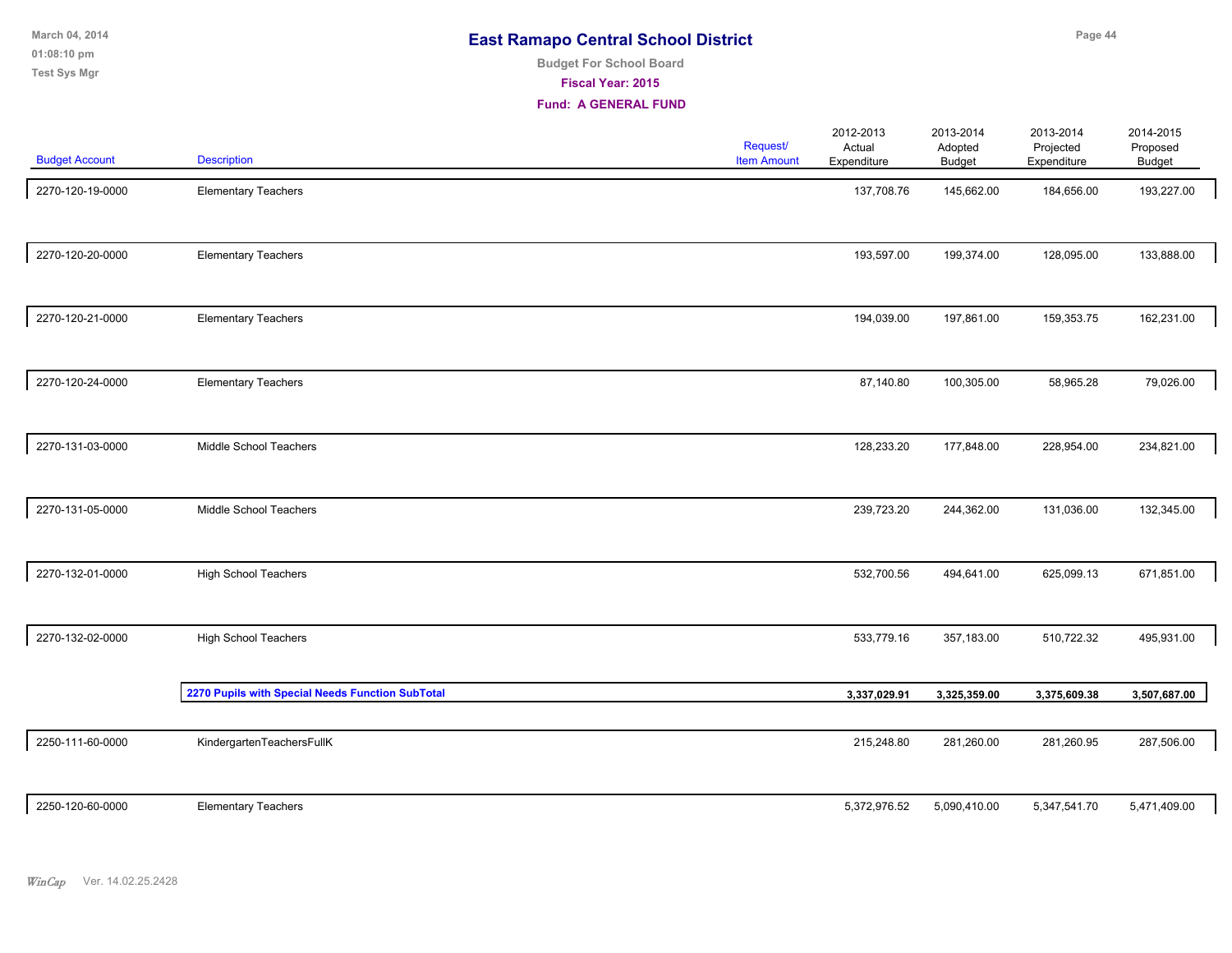| <b>East Ramapo Central School District</b> |  |
|--------------------------------------------|--|
|--------------------------------------------|--|

#### **Budget For School Board**

**Fiscal Year: 2015**

| <b>Budget Account</b> | <b>Description</b>            | Request/<br><b>Item Amount</b> | 2012-2013<br>Actual<br>Expenditure | 2013-2014<br>Adopted<br>Budget | 2013-2014<br>Projected<br>Expenditure | 2014-2015<br>Proposed<br><b>Budget</b> |  |
|-----------------------|-------------------------------|--------------------------------|------------------------------------|--------------------------------|---------------------------------------|----------------------------------------|--|
| 2250-131-60-0000      | Middle School Teachers        |                                | 2,234,221.42                       | 2,502,725.00                   | 2,443,220.24                          | 2,327,852.00                           |  |
| 2250-132-60-0000      | <b>High School Teachers</b>   |                                | 3,674,605.30                       | 3,538,215.00                   | 3,210,528.79                          | 3,299,289.00                           |  |
| 2250-133-60-0000      | <b>Teaching Assistants</b>    |                                | 2,655,222.03                       | 2,803,513.00                   | 2,727,169.32                          | 2,818,584.00                           |  |
| 2250-150-60-0000      | <b>Instructional Salaries</b> |                                | 730,967.57                         | 489,025.00                     | 540,867.47                            | 569,333.00                             |  |
| 2250-160-60-0000      | Non-Instructional Salarie     |                                | 175,022.08                         | 105,482.00                     | 30,903.00                             | 18,241.00                              |  |
| 2250-170-60-0000      | Non-Instr Sals - COTAs        |                                | $\sim$                             | 535,000.00                     | 522,989.65                            | 540,543.00                             |  |
| 2250-179-60-0000      | Non-Instr Sals - Aides        |                                | 1,296,933.31                       | 696,094.00                     | 813,454.39                            | 841,661.00                             |  |
| 2250-200-60-0000      | Equipment & Other Capital     |                                | $\sim$                             | 11,205.65                      | 9,496.05                              | 11,206.00                              |  |
| 2250-400-60-0000      | <b>Contractual Services</b>   |                                | 278,085.14                         | 429,674.00                     | 421,060.81                            | 430,000.00                             |  |
| 2250-401-60-0000      | Impartial Hearing Officer     |                                | 14,158.59                          | 45,025.00                      | 26,436.10                             | 45,025.00                              |  |
| 2250-410-60-0000      | Testing & Analysis            |                                | $\sim$                             | 1,000.00                       | 795.00                                | 1,000.00                               |  |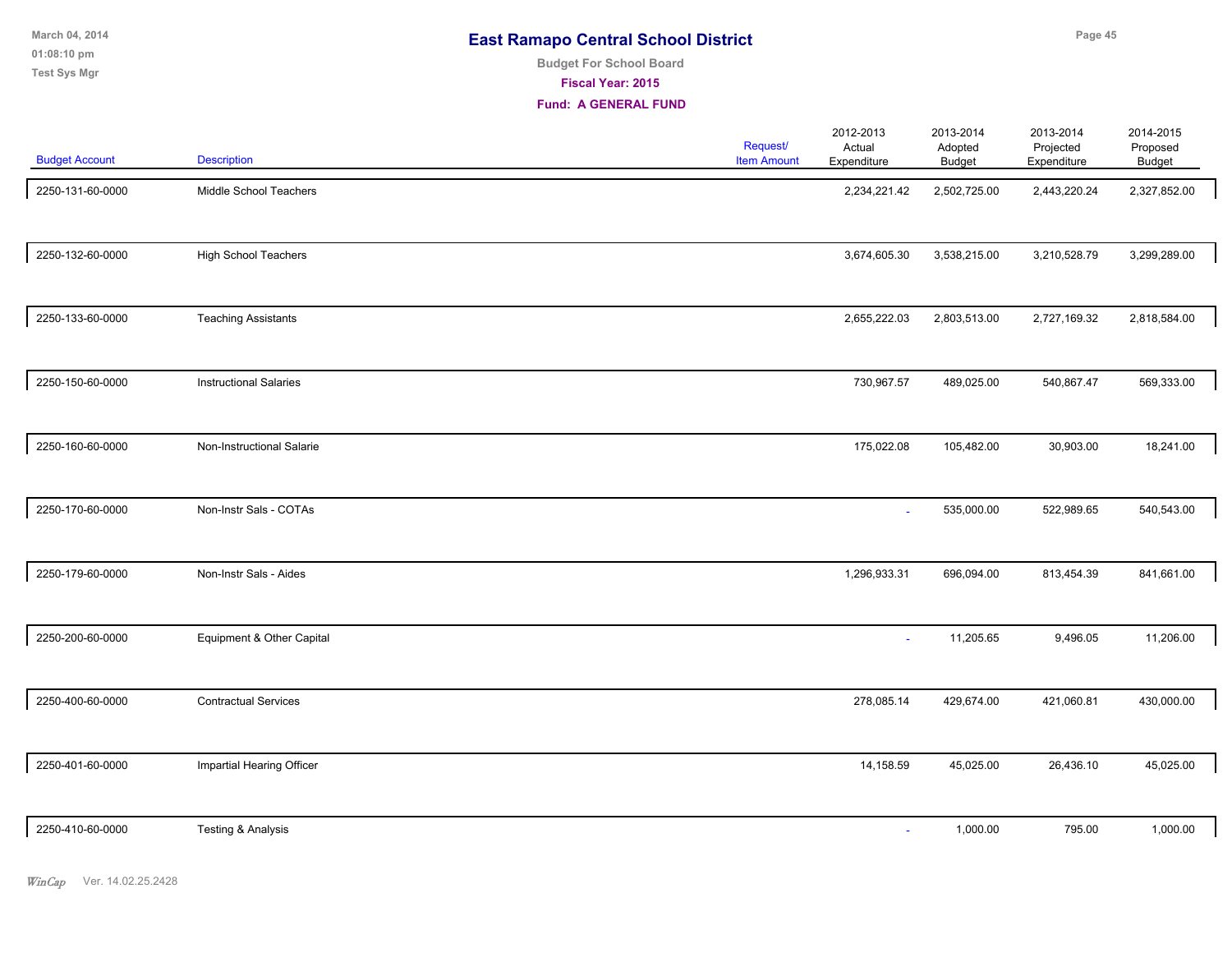| March 04, 2014<br>01:08:10 pm<br><b>Test Sys Mgr</b> | <b>East Ramapo Central School District</b><br><b>Budget For School Board</b><br>Fiscal Year: 2015<br><b>Fund: A GENERAL FUND</b> |  |                                |                                    |                                       | Page 46                               |                                 |  |  |  |
|------------------------------------------------------|----------------------------------------------------------------------------------------------------------------------------------|--|--------------------------------|------------------------------------|---------------------------------------|---------------------------------------|---------------------------------|--|--|--|
| <b>Budget Account</b>                                | <b>Description</b>                                                                                                               |  | Request/<br><b>Item Amount</b> | 2012-2013<br>Actual<br>Expenditure | 2013-2014<br>Adopted<br><b>Budget</b> | 2013-2014<br>Projected<br>Expenditure | 2014-2015<br>Proposed<br>Budget |  |  |  |
| 2250-411-60-0000                                     | Mileage                                                                                                                          |  |                                | 8,301.25                           | 6,200.00                              | 5,513.92                              | 6,200.00                        |  |  |  |
| 2250-449-60-0000                                     | Tuition - Private Schools                                                                                                        |  |                                | 2,324,777.46                       | 3,031,508.86                          | 3,025,802.70                          | 3,031,509.00                    |  |  |  |
| 2250-449-60-SETL                                     | TuitioPrivateSchools-Setl                                                                                                        |  |                                | 692,526.72                         | 686,802.88                            | 676,516.04                            | 686,803.00                      |  |  |  |
| 2250-450-60-0000                                     | Materials and Supplies                                                                                                           |  |                                | 69,827.75                          | 323,208.35                            | 265,963.03                            | 323,209.00                      |  |  |  |
| 2250-471-60-0000                                     | Tuition - Other Districts                                                                                                        |  |                                | 4,726,010.72                       | 4,856,000.00                          | 4,900,000.00                          | 4,856,000.00                    |  |  |  |
| 2250-490-60-0000                                     | <b>BOCES Services</b>                                                                                                            |  |                                | 11,914,825.21                      | 12,586,085.12                         | 12,585,555.49                         | 12,963,669.00                   |  |  |  |
|                                                      | 2250 Program for Students with Disabilities Function SubTotal                                                                    |  |                                | 36, 383, 709.87                    | 38,018,433.86                         | 37,835,074.65                         | 38,529,039.00                   |  |  |  |
| 2335-490-60-0000                                     | <b>BOCES Services</b>                                                                                                            |  |                                | 11,015.00                          | 16,000.00                             | 16,000.00                             | 16,480.00                       |  |  |  |
|                                                      | 2335 Teaching - Summer School Function SubTotal                                                                                  |  |                                | 11,015.00                          | 16,000.00                             | 16,000.00                             | 16,480.00                       |  |  |  |
| 2610-150-01-0000                                     | Instruct Sals - Librarian                                                                                                        |  |                                | 114,427.00                         | 115,628.00                            | 115,628.00                            | 116,783.00                      |  |  |  |
| 2610-150-02-0000                                     | Instruct Sals - Librarian                                                                                                        |  |                                | $\sim$                             | $\overline{\phantom{a}}$              | 120,409.00                            | 121,612.00                      |  |  |  |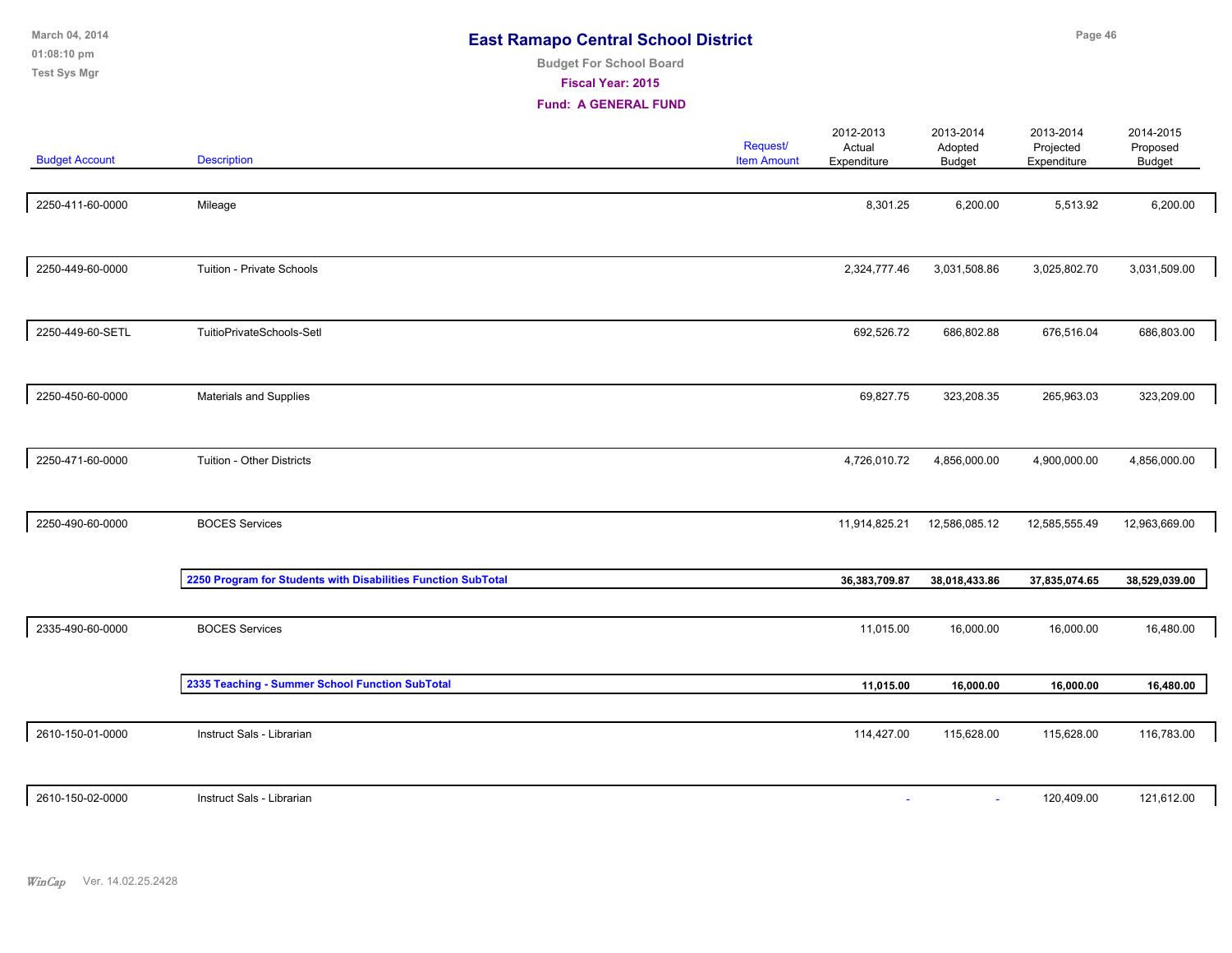| March 04, 2014        |                    | <b>East Ramapo Central School District</b> |                    |                     |                      |                        | Page 47               |  |  |
|-----------------------|--------------------|--------------------------------------------|--------------------|---------------------|----------------------|------------------------|-----------------------|--|--|
| $01:08:10 \text{ pm}$ |                    | <b>Budget For School Board</b>             |                    |                     |                      |                        |                       |  |  |
| Test Sys Mgr          |                    | Fiscal Year: 2015                          |                    |                     |                      |                        |                       |  |  |
|                       |                    | <b>Fund: A GENERAL FUND</b>                |                    |                     |                      |                        |                       |  |  |
|                       |                    |                                            | <b>Request/</b>    | 2012-2013<br>Actual | 2013-2014<br>Adopted | 2013-2014<br>Projected | 2014-2015<br>Proposed |  |  |
| <b>Budget Account</b> | <b>Description</b> |                                            | <b>Item Amount</b> | Expenditure         | Budget               | Expenditure            | Budget                |  |  |

| 2610-150-03-0000 | Instruct Sals - Librarian     | 119,978.68 | 120,409.00 | $\sim$     | 120,409.00 |
|------------------|-------------------------------|------------|------------|------------|------------|
| 2610-150-05-0000 | Instruct Sals - Librarian     | 129,675.00 | 131,036.00 | 131,036.00 | 132,345.00 |
| 2610-150-11-0000 | <b>Instructional Salaries</b> |            | $\sim$     | 9,319.43   |            |
| 2610-150-16-0000 | <b>Instructional Salaries</b> | 4,065.52   | 10,271.00  |            |            |
| 2610-150-19-0000 | Instruct Sals - Librarian     | 83,271.72  | 61,623.00  | 74,745.69  |            |
| 2610-150-20-0000 | <b>Instructional Salaries</b> | 8,131.04   | 20,541.00  |            | $\sim$     |
| 2610-150-21-0000 | <b>Instructional Salaries</b> |            | $\omega$   | 18,638.88  |            |
| 2610-150-24-0000 | <b>Instructional Salaries</b> | 4,065.52   | 10,271.00  |            |            |
| 2610-177-01-0000 | Aides and Technicians         | 27,212.50  | 27,213.00  | 27,462.50  | 27,463.00  |
| 2610-177-02-0000 | Aides and Technicians         | 27,212.50  | 27,213.00  | 27,462.50  | 27,463.00  |
| 2610-200-10-0000 | Equipment & Other Capital     |            | 3,198.00   | 3,198.00   |            |
|                  |                               |            |            |            |            |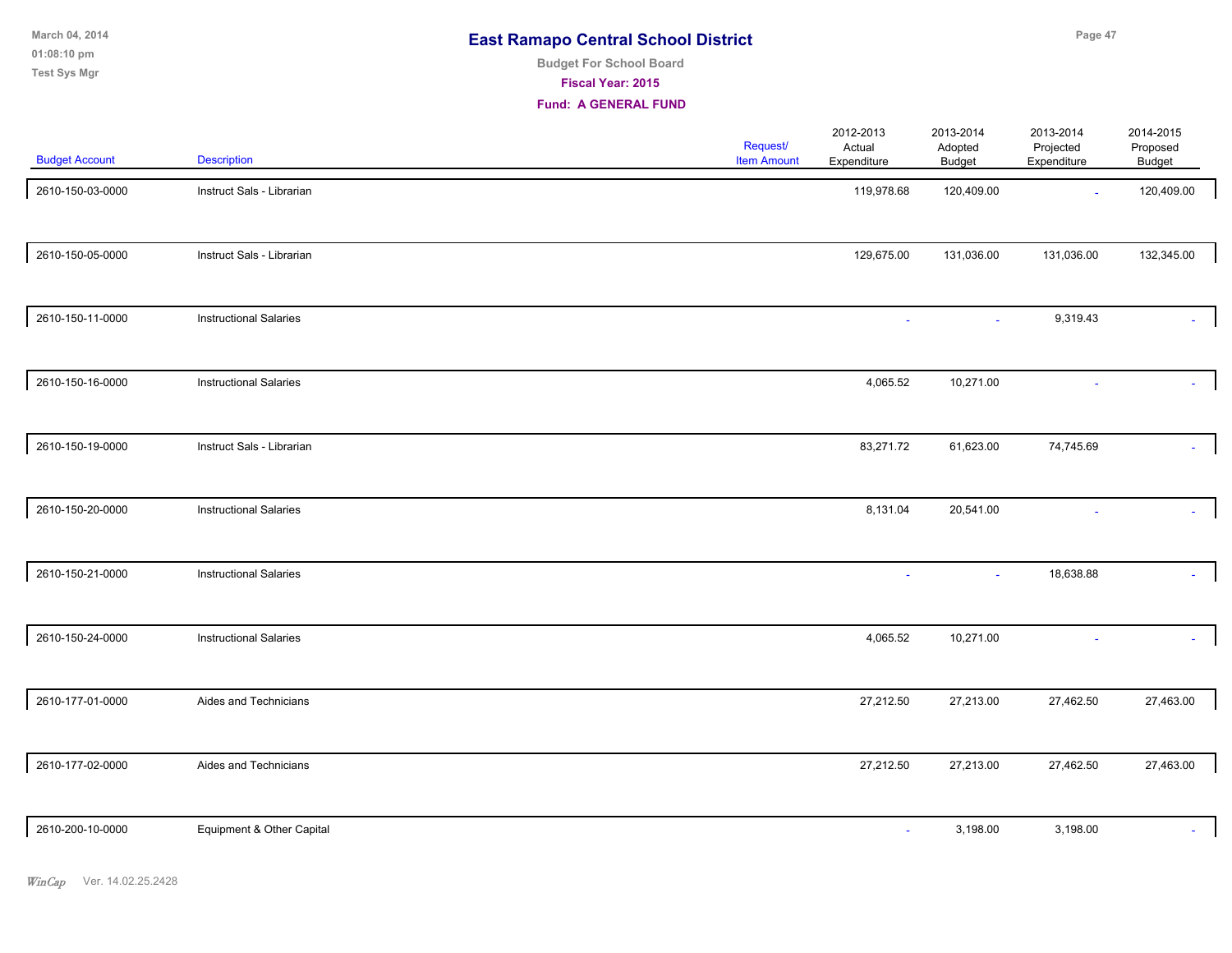| March 04, 2014<br>01:08:10 pm<br><b>Test Sys Mgr</b> |                           | <b>East Ramapo Central School District</b><br><b>Budget For School Board</b><br>Fiscal Year: 2015<br><b>Fund: A GENERAL FUND</b> |                                |                                    |                                       |                                       | Page 48                         |  |  |  |  |
|------------------------------------------------------|---------------------------|----------------------------------------------------------------------------------------------------------------------------------|--------------------------------|------------------------------------|---------------------------------------|---------------------------------------|---------------------------------|--|--|--|--|
| <b>Budget Account</b>                                | <b>Description</b>        |                                                                                                                                  | Request/<br><b>Item Amount</b> | 2012-2013<br>Actual<br>Expenditure | 2013-2014<br>Adopted<br><b>Budget</b> | 2013-2014<br>Projected<br>Expenditure | 2014-2015<br>Proposed<br>Budget |  |  |  |  |
| 2610-407-01-0000                                     | Repair Furniture & Equipt |                                                                                                                                  |                                |                                    | 1,000.00                              |                                       | 1,000.00                        |  |  |  |  |
| 2610-407-02-0000                                     | Repair Furniture & Equipt |                                                                                                                                  |                                | $\sim$                             | 500.00                                | $\omega$                              | 500.00                          |  |  |  |  |
| 2610-407-19-0000                                     | Repair Books & Equipt     |                                                                                                                                  |                                | $\sim$                             | 250.00                                | $\omega$                              | 250.00                          |  |  |  |  |
| 2610-407-24-0000                                     | Repair Books & Equipt     |                                                                                                                                  |                                |                                    | 500.00                                |                                       | 500.00                          |  |  |  |  |
| 2610-407-90-0000                                     | Repair Books & Equipt     |                                                                                                                                  |                                |                                    | 1,000.00                              | 1,000.00                              | 1,000.00                        |  |  |  |  |
| 2610-407-91-0000                                     | Repair Books & Equipt     |                                                                                                                                  |                                | ÷                                  | 1,000.00                              | 1,000.00                              | 1,000.00                        |  |  |  |  |
| 2610-451-01-0000                                     | <b>Library Supplies</b>   |                                                                                                                                  |                                | 468.70                             |                                       |                                       |                                 |  |  |  |  |
| 2610-451-02-0000                                     | <b>Library Supplies</b>   |                                                                                                                                  |                                | 462.82                             | 500.00                                | 190.99                                | 500.00                          |  |  |  |  |
| 2610-451-03-0000                                     | <b>Library Supplies</b>   |                                                                                                                                  |                                | 393.52                             | 400.00                                | 401.88                                | 400.00                          |  |  |  |  |
| 2610-451-05-0000                                     | <b>Library Supplies</b>   |                                                                                                                                  |                                | 361.25                             | 400.00                                | 39.18                                 | 400.00                          |  |  |  |  |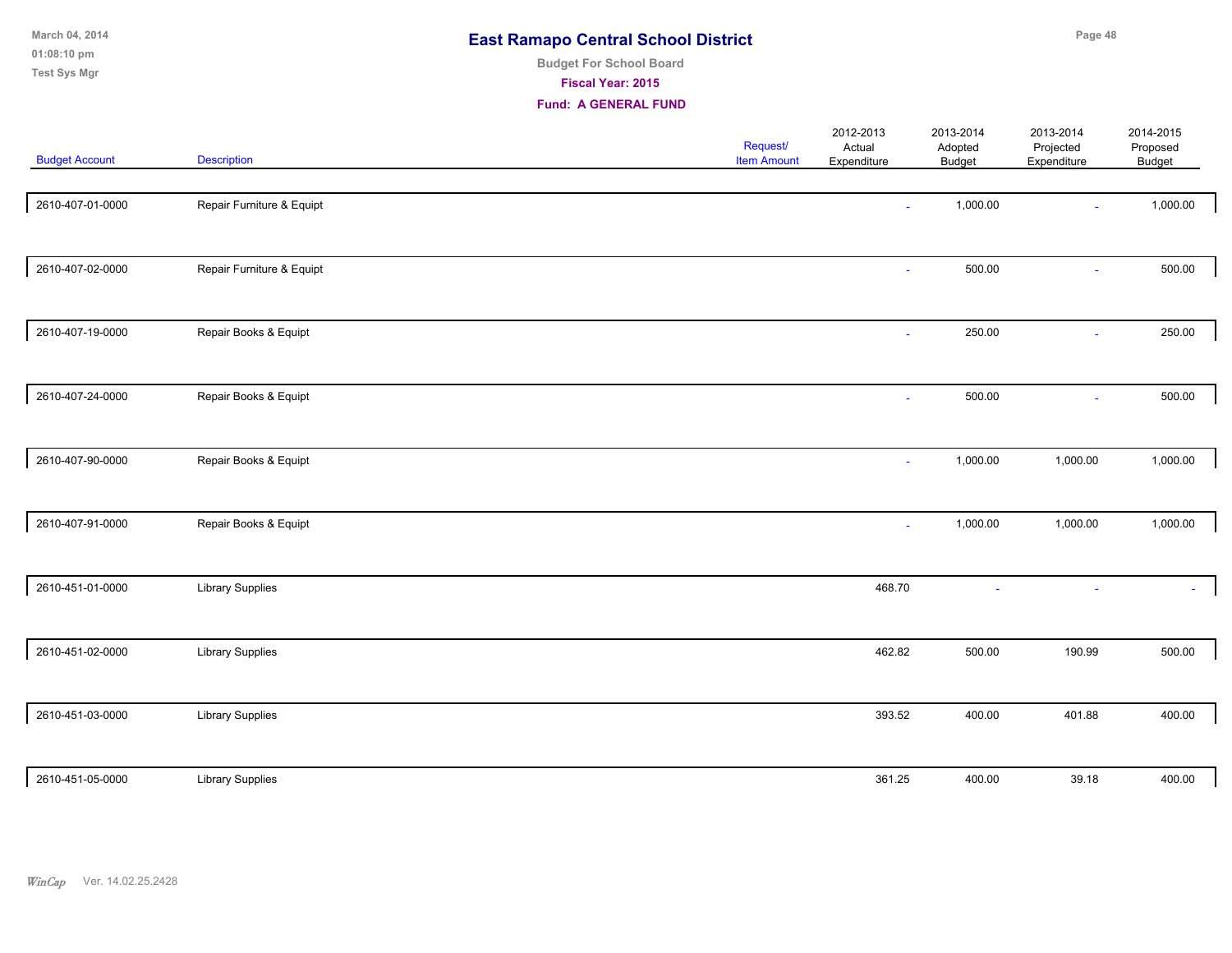**01:08:10 pm March 04, 2014 Test Sys Mgr**

# **Budget For School Board**

**Fiscal Year: 2015**

| <b>Budget Account</b> | <b>Description</b>      | Request/<br><b>Item Amount</b> | 2012-2013<br>Actual<br>Expenditure | 2013-2014<br>Adopted<br><b>Budget</b> | 2013-2014<br>Projected<br>Expenditure | 2014-2015<br>Proposed<br>Budget |  |
|-----------------------|-------------------------|--------------------------------|------------------------------------|---------------------------------------|---------------------------------------|---------------------------------|--|
| 2610-451-10-0000      | <b>Library Supplies</b> |                                | 98.79                              | 100.00                                | 99.53                                 | 100.00                          |  |
| 2610-451-11-0000      | <b>Library Supplies</b> |                                | 78.89                              | 100.00                                | 99.31                                 | 100.00                          |  |
| 2610-451-12-0000      | <b>Library Supplies</b> |                                | 99.13                              | 100.00                                | 60.86                                 | 100.00                          |  |
| 2610-451-13-0000      | <b>Library Supplies</b> |                                | 99.12                              | 100.00                                | 95.48                                 | 100.00                          |  |
| 2610-451-14-0000      | <b>Library Supplies</b> |                                | 97.45                              | 100.00                                | 78.71                                 | 100.00                          |  |
| 2610-451-16-0000      | <b>Library Supplies</b> |                                | 96.43                              | 100.00                                | 53.20                                 | 100.00                          |  |
| 2610-451-19-0000      | <b>Library Supplies</b> |                                | 94.40                              | 100.00                                | 92.16                                 | 100.00                          |  |
| 2610-451-20-0000      | <b>Library Supplies</b> |                                | 94.86                              | 100.00                                | 59.98                                 | 100.00                          |  |
| 2610-451-21-0000      | <b>Library Supplies</b> |                                | 99.48                              | 100.00                                | 51.58                                 | 100.00                          |  |
| 2610-451-24-0000      | Library Supplies        |                                | 334.68                             | 334.00                                | 226.43                                | 334.00                          |  |
| 2610-451-89-0000      | <b>Library Supplies</b> |                                | 141.29                             | 200.00                                | $\sim$                                | 200.00                          |  |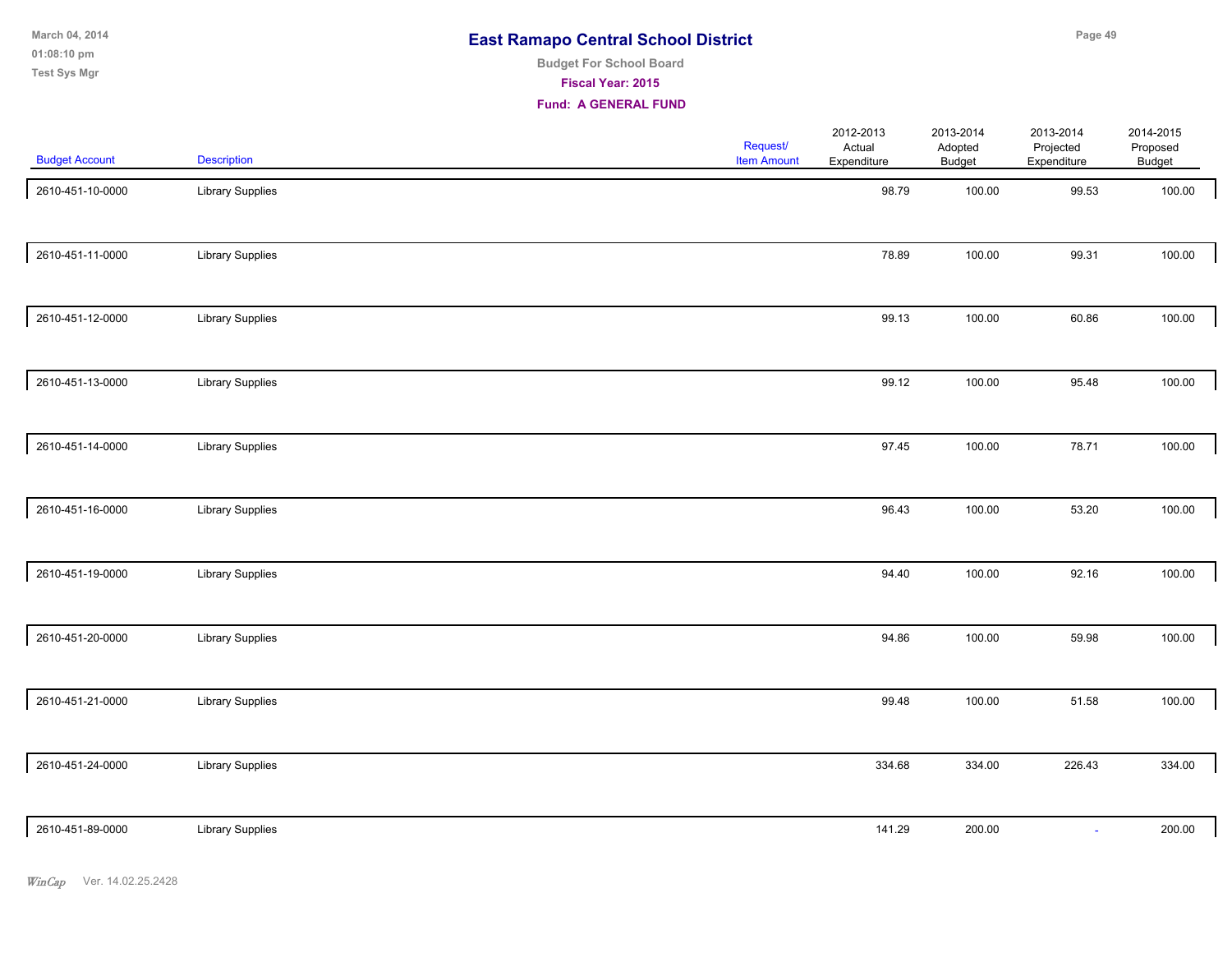| March 04, 2014<br>01:08:10 pm<br>Test Sys Mgr |                         | <b>East Ramapo Central School District</b><br><b>Budget For School Board</b><br>Fiscal Year: 2015<br><b>Fund: A GENERAL FUND</b> |                     |                      | Page 50                |                       |  |
|-----------------------------------------------|-------------------------|----------------------------------------------------------------------------------------------------------------------------------|---------------------|----------------------|------------------------|-----------------------|--|
| <b>Budget Account</b>                         | Description             | Request/<br><b>Item Amount</b>                                                                                                   | 2012-2013<br>Actual | 2013-2014<br>Adopted | 2013-2014<br>Projected | 2014-2015<br>Proposed |  |
|                                               |                         |                                                                                                                                  | Expenditure         | <b>Budget</b>        | Expenditure            | Budget                |  |
| 2610-451-98-0000                              | <b>Library Supplies</b> |                                                                                                                                  |                     |                      | $-232.64$              |                       |  |
| 2610-452-01-0000                              | Periodicals             |                                                                                                                                  | 924.90              |                      | ÷.                     |                       |  |
| 2610-452-02-0000                              | Periodicals             |                                                                                                                                  | 895.00              |                      |                        |                       |  |
| 2610-452-03-0000                              | Periodicals             |                                                                                                                                  | 998.35              |                      |                        |                       |  |
| 2610-452-05-0000                              | Periodicals             |                                                                                                                                  | 560.15              |                      |                        |                       |  |
| 2610-452-10-0000                              | Periodicals             |                                                                                                                                  | 291.45              |                      |                        |                       |  |
| 2610-452-11-0000                              | Periodicals             |                                                                                                                                  | 177.52              |                      | $\mathbf{r}$           |                       |  |
| 2610-452-12-0000                              | Periodicals             |                                                                                                                                  | 289.51              |                      | $\omega$               |                       |  |
| 2610-452-13-0000                              | Periodicals             |                                                                                                                                  | 275.75              | $\sim$               | ÷.                     | $\Delta$              |  |
| 2610-452-14-0000                              | Periodicals             |                                                                                                                                  | 213.73              |                      |                        | $\sim$                |  |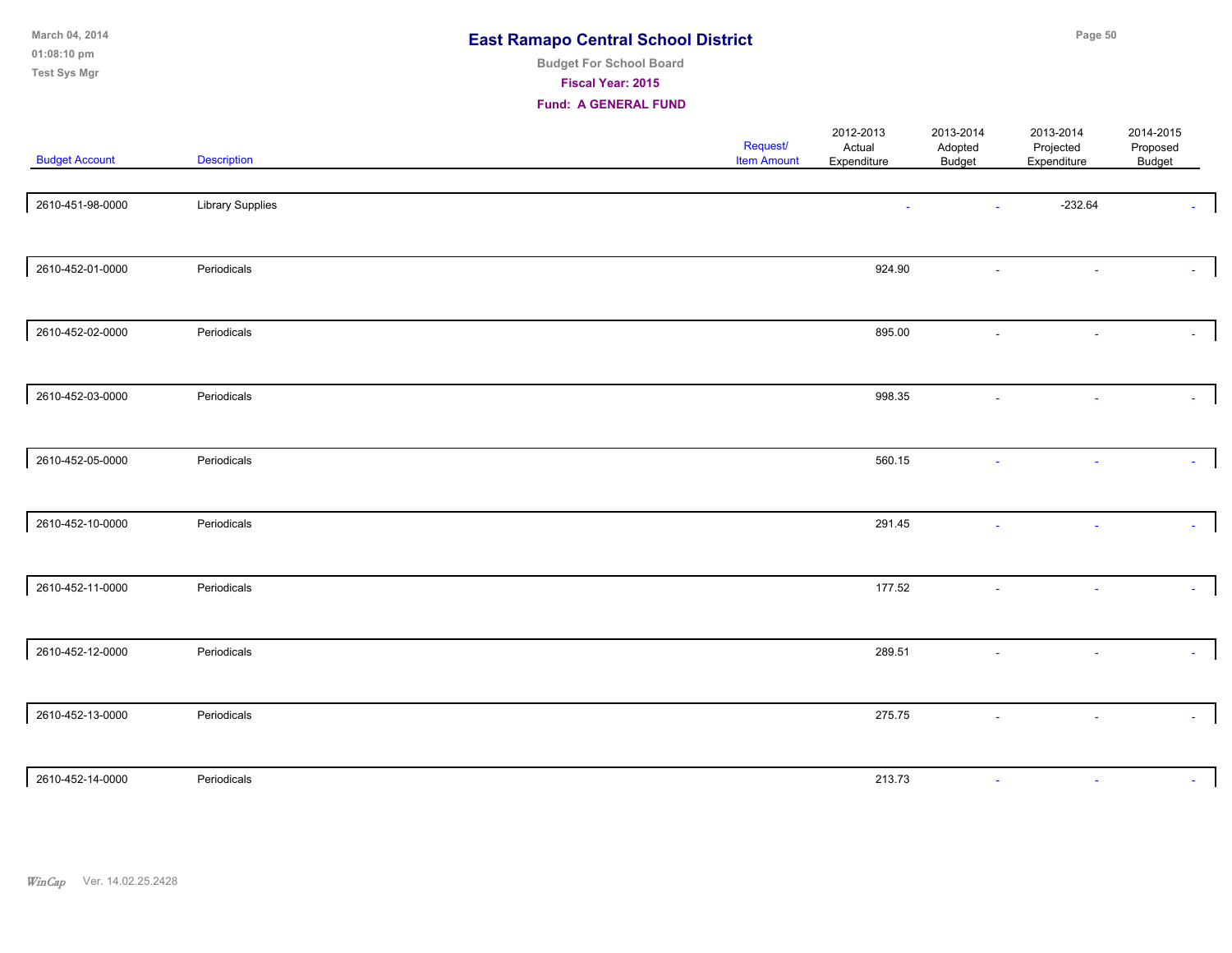| March 04, 2014 | <b>East Ramapo Central School District</b> | Page 51 |
|----------------|--------------------------------------------|---------|
| 01:08:10 pm    | <b>Budget For School Board</b>             |         |
| Test Sys Mgr   | <b>Fiscal Year: 2015</b>                   |         |
|                | <b>Fund: A GENERAL FUND</b>                |         |

| <b>Budget Account</b> | <b>Description</b>    | Request/<br><b>Item Amount</b> | 2012-2013<br>Actual<br>Expenditure | 2013-2014<br>Adopted<br><b>Budget</b> | 2013-2014<br>Projected<br>Expenditure | 2014-2015<br>Proposed<br>Budget |
|-----------------------|-----------------------|--------------------------------|------------------------------------|---------------------------------------|---------------------------------------|---------------------------------|
| 2610-452-16-0000      | Periodicals           |                                | 96.34                              |                                       |                                       |                                 |
| 2610-452-19-0000      | Periodicals           |                                | 293.99                             |                                       |                                       |                                 |
| 2610-452-20-0000      | Periodicals           |                                | 246.67                             |                                       |                                       |                                 |
| 2610-452-21-0000      | Periodicals           |                                | 292.55                             |                                       |                                       |                                 |
| 2610-452-24-0000      | Periodicals           |                                | 297.35                             |                                       |                                       | $\sim$                          |
| 2610-455-01-0000      | Audio-Visual Supplies |                                | 2,955.03                           | 3,000.00                              | 2,916.35                              | 3,000.00                        |
| 2610-455-02-0000      | Audio-Visual Supplies |                                | 2,994.61                           | 3,000.00                              | 2,386.76                              | 3,000.00                        |
| 2610-455-03-0000      | Audio-Visual Supplies |                                | $\sim$                             | 770.00                                | 630.10                                | 770.00                          |
| 2610-455-05-0000      | Audio-Visual Supplies |                                | 769.44                             | 770.00                                | 584.95                                | 770.00                          |
| 2610-455-10-0000      | Audio-Visual Supplies |                                | 479.27                             | 500.00                                | 460.20                                | 500.00                          |
| 2610-455-11-0000      | Audio-Visual Supplies |                                | 485.84                             | 500.00                                | 107.26                                | 500.00                          |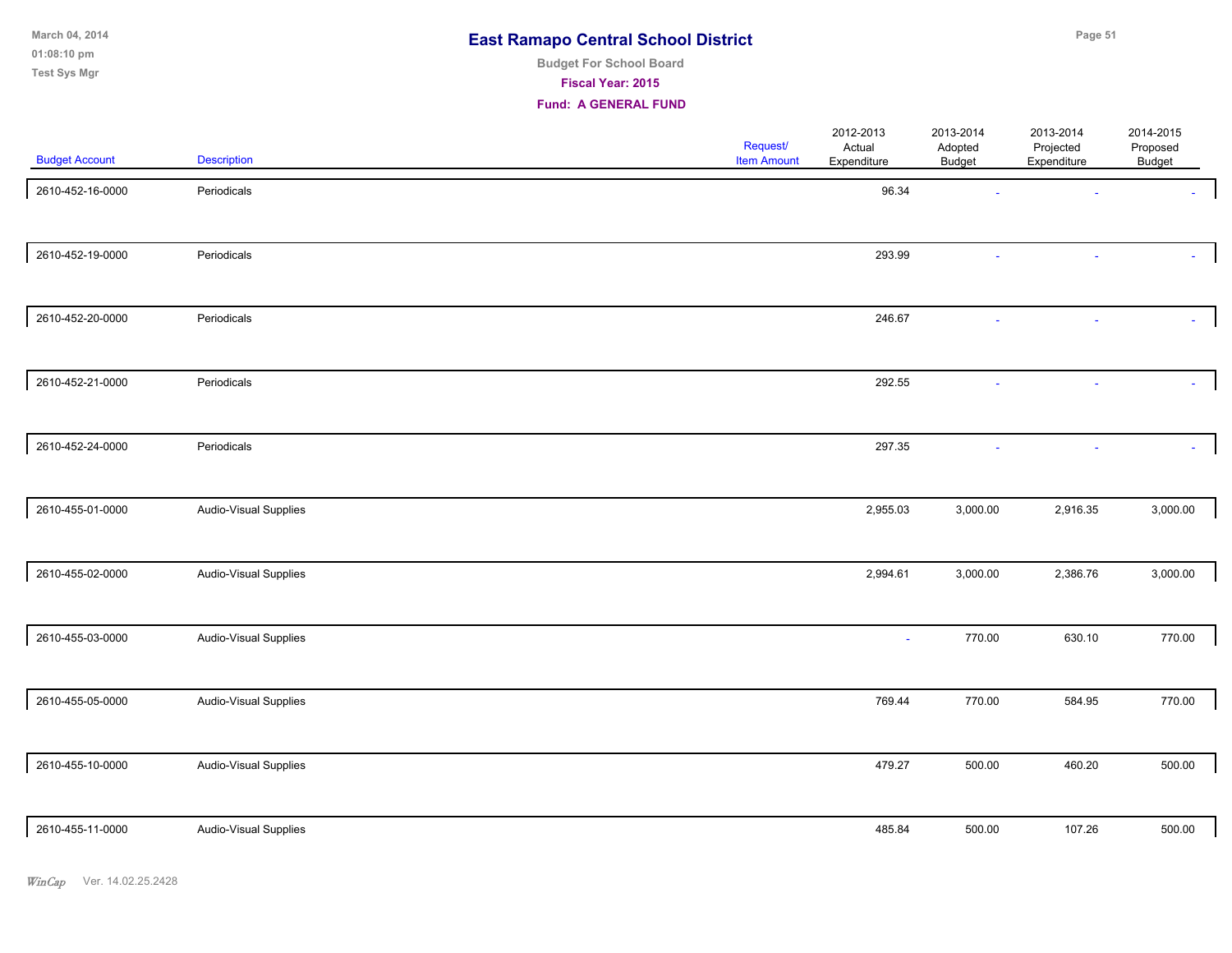| March 04, 2014<br>01:08:10 pm<br><b>Test Sys Mgr</b> |                              | <b>Budget For School Board</b><br><b>Fiscal Year: 2015</b><br><b>Fund: A GENERAL FUND</b> | <b>East Ramapo Central School District</b> |                                    |                                | Page 52                               |                                 |  |  |
|------------------------------------------------------|------------------------------|-------------------------------------------------------------------------------------------|--------------------------------------------|------------------------------------|--------------------------------|---------------------------------------|---------------------------------|--|--|
| <b>Budget Account</b>                                | <b>Description</b>           |                                                                                           | <b>Request/</b><br><b>Item Amount</b>      | 2012-2013<br>Actual<br>Expenditure | 2013-2014<br>Adopted<br>Budget | 2013-2014<br>Projected<br>Expenditure | 2014-2015<br>Proposed<br>Budget |  |  |
| 2610-455-12-0000                                     | <b>Audio-Visual Supplies</b> |                                                                                           |                                            | 464.46                             | 500.00                         | 384.00                                | 500.00                          |  |  |
| 2610-455-13-0000                                     | <b>Audio-Visual Supplies</b> |                                                                                           |                                            | 469.16                             | 500.00                         | 493.67                                | 500.00                          |  |  |

| 2610-455-13-0000 | Audio-Visual Supplies |  | 469.16 | 500.00   | 493.67 | 500.00   |
|------------------|-----------------------|--|--------|----------|--------|----------|
|                  |                       |  |        |          |        |          |
| 2610-455-14-0000 | Audio-Visual Supplies |  | 372.47 | 500.00   | 487.99 | 500.00   |
|                  |                       |  |        |          |        |          |
| 2610-455-16-0000 | Audio-Visual Supplies |  | 493.35 | 500.00   | 435.49 | 500.00   |
|                  |                       |  |        |          |        |          |
| 2610-455-19-0000 | Audio-Visual Supplies |  | 500.00 | 500.00   | 501.42 | 500.00   |
|                  |                       |  |        |          |        |          |
| 2610-455-20-0000 | Audio-Visual Supplies |  | 362.81 | 500.00   | 442.74 | 500.00   |
|                  |                       |  |        |          |        |          |
| 2610-455-21-0000 | Audio-Visual Supplies |  | 360.00 | 500.00   | 506.74 | 500.00   |
|                  |                       |  |        |          |        |          |
| 2610-455-24-0000 | Audio-Visual Supplies |  | 185.38 | 500.00   | 246.76 | 500.00   |
|                  |                       |  |        |          |        |          |
| 2610-455-89-0000 | Audio-Visual Supplies |  |        | 450.00   | $\sim$ | 450.00   |
|                  |                       |  |        |          |        |          |
| 2610-455-90-0000 | Audio-Visual Supplies |  | $\sim$ | 1,000.00 | $\sim$ | 1,000.00 |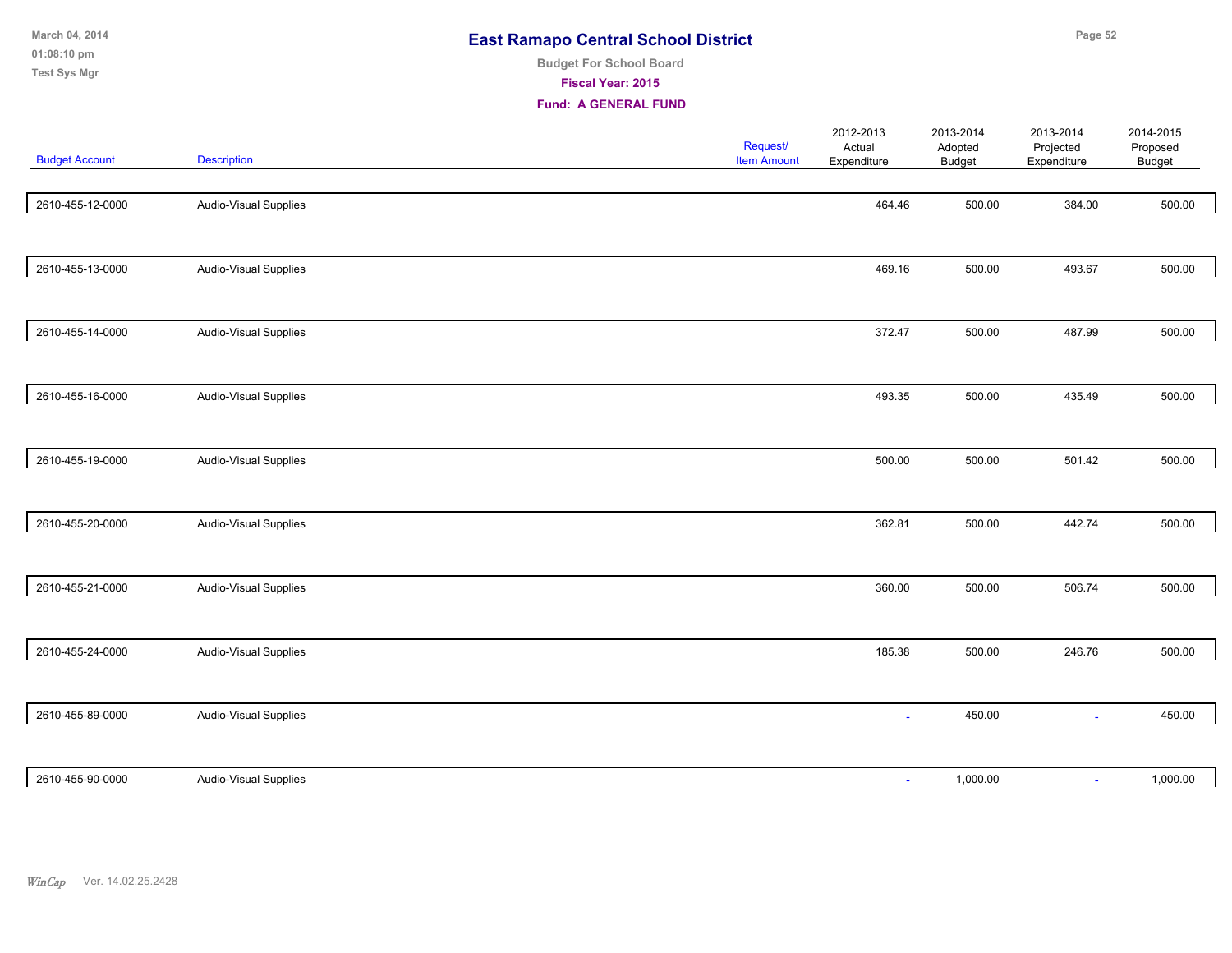**01:08:10 pm March 04, 2014 Test Sys Mgr**

# **Budget For School Board**

**Fiscal Year: 2015**

| <b>Budget Account</b> | <b>Description</b>      | Request/<br><b>Item Amount</b> | 2012-2013<br>Actual<br>Expenditure | 2013-2014<br>Adopted<br><b>Budget</b> | 2013-2014<br>Projected<br>Expenditure | 2014-2015<br>Proposed<br>Budget |  |
|-----------------------|-------------------------|--------------------------------|------------------------------------|---------------------------------------|---------------------------------------|---------------------------------|--|
| 2610-455-91-0000      | Audio-Visual Supplies   |                                | $\sim$                             | 1,000.00                              | $\sim$                                | 1,000.00                        |  |
| 2610-460-01-0000      | Library Books - Aidable |                                | 8,673.29                           | 10,000.00                             | 6,135.37                              | 7,343.00                        |  |
| 2610-460-02-0000      | Library Books - Aidable |                                | 8,702.90                           | 12,056.00                             | 6,686.52                              | 8,431.00                        |  |
| 2610-460-03-0000      | Library Books - Aidable |                                | 4,080.47                           | 5,612.00                              | 5,533.97                              | 3,107.00                        |  |
| 2610-460-05-0000      | Library Books - Aidable |                                | 5,226.28                           | 6,264.00                              | 885.21                                | 4,212.00                        |  |
| 2610-460-10-0000      | Library Books - Aidable |                                | 3,828.92                           | 4,376.00                              | 306.02                                | 3,112.00                        |  |
| 2610-460-11-0000      | Library Books - Aidable |                                | 3,780.35                           | 3,958.00                              | 170.60                                | 2,756.00                        |  |
| 2610-460-12-0000      | Library Books - Aidable |                                | 3,463.04                           | 2,351.40                              | 210.18                                | 3,025.00                        |  |
| 2610-460-13-0000      | Library Books - Aidable |                                | 2,676.19                           | 1,110.00                              | 299.77                                | 2,375.00                        |  |
| 2610-460-14-0000      | Library Books - Aidable |                                | 2,807.79                           | 3,102.00                              | 275.58                                | 3,602.00                        |  |
| 2610-460-16-0000      | Library Books - Aidable |                                | 4,383.17                           | 4,684.00                              | 115.59                                | 3,350.00                        |  |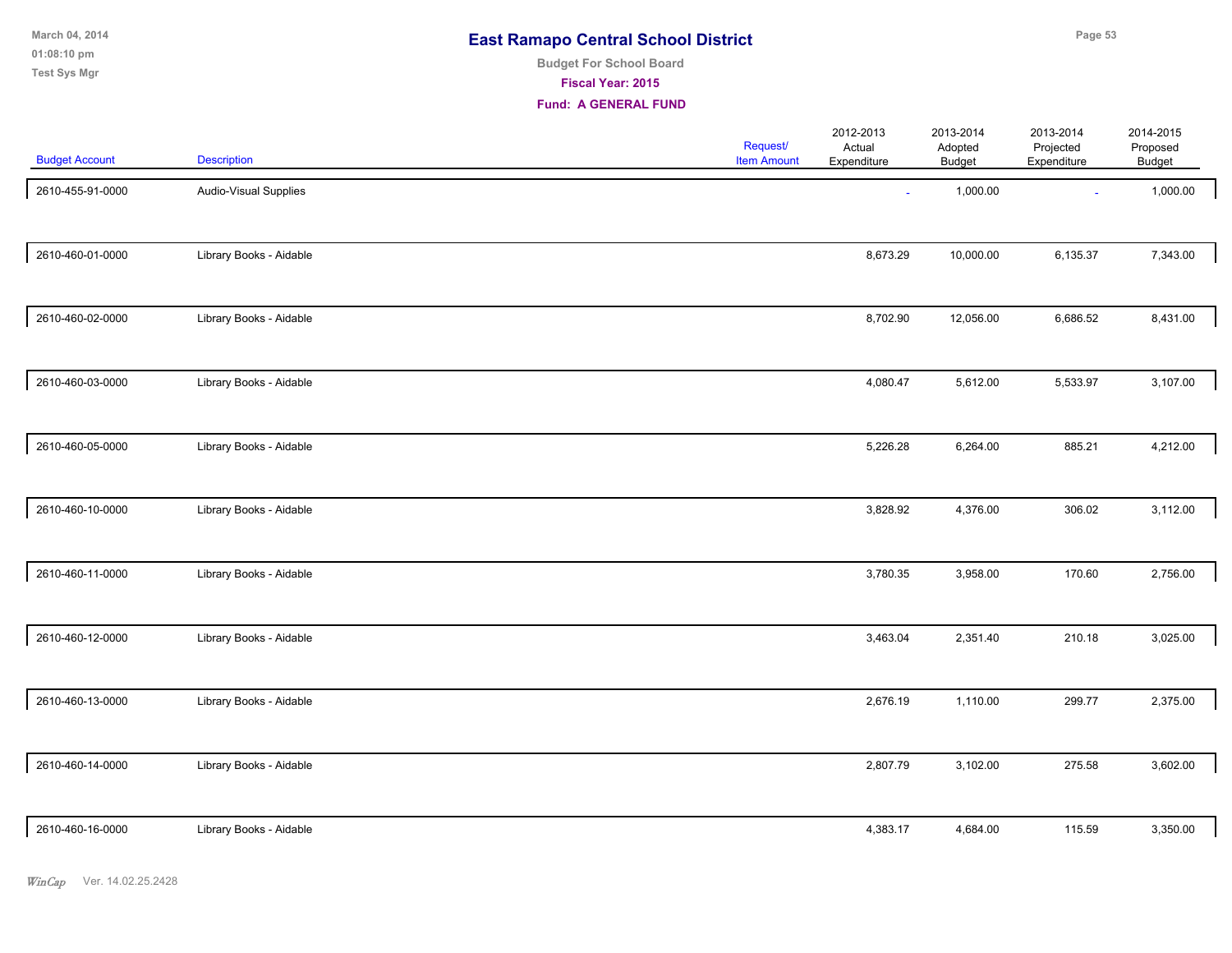| March 04, 2014<br>01:08:10 pm<br><b>Test Sys Mgr</b> |                         | <b>East Ramapo Central School District</b><br><b>Budget For School Board</b><br>Fiscal Year: 2015<br><b>Fund: A GENERAL FUND</b> |                                |                                    |                                | Page 54                               |                                 |
|------------------------------------------------------|-------------------------|----------------------------------------------------------------------------------------------------------------------------------|--------------------------------|------------------------------------|--------------------------------|---------------------------------------|---------------------------------|
| <b>Budget Account</b>                                | <b>Description</b>      |                                                                                                                                  | Request/<br><b>Item Amount</b> | 2012-2013<br>Actual<br>Expenditure | 2013-2014<br>Adopted<br>Budget | 2013-2014<br>Projected<br>Expenditure | 2014-2015<br>Proposed<br>Budget |
| 2610-460-19-0000                                     | Library Books - Aidable |                                                                                                                                  |                                | 3,733.21                           | 4,076.00                       | 388.94                                | 2,781.00                        |
| 2610-460-20-0000                                     | Library Books - Aidable |                                                                                                                                  |                                | 3,815.25                           | 2,084.00                       | 1,206.95                              | 2,444.00                        |
| 2610-460-21-0000                                     | Library Books - Aidable |                                                                                                                                  |                                | 3,218.26                           | 1,356.00                       | 280.09                                | 2,718.00                        |
| 2610-460-24-0000                                     | Library Books - Aidable |                                                                                                                                  |                                | 2,074.38                           | 680.00                         | 571.89                                | 2,412.00                        |

| Library Books - Aidable                                | 86,650.20               | 84,522.00  | 80,280.67  | 127,813.00 |
|--------------------------------------------------------|-------------------------|------------|------------|------------|
|                                                        |                         |            |            | 2,500.00   |
|                                                        |                         |            |            |            |
| Software & Lib Books Aida                              | ٠                       | 9,628.60   | 9,132.25   | $\sim$     |
| 2610 School Library and Audio/Visual Function SubTotal | 684,919.07              | 705,237.00 | 654,280.68 | 750,030.00 |
| Equipment & Other Capital                              | 159,235.56              | 153,740.00 | 117,523.88 | 97,823.00  |
| Equipment & Other Capital                              | 68,717.79               | 96,803.98  | 94,288.38  | 41,433.00  |
|                                                        | Library Books - Aidable | $\sim$     | $\sim$     | $\sim$     |

| 2630-400-60-0000 | <b>Contractual Services</b> | 3,240.00<br>the contract of the contract of the contract of | 8,240.00 | 8,240.00 |
|------------------|-----------------------------|-------------------------------------------------------------|----------|----------|
|                  |                             |                                                             |          |          |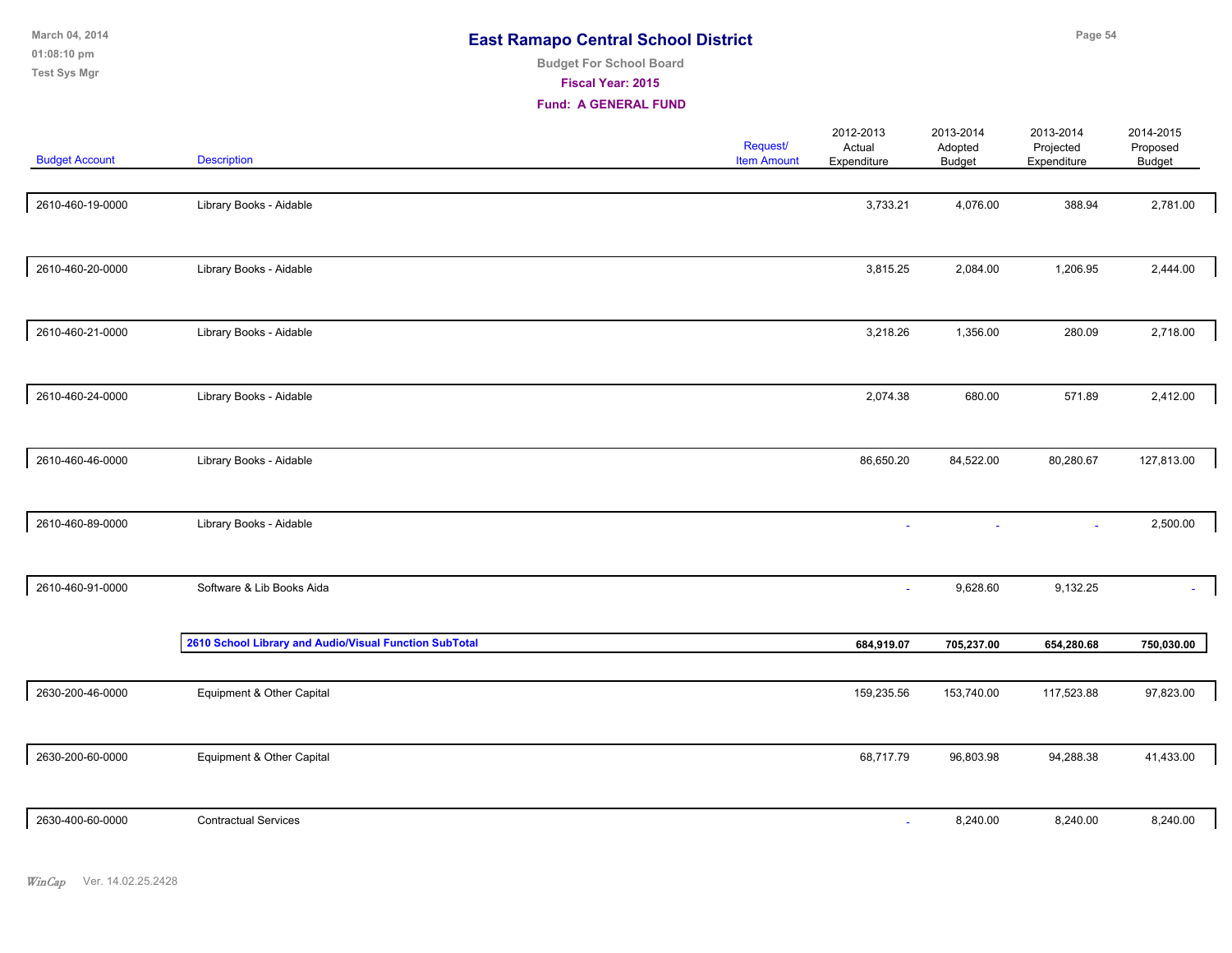**01:08:10 pm March 04, 2014 Test Sys Mgr**

# **Budget For School Board**

**Fiscal Year: 2015**

| <b>Budget Account</b> | <b>Description</b>                                   | Request/<br><b>Item Amount</b> | 2012-2013<br>Actual<br>Expenditure | 2013-2014<br>Adopted<br><b>Budget</b> | 2013-2014<br>Projected<br>Expenditure | 2014-2015<br>Proposed<br>Budget |  |
|-----------------------|------------------------------------------------------|--------------------------------|------------------------------------|---------------------------------------|---------------------------------------|---------------------------------|--|
| 2630-407-60-0000      | Repair Furniture & Equipt                            |                                | 89.26                              | 5,000.00                              | $\sim$                                | 5,000.00                        |  |
| 2630-450-60-0000      | Materials & Supplies                                 |                                | 21,238.27                          | 5,077.00                              |                                       | 5,077.00                        |  |
| 2630-460-46-0000      | Software - Aidable                                   |                                | 58,056.35                          | 97,929.89                             | 97,000.00                             | 306,341.00                      |  |
| 2630-460-60-0000      | Software - Aidable                                   |                                | 82,369.76                          | 161,440.00                            | 160,000.00                            | 129,846.00                      |  |
| 2630-490-60-0000      | <b>BOCES Services</b>                                |                                | 1,488,930.86                       | 1,355,000.00                          | 1,248,477.80                          | 1,395,650.00                    |  |
|                       | 2630 Computer Assisted Instruction Function SubTotal |                                | 1,878,637.85                       | 1,883,230.87                          | 1,725,530.06                          | 1,989,410.00                    |  |
| 2805-150-60-0000      | <b>Instructional Salaries</b>                        |                                | 58,528.90                          | 59,610.00                             | 68,275.93                             | 60,806.00                       |  |
| 2805-411-60-0000      | Mileage                                              |                                | 202.80                             | 500.00                                | 92.72                                 | 500.00                          |  |
| 2805-450-60-0000      | Materials and Supplies                               |                                |                                    | 300.00                                | $\sim$                                | 300.00                          |  |
|                       | <b>2805 Attendance Services Function SubTotal</b>    |                                | 58,731.70                          | 60,410.00                             | 68,368.65                             | 61,606.00                       |  |
| 2810-150-01-0000      | <b>Instructional Salaries</b>                        |                                | 515,349.63                         | 505,418.00                            | 505,421.00                            | 523,406.00                      |  |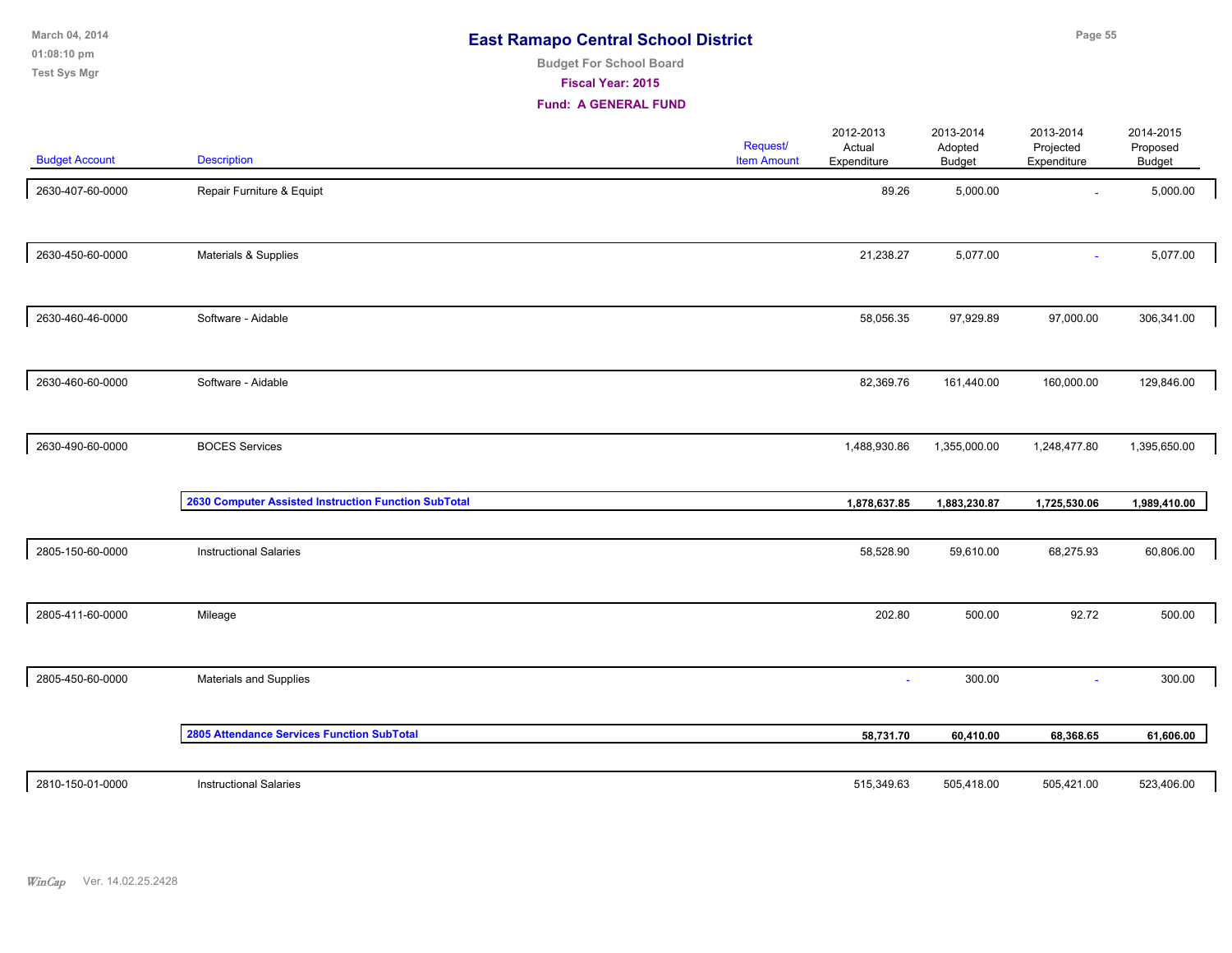| <b>East Ramapo Central School District</b> |  |
|--------------------------------------------|--|
|--------------------------------------------|--|

# **Budget For School Board**

**Fiscal Year: 2015**

| <b>Budget Account</b> | <b>Description</b>            | Request/<br><b>Item Amount</b> | 2012-2013<br>Actual<br>Expenditure | 2013-2014<br>Adopted<br>Budget | 2013-2014<br>Projected<br>Expenditure | 2014-2015<br>Proposed<br>Budget |
|-----------------------|-------------------------------|--------------------------------|------------------------------------|--------------------------------|---------------------------------------|---------------------------------|
| 2810-150-02-0000      | <b>Instructional Salaries</b> |                                | 534,574.14                         | 613,529.00                     | 597,359.24                            | 578,504.00                      |
| 2810-150-03-0000      | <b>Instructional Salaries</b> |                                | 228,975.22                         | 222,433.00                     | 220,113.00                            | 228,091.00                      |
| 2810-150-05-0000      | <b>Instructional Salaries</b> |                                | 228,065.47                         | 221,758.00                     | 280,301.35                            | 283,944.00                      |
| 2810-150-60-0000      | <b>Instructional Salaries</b> |                                | 28,565.66                          | 97,540.00                      |                                       |                                 |
| 2810-162-01-0000      | Salaries - Clerical           |                                | 106,711.25                         | 98,615.00                      | 98,165.00                             | 102,927.00                      |
| 2810-162-02-0000      | Salaries - Clerical           |                                | 179,805.69                         | 169,378.00                     | 173,924.78                            | 174,784.00                      |
| 2810-162-03-0000      | Salaries - Clerical           |                                | 66,753.18                          | 58,599.00                      | 78,069.11                             | 87,428.00                       |
| 2810-162-05-0000      | Salaries - Clerical           |                                | 53,600.42                          | 57,405.00                      | 57,405.00                             | 58,250.00                       |
| 2810-400-01-0000      | <b>Contractual Services</b>   |                                | 93.00                              | 650.00                         | 325.00                                | 650.00                          |
| 2810-400-02-0000      | <b>Contractual Services</b>   |                                | 177.00                             | 600.00                         | 150.00                                | 600.00                          |
| 2810-407-03-0000      | Repair Furniture & Equipt     |                                | $\blacksquare$                     | 500.00                         | $\omega$                              | 500.00                          |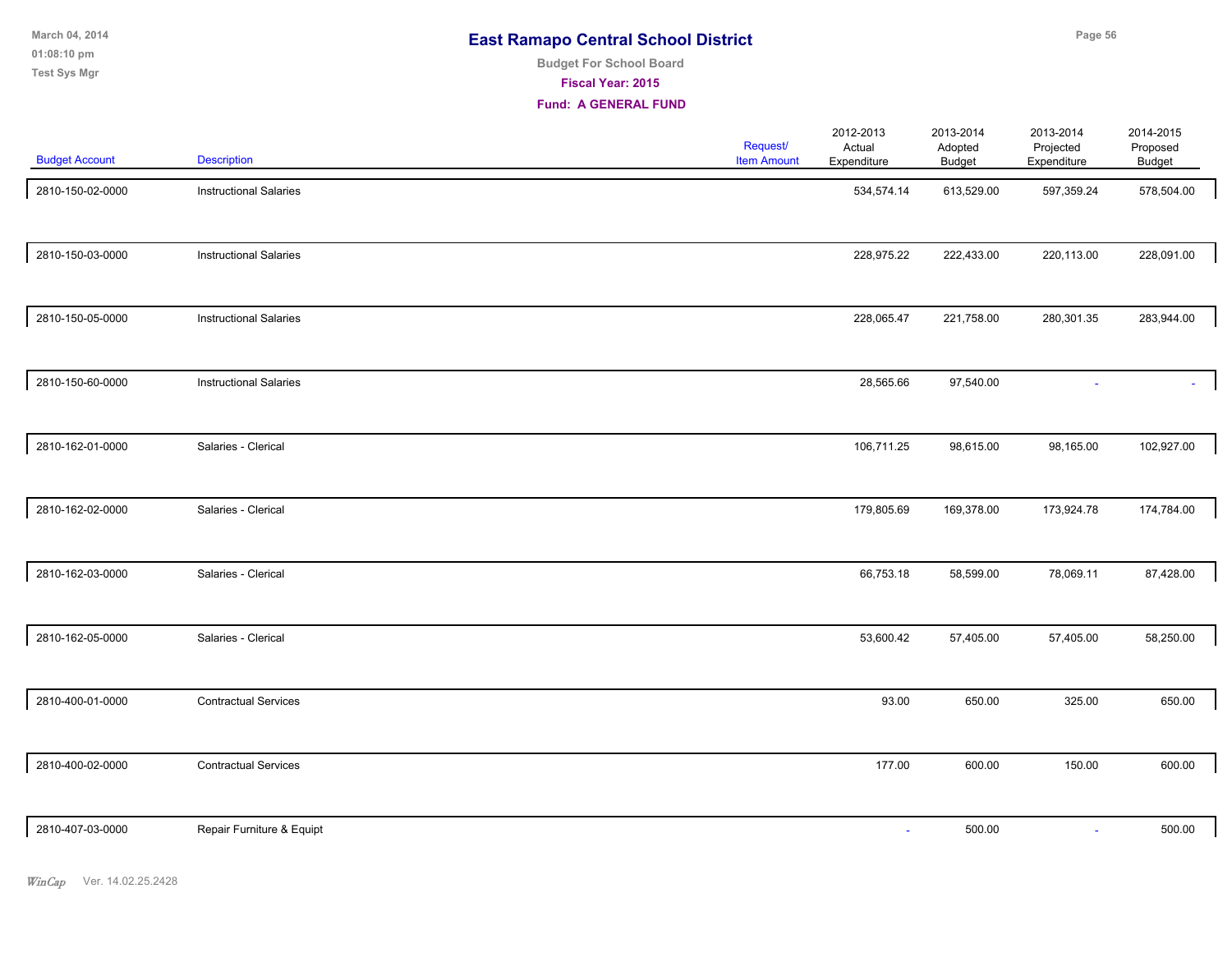| March 04, 2014<br>01:08:10 pm<br><b>Test Sys Mgr</b> |                                                 | <b>East Ramapo Central School District</b><br><b>Budget For School Board</b><br>Fiscal Year: 2015<br><b>Fund: A GENERAL FUND</b> |                                       |                                    | Page 57                               |                                       |                                 |  |
|------------------------------------------------------|-------------------------------------------------|----------------------------------------------------------------------------------------------------------------------------------|---------------------------------------|------------------------------------|---------------------------------------|---------------------------------------|---------------------------------|--|
| <b>Budget Account</b>                                | <b>Description</b>                              |                                                                                                                                  | <b>Request/</b><br><b>Item Amount</b> | 2012-2013<br>Actual<br>Expenditure | 2013-2014<br>Adopted<br><b>Budget</b> | 2013-2014<br>Projected<br>Expenditure | 2014-2015<br>Proposed<br>Budget |  |
| 2810-411-01-0000                                     | Mileage                                         |                                                                                                                                  |                                       |                                    | 100.00                                | $\sim$                                | 100.00                          |  |
| 2810-411-02-0000                                     | Mileage                                         |                                                                                                                                  |                                       | $\sim$                             | 100.00                                | $\omega$                              | 100.00                          |  |
| 2810-411-03-0000                                     | Mileage                                         |                                                                                                                                  |                                       | $\sim$                             | 100.00                                | $\sim$                                | 100.00                          |  |
| 2810-411-05-0000                                     | Mileage                                         |                                                                                                                                  |                                       | $\overline{\phantom{a}}$           | 75.00                                 | $\sim$                                | 75.00                           |  |
| 2810-450-01-0000                                     | Materials and Supplies                          |                                                                                                                                  |                                       | 3,122.77                           | 331.81                                | 328.69                                | 332.00                          |  |
| 2810-450-02-0000                                     | Materials and Supplies                          |                                                                                                                                  |                                       | 2,577.18                           | 6,705.78                              | 6,061.24                              | 6,706.00                        |  |
| 2810-450-03-0000                                     | Materials and Supplies                          |                                                                                                                                  |                                       | 296.88                             | 1,440.00                              | 318.59                                | 1,440.00                        |  |
| 2810-450-05-0000                                     | Materials and Supplies                          |                                                                                                                                  |                                       | 750.58                             | 1,000.00                              | 647.25                                | 1,000.00                        |  |
|                                                      | <b>2810 Guidance Services Function SubTotal</b> |                                                                                                                                  |                                       | 1,949,418.07                       | 2,056,277.59                          | 2,018,589.25                          | 2,048,937.00                    |  |
| 2815-160-60-0000                                     | Salaries - Nurses                               |                                                                                                                                  |                                       | 1,346,731.01                       | 950,260.00                            | 1,252,878.65                          | 1,212,629.00                    |  |
| 2815-163-60-0000                                     | Salaries - Health Aides                         |                                                                                                                                  |                                       | 126,739.49                         | 130,867.00                            | 87,001.69                             | 89,370.00                       |  |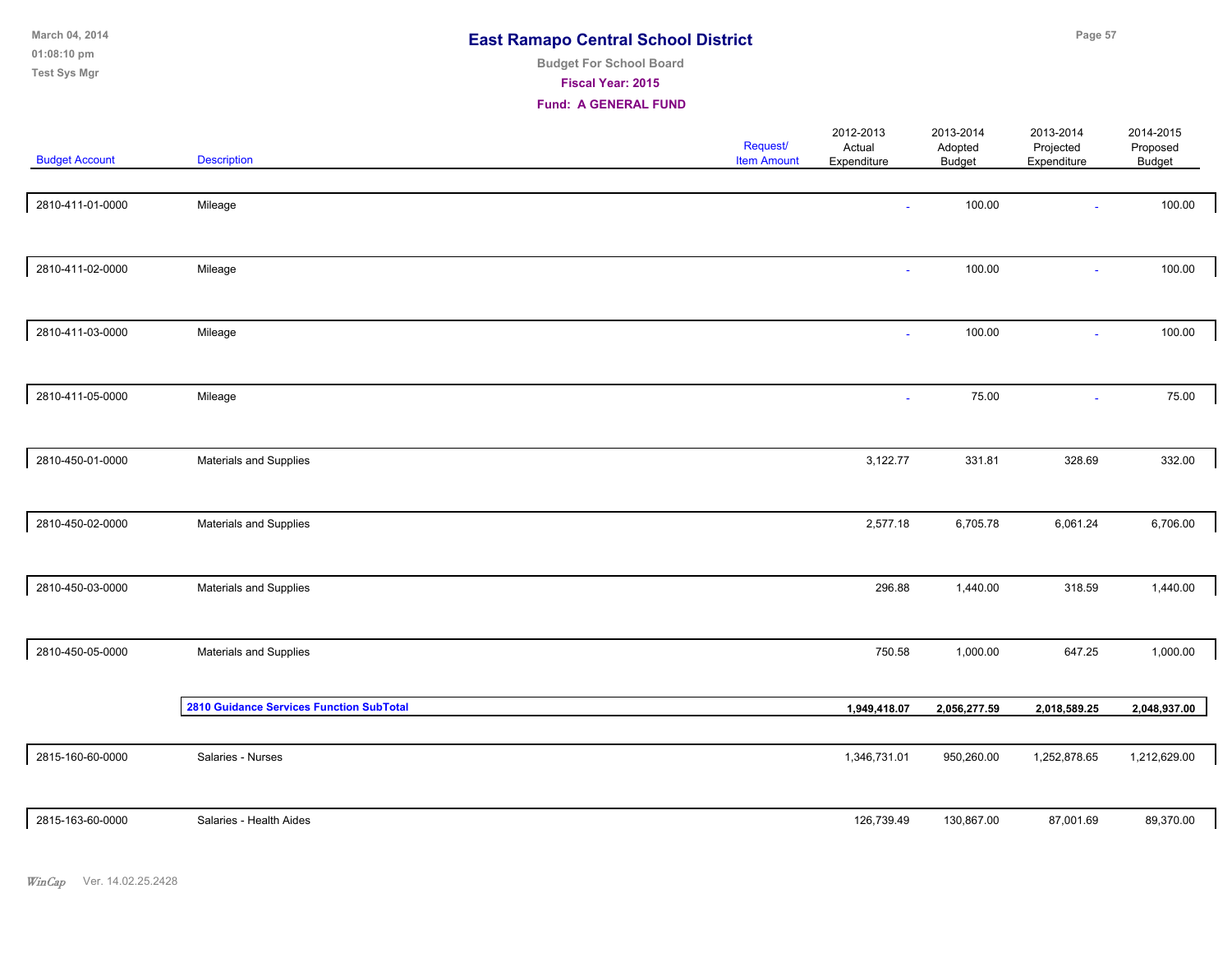| March 04, 2014 | <b>East Ramapo Central School District</b> | Page 58 |
|----------------|--------------------------------------------|---------|
| $01:08:10$ pm  | <b>Budget For School Board</b>             |         |
| Test Sys Mgr   | <b>Fiscal Year: 2015</b>                   |         |

| <b>Budget Account</b> | Description                            | Request/<br><b>Item Amount</b> | 2012-2013<br>Actual<br>Expenditure | 2013-2014<br>Adopted<br><b>Budget</b> | 2013-2014<br>Projected<br>Expenditure | 2014-2015<br>Proposed<br>Budget |  |
|-----------------------|----------------------------------------|--------------------------------|------------------------------------|---------------------------------------|---------------------------------------|---------------------------------|--|
| 2815-183-60-0000      | Salaries - Physicians                  |                                | 16,943.72                          | $\sim$                                | 7,228.81                              |                                 |  |
| 2815-400-60-0000      | <b>Contractual Services</b>            |                                | 989,687.25                         | 1,322,857.90                          | 993,379.11                            | 1,349,314.00                    |  |
| 2815-411-60-0000      | Mileage                                |                                | $\omega$                           | 100.00                                | 3.90                                  | 100.00                          |  |
| 2815-442-60-0000      | <b>Consultant Services</b>             |                                |                                    | 8,200.00                              | $\sim$                                | 8,200.00                        |  |
| 2815-450-60-0000      | Materials & Supplies                   |                                | 10,319.95                          | 16,000.00                             | 7,846.19                              | 16,000.00                       |  |
|                       | 2815 Health Services Function SubTotal |                                | 2,490,421.42                       | 2,428,284.90                          | 2,348,338.35                          | 2,675,613.00                    |  |
| 2826-150-60-0000      | Salaries - Speech Therap               |                                | 3,016,678.88                       | 2,954,419.00                          | 2,958,021.32                          | 3,069,311.00                    |  |
| 2826-400-60-0000      | <b>Contractual Services</b>            |                                | 15,302.08                          | 45,000.00                             | 8,988.75                              | 45,000.00                       |  |
| 2826-407-60-0000      | Repair Furniture & Equipt              |                                |                                    | 3,300.00                              | ÷.                                    | 3,300.00                        |  |
| 2826-410-60-0000      | Testing & Analysis                     |                                | 1,498.05                           | 8,000.00                              | 5,640.71                              | 8,000.00                        |  |
| 2826-411-60-0000      | Mileage                                |                                | 2,351.49                           | 3,800.00                              | 854.63                                | 3,800.00                        |  |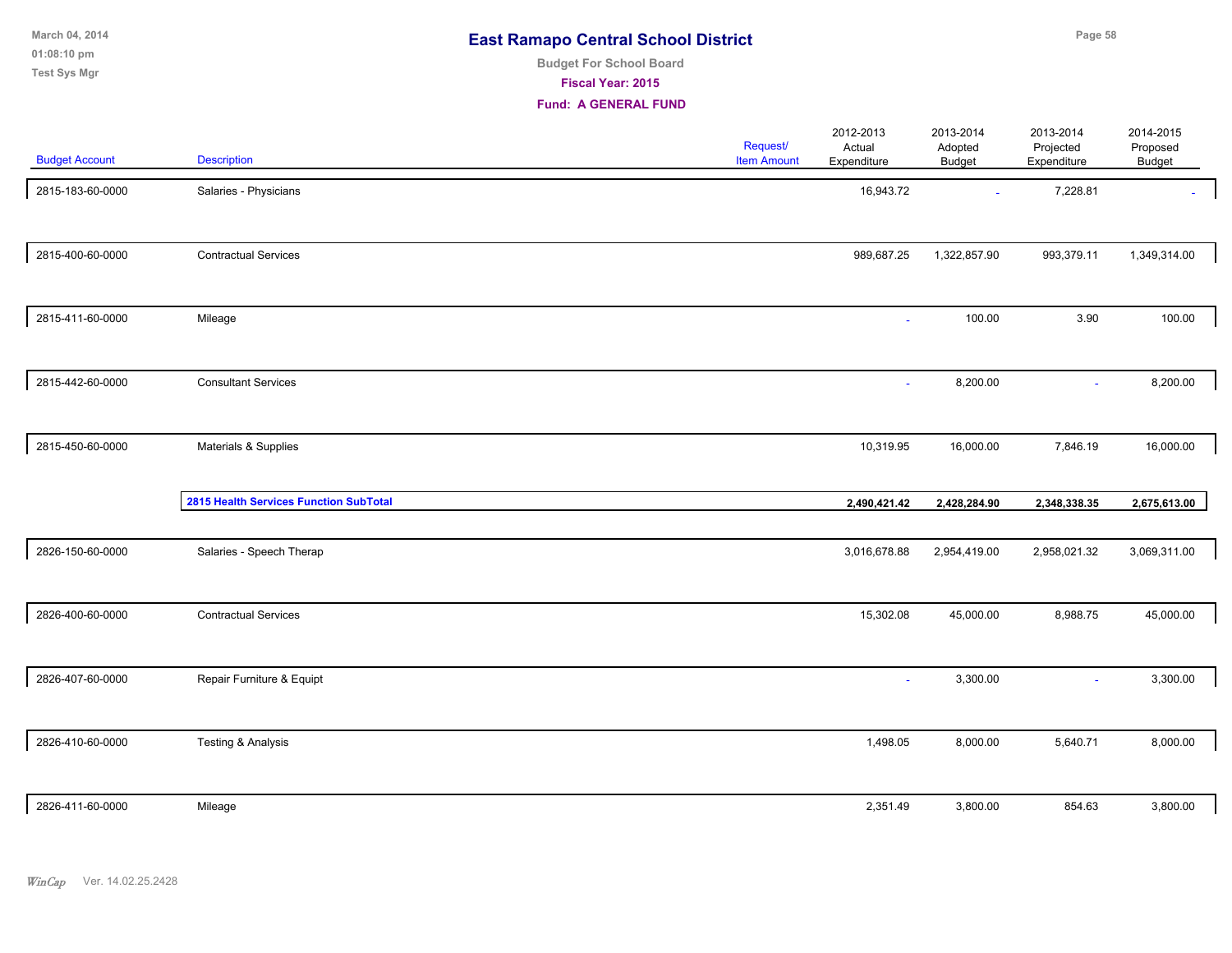| March 04, 2014<br>01:08:10 pm<br>Test Sys Mgr |                                                  | <b>East Ramapo Central School District</b><br><b>Budget For School Board</b><br>Fiscal Year: 2015<br><b>Fund: A GENERAL FUND</b> |                                |                                    | Page 59                               |                                       |                                        |  |  |
|-----------------------------------------------|--------------------------------------------------|----------------------------------------------------------------------------------------------------------------------------------|--------------------------------|------------------------------------|---------------------------------------|---------------------------------------|----------------------------------------|--|--|
| <b>Budget Account</b>                         | <b>Description</b>                               |                                                                                                                                  | Request/<br><b>Item Amount</b> | 2012-2013<br>Actual<br>Expenditure | 2013-2014<br>Adopted<br><b>Budget</b> | 2013-2014<br>Projected<br>Expenditure | 2014-2015<br>Proposed<br><b>Budget</b> |  |  |
| 2826-450-60-0000                              | Materials & Supplies                             |                                                                                                                                  |                                | 22,261.93                          | 33,300.00                             | 33,106.81                             | 33,300.00                              |  |  |
|                                               | 2826 Speech Therapist Services Function SubTotal |                                                                                                                                  |                                | 3,058,092.43                       | 3,047,819.00                          | 3,006,612.22                          | 3,162,711.00                           |  |  |
| 2820-150-60-0000                              | Salaries - Psychologists                         |                                                                                                                                  |                                | 2,714,181.18                       | 2,591,985.00                          | 2,700,615.48                          | 2,826,360.00                           |  |  |
| 2820-410-60-0000                              | Testing & Analysis                               |                                                                                                                                  |                                | 21,918.57                          | 22,000.00                             | 16,607.73                             | 22,000.00                              |  |  |
| 2820-411-60-0000                              | Mileage                                          |                                                                                                                                  |                                | 593.11                             | 500.00                                | 306.79                                | 500.00                                 |  |  |
| 2820-450-60-0000                              | Materials & Supplies                             |                                                                                                                                  |                                | 3,295.42                           | 3,930.00                              | 1,892.96                              | 3,930.00                               |  |  |
|                                               | 2820 Psychological Services Function SubTotal    |                                                                                                                                  |                                | 2,739,988.28                       | 2,618,415.00                          | 2,719,422.96                          | 2,852,790.00                           |  |  |
| 2825-150-60-0000                              | Salaries - Social Workers                        |                                                                                                                                  |                                | 12,000.00                          |                                       |                                       |                                        |  |  |
|                                               | 2825 Social Work Services Function SubTotal      |                                                                                                                                  |                                | 12,000.00                          |                                       |                                       |                                        |  |  |
| 2850-150-01-0000                              | Inst Salaries - Co-Curric                        |                                                                                                                                  |                                | 81,006.00                          | 44,106.00                             | 43,105.00                             | 50,000.00                              |  |  |
| 2850-150-02-0000                              | Inst Salaries - Co-Curric                        |                                                                                                                                  |                                | 94,645.00                          | 49,880.00                             | 53,214.00                             | 50,000.00                              |  |  |
| 2850-150-03-0000                              | Inst Salaries - Co-Curric                        |                                                                                                                                  |                                | 24,687.00                          |                                       | $\sim$                                | 25,000.00                              |  |  |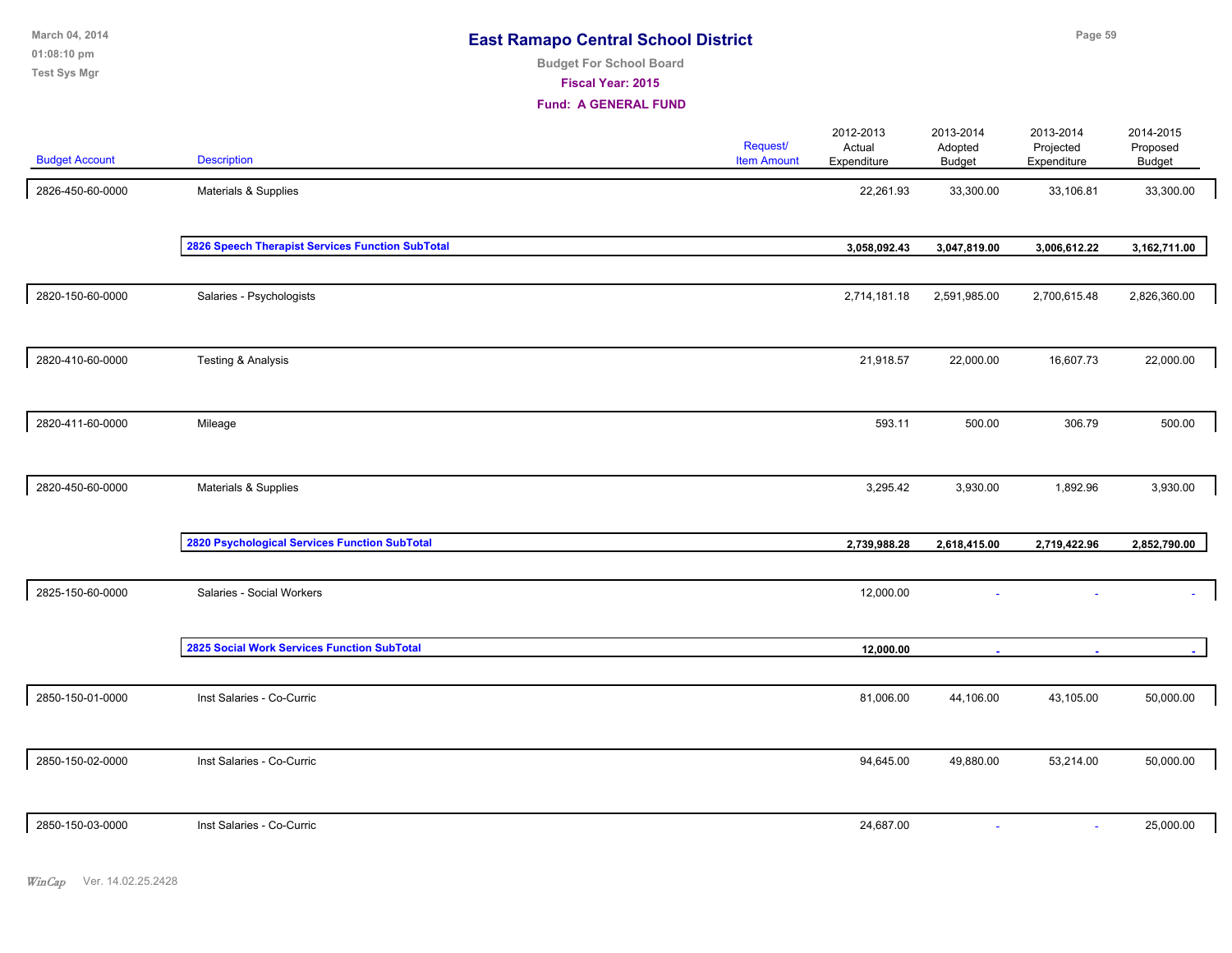| March 04, 2014<br>01:08:10 pm<br><b>Test Sys Mgr</b> |                               | <b>East Ramapo Central School District</b><br><b>Budget For School Board</b><br>Fiscal Year: 2015<br><b>Fund: A GENERAL FUND</b> |                                |                                    | Page 60                               |                                       |                                        |  |  |
|------------------------------------------------------|-------------------------------|----------------------------------------------------------------------------------------------------------------------------------|--------------------------------|------------------------------------|---------------------------------------|---------------------------------------|----------------------------------------|--|--|
| <b>Budget Account</b>                                | <b>Description</b>            |                                                                                                                                  | Request/<br><b>Item Amount</b> | 2012-2013<br>Actual<br>Expenditure | 2013-2014<br>Adopted<br><b>Budget</b> | 2013-2014<br>Projected<br>Expenditure | 2014-2015<br>Proposed<br><b>Budget</b> |  |  |
| 2850-150-05-0000                                     | Inst Salaries - Co-Curric     |                                                                                                                                  |                                | 30,119.00                          | 25,000.00                             | 25,000.00                             | 25,000.00                              |  |  |
| 2850-150-13-0000                                     | Inst Salaries - Co-Curric     |                                                                                                                                  |                                | 566.00                             | ä,                                    |                                       |                                        |  |  |
| 2850-150-21-0000                                     | Inst Salaries - Co-Curric     |                                                                                                                                  |                                | 566.00                             | $\sim$                                | ÷,                                    | A.                                     |  |  |
| 2850-150-60-0000                                     | Inst Salaries - Co-Curric     |                                                                                                                                  |                                | $\sim$                             | 36,014.00                             | 35,415.00                             |                                        |  |  |
| 2850-150-91-0000                                     | Inst Salaries - Co-Curric     |                                                                                                                                  |                                |                                    | 20,000.00                             | ä,                                    | 20,000.00                              |  |  |
| 2850-150-95-0000                                     | <b>Instructional Salaries</b> |                                                                                                                                  |                                | 3,415.92                           | 25,000.00                             |                                       | 25,000.00                              |  |  |
| 2850-150-96-0000                                     | Inst Salaries - Co-Curric     |                                                                                                                                  |                                | 7,050.40                           | 28,000.00                             | 27,515.00                             | 28,000.00                              |  |  |
| 2850-150-97-0000                                     | <b>Instructional Salaries</b> |                                                                                                                                  |                                | 29,338.00                          | 40,000.00                             | 40,000.00                             | 40,000.00                              |  |  |
| 2850-400-01-0000                                     | <b>Contractual Services</b>   |                                                                                                                                  |                                | 450.00                             | 15,000.00                             | 500.00                                | 15,000.00                              |  |  |
| 2850-400-02-0000                                     | <b>Contractual Services</b>   |                                                                                                                                  |                                | 14,706.82                          | 4,382.97                              | 4,382.25                              | 4,383.00                               |  |  |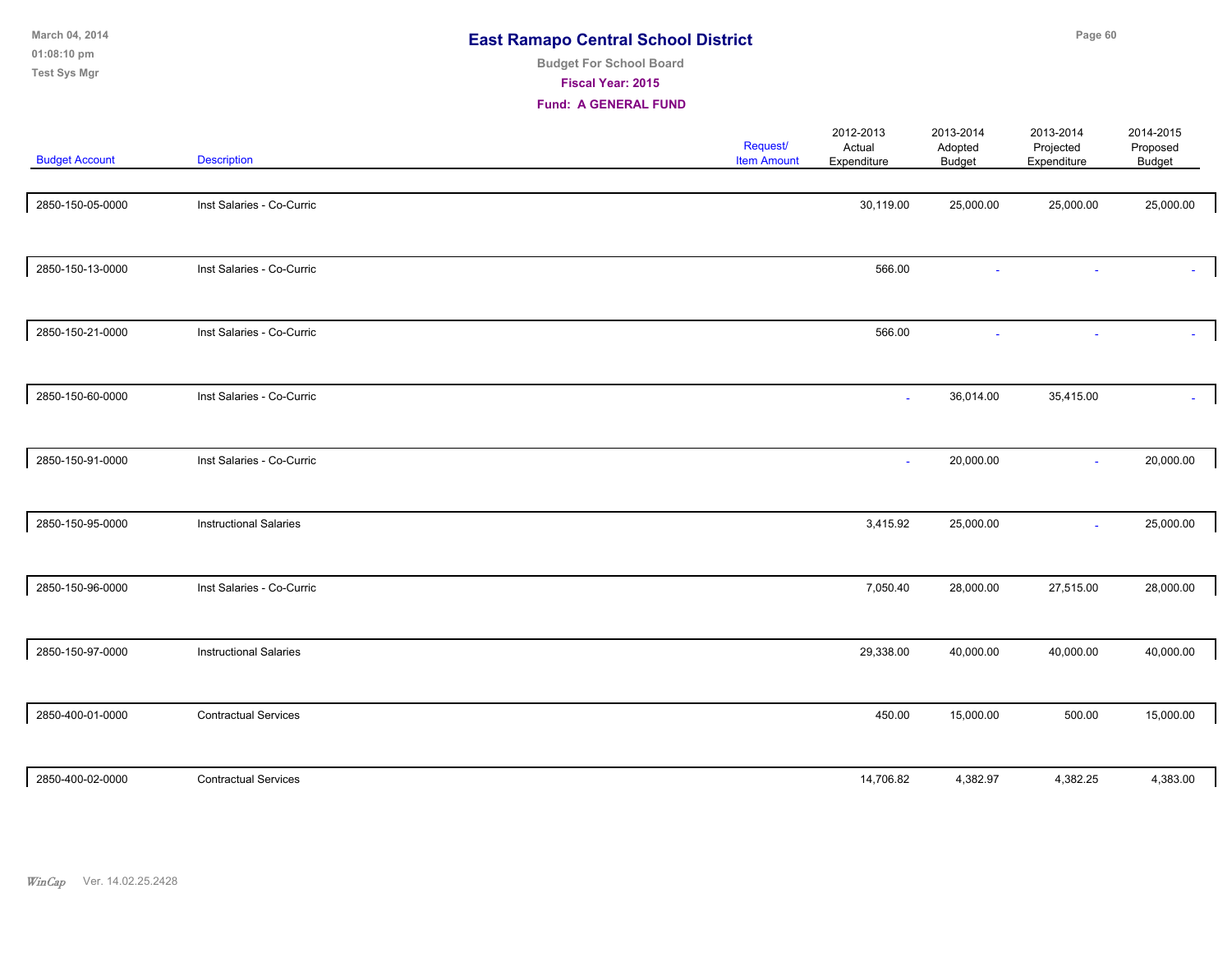**Page 61**

**01:08:10 pm March 04, 2014 Test Sys Mgr**

# **Budget For School Board**

**Fiscal Year: 2015**

| <b>Budget Account</b> | <b>Description</b>          | Request/<br><b>Item Amount</b> | 2012-2013<br>Actual<br>Expenditure | 2013-2014<br>Adopted<br>Budget | 2013-2014<br>Projected<br>Expenditure | 2014-2015<br>Proposed<br>Budget |
|-----------------------|-----------------------------|--------------------------------|------------------------------------|--------------------------------|---------------------------------------|---------------------------------|
| 2850-400-03-0000      | <b>Contractual Services</b> |                                | $\sim$                             | 3,000.00                       | 85.00                                 | 3,000.00                        |
| 2850-400-05-0000      | <b>Contractual Services</b> |                                | 85.00                              | 2,400.00                       | 85.00                                 | 3,000.00                        |
| 2850-400-13-0000      | <b>Contractual Services</b> |                                | $\sim$                             | 315.00                         | $\sim$                                | 315.00                          |
| 2850-400-16-0000      | <b>Contractual Services</b> |                                | $\blacksquare$                     | 175.00                         | $\sim$                                | 175.00                          |
| 2850-400-24-0000      | <b>Contractual Services</b> |                                | $\sim$                             | 315.00                         | $\omega$                              | 315.00                          |
| 2850-400-95-0000      | <b>Contractual Services</b> |                                | 1,697.00                           | $\sim$                         |                                       |                                 |
| 2850-400-96-0000      | <b>Contractual Services</b> |                                | 5,019.05                           | 5,000.00                       | 1,952.00                              | 5,000.00                        |
| 2850-400-97-0000      | <b>Contractual Services</b> |                                | 1,200.00                           | 10,000.00                      | $\sim$                                | 10,000.00                       |
| 2850-402-01-0000      | Conferences                 |                                | 50.00                              | 1,000.00                       | $\sim$                                | 1,000.00                        |
| 2850-402-02-0000      | Conferences                 |                                | 142.33                             | 200.00                         | $\sim$                                | 200.00                          |
| 2850-402-03-0000      | Conferences                 |                                | 50.00                              | 630.00                         | $\omega$                              | 630.00                          |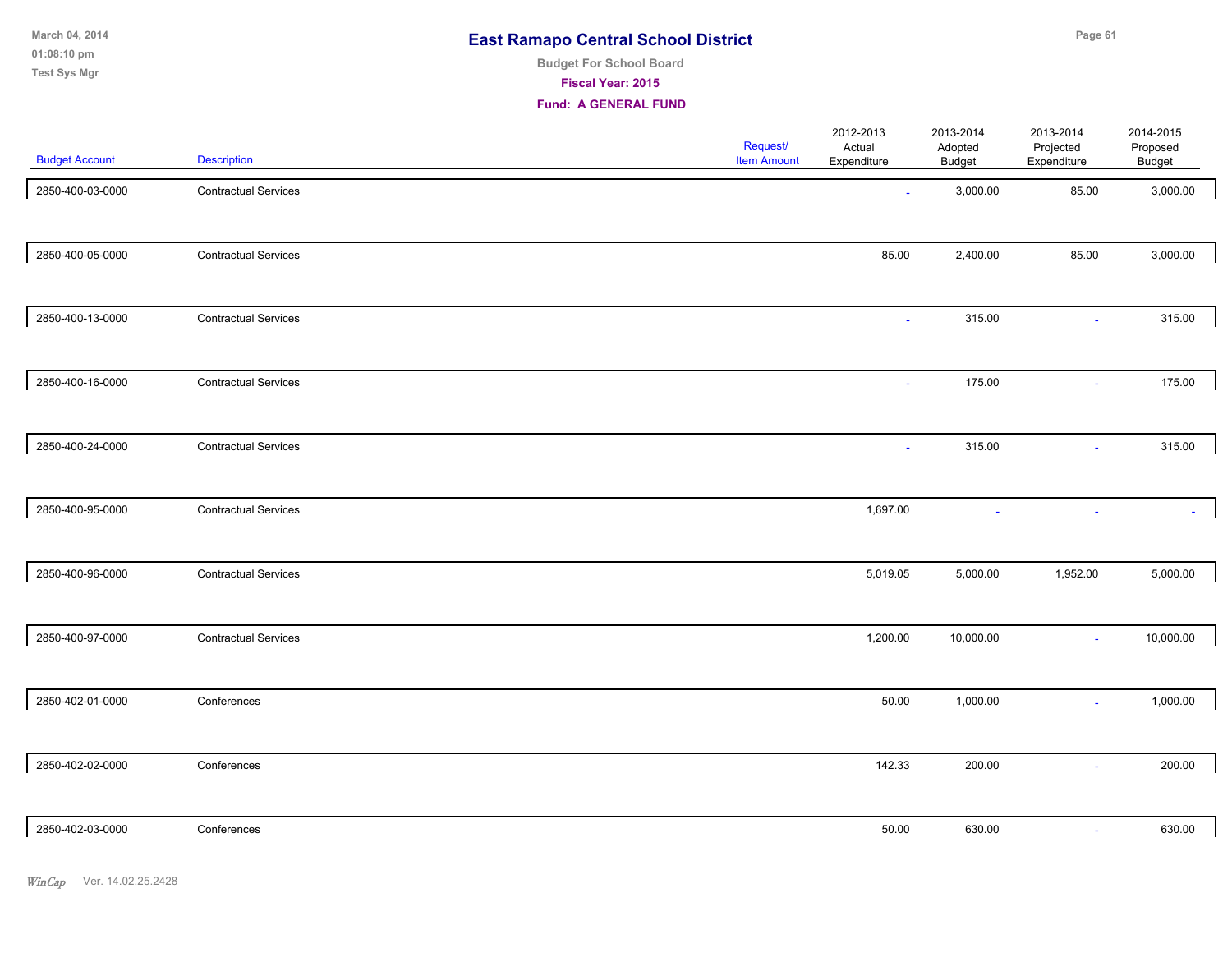| March 04, 2014<br>01:08:10 pm<br><b>Test Sys Mgr</b> |                           | <b>East Ramapo Central School District</b><br><b>Budget For School Board</b><br>Fiscal Year: 2015<br><b>Fund: A GENERAL FUND</b> |                                |                                    |                                       | Page 62                               |                                        |  |  |  |
|------------------------------------------------------|---------------------------|----------------------------------------------------------------------------------------------------------------------------------|--------------------------------|------------------------------------|---------------------------------------|---------------------------------------|----------------------------------------|--|--|--|
| <b>Budget Account</b>                                | Description               |                                                                                                                                  | Request/<br><b>Item Amount</b> | 2012-2013<br>Actual<br>Expenditure | 2013-2014<br>Adopted<br><b>Budget</b> | 2013-2014<br>Projected<br>Expenditure | 2014-2015<br>Proposed<br><b>Budget</b> |  |  |  |
| 2850-402-05-0000                                     | Conferences               |                                                                                                                                  |                                |                                    | 630.00                                |                                       | 630.00                                 |  |  |  |
| 2850-407-97-0000                                     | Repair Furniture & Equipt |                                                                                                                                  |                                | ä,                                 | 5,000.00                              | 4,000.00                              | 5,000.00                               |  |  |  |
| 2850-408-97-0000                                     | Machine & Program Rental  |                                                                                                                                  |                                | $\overline{\phantom{a}}$           | 2,000.00                              | 1,800.00                              | 2,000.00                               |  |  |  |
| 2850-450-01-0000                                     | Materials and Supplies    |                                                                                                                                  |                                | 607.00                             | 630.00                                | 150.00                                | 630.00                                 |  |  |  |
| 2850-450-02-0000                                     | Materials and Supplies    |                                                                                                                                  |                                | 1,054.11                           | 2,316.25                              | 916.25                                | 2,317.00                               |  |  |  |
| 2850-450-03-0000                                     | Materials and Supplies    |                                                                                                                                  |                                |                                    | 1,000.00                              | ٠                                     | 1,000.00                               |  |  |  |
| 2850-450-05-0000                                     | Materials and Supplies    |                                                                                                                                  |                                | 1,423.80                           | 2,373.00                              | 2,324.25                              | 2,373.00                               |  |  |  |
| 2850-450-10-0000                                     | Materials and Supplies    |                                                                                                                                  |                                | 129.84                             | 175.00                                | $\omega$                              | 175.00                                 |  |  |  |
| 2850-450-11-0000                                     | Materials and Supplies    |                                                                                                                                  |                                | 172.77                             | 175.00                                | $\omega$                              | 175.00                                 |  |  |  |
| 2850-450-13-0000                                     | Materials and Supplies    |                                                                                                                                  |                                | 148.05                             | 175.00                                | 173.49                                | 175.00                                 |  |  |  |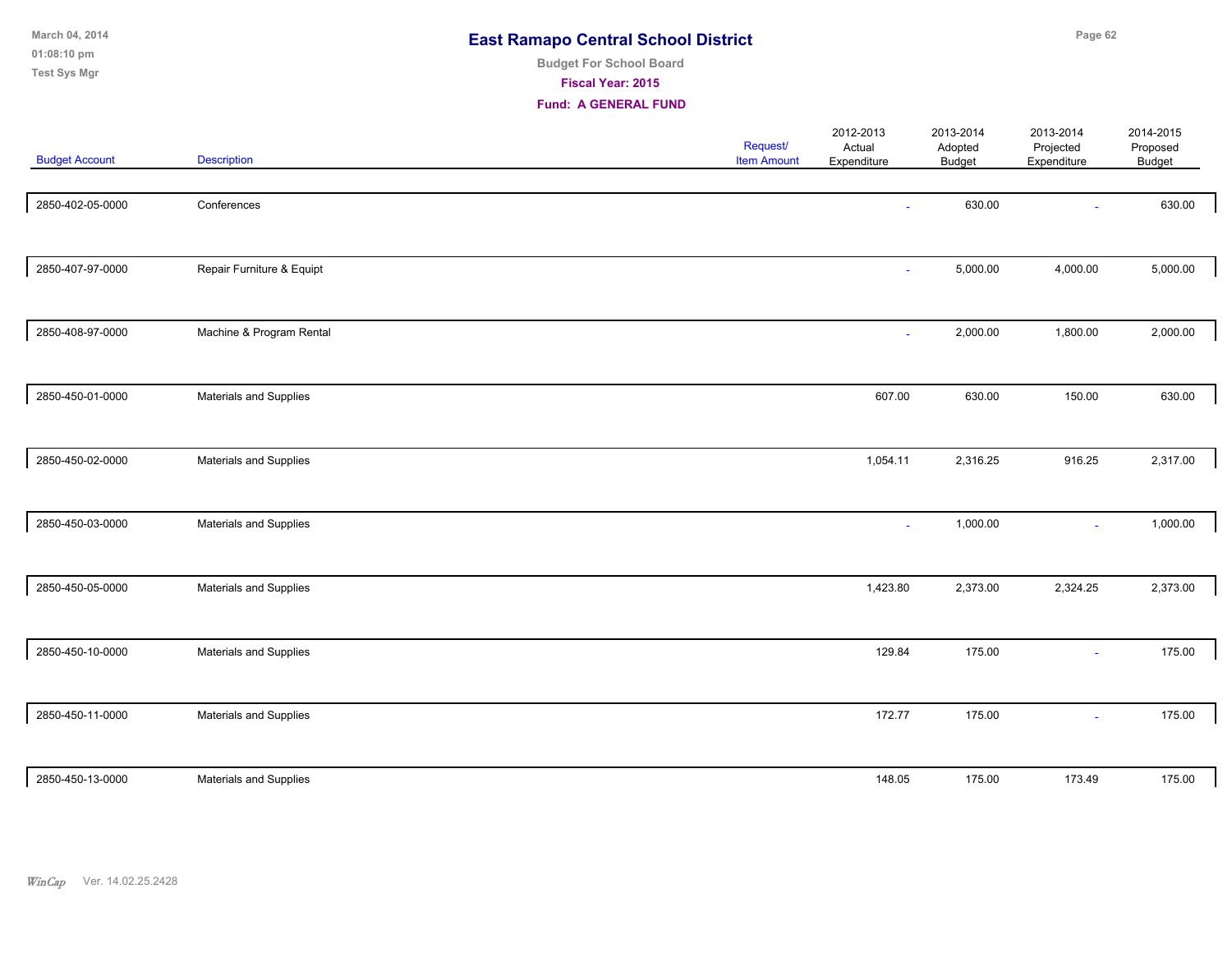| March 04, 2014 | <b>East Ramapo Central School District</b> | Page 63 |
|----------------|--------------------------------------------|---------|
| $01:08:10$ pm  | <b>Budget For School Board</b>             |         |
| Test Sys Mgr   | Fiscal Year: 2015                          |         |

| <b>Budget Account</b> | <b>Description</b>                              | Request/<br><b>Item Amount</b> | 2012-2013<br>Actual<br>Expenditure | 2013-2014<br>Adopted<br><b>Budget</b> | 2013-2014<br>Projected<br>Expenditure | 2014-2015<br>Proposed<br>Budget |
|-----------------------|-------------------------------------------------|--------------------------------|------------------------------------|---------------------------------------|---------------------------------------|---------------------------------|
| 2850-450-16-0000      | Materials and Supplies                          |                                | $\sim$                             | 175.00                                | $\sim$                                | 175.00                          |
| 2850-450-19-0000      | Materials and Supplies                          |                                | $\mathbf{r}$                       | 175.00                                | $\sim$                                | 175.00                          |
| 2850-450-20-0000      | Materials and Supplies                          |                                | 7.77                               | 75.00                                 | ÷                                     | 75.00                           |
| 2850-450-24-0000      | Materials and Supplies                          |                                | $\sim$                             | 175.00                                | $\sim$                                | 175.00                          |
| 2850-450-90-0000      | Materials and Supplies                          |                                | $\mathbf{r}$                       | 1,000.00                              | ÷.                                    | 1,000.00                        |
| 2850-450-91-0000      | Materials and Supplies                          |                                | ÷,                                 | 1,000.00                              | $\sim$                                | 1,000.00                        |
| 2850-450-97-0000      | Materials & Supplies                            |                                | 2,619.15                           | 4,650.00                              | 4,000.00                              | 4,650.00                        |
|                       | 2850 Co-Curricular Activities Function SubTotal |                                | 300,956.01                         | 332,142.22                            | 244,617.24                            | 327,743.00                      |
| 2851-150-01-0000      | <b>Instructional Salaries</b>                   |                                | 800.00                             | $\sim$                                | $\sim$                                |                                 |
|                       | 2851 Intra-Mural Activities Function SubTotal   |                                | 800.00                             |                                       |                                       |                                 |
| 2855-140-01-0000      | INSTR SAL - COACHES                             |                                | 164,657.50                         | $\sim$                                | 74,734.80                             | $\sim$                          |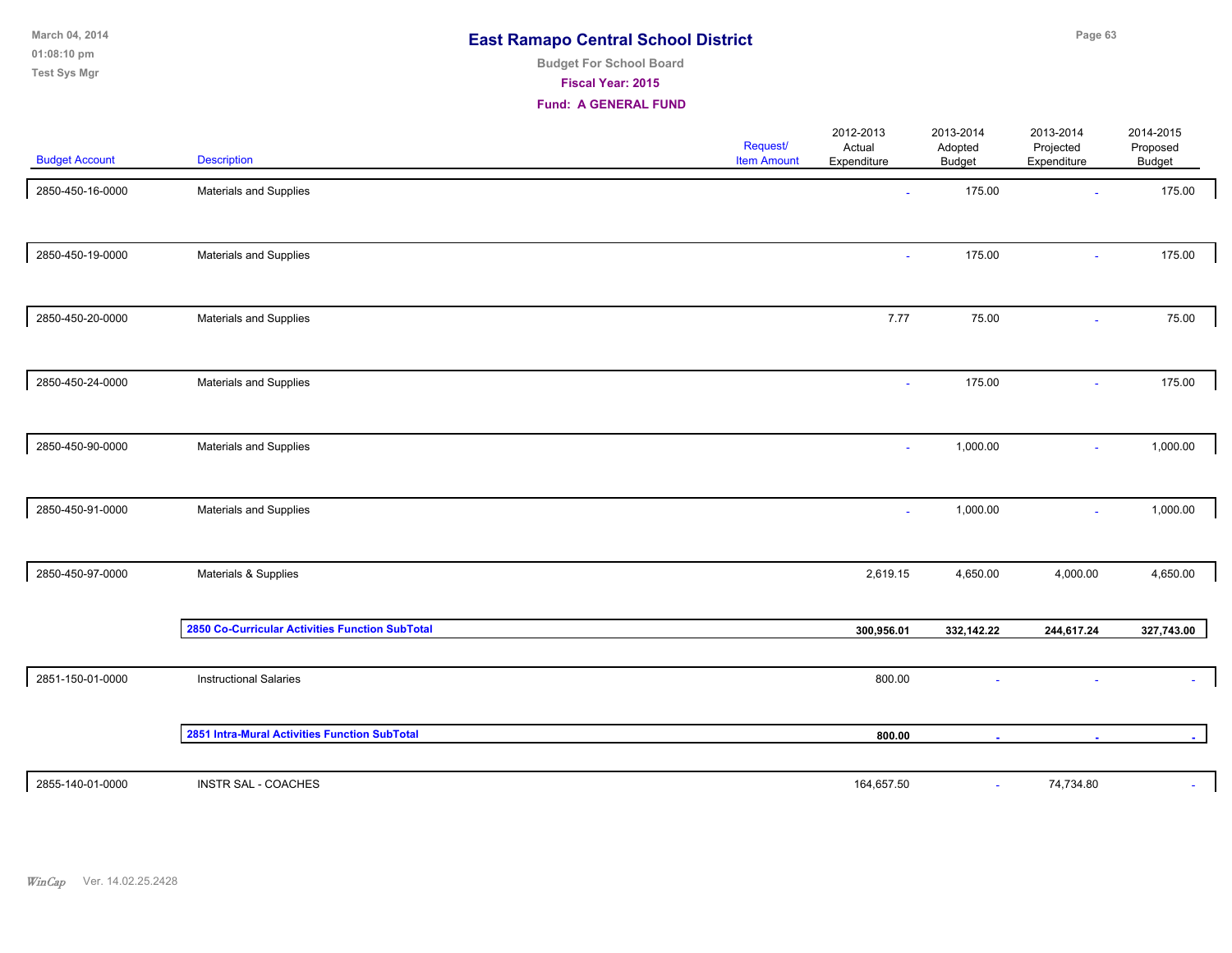**01:08:10 pm March 04, 2014 Test Sys Mgr**

# **Budget For School Board**

**Fiscal Year: 2015**

| <b>Budget Account</b> | <b>Description</b>        | Request/<br><b>Item Amount</b> | 2012-2013<br>Actual<br>Expenditure | 2013-2014<br>Adopted<br>Budget | 2013-2014<br>Projected<br>Expenditure | 2014-2015<br>Proposed<br>Budget |
|-----------------------|---------------------------|--------------------------------|------------------------------------|--------------------------------|---------------------------------------|---------------------------------|
| 2855-140-02-0000      | INSTR SAL - COACHES       |                                | 155,422.50                         | $\sim$                         | 72,442.00                             |                                 |
| 2855-140-03-0000      | INSTR SAL - COACHES       |                                | 32,335.00                          |                                |                                       |                                 |
| 2855-140-05-0000      | INSTR SAL - COACHES       |                                | 23,596.00                          |                                |                                       |                                 |
| 2855-140-60-0000      | INSTR SAL - COACHES       |                                | $\sim$                             | 272,468.00                     | 44,578.00                             | 272,468.00                      |
| 2855-141-60-0000      | Instr Sal - Athletic Coor |                                |                                    | 26,344.00                      | $\sim$                                | 26,344.00                       |
| 2855-160-60-0000      | Salaries - non-instructio |                                | 143,686.16                         | 145,000.00                     | 146,372.00                            | 135,408.00                      |
| 2855-185-01-0000      | Salaries - Sports Officia |                                | 3,625.00                           | $\omega$                       | 2,975.00                              |                                 |
| 2855-185-02-0000      | Salaries - Sports Officia |                                | 1,550.00                           | ÷,                             | 1,000.00                              |                                 |
| 2855-185-60-0000      | Salaries - Sports Officia |                                | 775.00                             | 5,000.00                       | 580.00                                | 5,000.00                        |
| 2855-185-90-0000      | Salaries - Sports Officia |                                | 260.00                             |                                |                                       | ÷.                              |
| 2855-411-01-0000      | Mileage                   |                                | 399.91                             | $\omega$                       | 119.54                                |                                 |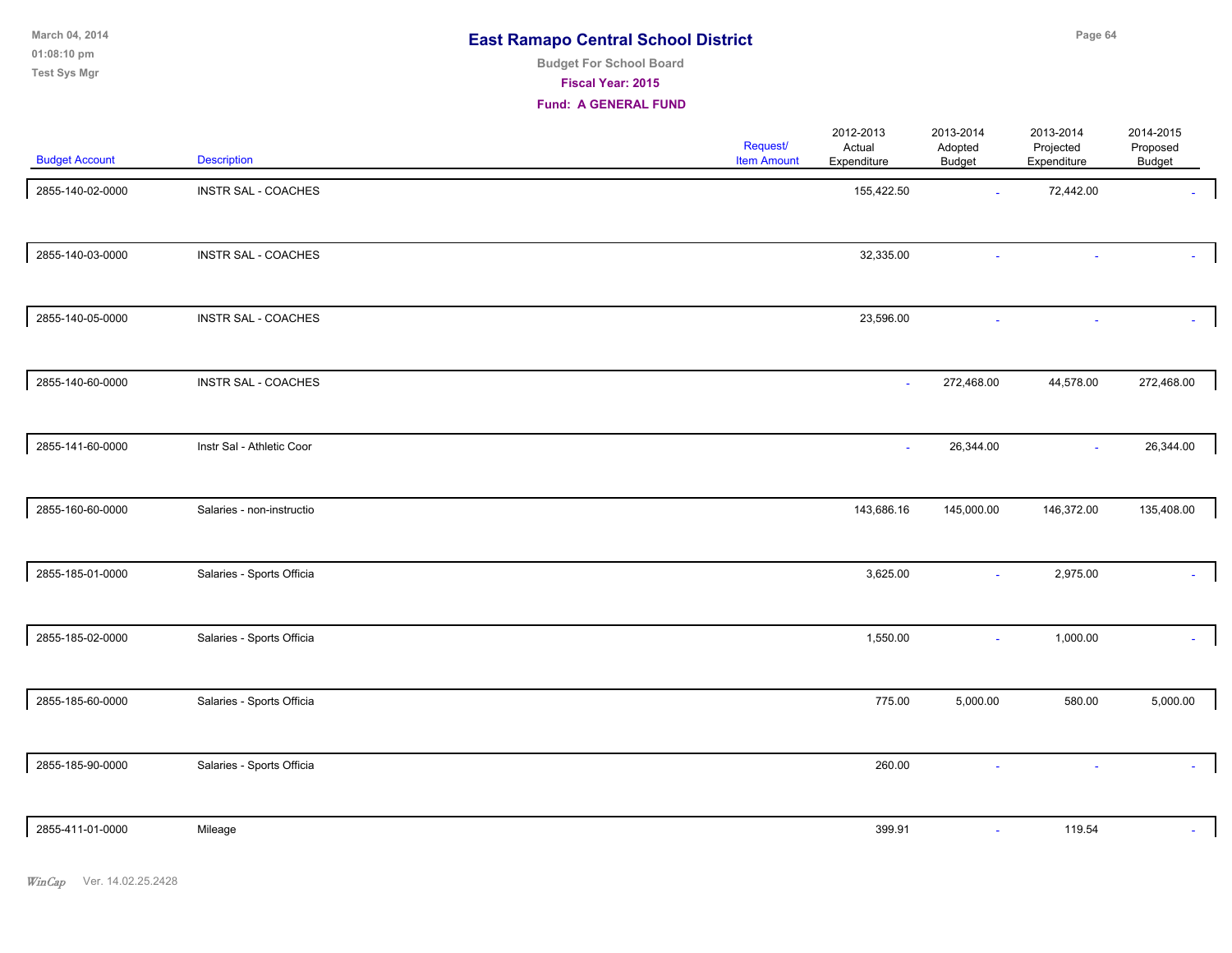| March 04, 2014<br>01:08:10 pm<br><b>Test Sys Mgr</b> |                                | <b>East Ramapo Central School District</b><br><b>Budget For School Board</b><br>Fiscal Year: 2015<br><b>Fund: A GENERAL FUND</b> |                                |                                    |                                |                                       | Page 65<br>2014-2015<br>Proposed<br>Budget<br>18,000.00<br>8,000.00<br>7,100.00<br>$\sim$<br>4,209.00<br>4,208.34<br>3,781.00<br>3,780.04 |  |
|------------------------------------------------------|--------------------------------|----------------------------------------------------------------------------------------------------------------------------------|--------------------------------|------------------------------------|--------------------------------|---------------------------------------|-------------------------------------------------------------------------------------------------------------------------------------------|--|
| <b>Budget Account</b>                                | <b>Description</b>             |                                                                                                                                  | Request/<br><b>Item Amount</b> | 2012-2013<br>Actual<br>Expenditure | 2013-2014<br>Adopted<br>Budget | 2013-2014<br>Projected<br>Expenditure |                                                                                                                                           |  |
| 2855-419-01-0000                                     | <b>Athletics Entrance Fees</b> |                                                                                                                                  |                                | 7,739.00                           |                                |                                       |                                                                                                                                           |  |
| 2855-419-02-0000                                     | <b>Athletics Entrance Fees</b> |                                                                                                                                  |                                | 8,116.56                           |                                |                                       |                                                                                                                                           |  |
| 2855-419-60-0000                                     | <b>Athletics Entrance Fees</b> |                                                                                                                                  |                                | $\sim$                             | 18,000.00                      | 14,166.06                             |                                                                                                                                           |  |
| 2855-424-01-0000                                     | Contractual and Other          |                                                                                                                                  |                                | 3,735.00                           |                                |                                       |                                                                                                                                           |  |
| 2855-424-60-0000                                     | Contractual and Other          |                                                                                                                                  |                                | ÷,                                 | 8,000.00                       |                                       |                                                                                                                                           |  |
| 2855-425-01-0000                                     | Athletics Cleaning/Recond      |                                                                                                                                  |                                | 15,067.20                          | ÷.                             |                                       |                                                                                                                                           |  |
| 2855-425-02-0000                                     | Athletics Cleaning/Recond      |                                                                                                                                  |                                | 11,178.00                          |                                |                                       |                                                                                                                                           |  |
| 2855-425-03-0000                                     | Athletics Cleaning/Recond      |                                                                                                                                  |                                | 3,286.66                           | 4,208.34                       |                                       |                                                                                                                                           |  |
| 2855-425-05-0000                                     | Athletics Cleaning/Recond      |                                                                                                                                  |                                | 3,619.96                           | 3,780.04                       |                                       |                                                                                                                                           |  |
| 2855-425-60-0000                                     | Athletics Cleaning/Recond      |                                                                                                                                  |                                | $\overline{\phantom{a}}$           | 16,000.00                      | ٠                                     | 16,000.00                                                                                                                                 |  |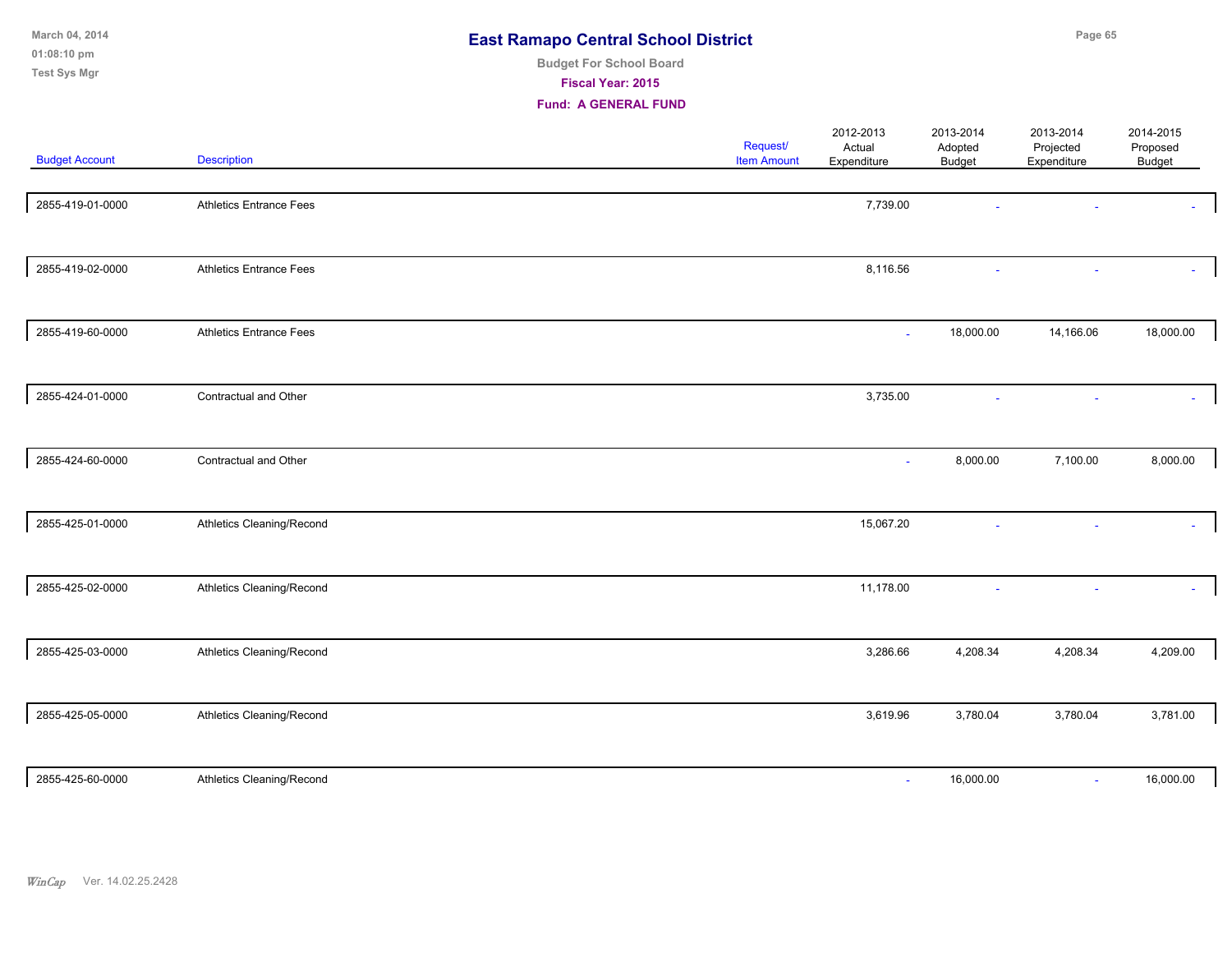**01:08:10 pm March 04, 2014 Test Sys Mgr**

# **Budget For School Board**

**Fiscal Year: 2015**

| <b>Budget Account</b> | <b>Description</b>                               | Request/<br><b>Item Amount</b> | 2012-2013<br>Actual<br>Expenditure | 2013-2014<br>Adopted<br><b>Budget</b> | 2013-2014<br>Projected<br>Expenditure | 2014-2015<br>Proposed<br>Budget |
|-----------------------|--------------------------------------------------|--------------------------------|------------------------------------|---------------------------------------|---------------------------------------|---------------------------------|
| 2855-466-01-0000      | Athletic Supplies & Award                        |                                | 11,152.68                          |                                       |                                       |                                 |
| 2855-466-02-0000      | Athletic Supplies & Award                        |                                | 3,151.15                           |                                       |                                       |                                 |
| 2855-466-03-0000      | Athletic Supplies & Award                        |                                | 466.41                             |                                       |                                       |                                 |
| 2855-466-05-0000      | Athletic Supplies & Award                        |                                | 222.00                             |                                       |                                       |                                 |
| 2855-466-60-0000      | Athletic Supplies & Award                        |                                | $\sim$                             | 10,000.00                             | 9,263.62                              | 10,000.00                       |
| 2855-490-60-0000      | <b>BOCES Services</b>                            |                                | 102,295.40                         | 88,000.00                             | 88,000.00                             | 90,640.00                       |
|                       | 2855 Interscholastic Athletics Function SubTotal |                                | 696,337.09                         | 596,800.38                            | 469,319.40                            | 589,850.00                      |
| 5510-150-60-0000      | <b>Supervisor Salaries</b>                       |                                | 48,750.00                          |                                       |                                       |                                 |
| 5510-161-60-0000      | NON-INSTR SAL - SUPERVISO                        |                                | 348,927.00                         | 288,918.00                            | 269,355.74                            | 316,363.00                      |
| 5510-162-60-0000      | NON-INSTR SALARY - CLERIC                        |                                | 116,557.66                         | 113,242.00                            | 121,129.14                            | 114,891.00                      |
| 5510-163-60-STAC      | Non-Instr Sal - Security                         |                                | 9,414.75                           | $\sim$                                |                                       |                                 |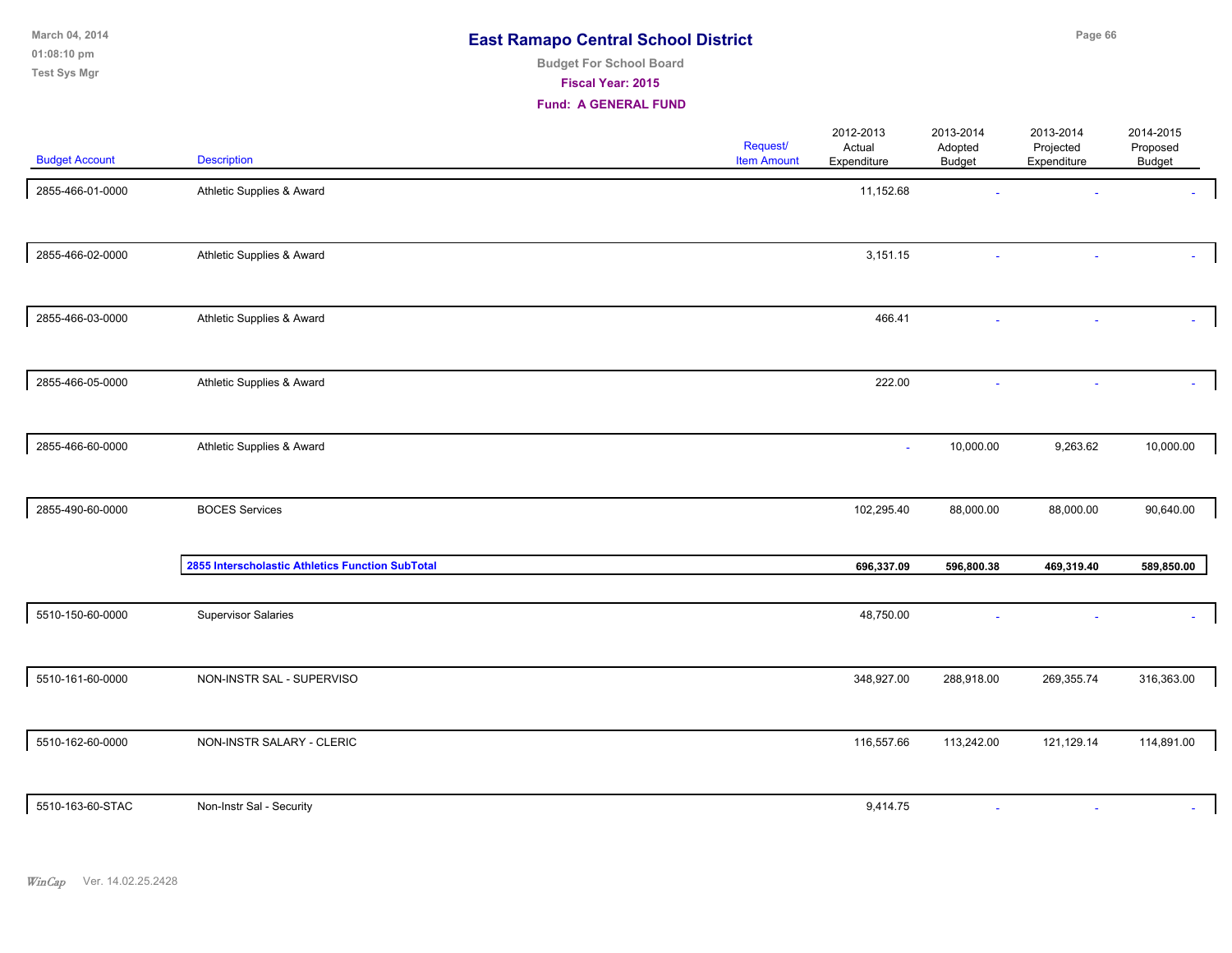**01:08:10 pm March 04, 2014 Test Sys Mgr**

# **Budget For School Board**

**Fiscal Year: 2015**

| <b>Budget Account</b> | <b>Description</b>          | Request/<br><b>Item Amount</b> | 2012-2013<br>Actual<br>Expenditure | 2013-2014<br>Adopted<br><b>Budget</b> | 2013-2014<br>Projected<br>Expenditure | 2014-2015<br>Proposed<br>Budget |
|-----------------------|-----------------------------|--------------------------------|------------------------------------|---------------------------------------|---------------------------------------|---------------------------------|
| 5510-186-60-0000      | NON-INSTR SAL - BUS PERSO   |                                | 2,796,845.03                       | 2,508,476.00                          | 2,446,271.85                          | 2,525,334.00                    |
| 5510-186-60-FEMA      | NON-INSTR SAL - BUS PERSO   |                                | 289.92                             |                                       |                                       |                                 |
| 5510-186-60-MECH      | NON-INSTR SAL-MechOT        |                                | 17,186.01                          | $\sim$                                | 13,050.97                             |                                 |
| 5510-186-60-TRAC      | NON-INSTR SAL-BUS ActvOT    |                                | 67,358.44                          | 22,500.00                             | 29,977.17                             | 22,500.00                       |
| 5510-186-60-TRED      | NON-INSTR SAL-BUS ERLYDIS   |                                | 21,664.29                          | 21,300.00                             | 8,877.73                              | 21,300.00                       |
| 5510-186-60-TROT      | NON-INSTR SAL - BUS RegOT   |                                | 53,192.32                          | 50,000.00                             | 49,185.00                             | 50,000.00                       |
| 5510-186-60-TRSP      | NON-INSTR SAL-BUS SptsOT    |                                | 46,930.88                          | 16,000.00                             | 25,451.97                             | 16,000.00                       |
| 5510-186-97-0000      | NON-INSTR SAL-BUS MB        |                                | 1,174.54                           | $\sim$                                | 375.22                                |                                 |
| 5510-187-60-0000      | NON-INSTR SAL - BUS MONIT   |                                | 6,205.08                           | 6,508.00                              | 6,507.06                              | 6,857.00                        |
| 5510-400-60-0000      | <b>Contractual Services</b> |                                | 34,284.52                          | 27,775.05                             | 27,775.00                             | 27,776.00                       |
| 5510-402-60-0000      | CONFERENCES                 |                                | 559.90                             | 3,000.00                              | 1,666.00                              | 3,000.00                        |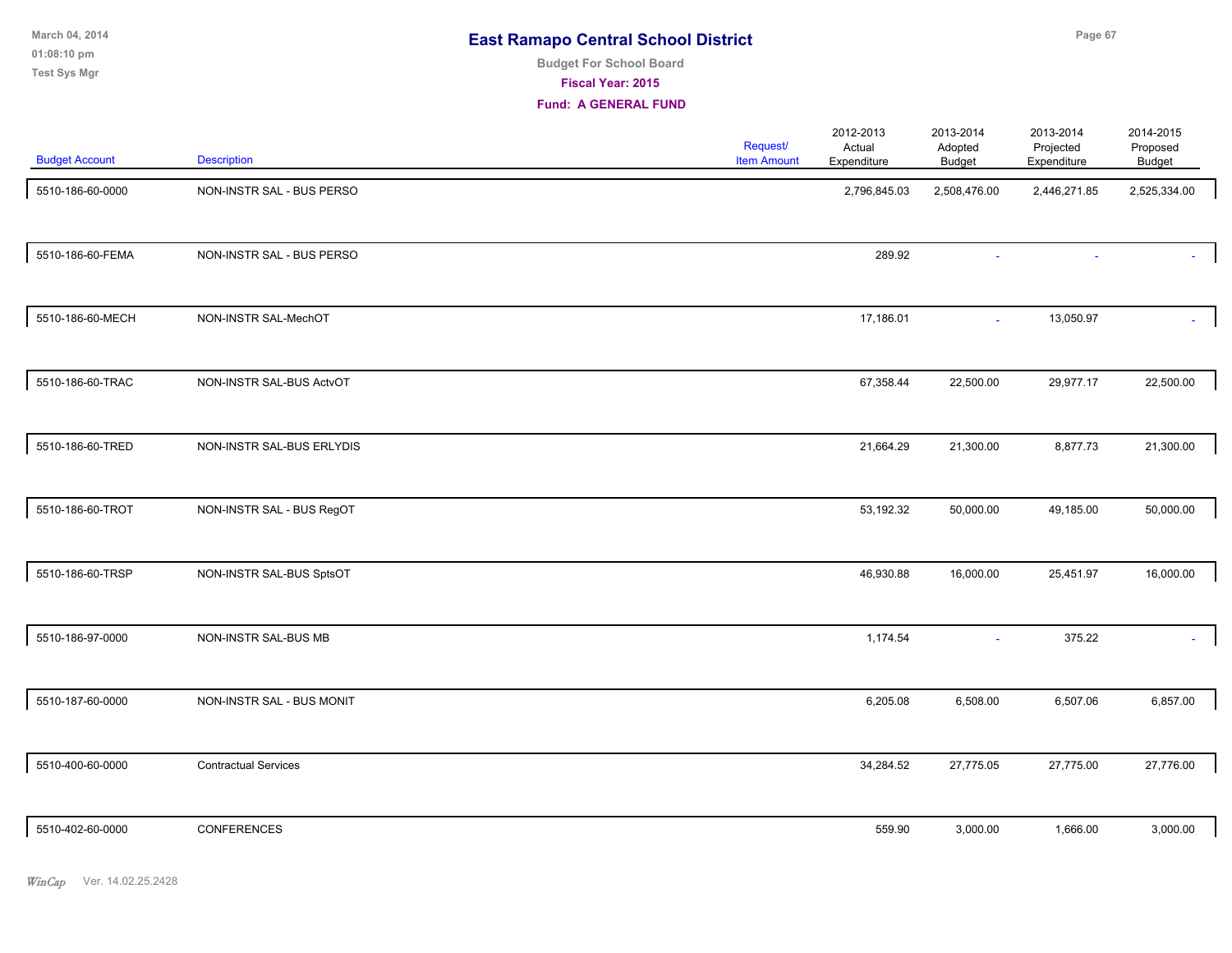| March 04, 2014<br>01:08:10 pm<br><b>Test Sys Mgr</b> |                                                         | <b>East Ramapo Central School District</b><br><b>Budget For School Board</b><br>Fiscal Year: 2015<br><b>Fund: A GENERAL FUND</b> |                                |                                    |                                       | Page 68                               |                                        |  |
|------------------------------------------------------|---------------------------------------------------------|----------------------------------------------------------------------------------------------------------------------------------|--------------------------------|------------------------------------|---------------------------------------|---------------------------------------|----------------------------------------|--|
| <b>Budget Account</b>                                | Description                                             |                                                                                                                                  | Request/<br><b>Item Amount</b> | 2012-2013<br>Actual<br>Expenditure | 2013-2014<br>Adopted<br><b>Budget</b> | 2013-2014<br>Projected<br>Expenditure | 2014-2015<br>Proposed<br><b>Budget</b> |  |
| 5510-407-60-0000                                     | REPAIR FURNITURE AND EQUI                               |                                                                                                                                  |                                | 36,118.90                          | 64,671.77                             | 64,000.00                             | 64,672.00                              |  |
| 5510-422-60-0000                                     | Insurance                                               |                                                                                                                                  |                                | 256,277.00                         | 256,650.00                            | 252,661.00                            | 246,650.00                             |  |
| 5510-442-60-0000                                     | <b>Consultant Services</b>                              |                                                                                                                                  |                                | 12,928.30                          | 90,000.00                             | 90,000.00                             |                                        |  |
| 5510-450-60-0000                                     | Materials and Supplies                                  |                                                                                                                                  |                                | 21,062.58                          | 25,354.00                             | 12,673.35                             | 25,354.00                              |  |
| 5510-459-60-0080                                     | Fuel                                                    |                                                                                                                                  |                                | 396,240.42                         | 478,000.00                            | 470,000.00                            | 478,000.00                             |  |
| 5510-459-60-0081                                     | Motor Oil                                               |                                                                                                                                  |                                | 9,655.90                           | 17,050.00                             | 17,050.00                             | 17,050.00                              |  |
| 5510-459-60-0082                                     | Auto Parts                                              |                                                                                                                                  |                                | 184,721.46                         | 198,800.00                            | 196,000.00                            | 198,800.00                             |  |
| 5510-459-60-0083                                     | Anti-Freeze                                             |                                                                                                                                  |                                | 102.45                             | 5,500.00                              | 2,099.35                              | 5,500.00                               |  |
| 5510-459-60-0084                                     | Tires                                                   |                                                                                                                                  |                                | 35,724.12                          | 55,300.00                             | 54,000.00                             | 55,300.00                              |  |
|                                                      | 5510 District Transportation Services Function SubTotal |                                                                                                                                  |                                | 4,522,171.47                       | 4,249,044.82                          | 4,158,106.55                          | 4,195,347.00                           |  |
| 5530-407-60-0000                                     | Repair Furniture & Equipt                               |                                                                                                                                  |                                | ä,                                 | 500.00                                |                                       | 500.00                                 |  |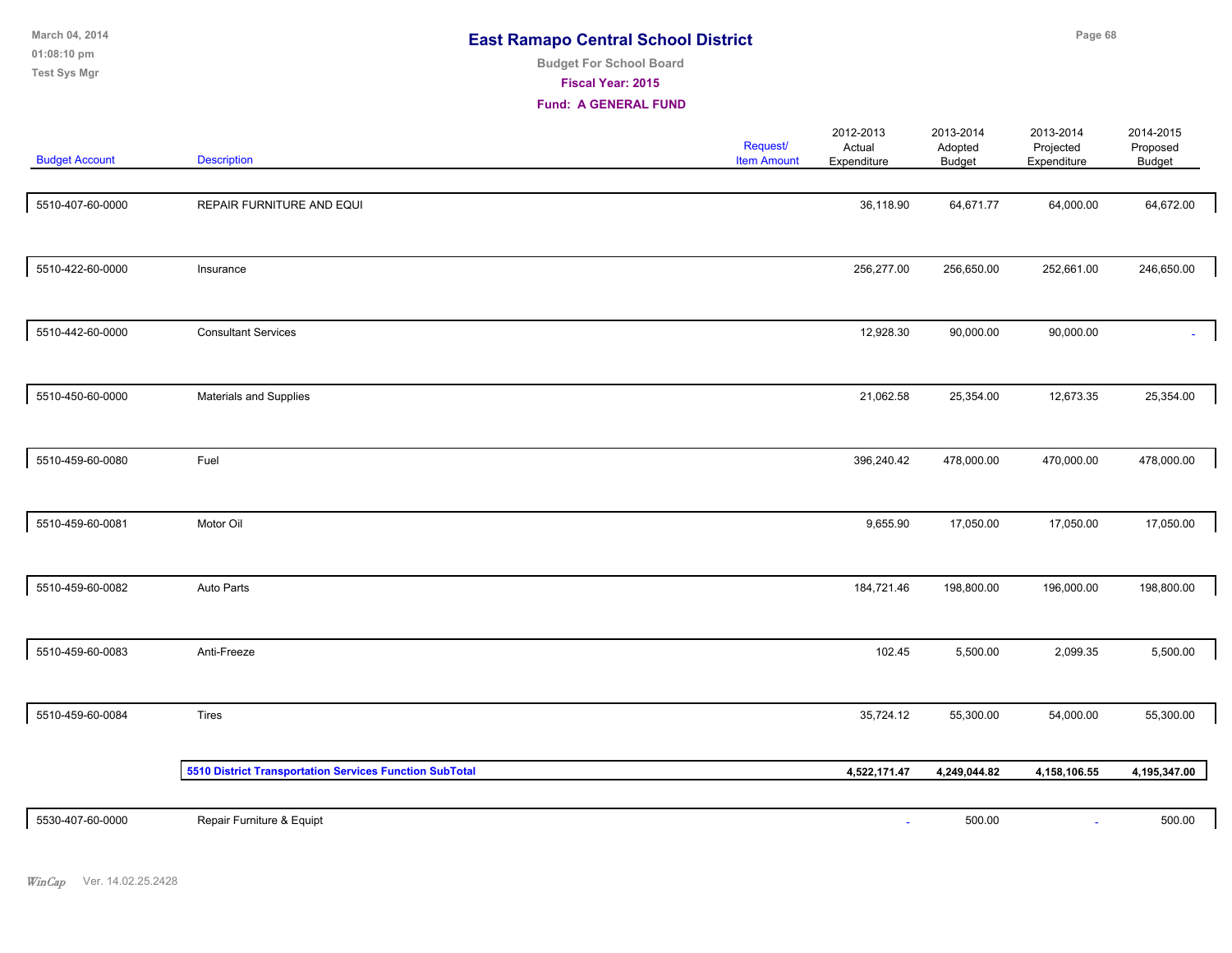| March 04, 2014      | <b>East Ramapo Central School District</b> | Page 69 |
|---------------------|--------------------------------------------|---------|
| $01:08:10$ pm       | <b>Budget For School Board</b>             |         |
| <b>Test Sys Mgr</b> | <b>Fiscal Year: 2015</b>                   |         |

| <b>Budget Account</b> | <b>Description</b>                            | Request/<br><b>Item Amount</b> | 2012-2013<br>2013-2014<br>Actual<br>Adopted<br>Expenditure<br><b>Budget</b> | 2013-2014<br>Projected<br>Expenditure | 2014-2015<br>Proposed<br>Budget |  |
|-----------------------|-----------------------------------------------|--------------------------------|-----------------------------------------------------------------------------|---------------------------------------|---------------------------------|--|
| 5530-413-60-0000      | Fuel Oil                                      |                                | 17,676.75                                                                   |                                       |                                 |  |
| 5530-414-60-0000      | Electricity                                   |                                | 19,125.98<br>21,000.00                                                      | 19,100.00                             | 21,000.00                       |  |
| 5530-415-60-0000      | Water                                         |                                | 1,449.48<br>2,100.00                                                        | 2,100.00                              | 2,100.00                        |  |
| 5530-416-60-0000      | Telephone                                     |                                | 26,901.94<br>17,800.00                                                      | 17,800.00                             | 17,800.00                       |  |
| 5530-450-60-0000      | Materials & Supplies                          |                                | 3,300.00<br>$\blacksquare$                                                  | 2,000.00                              | 3,300.00                        |  |
|                       | <b>5530 Garage Building Function SubTotal</b> |                                | 65,154.15<br>44,700.00                                                      | 41,000.00                             | 44,700.00                       |  |
| 5540-431-60-0000      | Trans Regular Home-School                     |                                | 18,284,574.78<br>17,766,947.00                                              | 18,766,947.00                         | 20,257,212.00                   |  |
| 5540-432-60-0000      | Trans - Specially Eq. Veh                     |                                | 1,361,074.14<br>1,300,000.00                                                | 1,400,000.00                          | 1,484,480.00                    |  |
| 5540-433-60-0000      | Trans - Handicapped>20 mi                     |                                | 1,154,664.03<br>1,547,840.00                                                | 1,600,000.00                          | 1,763,918.00                    |  |
| 5540-434-60-0000      | Trans - Emergency                             |                                | 600.00<br>÷                                                                 |                                       | 600.00                          |  |
| 5540-436-01-0000      | Transportation - Athletic                     |                                | 600.00<br>5,850.00                                                          | 5,833.80                              | 5,850.00                        |  |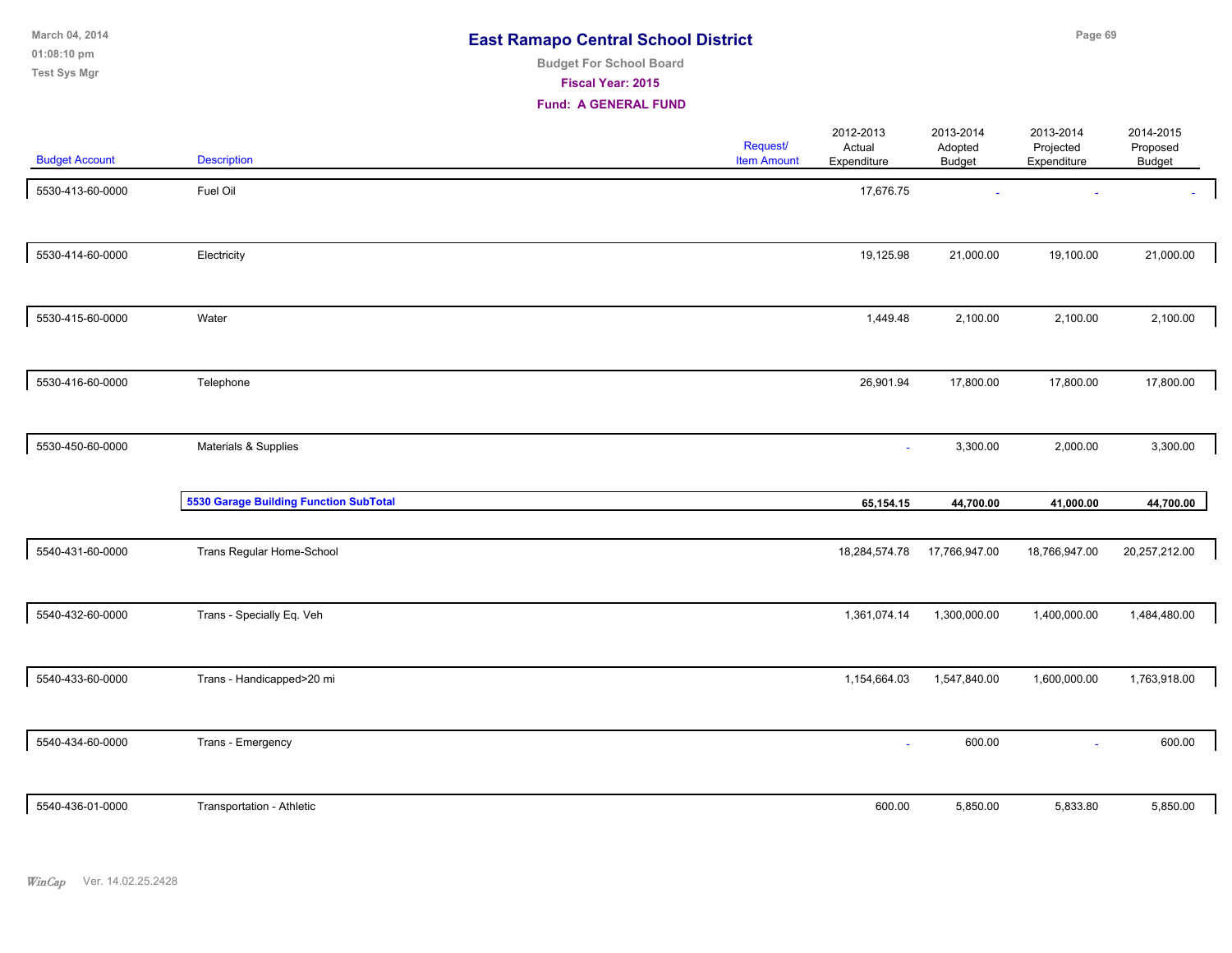|  | <b>East Ramapo Central School District</b> |  |
|--|--------------------------------------------|--|
|--|--------------------------------------------|--|

#### **Budget For School Board**

**Fiscal Year: 2015**

| <b>Budget Account</b> | <b>Description</b>                                    | Request/<br><b>Item Amount</b> | 2012-2013<br>Actual<br>Expenditure | 2013-2014<br>Adopted<br><b>Budget</b> | 2013-2014<br>Projected<br>Expenditure | 2014-2015<br>Proposed<br><b>Budget</b> |
|-----------------------|-------------------------------------------------------|--------------------------------|------------------------------------|---------------------------------------|---------------------------------------|----------------------------------------|
|                       |                                                       |                                |                                    |                                       |                                       |                                        |
| 5540-436-60-0000      | Transportation - Athletic                             |                                | 6,173.82                           |                                       |                                       |                                        |
| 5540-437-60-0000      | Trans - Special Programs                              |                                | 1,796.00                           | 10,000.00                             | 3,717.36                              | 10,000.00                              |
|                       | <b>5540 Contract Transportation Function SubTotal</b> |                                | 20,808,882.77                      | 20,631,237.00                         | 21,776,498.16                         | 23,522,060.00                          |
| 5581-490-60-0000      | <b>BOCES Services</b>                                 |                                | 430,821.10                         | 355,000.00                            | 355,000.00                            | 365,650.00                             |
|                       | 5581 Transportation from BOCES Function SubTotal      |                                | 430,821.10                         | 355,000.00                            | 355,000.00                            | 365,650.00                             |
| 8070-162-60-0000      | Salaries - Clerical                                   |                                | 124,972.40                         | 110,072.00                            | 70,557.39                             | 70,394.00                              |
| 8070-400-60-0000      | <b>Contractual Services</b>                           |                                |                                    | 500.00                                | $\sim$                                | 500.00                                 |
| 8070-411-60-0000      | Mileage                                               |                                | $\sim$                             | 100.00                                | $\sim$                                | 100.00                                 |
| 8070-450-60-0000      | Materials and Supplies                                |                                | 1,070.83                           | 5,000.00                              | $\sim$                                | 5,000.00                               |
|                       | 8070 Census Function SubTotal                         |                                | 126,043.23                         | 115,672.00                            | 70,557.39                             | 75,994.00                              |
| 9010-800-60-0000      | NYS Employee Retirement                               |                                | 3,572,641.36                       | 2,028,978.00                          | 2,252,926.00                          | 2,179,173.00                           |
| 9010-800-60-FEMA      |                                                       |                                |                                    |                                       |                                       |                                        |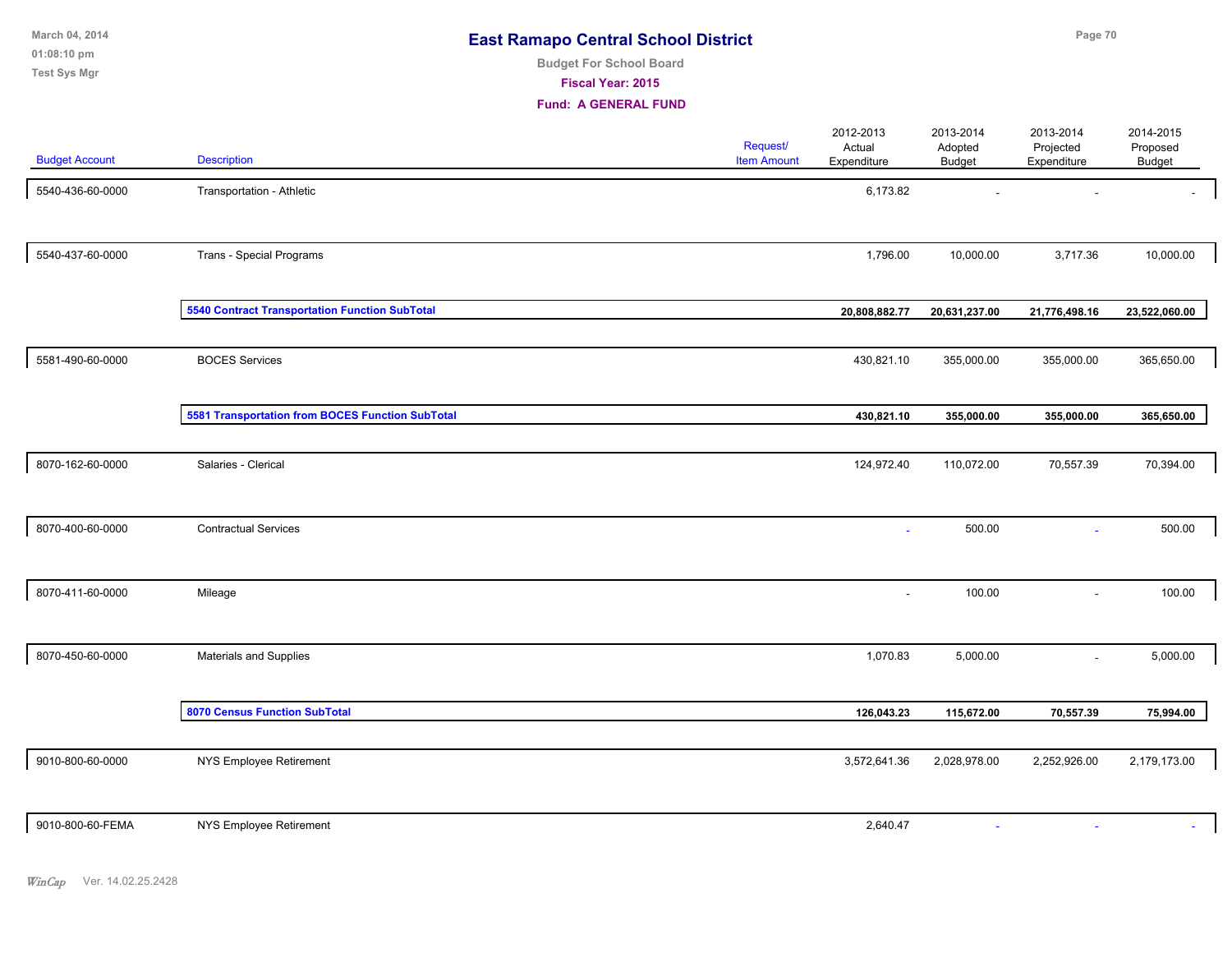| March 04, 2014<br>01:08:10 pm<br><b>Test Sys Mgr</b> | <b>East Ramapo Central School District</b><br><b>Budget For School Board</b><br>Fiscal Year: 2015<br><b>Fund: A GENERAL FUND</b> |  |                                | Page 71                            |                                       |                                       |                                        |
|------------------------------------------------------|----------------------------------------------------------------------------------------------------------------------------------|--|--------------------------------|------------------------------------|---------------------------------------|---------------------------------------|----------------------------------------|
| <b>Budget Account</b>                                | <b>Description</b>                                                                                                               |  | Request/<br><b>Item Amount</b> | 2012-2013<br>Actual<br>Expenditure | 2013-2014<br>Adopted<br><b>Budget</b> | 2013-2014<br>Projected<br>Expenditure | 2014-2015<br>Proposed<br><b>Budget</b> |
|                                                      | 9010 State Retirement System Function SubTotal                                                                                   |  |                                | 3,575,281.83                       | 2,028,978.00                          | 2,252,926.00                          | 2,179,173.00                           |
| 9020-800-60-0000                                     | <b>Teachers Retirement</b>                                                                                                       |  |                                | 8,961,760.13                       | 11,591,900.00                         | 11,600,456.00                         | 12,727,568.00                          |
| 9020-800-60-GRNT                                     | <b>Teachers Retirement</b>                                                                                                       |  |                                |                                    | 254,500.00                            | 254,500.00                            | 279,433.00                             |
|                                                      | 9020 Teachers' Retirement Function SubTotal                                                                                      |  |                                | 8,961,760.13                       | 11,846,400.00                         | 11,854,956.00                         | 13,007,001.00                          |
| 9030-800-60-0000                                     | Social Security                                                                                                                  |  |                                | 6,781,697.67                       | 6,550,254.00                          | 6,552,378.00                          | 6,811,935.00                           |
| 9030-800-60-FEMA                                     | Social Security                                                                                                                  |  |                                | 1,040.83                           |                                       |                                       |                                        |
| 9030-800-60-GRNT                                     | Social Security                                                                                                                  |  |                                | $\sim$                             | 209,000.00                            | 274,345.48                            | 216,305.00                             |
|                                                      | 9030 Social Security Function SubTotal                                                                                           |  |                                | 6,782,738.50                       | 6,759,254.00                          | 6,826,723.48                          | 7,028,240.00                           |
| 9040-800-60-0000                                     | Workers' Compensation                                                                                                            |  |                                | 1,263,551.00                       | 1,356,000.00                          | 1,356,648.00                          | 1,356,000.00                           |
|                                                      | 9040 Workers' Compensation Function SubTotal                                                                                     |  |                                | 1,263,551.00                       | 1,356,000.00                          | 1,356,648.00                          | 1,356,000.00                           |
| 9050-800-60-0000                                     | Unemployment Insurance                                                                                                           |  |                                | 405,788.67                         | 400,000.00                            | 350,000.00                            | 400,000.00                             |
|                                                      | 9050 Unemployment Insurance Function SubTotal                                                                                    |  |                                | 405,788.67                         | 400,000.00                            | 350,000.00                            | 400,000.00                             |
|                                                      |                                                                                                                                  |  |                                |                                    |                                       |                                       |                                        |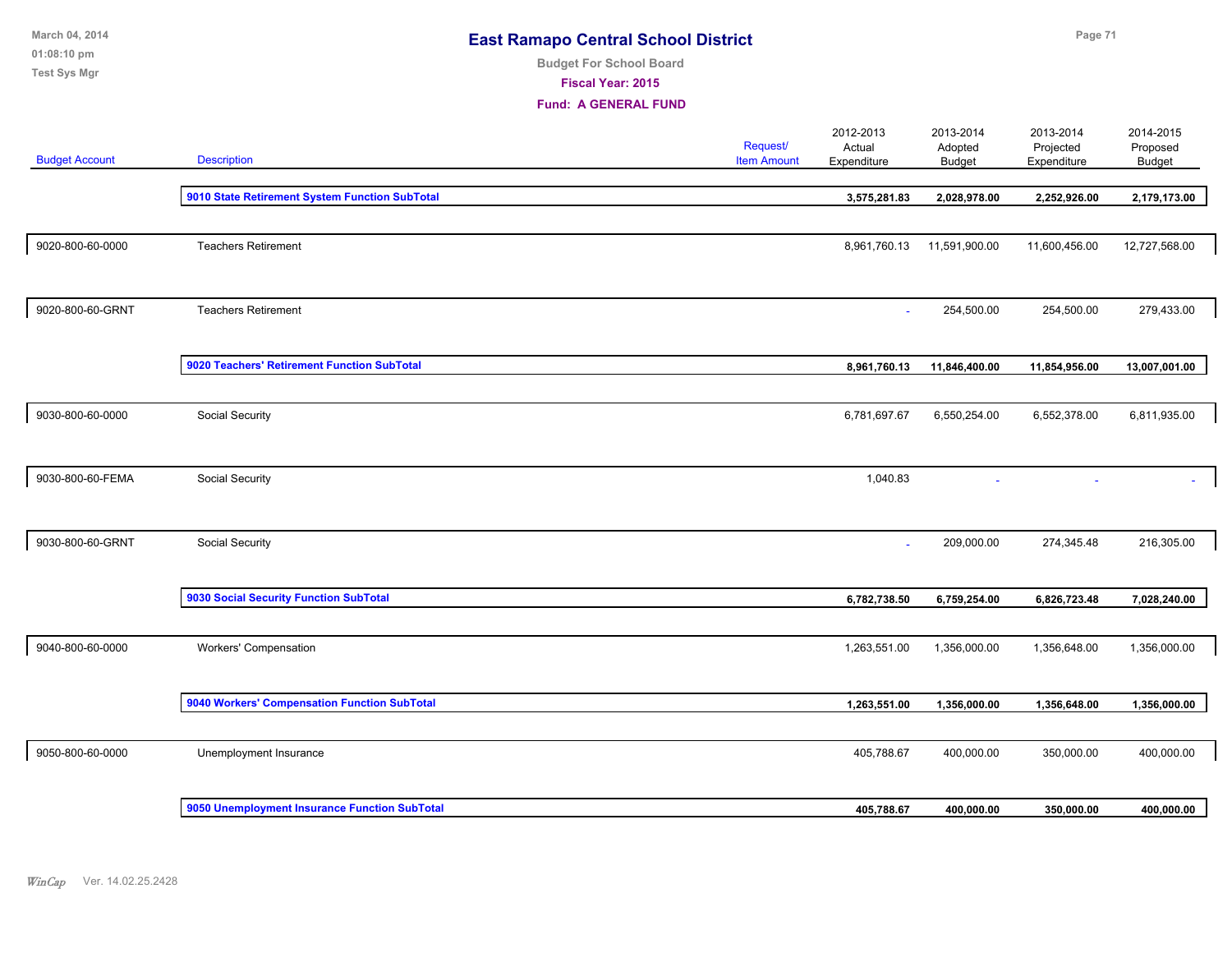| March 04, 2014<br>01:08:10 pm<br><b>Test Sys Mgr</b> | <b>East Ramapo Central School District</b><br><b>Budget For School Board</b><br><b>Fiscal Year: 2015</b><br><b>Fund: A GENERAL FUND</b> |  |                                |                                    | Page 72                               |                                       |                                        |  |
|------------------------------------------------------|-----------------------------------------------------------------------------------------------------------------------------------------|--|--------------------------------|------------------------------------|---------------------------------------|---------------------------------------|----------------------------------------|--|
| <b>Budget Account</b>                                | <b>Description</b>                                                                                                                      |  | Request/<br><b>Item Amount</b> | 2012-2013<br>Actual<br>Expenditure | 2013-2014<br>Adopted<br><b>Budget</b> | 2013-2014<br>Projected<br>Expenditure | 2014-2015<br>Proposed<br><b>Budget</b> |  |
| 9060-800-60-7001                                     | Medical Insurance                                                                                                                       |  |                                | 20,997,048.30                      | 21,607,915.00                         | 21,705,436.00                         | 22,244,104.00                          |  |
| 9060-800-60-7002                                     | Medicare Reimbursement                                                                                                                  |  |                                | 1,925,681.40                       | 2,150,000.00                          | 2,161,705.07                          | 2,150,000.00                           |  |
| 9060-800-60-7003                                     | Exec Non-Health Benefit                                                                                                                 |  |                                | 46,015.14                          | 50,000.00                             | 49,300.00                             | 50,000.00                              |  |
|                                                      | 9060 Medical Insurance Function SubTotal                                                                                                |  |                                | 22,968,744.84                      | 23,807,915.00                         | 23,916,441.07                         | 24,444,104.00                          |  |
| 9061-800-60-0000                                     | Dental Insurance                                                                                                                        |  |                                | 341,854.59                         | 375,000.00                            | 316,328.07                            | 375,000.00                             |  |
|                                                      | 9061 Dental Insurance Function SubTotal                                                                                                 |  |                                | 341,854.59                         | 375,000.00                            | 316,328.07                            | 375,000.00                             |  |
| 9711-600-60-0000                                     | Principal on Indebtedness                                                                                                               |  |                                | 1,960,000.00                       | 1,895,000.00                          | 1,988,631.25                          | 1,965,000.00                           |  |
| 9711-700-60-0000                                     | Interest on Indebtedness                                                                                                                |  |                                | 506,900.00                         | 448,813.00                            | 448,813.00                            | 379,888.00                             |  |
|                                                      | 9711 Serial Bonds - School Construction Function SubTotal                                                                               |  |                                | 2,466,900.00                       | 2,343,813.00                          | 2,437,444.25                          | 2,344,888.00                           |  |
| 9714-700-60-0000                                     | Interest on Indebtedness                                                                                                                |  |                                |                                    | $\sim$                                | 2,775.78                              |                                        |  |
|                                                      | 9714 Serial Bonds-Real Property Tax Refund Function SubTotal                                                                            |  |                                |                                    |                                       | 2,775.78                              |                                        |  |

9750-700-60-0000 Interest on Indebtedness - 7,502,491.00 - -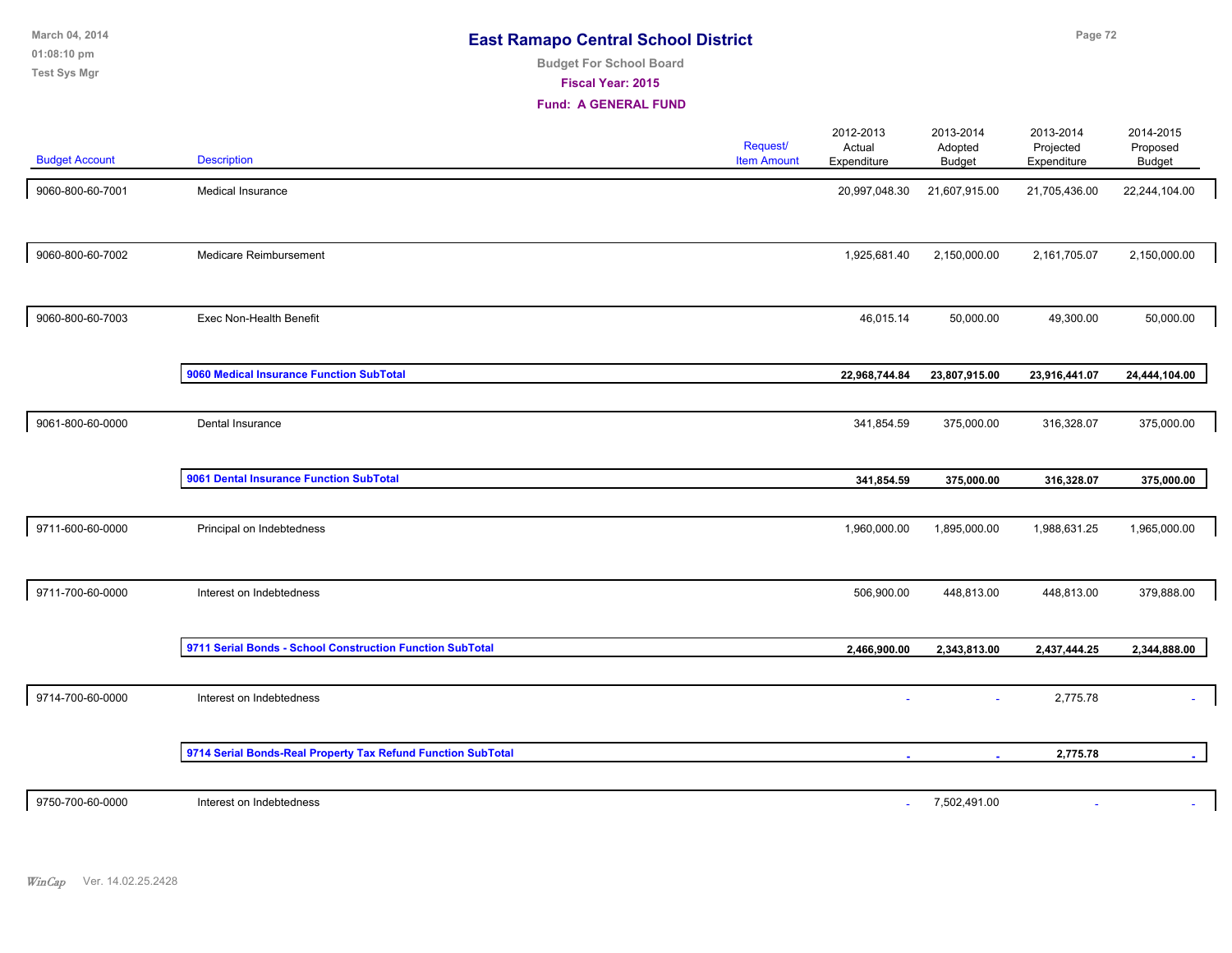| March 04, 2014<br>01:08:10 pm<br><b>Test Sys Mgr</b> | <b>East Ramapo Central School District</b><br><b>Budget For School Board</b><br>Fiscal Year: 2015<br><b>Fund: A GENERAL FUND</b> |  |                                |                                    |                                | Page 73                               |                                 |  |  |
|------------------------------------------------------|----------------------------------------------------------------------------------------------------------------------------------|--|--------------------------------|------------------------------------|--------------------------------|---------------------------------------|---------------------------------|--|--|
| <b>Budget Account</b>                                | <b>Description</b>                                                                                                               |  | Request/<br><b>Item Amount</b> | 2012-2013<br>Actual<br>Expenditure | 2013-2014<br>Adopted<br>Budget | 2013-2014<br>Projected<br>Expenditure | 2014-2015<br>Proposed<br>Budget |  |  |
|                                                      | 9750 Budget Notes Function SubTotal                                                                                              |  |                                |                                    | 7,502,491.00                   |                                       |                                 |  |  |
| 9760-700-60-0000                                     | Interest on TAN                                                                                                                  |  |                                | 62,499.99                          | 90,000.00                      | 85,615.55                             | 90,000.00                       |  |  |
|                                                      | 9760 Tax Anticipation Notes Function SubTotal                                                                                    |  |                                | 62,499.99                          | 90,000.00                      | 85,615.55                             | 90,000.00                       |  |  |
| 9789-600-60-0000                                     | Principal on Indebtedness                                                                                                        |  |                                | 981,937.38                         | 1,020,903.00                   | 1,020,903.00                          | 1,135,921.00                    |  |  |
| 9789-700-60-0000                                     | Interest on Indebtedness                                                                                                         |  |                                | 205,069.70                         | 166,105.00                     | 166,105.00                            | 141,817.00                      |  |  |
|                                                      | 9789 Other Debt (specify) Function SubTotal                                                                                      |  |                                | 1,187,007.08                       | 1,187,008.00                   | 1,187,008.00                          | 1,277,738.00                    |  |  |
| 9501-900-60-0000                                     | Transfer to Special Aid                                                                                                          |  |                                | 372,983.84                         | 410,000.00                     | 410,000.00                            | 460,000.00                      |  |  |
|                                                      | 9501 Transfer to Special Aid Fund Function SubTotal                                                                              |  |                                | 372,983.84                         | 410,000.00                     | 410,000.00                            | 460,000.00                      |  |  |
| 9550-900-60-0000                                     | Trans to Capital Fund                                                                                                            |  |                                | 68,995.38                          | 485,037.00                     | 485,037.00                            |                                 |  |  |
|                                                      | 9550 Transfer to Capital Fund Function SubTotal                                                                                  |  |                                | 68,995.38                          | 485,037.00                     | 485,037.00                            |                                 |  |  |

**Total GENERAL FUND 201,128,047.72 206,950,740.43 199,649,847.60 207,790,256.00**